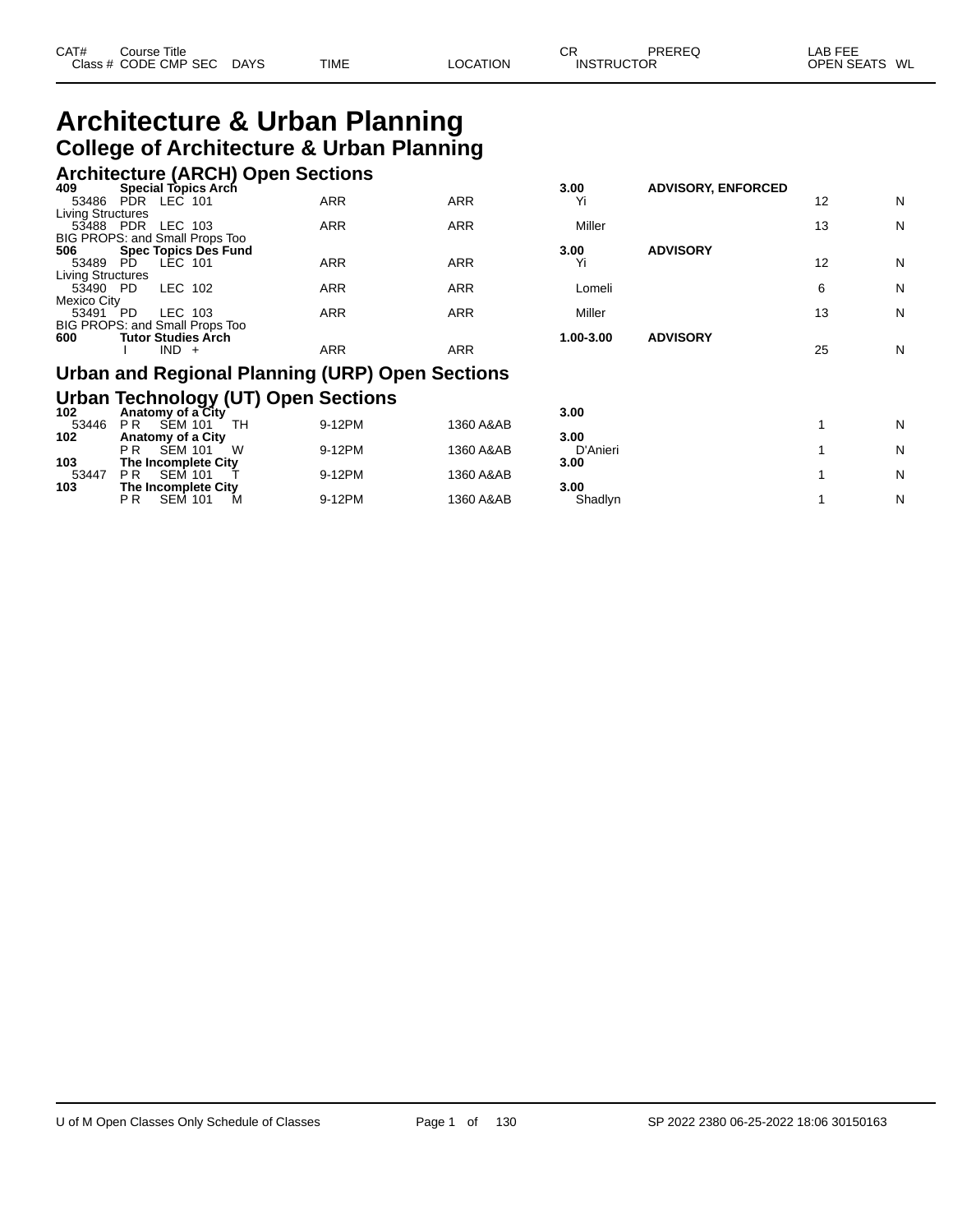| CAT# | Course Title<br>Class # CODE CMP SEC | <b>DAYS</b> | <b>TIME</b> | LOCATION | СF<br><b>INSTRUCTOR</b> | PREREQ | LAB FEE<br>OPEN SEATS WL |  |
|------|--------------------------------------|-------------|-------------|----------|-------------------------|--------|--------------------------|--|
|      |                                      |             |             |          |                         |        |                          |  |

## **Dental Hygiene Dental Hygiene-Dentistry**

# **Dental Hygiene (DENTHYG) Open Sections 313 Clinical Dent Hyg 5.00**

| 313   | <b>Clinical Dent Hyg</b>   |     |     | 5.00      |    |   |
|-------|----------------------------|-----|-----|-----------|----|---|
| 50053 | LAB<br>D<br>-101           | ARR | ARR |           |    | N |
| 444   | <b>Comm Prac: Hd Start</b> |     |     | 1.00      |    |   |
| 50055 | <b>SEM 102</b><br>D        | ARR | ARR |           | 20 | N |
| 50054 | <b>REC 101</b>             | ARR | ARR | Schmerl   |    |   |
| 445   | Research II                |     |     | 2.00-4.00 |    |   |
| 50056 | LEC 101                    | ARR | ARR |           |    | N |
| 450   | <b>Service Learning</b>    |     |     | 2.00      |    |   |
| 50057 | <b>SEM 101</b><br>D        | ARR | ARR | Schmerl   | 36 | N |
|       |                            |     |     |           |    |   |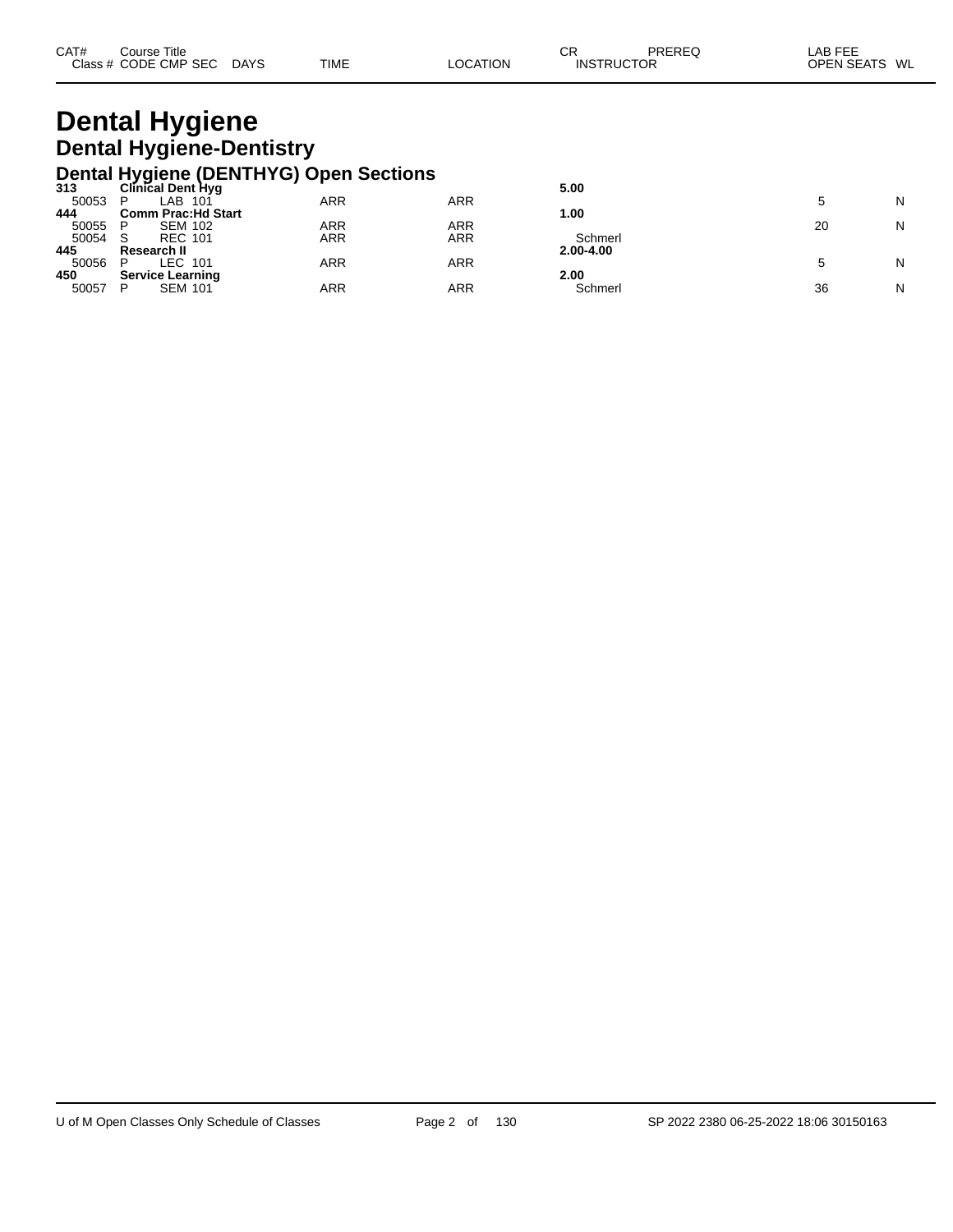| CAT#             | Course Title<br>Class # CODE CMP SEC<br>DAYS                                   | TIME       | LOCATION   | CR<br>PREREQ<br><b>INSTRUCTOR</b>         | LAB FEE<br>OPEN SEATS WL |   |
|------------------|--------------------------------------------------------------------------------|------------|------------|-------------------------------------------|--------------------------|---|
|                  | <b>Dentistry</b>                                                               |            |            |                                           |                          |   |
|                  | <b>School Of Dentistry</b>                                                     |            |            |                                           |                          |   |
|                  | <b>Dentistry (DENT) Open Sections</b>                                          |            |            |                                           |                          |   |
| 520<br>51490 PR  | <b>Clinical Found I</b><br>LEC 102                                             | ARR        | ARR        | 1.00<br><b>ENFORCED</b><br>McLean         | 435.00<br>2              | N |
| 545<br>51208     | <b>Head &amp; Neck Anatomy</b><br>P R<br><b>SEM 101</b><br><b>MW</b>           | 8-12PM     | <b>ARR</b> | <b>ENFORCED</b><br>2.50<br>Cortright      | 120                      | N |
| 51236<br>631     | P R<br><b>SEM 102</b><br><b>Clinical Foundations II</b>                        | ARR        | ARR        | 5.00<br><b>ENFORCED</b>                   | 5<br>236.00              | N |
| 51489            | P R<br>LAB 101                                                                 | ARR        | <b>ARR</b> |                                           | 2                        | N |
| 650<br>53668     | <b>Perio Therapy II</b><br>LEC 002<br>PR.                                      | ARR        | ARR        | <b>ENFORCED</b><br>$0.50 - 1.00$          | 110                      | N |
| 820R<br>52826 PR | <b>Comprehensive Care Clinic</b><br>CLN 101                                    | ARR        | <b>ARR</b> | <b>ENFORCED</b><br>0.00-10.00<br>Heys     | 47                       | N |
|                  | <b>Endodontics (ENDODONT) Open Sections</b>                                    |            |            |                                           |                          |   |
| 652<br>50058     | <b>Clin Endodontics</b><br>P<br>LAB 101                                        | ARR        | ARR        | 1.00-4.00<br>McDonald                     | 21                       | N |
| 655              | <b>Endo Research</b><br>$IND +$                                                | ARR        | ARR        | 1.00-3.00                                 | 21                       | N |
| 659<br>50059     | <b>Current Lit Review</b><br>P<br><b>SEM 101</b><br>м                          | 8-10AM     | G580 DENT  | 1.00-2.00<br>McDonald                     | 8                        | N |
| 660              | This class meets in room G536.<br>Case Pres & Treat                            |            |            | 1.00-4.00                                 |                          |   |
| 50060 P          | <b>SEM 101</b><br>F<br>This class meets in G536.                               | $1-3PM$    | G580 DENT  | McDonald                                  | 8                        | N |
|                  | <b>Hospital Dentistry (HOSPDENT) Open Sections</b>                             |            |            |                                           |                          |   |
| 550              | <b>Hospital Dentistry</b>                                                      |            |            | 1.00                                      |                          |   |
| 50061 P          | LEC 101                                                                        | ARR        | ARR        |                                           | 50                       | N |
| 676              | <b>Oral Biology (ORALBIOL) Open Sections</b><br><b>Clin Dental Pharm</b>       |            |            | 1.00                                      |                          |   |
| 50062 P<br>678   | <b>SEM 101</b><br><b>Stat Meth Oral Biol</b>                                   | ARR        | <b>ARR</b> | <b>ADVISORY</b><br>1.00-3.00              | 50                       | N |
| 50063<br>680     | P<br><b>SEM 101</b><br><b>Bact Perio Disease</b>                               | ARR        | <b>ARR</b> | <b>ADVISORY</b><br>2.00                   | 20                       | N |
| 50064<br>773     | P<br><b>SEM 101</b><br><b>Directed Research</b>                                | ARR        | <b>ARR</b> | 1.00-4.00                                 | 20                       | N |
| 50065<br>776     | P<br><b>SEM 101</b>                                                            | ARR        | <b>ARR</b> | 1.00-2.00                                 | 10                       | N |
| 50066            | <b>Mamm Tissu&amp;Org Cult</b><br><b>SEM 101</b><br>P                          | ARR        | <b>ARR</b> |                                           | 10                       | N |
| 855<br>50067 P   | <b>Conscious Sedation</b><br><b>SEM 101</b>                                    | ARR        | <b>ARR</b> | 1.00                                      | 60                       | N |
| 856<br>50068     | <b>Clin Consc Sedation</b><br>P<br>LAB 101                                     | ARR        | <b>ARR</b> | <b>ADVISORY</b><br>1.00                   | 15                       | N |
| 858<br>50069     | <b>Immunologic Topics</b><br>- P<br><b>SEM 101</b>                             | ARR        | <b>ARR</b> | <b>ADVISORY</b><br>1.00-2.00              | 50                       | N |
| 859<br>50070 P   | Seminar in Oral Bio<br><b>SEM 101</b>                                          | ARR        | ARR        | 1.00                                      | 10                       | N |
|                  | <b>Oral Health Sciences (ORALHEAL) Open Sections</b>                           |            |            |                                           |                          |   |
|                  | <b>Oral Pathology (ORALPATH) Open Sections</b>                                 |            |            |                                           |                          |   |
|                  | <b>Orthodontics (ORTHO) Open Sections</b>                                      |            |            |                                           |                          |   |
| 760<br>52605     | <b>Clinical Orthodon</b><br>LAB 101<br>P                                       | ARR        | <b>ARR</b> | 1.00-5.00<br>Kim-Berman                   | 18                       | N |
| 766              | <b>Research-Thesis</b>                                                         |            |            | 1.00-4.00                                 |                          |   |
| 775              | $IND +$<br><b>Clin Ped Ortho</b>                                               | ARR        | <b>ARR</b> | 1.00-3.00                                 | 18                       | N |
| 52558<br>778     | LAB 101<br>Mg Chl Craniofac                                                    | ARR        | ARR        | Pinzon<br>1.00-2.00                       | 19                       | N |
| 52559<br>781     | P<br>LEC 101<br><b>Treatment in Prog</b>                                       | ARR        | <b>ARR</b> | Yatabe Ioshida<br>1.00                    | 24                       | N |
| 52606<br>781     | LEC 101<br>TН<br>P<br><b>Treatment in Prog</b>                                 | 8-9AM      | G580 DENT  | 1.00                                      | 18                       | N |
|                  | P<br>LEC 101<br>TН                                                             | 8-9AM      | 1033 DENT  | Kim-Berman                                | 18                       | N |
| 591              | <b>Pediatric Dentistry (PEDDENT) Open Sections</b><br><b>Clinical Ped Dent</b> |            |            | 1.00-5.00                                 |                          |   |
| 52557<br>596     | LAB 101<br>-P<br><b>Adv Ped Dent CL Prb</b>                                    | ARR        | ARR        | <b>Boynton</b><br>1.00-2.00               | 14                       | N |
| 51274            | P<br><b>SEM 101</b><br>МW                                                      | 5-7PM      | 2075I DENT | Boynton                                   | 6                        | N |
| 599<br>50082     | <b>Pd Anes Rotatn</b><br>P<br>LAB 101                                          | <b>ARR</b> | <b>ARR</b> | <b>ADVISORY</b><br>1.00-3.00<br>Vergotine | 6                        | N |

U of M Open Classes Only Schedule of Classes Page 3 of 130 SP 2022 2380 06-25-2022 18:06 30150163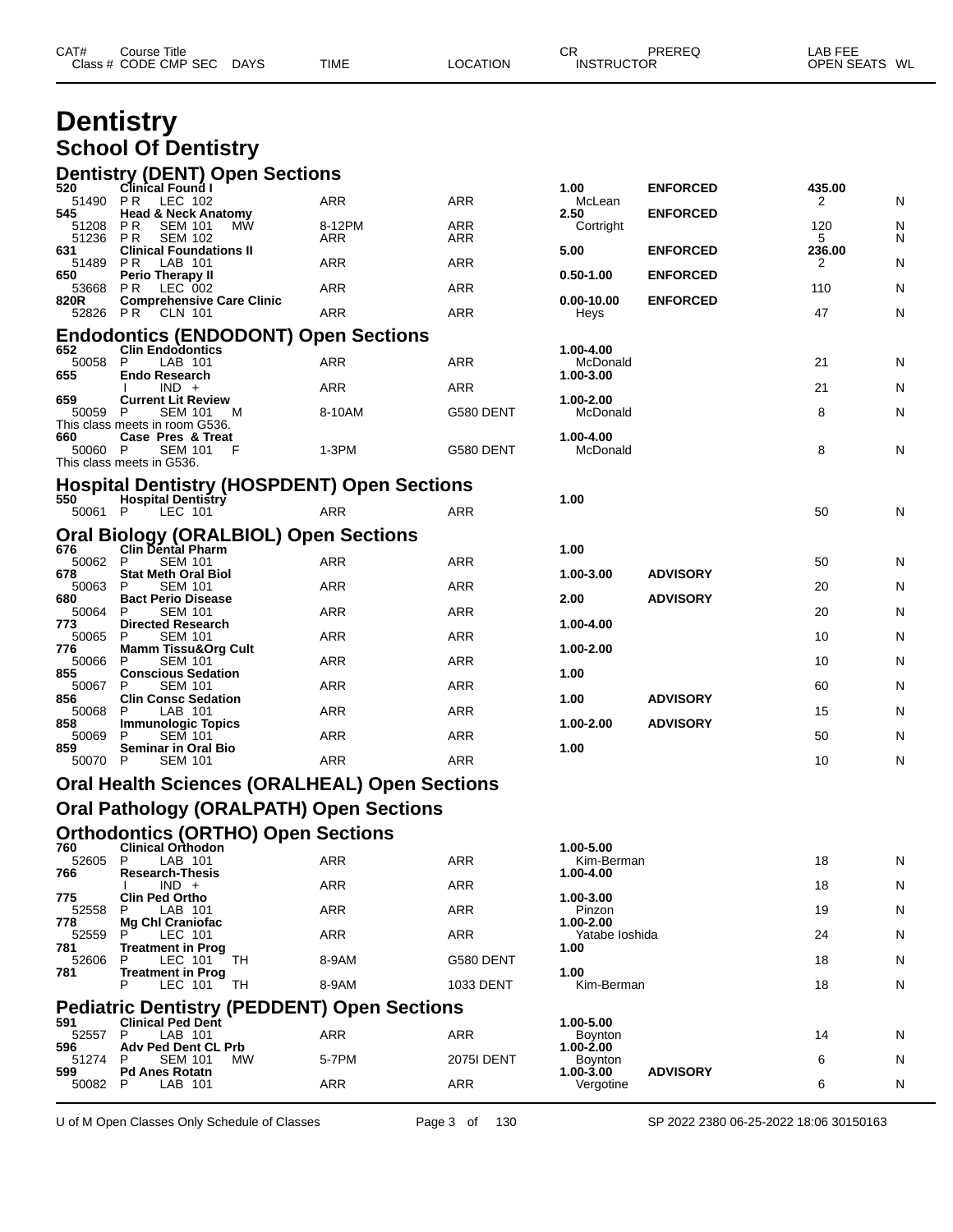| CAT#         | Course Title<br>Class # CODE CMP SEC DAYS              | <b>TIME</b> | <b>LOCATION</b> | CR<br>PREREQ<br><b>INSTRUCTOR</b> | LAB FEE<br>OPEN SEATS WL |              |
|--------------|--------------------------------------------------------|-------------|-----------------|-----------------------------------|--------------------------|--------------|
|              | Periodontics (PERIODON) Open Sections                  |             |                 |                                   |                          |              |
| 780<br>50083 | <b>Periodontic Clinic</b><br>P<br>LAB 101              | <b>ARR</b>  | <b>ARR</b>      | 1.00-6.00<br>Wang                 | $12 \overline{ }$        | N            |
| 782          | <b>Sem in Periodontics</b>                             |             |                 | 1.00                              |                          |              |
| 50084<br>786 | P<br><b>SEM 101</b><br>м<br><b>Periodontal Therapy</b> | 9-12PM      | G311 DENT       | Wang, Eber<br>1.00-2.00           | 12                       | N            |
| 52414        | LEC 101<br>P                                           | <b>ARR</b>  | <b>ARR</b>      |                                   | 25                       | N            |
| 788<br>52587 | <b>Patient Mgt Perio</b><br>LEC 101<br>P               | <b>ARR</b>  | <b>ARR</b>      | 1.00<br>Wang                      | 35                       | N            |
| 789          | <b>Patient&amp;Prac Mgt</b>                            |             |                 | 1.00                              |                          |              |
| 52586<br>790 | <b>SEM 101</b><br>P<br><b>Thesis Investigatn</b>       | <b>ARR</b>  | <b>ARR</b>      | Wang<br>1.00-3.00                 | 30                       | N            |
|              | $IND +$                                                | <b>ARR</b>  | <b>ARR</b>      |                                   | 21                       | N            |
| 793<br>52413 | <b>Current Lit-Perio</b><br><b>SEM 101</b><br>P        | <b>ARR</b>  | <b>ARR</b>      | 1.00<br>Wang                      | 15                       | N            |
| 794          | Implants                                               |             |                 | 1.00                              |                          |              |
| 52588        | P<br><b>SEM 101</b>                                    | <b>ARR</b>  | <b>ARR</b>      | Wang                              | 20                       | N            |
| 795<br>50085 | <b>Multisp Implnt Ther</b><br>LEC 101<br>P             | <b>ARR</b>  | <b>ARR</b>      | 1.00<br>Wang, Chan                | 12                       | N            |
| 980          | <b>Perio Clinic</b>                                    |             |                 | 1.00-6.00                         |                          |              |
| 53430<br>982 | P<br>LAB 101<br>Sem in Perio                           | <b>ARR</b>  | <b>ARR</b>      | Wang<br>1.00-6.00                 | 21                       | N            |
| 53429        | P<br><b>SEM 101</b>                                    | <b>ARR</b>  | <b>ARR</b>      | Wang, Eber                        | 21                       | N            |
|              | <b>Prosthodontics (PROSTHOD) Open Sections</b>         |             |                 |                                   |                          |              |
| 583          | <b>Independent Study</b>                               |             |                 | <b>ADVISORY</b><br>1.00-2.00      |                          |              |
| 643          | $IND +$<br>w<br><b>Clin Prosthodontics</b>             | 10-12PM     | G390 DENT       | 1.00-6.00                         | 20                       | N            |
| 50086        | P<br>LAB 101                                           | <b>ARR</b>  | <b>ARR</b>      | Liu, Saglik                       | 20                       | N            |
| 645          | <b>Thesis Investigatn</b><br>$IND +$                   | <b>ARR</b>  | <b>ARR</b>      | 1.00-3.00                         | 20                       | N            |
| 650          | <b>Adv Tx Planning</b>                                 |             |                 | <b>ADVISORY</b><br>1.00-2.00      |                          |              |
| 52829<br>800 | LEC 101<br>P<br><b>Teaching Pract</b>                  | <b>ARR</b>  | <b>ARR</b>      | Liu, Saglik<br>1.00-2.00          | 25                       | N            |
| 52828        | LAB 101<br>P                                           | <b>ARR</b>  | <b>ARR</b>      | <b>Razzoog</b>                    | 25                       | $\mathsf{N}$ |
|              | <b>Restorative (RESTORA) Open Sections</b>             |             |                 |                                   |                          |              |
| 565          | <b>Implant Seminars</b>                                |             |                 | 1.00                              |                          |              |
| 52608        | <b>PD</b><br>LEC 101                                   | <b>ARR</b>  | <b>ARR</b>      | Neiva, Fasbinder                  | 25                       | N            |
| 729<br>53246 | <b>Remov Complete Dent</b><br>P<br>LEC 101             | <b>ARR</b>  | <b>ARR</b>      | 2.00<br>Kane, Valcanaia           | 25                       | N            |
| 741          | <b>Data Management</b>                                 |             |                 | 1.00-2.00<br><b>ADVISORY</b>      |                          |              |
| 51944<br>742 | P<br>$LAB- 101$<br>$\top$<br><b>Clin Restor Dent</b>   | 8-10AM      | <b>ARR</b>      | Dennison<br>1.00-8.00             | 12                       | N            |
| 50087        | P<br>LAB 101                                           | ARR         | <b>ARR</b>      | Neiva                             | 18                       | N            |
| 743          | Thesis Investigatn<br>$IND +$                          | <b>ARR</b>  | <b>ARR</b>      | 1.00-4.00                         | 18                       | N            |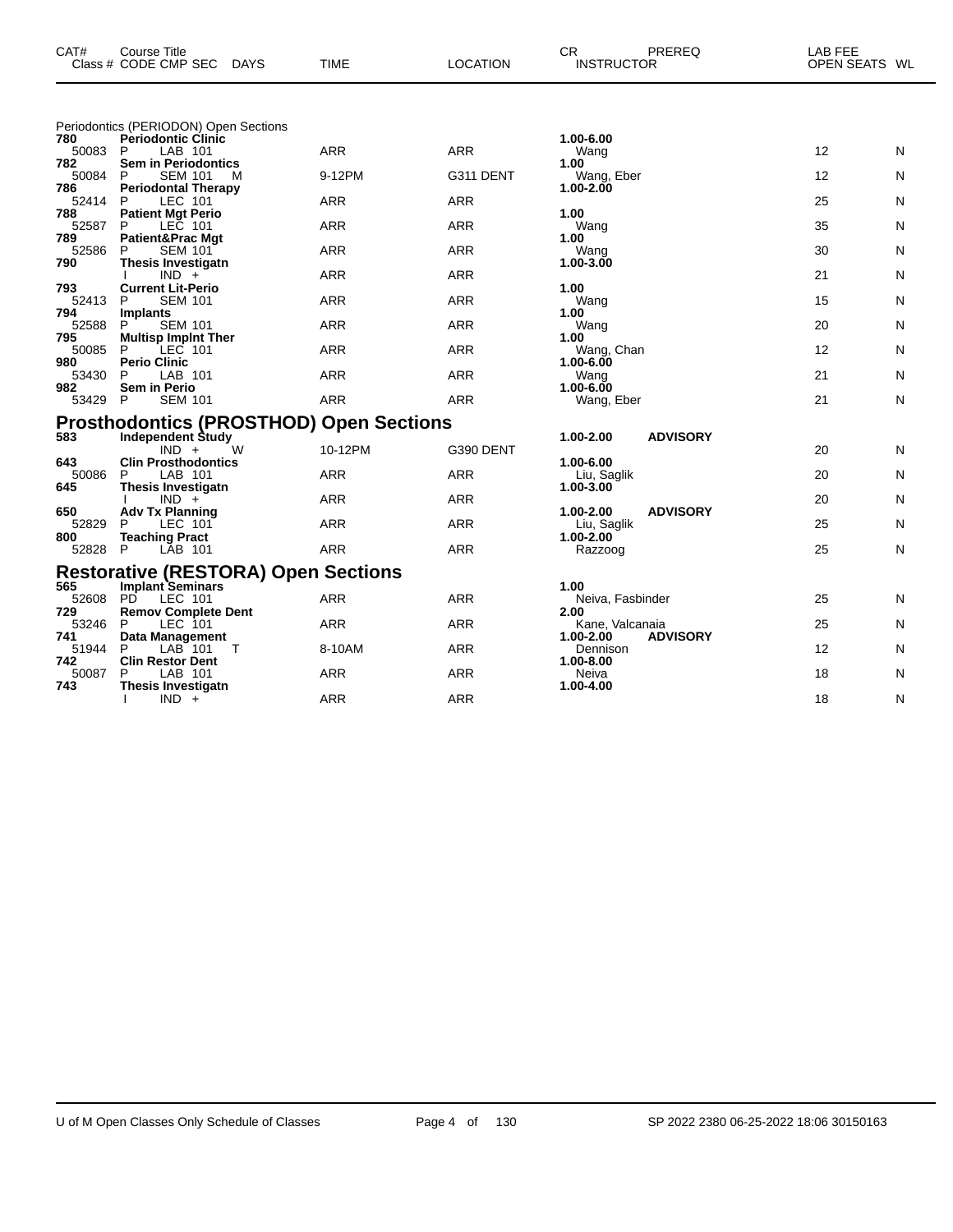# **Education**

NOTE - TEACHER CERTIFICATION COURSES: ENROLLMENTPREFERENCE WILL BE GIVEN TO STUDENTS PREVIOUSLY. ADMITTED TO AN APPROVED TEACHER CERTIFICATION PROGRAM; OTHERS MAY BE REQUIRED TO WITHDRAW. UNDERGRADUATE STUDENTS MUST HAVE ATTAINED JUNIOR STANDING (COMPLETION OF AT LEAST 54 SEMESTER HOURS) BEFORE THEY MAY ELECT 300 OR 400 LEVEL COURSES IN EDUCATION. NOTE - UNLESS OTHERWISE INDICATED, OVERRIDES ARE AVAILABLE IN 1033 S E B.

### **School Of Education**

|                                       |                             |                |        | <b>Education (EDUC) Open Sections</b> |                                                                                                                     |               |                  |                           |                |   |
|---------------------------------------|-----------------------------|----------------|--------|---------------------------------------|---------------------------------------------------------------------------------------------------------------------|---------------|------------------|---------------------------|----------------|---|
| 330                                   | <b>ED Empwrmt Internshp</b> |                |        |                                       |                                                                                                                     |               | 1.00-2.00        | <b>ADVISORY</b>           |                |   |
| 52874                                 | PD.                         | LAB 101        |        |                                       | ARR                                                                                                                 | ARR           | Hearn            |                           | 25             | N |
| 416                                   | <b>Teach Curr Material</b>  |                |        |                                       |                                                                                                                     |               | 3.00             |                           |                |   |
| 53384 PR                              |                             | <b>LEC 101</b> |        | TTH                                   | 1-4PM                                                                                                               | 2218 SEB      | Boerst           |                           | 2              | N |
| ELMAC24 students only.                |                             |                |        |                                       |                                                                                                                     |               |                  |                           |                |   |
| 443                                   | <b>Exceptionalities</b>     |                |        |                                       |                                                                                                                     |               | 2.00             |                           |                |   |
| 53385 PR                              |                             | LEC 101        |        | TН                                    | 9-12PM                                                                                                              | 2218 SEB      | Fortini          |                           | 2              | N |
| ELMAC24 students only.                |                             |                |        |                                       |                                                                                                                     |               |                  |                           |                |   |
|                                       |                             |                |        |                                       |                                                                                                                     |               | 1.00             |                           |                |   |
| 444                                   | <b>Tchg with Tech</b>       |                |        |                                       |                                                                                                                     |               |                  |                           |                |   |
| 52443 PR LEC 101                      |                             |                |        | W                                     | 9-12PM                                                                                                              | 4212 SEB      | Keren-Kolb       |                           | $\overline{2}$ | N |
| ELMAC24 students only.                |                             |                |        |                                       |                                                                                                                     |               |                  |                           |                |   |
| 519                                   | <b>Connect Math PracPK6</b> |                |        |                                       |                                                                                                                     |               | 1.00             |                           |                |   |
| 53396 PR                              |                             | SEM 101        | $\top$ |                                       | 9-12PM                                                                                                              | 2218 SEB      | <b>Boerst</b>    |                           | 2              | N |
| ELMAC24 students only.                |                             |                |        |                                       |                                                                                                                     |               |                  |                           |                |   |
| 571                                   | Prof Sem in Tch Edu         |                |        |                                       |                                                                                                                     |               | 0.50             | <b>ADVISORY</b>           |                |   |
| 52743 PR                              |                             | SEM 101        |        | M                                     | 4-6PM                                                                                                               | ARR           |                  | Hearn, Stanzler, Coolican | 4              | N |
|                                       |                             |                |        |                                       | Secondary MAC students only. Course meets on four occasions: TBD.                                                   |               |                  |                           |                |   |
| 52745 PR                              |                             | SEM 103        |        | M                                     | 4-6PM                                                                                                               | ARR           |                  | Hearn, Stanzler, Coolican | 4              | N |
|                                       |                             |                |        |                                       | Secondary MAC students only. Course meets on four occasions: TBD.                                                   |               |                  |                           |                |   |
| 592                                   | Teach Lang Literacy         |                |        |                                       |                                                                                                                     |               | 4.00             | <b>ADVISORY</b>           |                |   |
| 52154 PDR LEC 101                     |                             |                |        | MWF                                   | 9-12PM                                                                                                              | 1084 EH       | Stull            |                           | 8              | N |
|                                       |                             |                |        |                                       |                                                                                                                     |               |                  |                           |                |   |
|                                       |                             |                |        |                                       | For Elementary Undergrad & ELMAC ESL Endorsement students only. Class meets ONLINE 5/3 - 5/24/21, Mon./Wed./Friday, |               |                  |                           |                |   |
|                                       |                             |                |        |                                       | 10 am - 12pm. In addition, class meets on 5/21 & 5/24 from 1:00pm - 3:00pm.                                         |               |                  |                           |                |   |
| 593                                   | <b>Lang Development</b>     |                |        |                                       |                                                                                                                     |               | 3.00             | <b>ADVISORY</b>           |                |   |
| 53499                                 | P.                          | <b>SEM 101</b> |        | <b>TTH</b>                            | 9-12PM                                                                                                              | 4212 SEB      | Aretz            |                           | 17             | N |
| 594                                   | <b>Ed Multiling Soc</b>     |                |        |                                       |                                                                                                                     |               | 3.00             | <b>ADVISORY</b>           |                |   |
| 53178                                 | PD.                         | LEC 102        |        | TTH                                   | 1-3PM                                                                                                               | <b>REMOTE</b> | Perouse-Harvey   |                           | 13             | N |
| 595                                   | <b>Advocacy Diverse Ss</b>  |                |        |                                       |                                                                                                                     |               | 4.00             | <b>ADVISORY</b>           |                |   |
| 52848                                 | PD.                         | SEM 101        |        | MWF                                   | 9-12PM                                                                                                              | ARR           | Atkins           |                           | 8              | N |
| 640                                   | Ind Study Ed Stdy           |                |        |                                       |                                                                                                                     |               | 1.00-6.00        | <b>ADVISORY</b>           |                |   |
|                                       |                             | $IND +$        |        |                                       | ARR                                                                                                                 | ARR           |                  |                           | 25             | N |
| 652                                   | <b>Directed Tchg Sec</b>    |                |        |                                       |                                                                                                                     |               | 1.00-3.00        |                           |                |   |
|                                       | P R                         | LAB 101        |        | <b>MTWTHF</b>                         | 7-4PM                                                                                                               | ARR           |                  |                           | 3              | N |
| 52611                                 |                             |                |        |                                       |                                                                                                                     |               | Epstein          |                           | 4              |   |
| 52613                                 | P R                         | LAB 103        |        | <b>MTWTHF</b>                         | 7-4PM                                                                                                               | ARR           | Davis            |                           |                | N |
| 52615                                 | P R                         | LAB 105        |        | <b>MTWTHF</b>                         | 7-4PM                                                                                                               | ARR           | Waychunas        |                           | 15             | N |
| 52616 PR                              |                             | LAB 106        |        | <b>MTWTHF</b>                         | 7-4PM                                                                                                               | ARR           | Fagan            |                           | 1              | N |
|                                       |                             |                |        |                                       | Secondary MAC HISTORY/SOCIAL SCIENCES students only. Concurrent registration in EDUC 654-106 required. Choose S/U   |               |                  |                           |                |   |
| grading option. This is a "Y" course. |                             |                |        |                                       |                                                                                                                     |               |                  |                           |                |   |
| 53398 PR                              |                             | LAB 107        |        | <b>MTWTHF</b>                         | 7-4PM                                                                                                               | ARR           | Ross             |                           | $\mathbf{1}$   | N |
|                                       |                             |                |        |                                       | Secondary MAC HISTORY/SOCIAL SCIENCES students only. Concurrent registration in EDUC 654-108 required. Choose S/U   |               |                  |                           |                |   |
| grading option. This is a "Y" course. |                             |                |        |                                       |                                                                                                                     |               |                  |                           |                |   |
| 52850 PR                              |                             | LAB 108        |        | <b>MTWTHF</b>                         | 7-4PM                                                                                                               | ARR           | Aretz            |                           | 2              | N |
|                                       |                             |                |        |                                       | Secondary MAC WORLD LANGUAGES students only. Concurrent registration in EDUC 654-108 required. Choose S/U grading   |               |                  |                           |                |   |
| option. This is a "Y" course.         |                             |                |        |                                       |                                                                                                                     |               |                  |                           |                |   |
|                                       |                             |                |        |                                       |                                                                                                                     |               |                  |                           |                |   |
| 654                                   | <b>Prob-Prin Sec Ed</b>     |                |        |                                       |                                                                                                                     |               | 0.50             |                           |                |   |
| 52617 PR SEM 101                      |                             |                |        | $\top$                                | 430-630PM                                                                                                           | 2228 SEB      | Epstein          |                           | 3              | N |
|                                       |                             |                |        |                                       | Secondary MAC ENGLISH students only. Concurrent registration in EDUC 652-101 required. Choose letter graded         |               |                  |                           |                |   |
| option                                |                             |                |        |                                       |                                                                                                                     |               |                  |                           |                |   |
| 52619 PR SEM 103                      |                             |                |        | $\top$                                | 430-630PM                                                                                                           | ARR           | Davis            |                           | 4              | N |
|                                       |                             |                |        |                                       | Secondary MAC SCIENCE students only. Concurrent registration in EDUC 652-103 required. Choose letter graded option. |               |                  |                           |                |   |
| 52622 PR                              |                             | SEM 106        |        | $\top$                                | 430-630PM                                                                                                           | ARR           | Fagan            |                           | 1              | N |
|                                       |                             |                |        |                                       | Secondary MAC HISTORY/SOCIAL STUDIES students only. Concurrent registration in EDUC 652-106 required. Choose letter |               |                  |                           |                |   |
| graded option.                        |                             |                |        |                                       |                                                                                                                     |               |                  |                           |                |   |
| 53399 PR                              |                             | <b>SEM 107</b> |        | T                                     | 430-630PM                                                                                                           | ARR           | Ross             |                           | 1              | N |
| 52851 PR SEM 108                      |                             |                |        | T                                     | 4-6PM                                                                                                               | ARR           | Aretz            |                           | 2              | N |
|                                       |                             |                |        |                                       | Secondary MAC WORLD LANGUAGES students only. Concurrent registration in EDUC 652-108 required. Choose letter graded |               |                  |                           |                |   |
|                                       |                             |                |        |                                       |                                                                                                                     |               |                  |                           |                |   |
| option.                               |                             |                |        |                                       |                                                                                                                     |               |                  |                           |                |   |
| 656                                   | <b>Global English Role</b>  |                |        |                                       |                                                                                                                     |               | 3.00             |                           |                |   |
| 53448                                 | P                           | SEM 101        |        | <b>MW</b>                             | 1-4PM                                                                                                               | 142 LORCH     | Epperson         |                           | 14             | N |
| 770                                   | Ind St High&Cont Ed         |                |        |                                       |                                                                                                                     |               | 1.00-3.00        | <b>ADVISORY</b>           |                |   |
|                                       |                             | $IND +$        |        |                                       | <b>ARR</b>                                                                                                          | ARR           |                  |                           | 24             | N |
| 835                                   | <b>Independent Study</b>    |                |        |                                       |                                                                                                                     |               | 1.00-3.00        |                           |                |   |
|                                       |                             | $IND +$        |        |                                       | <b>ARR</b>                                                                                                          | ARR           |                  |                           | 24             | N |
| 868                                   | <b>HE Leadership</b>        |                |        |                                       |                                                                                                                     |               | 3.00             | <b>ADVISORY</b>           |                |   |
| 53400                                 | P                           | <b>SEM 101</b> |        | TTH                                   | 3-5PM                                                                                                               | 4212 SEB      | <b>Burkhardt</b> |                           | 9              | N |
|                                       |                             |                |        |                                       | Graduate standing. Preference given to Higher Education students.                                                   |               |                  |                           |                |   |
|                                       |                             |                |        |                                       |                                                                                                                     |               |                  |                           |                |   |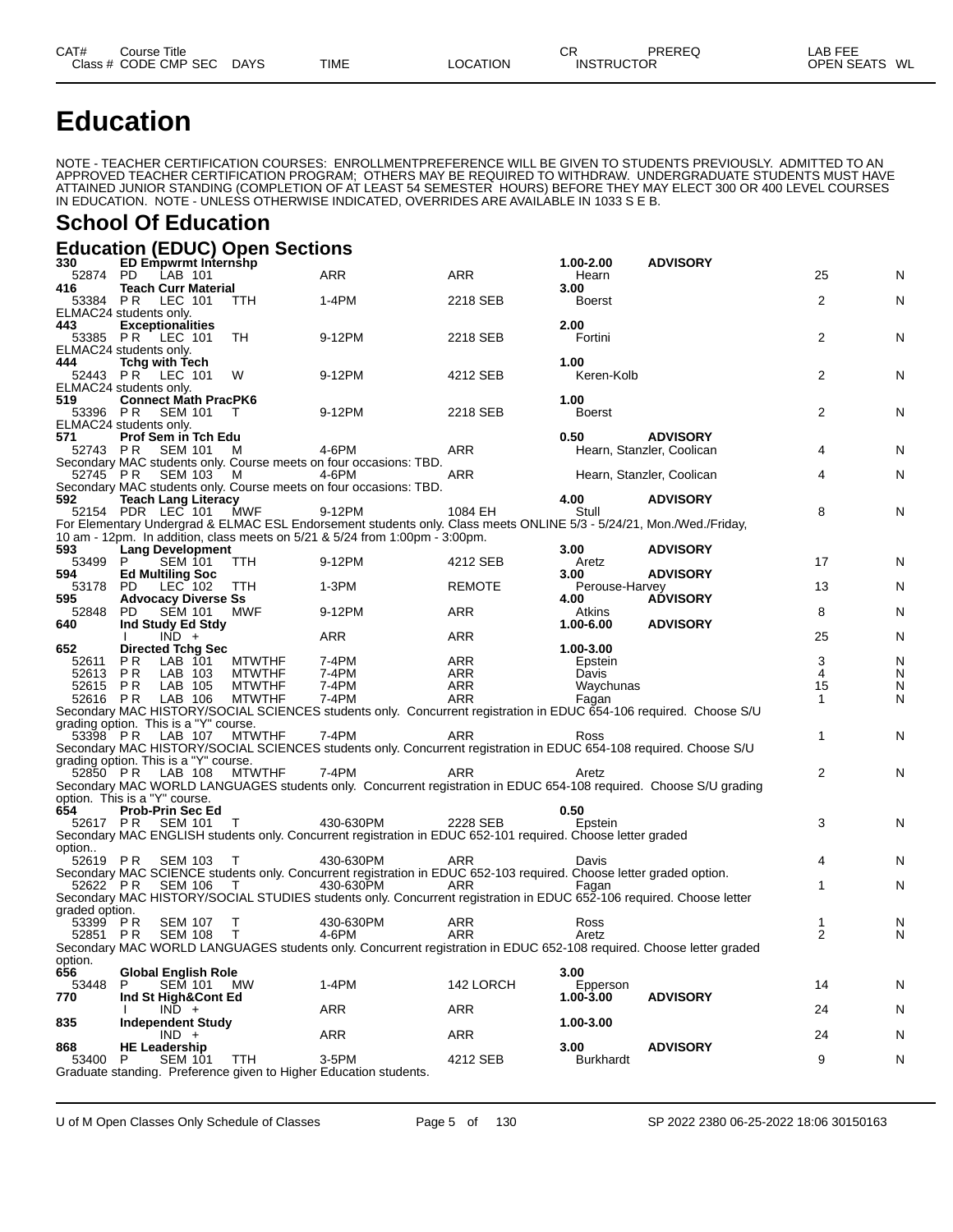| CAT# | Title<br>Course      |             |             |                | oг<br>◡           | PREREQ | _AB FEE          |
|------|----------------------|-------------|-------------|----------------|-------------------|--------|------------------|
|      | Class # CODE CMP SEC | <b>DAYS</b> | <b>TIME</b> | <b>OCATION</b> | <b>INSTRUCTOR</b> |        | OPEN SEATS<br>WL |

# **Engineering Aerospace Engineering**

### **Aerospace Engineering (AEROSP) Open Sections**

| 290 | <b>Directed Study</b> |            |            | 1.00-3.00 |                 |    |   |
|-----|-----------------------|------------|------------|-----------|-----------------|----|---|
|     | $IND +$               | <b>ARR</b> | <b>ARR</b> |           |                 | 25 | N |
| 390 | <b>Directed Study</b> |            |            | 1.00-3.00 |                 |    |   |
|     | IND.                  | <b>ARR</b> | <b>ARR</b> |           |                 | 25 | N |
| 490 | <b>Directed Study</b> |            |            | 1.00-3.00 | <b>ADVISORY</b> |    |   |
|     | IND.                  | <b>ARR</b> | <b>ARR</b> |           |                 | 10 | N |
| 590 | <b>Directed Study</b> |            |            | 1.00-6.00 | <b>ADVISORY</b> |    |   |
|     | $IND +$               | <b>ARR</b> | <b>ARR</b> |           |                 | 25 | N |
| 990 | <b>Diss-Precand</b>   |            |            | 1.00-4.00 | <b>ADVISORY</b> |    |   |
|     | $IND +$               | ARR        | <b>ARR</b> |           |                 | 25 | N |
| 995 | Diss-Cand             |            |            | 4.00      | <b>ENFORCED</b> |    |   |
|     | $IND +$<br>R          | ARR        | <b>ARR</b> |           |                 | 25 | N |
|     |                       |            |            |           |                 |    |   |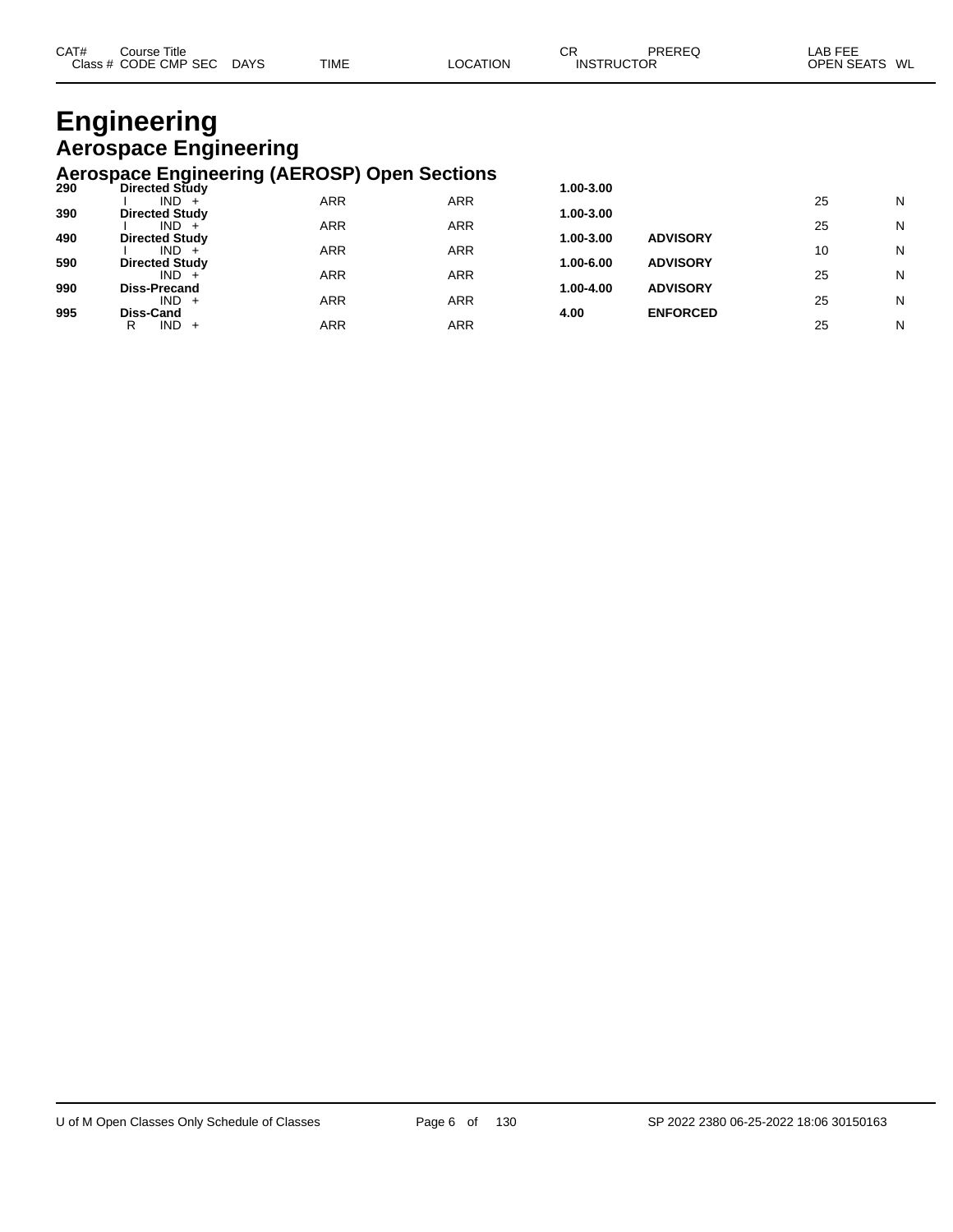| CAT#<br>Class . | Title<br>Course<br>CODE.<br><b>CMP</b><br>-SEC | DAYS | TIME |  | $\sim$<br>-UN<br>INS. | ЮF | ____<br>AЬ<br>WI<br>וטו<br><u>в.</u> |
|-----------------|------------------------------------------------|------|------|--|-----------------------|----|--------------------------------------|
|-----------------|------------------------------------------------|------|------|--|-----------------------|----|--------------------------------------|

# **Biomedical Engineering**

|     | <b>Biomedical Engineering (BIOMEDE) Open Sections</b> |     |     |            |                 |    |   |
|-----|-------------------------------------------------------|-----|-----|------------|-----------------|----|---|
| 490 | <b>Directed Research</b>                              |     |     | 1.00-4.00  |                 |    |   |
|     | IND.                                                  | ARR | ARR |            |                 | 25 | N |
| 590 | <b>Directed Research</b>                              |     |     | 1.00-16.00 | <b>ADVISORY</b> |    |   |
|     | $IND +$                                               | ARR | ARR |            |                 | 25 | N |
| 990 | <b>Diss-Precand</b>                                   |     |     | 1.00-4.00  | <b>ADVISORY</b> |    |   |
|     | $IND +$                                               | ARR | ARR |            |                 | 25 | N |
| 995 | Diss-Cand<br>$IND +$                                  | ARR | ARR | 4.00       | <b>ENFORCED</b> | 25 | N |
|     |                                                       |     |     |            |                 |    |   |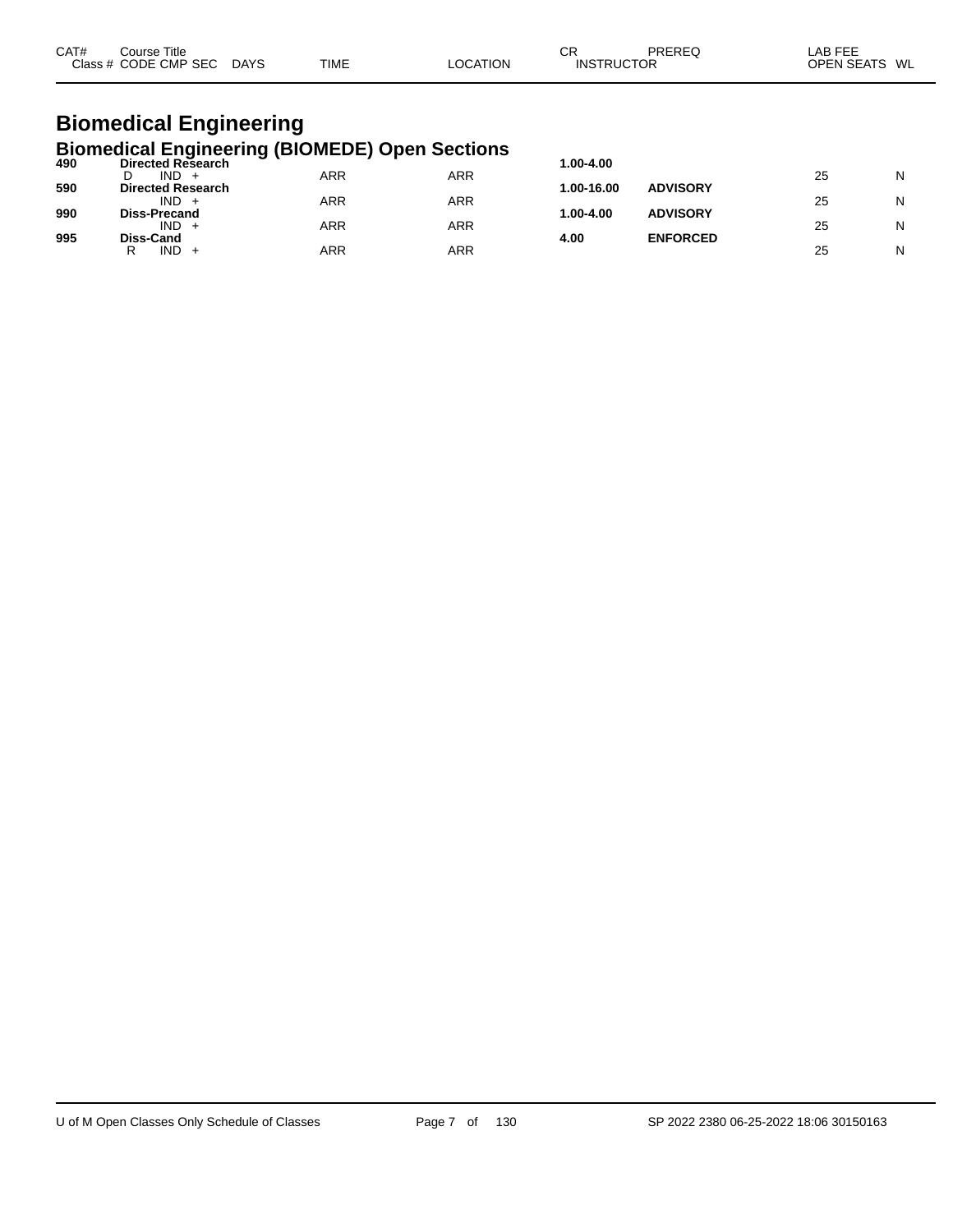| CAT# | Course Title<br>Class # CODE CMP SEC | <b>DAYS</b> | <b>TIME</b> | LOCATION | СF<br><b>INSTRUCTOR</b> | PREREQ | LAB FEE<br>OPEN SEATS WL |  |
|------|--------------------------------------|-------------|-------------|----------|-------------------------|--------|--------------------------|--|
|      |                                      |             |             |          |                         |        |                          |  |

# **Climate and Space Sciences Engineering Climate and Meteorology (CLIMATE) Open Sections 102 Extreme Weather 3.00**

| 102                    | <b>Extreme weather</b>      |           |               | 3.00                         |    |   |
|------------------------|-----------------------------|-----------|---------------|------------------------------|----|---|
| 52980                  | LEC 101<br><b>MWF</b><br>P  | 10-1130AM | 1650 CHEM     | Samson                       | 39 | N |
| 105                    | <b>Changing Atmos</b>       |           |               | 3.00                         |    |   |
| 52437                  | LEC 101<br><b>MWF</b><br>P  | 1-230PM   | <b>REMOTE</b> | Penner                       | 12 | N |
| 280                    | <b>Ugrad Res Experience</b> |           |               | 1.00-4.00                    |    |   |
| 51268                  | LAB 101<br>ΡI               | ARR       | ARR           | Gombosi, Gilchrist           | 25 | N |
| 381                    | Ugrad Res Exper II          |           |               | <b>ENFORCED</b><br>1.00-4.00 |    |   |
| 51311                  | PIR<br>LAB 101              | ARR       | <b>ARR</b>    | Gombosi, Gilchrist           | 25 | N |
| 499                    | <b>Directed Study</b>       |           |               | 1.00-16.00                   |    |   |
|                        | $IND +$                     | ARR       | <b>ARR</b>    |                              | 25 | N |
| 701                    | <b>Special Problems</b>     |           |               | 1.00-16.00                   |    |   |
|                        | $IND +$                     | ARR       | ARR           |                              | 25 | N |
| <b>Weather Systems</b> |                             |           |               |                              |    |   |
| <b>Weather Systems</b> |                             |           |               |                              |    |   |
|                        |                             |           |               |                              |    |   |

# **Space Science and Engineering (SPACE) Open Sections 280 Ugrad Res Experience 1.00-4.00**

| 280   | Ugrad Res Experience      |     |     | 1.00-4.00                    |    |   |
|-------|---------------------------|-----|-----|------------------------------|----|---|
| 52590 | _AB<br>PI<br>101          | ARR | ARR | Gombosi, Gilchrist           | 25 | N |
| 381   | <b>Ugrad Res Exper II</b> |     |     | 1.00-4.00                    |    |   |
| 52591 | LAB<br>PI<br>-101         | ARR | ARR | Gombosi, Gilchrist           | 25 | N |
| 590   | <b>Space Systems Proj</b> |     |     | <b>ADVISORY</b><br>1.00-4.00 |    |   |
| 53538 | LEC 001<br>PÌ             | ARR | ARR |                              | 25 | Ν |
| 53539 | LEC 041<br>PI             | ARR | ARR |                              | 24 | Ν |
|       |                           |     |     |                              |    |   |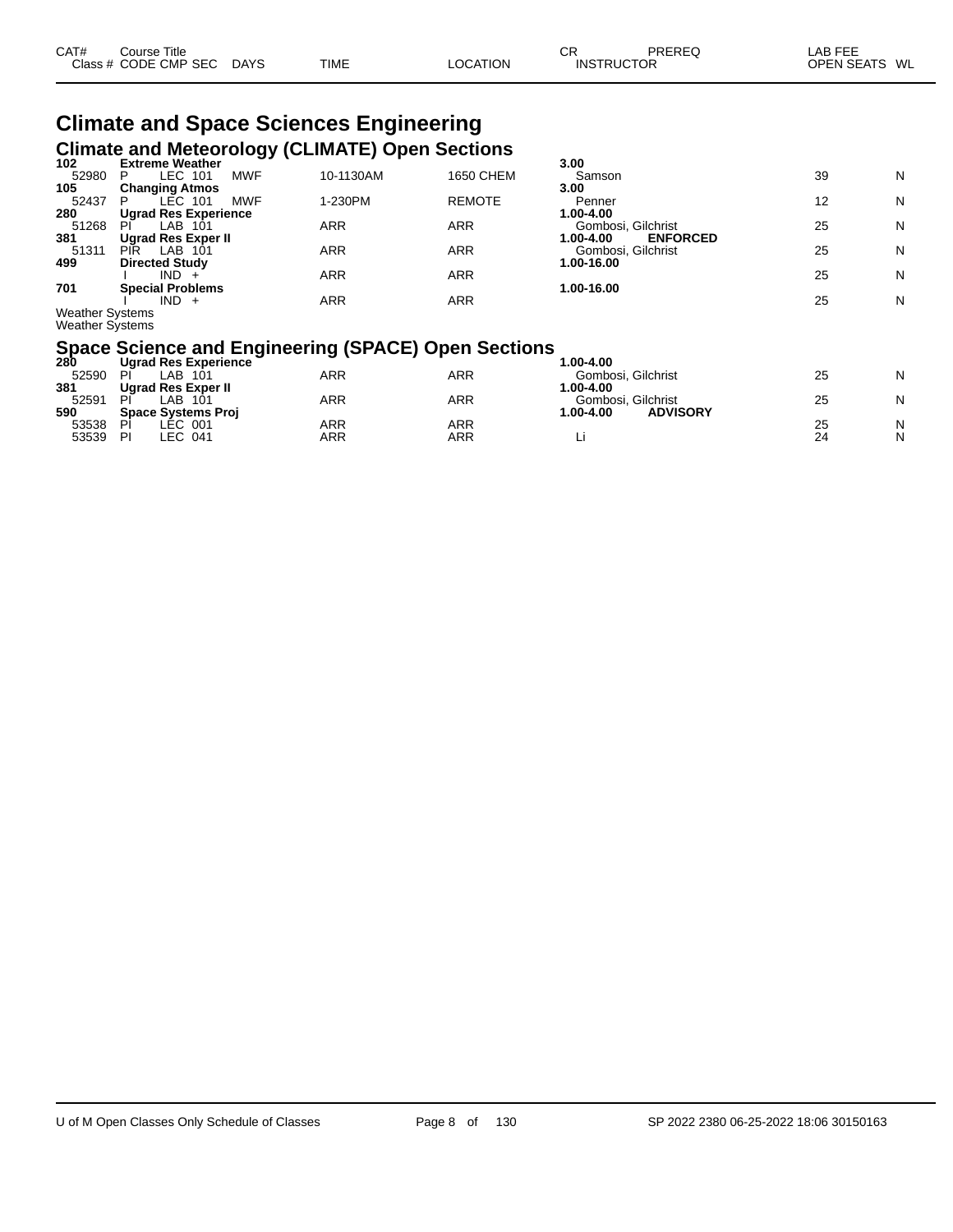| CAT# | Course Title         |             |             |          | ◠⊏<br>◡┎          | PREREQ | LAB FEE          |
|------|----------------------|-------------|-------------|----------|-------------------|--------|------------------|
|      | Class # CODE CMP SEC | <b>DAYS</b> | <b>TIME</b> | LOCATION | <b>INSTRUCTOR</b> |        | OPEN SEATS<br>WL |
|      |                      |             |             |          |                   |        |                  |

# **Chemical Engineering Department**

|     | <b>Chemical Engineering (CHE) Open Sections</b> |            |            |            |                           |    |   |
|-----|-------------------------------------------------|------------|------------|------------|---------------------------|----|---|
| 290 | Res&Spec Problems<br>IND.                       | <b>ARR</b> | <b>ARR</b> | 1.00-16.00 | <b>ADVISORY</b>           | 25 | N |
| 490 | <b>Adv Res&amp;Spec Problem</b>                 |            |            | 1.00-16.00 | <b>ADVISORY, ENFORCED</b> |    |   |
| 695 | IND.<br>R<br><b>Research Problems</b>           | ARR        | ARR        | 1.00-16.00 | <b>ADVISORY</b>           | 25 | N |
|     | $IND +$                                         | ARR        | ARR        |            |                           | 25 | N |
| 698 | <b>Directed Study</b><br>$IND +$                | ARR        | ARR        | 1.00-16.00 |                           | 25 | N |
| 990 | Diss-Precand                                    |            |            | 1.00-8.00  | <b>ADVISORY</b>           |    |   |
| 995 | $IND +$<br>Diss-Cand                            | <b>ARR</b> | ARR        | 4.00       | <b>ENFORCED</b>           | 25 | N |
|     | $IND +$<br>R                                    | ARR        | ARR        |            |                           | 25 | N |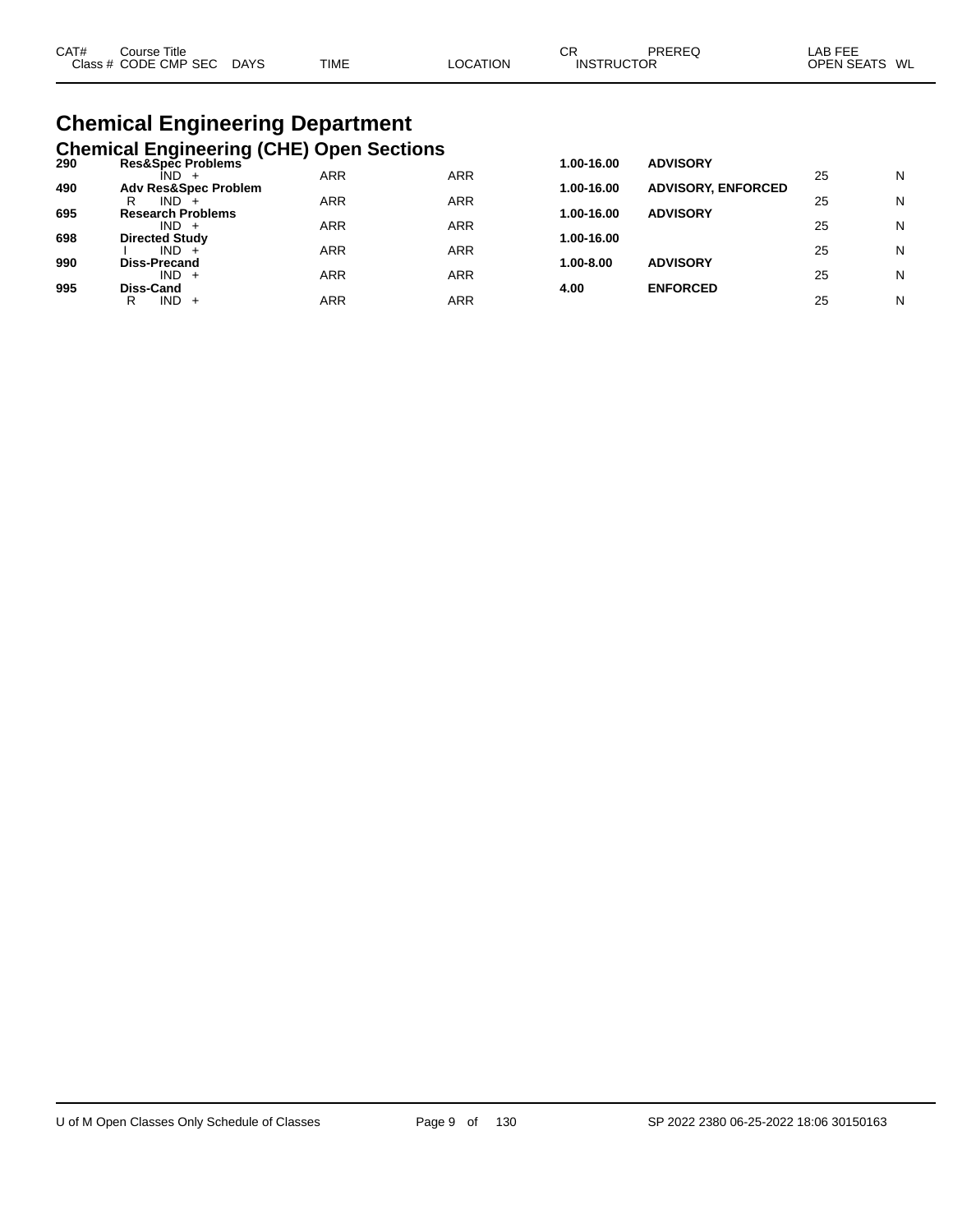| CAT# | Course Title<br>Class # CODE CMP SEC | DAYS | <b>TIME</b> | LOCATION | СF<br><b>INSTRUCTOR</b> | PREREQ | LAB FEE<br>OPEN SEATS WL |
|------|--------------------------------------|------|-------------|----------|-------------------------|--------|--------------------------|
|      |                                      |      |             |          |                         |        |                          |

### **Civil & Environmental Engr Civil And Environmental Engineering (CEE) Open Sections**

| 490 | <u>sini zina mirin sinilohaar mig</u> inosinig (smm <i>)</i> spoli sosasilo<br><b>Independent Study</b> |            |            | 1.00-4.00  | <b>ADVISORY</b> |    |   |
|-----|---------------------------------------------------------------------------------------------------------|------------|------------|------------|-----------------|----|---|
|     | $IND +$                                                                                                 | <b>ARR</b> | <b>ARR</b> |            |                 | 25 | N |
| 630 | <b>Dir Study Const Eng</b>                                                                              |            |            | 1.00-3.00  | <b>ADVISORY</b> |    |   |
|     | $IND +$                                                                                                 | <b>ARR</b> | <b>ARR</b> |            |                 | 25 | N |
| 651 | <b>Directed Studies</b>                                                                                 |            |            | 1.00-3.00  | <b>ADVISORY</b> |    |   |
|     | $IND +$                                                                                                 | <b>ARR</b> | <b>ARR</b> |            |                 | 25 | N |
| 682 | <b>Prob in Envir Engr</b>                                                                               | <b>ARR</b> | <b>ARR</b> | 1.00-16.00 | <b>ADVISORY</b> | 25 | N |
| 910 | $IND +$<br><b>Struct Engr Res</b>                                                                       |            |            | 1.00-16.00 |                 |    |   |
|     | $IND +$                                                                                                 | <b>ARR</b> | <b>ARR</b> |            |                 | 25 | N |
| 946 | Soil Mech Res                                                                                           |            |            | 1.00-16.00 |                 |    |   |
|     | $IND +$                                                                                                 | <b>ARR</b> | <b>ARR</b> |            |                 | 25 | N |
| 980 | <b>Res in Envir Engr</b>                                                                                |            |            | 1.00-16.00 | <b>ADVISORY</b> |    |   |
|     | $IND +$                                                                                                 | <b>ARR</b> | <b>ARR</b> |            |                 | 25 | N |
| 990 | <b>Diss-Precand</b>                                                                                     |            |            | 1.00-4.00  | <b>ADVISORY</b> |    |   |
|     | $IND +$                                                                                                 | <b>ARR</b> | <b>ARR</b> |            |                 | 25 | N |
| 995 | Diss-Cand                                                                                               |            |            | 4.00       | <b>ENFORCED</b> |    |   |
|     | IND.<br>IR.<br>$+$                                                                                      | <b>ARR</b> | ARR        |            |                 | 25 | N |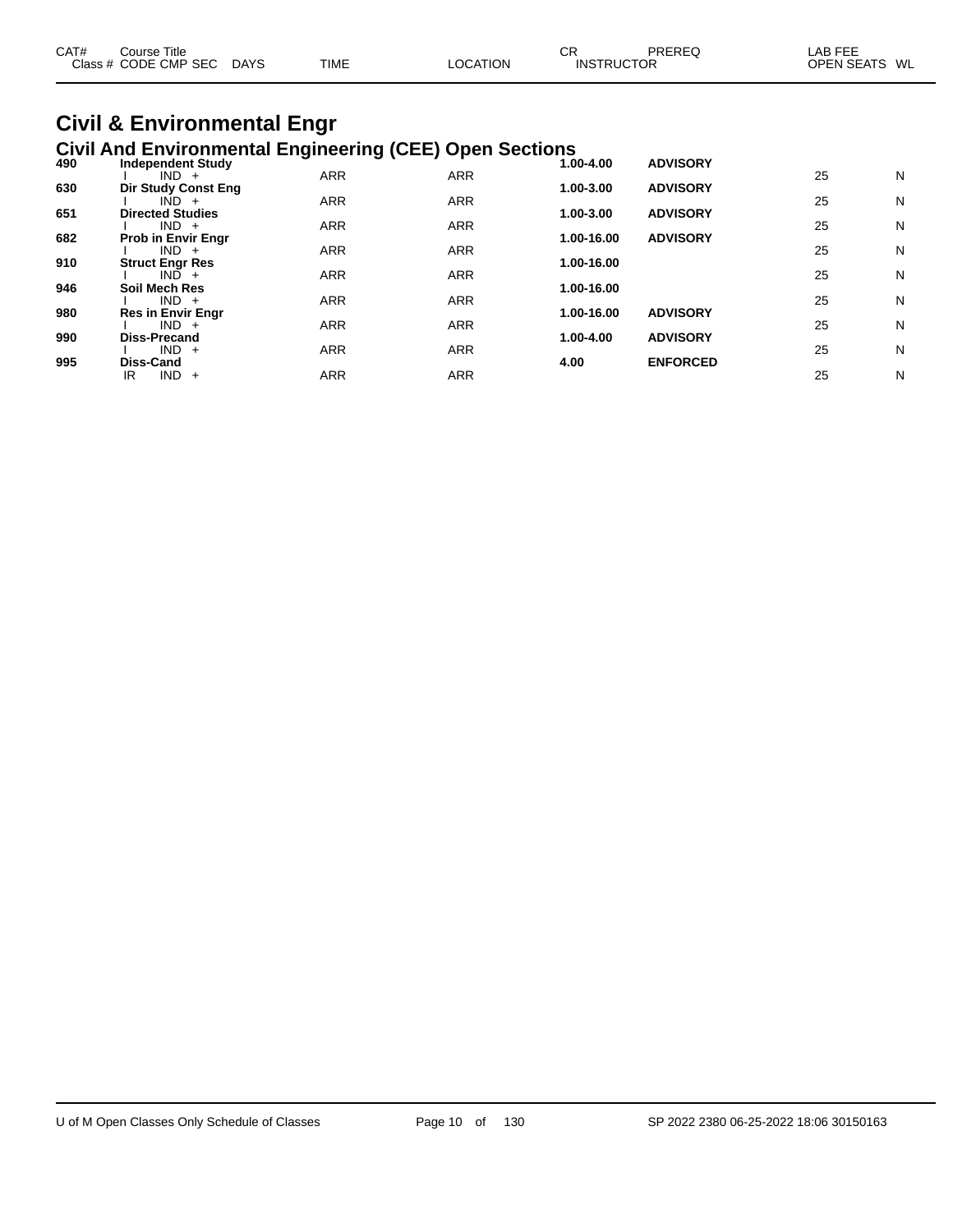| CAT#<br>Class # | ેourse Title<br><b>CODE CMP SEC</b> | <b>DAYS</b> | <b>TIME</b> | <b>OCATION</b><br>∟∪ບr | СR<br><b>INSTRUCTOR</b> | PREREG | LAB FEE<br><b>OPEN SEATS</b> | WL |
|-----------------|-------------------------------------|-------------|-------------|------------------------|-------------------------|--------|------------------------------|----|
|                 |                                     |             |             |                        |                         |        |                              |    |

# **CoE Robotics Institute**

|     |                   | <b>Robotics (ROB) Open Sections</b> |     |      |                 |    |
|-----|-------------------|-------------------------------------|-----|------|-----------------|----|
| 995 | Diss-Cand<br>IND. | ARR                                 | ARR | 4.00 | <b>ENFORCED</b> | N. |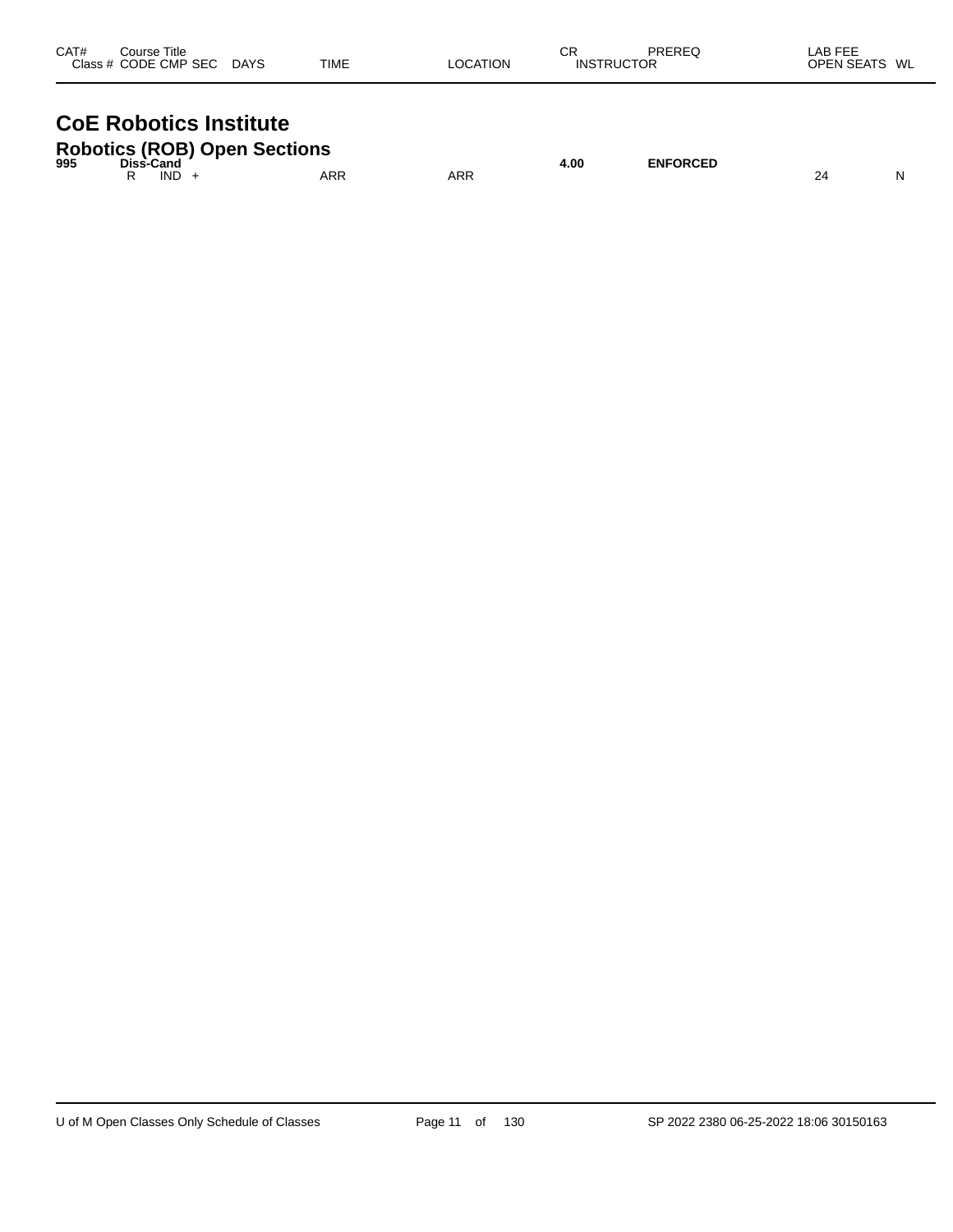| CAT#<br>Class # | Course Title<br><b>CODE CMP SEC</b> | <b>DAYS</b> | <b>TIME</b> | LOCATION | СR<br><b>INSTRUCTOR</b> | <b>DDEDEC</b><br>nenev | ---<br>ΔR<br>ᆍ<br>-no<br><b>OPEN SEATS</b> | WL |
|-----------------|-------------------------------------|-------------|-------------|----------|-------------------------|------------------------|--------------------------------------------|----|
|                 |                                     |             |             |          |                         |                        |                                            |    |

# **Design Science Program**

| <b>Design Science (DESCI) Open Sections</b> |  |
|---------------------------------------------|--|
|                                             |  |

| 995 | Diss-c | Cand       |            |     | 4.00<br>$ -$ | <b>ADVISORY, ENFORCED</b> |         |    |
|-----|--------|------------|------------|-----|--------------|---------------------------|---------|----|
|     |        | <b>IND</b> | <b>ARR</b> | ARR |              |                           | ້<br>__ | NI |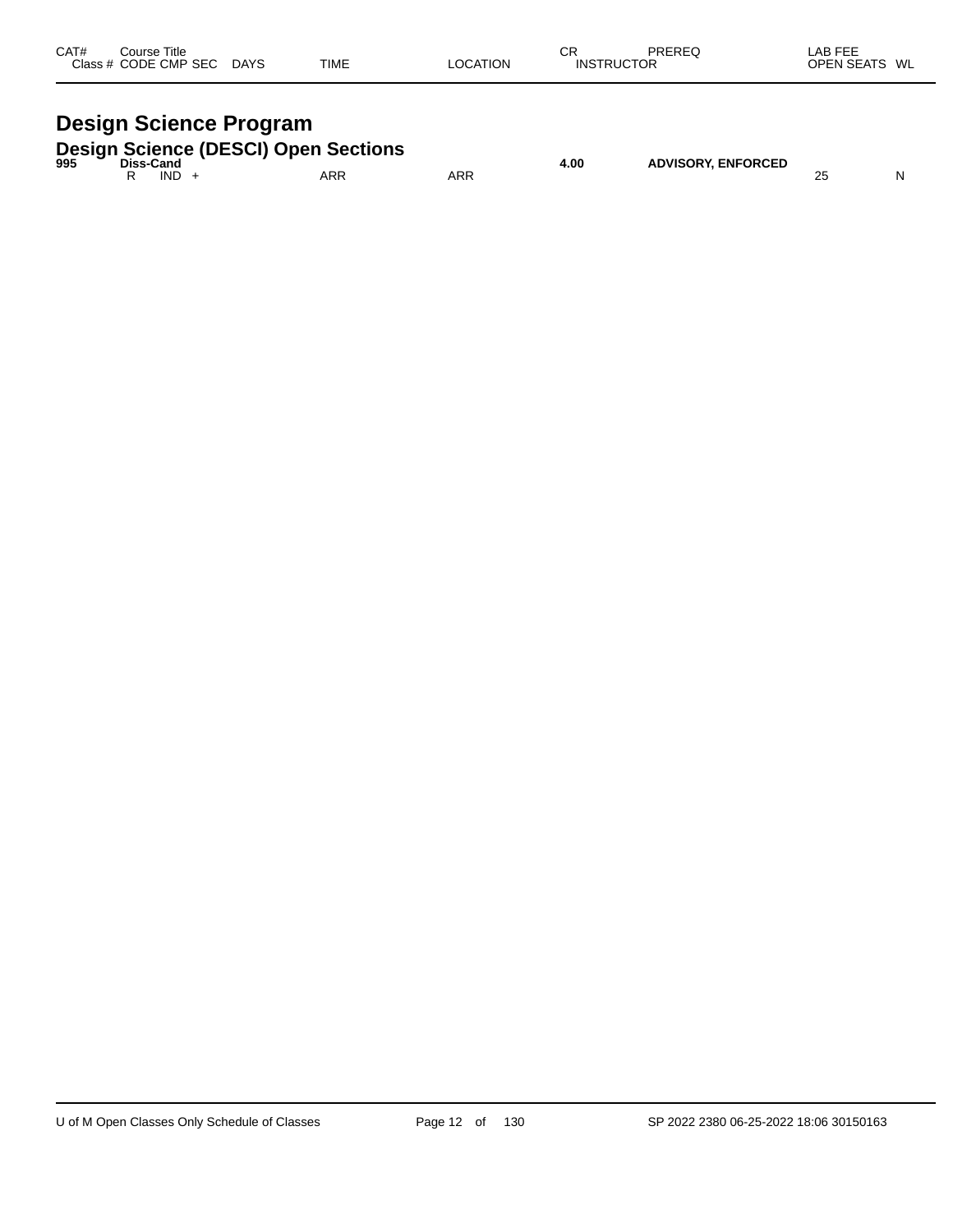| CAT#<br>Class | Title<br>Course<br><b>CODE</b><br><b>CMP</b><br><b>SEC</b> | DAYS<br>$\sim$ | <b>TIME</b> | LOCATION | СR<br><b>RUCTOR</b><br>INS<br>____ | PREREC<br>⊓⊏⊾ | ----<br>LAB<br>--<br>$\sim$ $\sim$ $\sim$ $\sim$<br>WL<br>OPEN<br>$5F^{\mu}$<br>'N |
|---------------|------------------------------------------------------------|----------------|-------------|----------|------------------------------------|---------------|------------------------------------------------------------------------------------|
|               |                                                            |                |             |          |                                    |               |                                                                                    |

### **Environmental Sciences and Engineering Environmental Sciences and Engineering (ENSCEN) Open Sections**

| 105   | <b>Changing Atmos</b><br>. . |            | . .   | $ -$    | 3.00                                                                                     |  |    |
|-------|------------------------------|------------|-------|---------|------------------------------------------------------------------------------------------|--|----|
| 52439 | 10 <sup>7</sup><br>∟EC       | <b>MWF</b> | 230PN | - 1\/IC | ennei<br>the contract of the contract of the contract of the contract of the contract of |  | NL |
|       |                              |            |       |         |                                                                                          |  |    |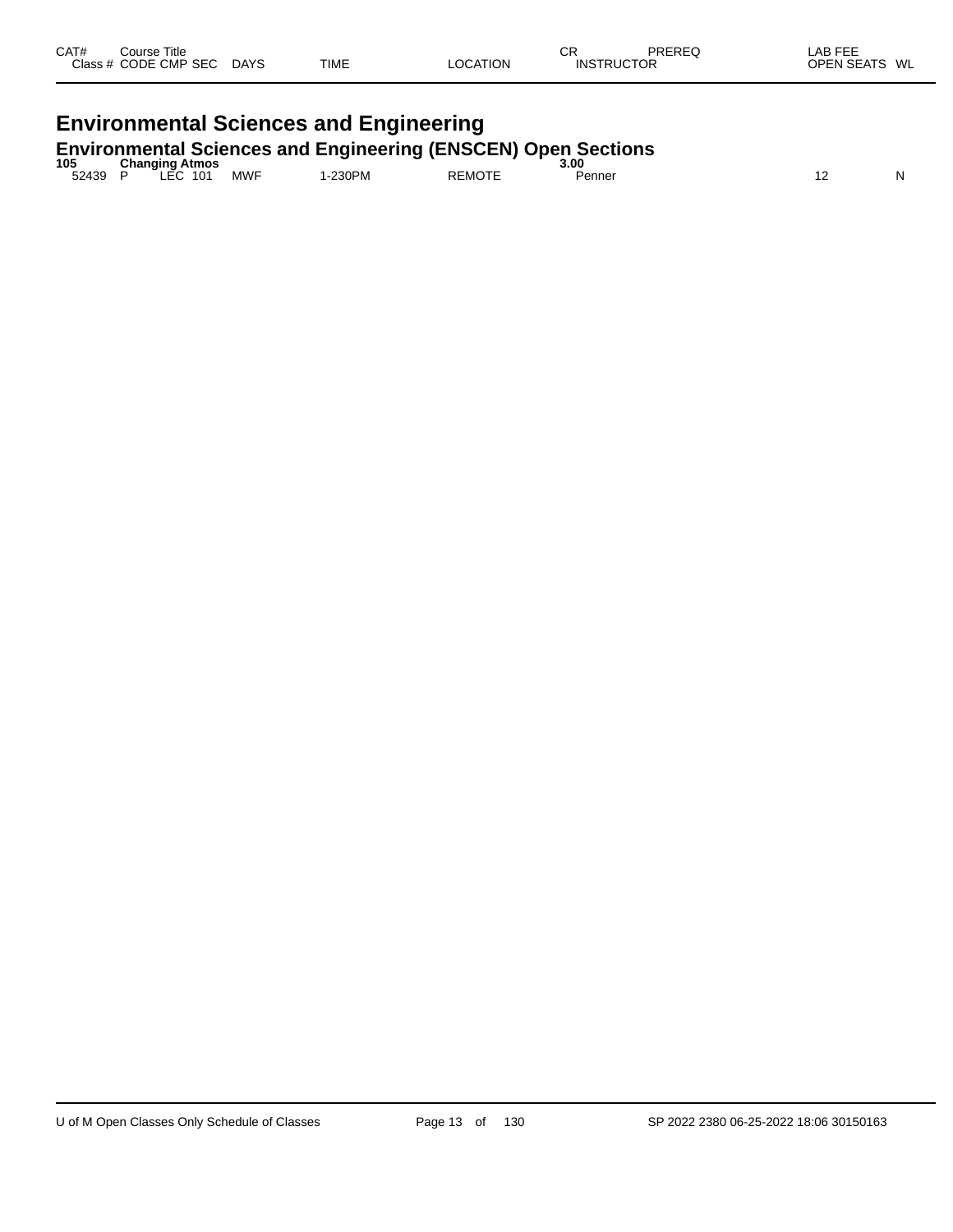| CAT# | Course Title         |             |             |          | ⌒冖<br>◡◠          | PREREQ | AB FEE.           |    |
|------|----------------------|-------------|-------------|----------|-------------------|--------|-------------------|----|
|      | Class # CODE CMP SEC | <b>DAYS</b> | <b>TIME</b> | LOCATION | <b>INSTRUCTOR</b> |        | <b>OPEN SEATS</b> | WL |
|      |                      |             |             |          |                   |        |                   |    |

## **Electrical Engr & Computer Sci**

# **Electrical Engineering And Computer Science (EECS) Open Sections 270 Intro Logic Design 4.00 ENFORCED**

| 270      |                       |                | Intro Logic Design          |                                               |                                                                                  |                  | 4.00                               | <b>ENFORCED</b>           |                                              |                                                    |
|----------|-----------------------|----------------|-----------------------------|-----------------------------------------------|----------------------------------------------------------------------------------|------------------|------------------------------------|---------------------------|----------------------------------------------|----------------------------------------------------|
| 53362    | P R                   | LAB 101        |                             | <b>MW</b>                                     | 130-430PM                                                                        | 2322 EECS        | Vata                               |                           | 9                                            | Υ                                                  |
| 53363    | PR                    | LAB 102        |                             | <b>MW</b>                                     | 530-830PM                                                                        | 2322 EECS        | Kozarekar                          |                           | 10                                           | Υ                                                  |
| 53361    | AR                    | <b>LEC 100</b> |                             | <b>MWF</b>                                    | 10-12PM                                                                          | 1303 EECS        | <b>Brehob</b>                      |                           |                                              |                                                    |
| 280      |                       |                | <b>Prog&amp;Data Struct</b> |                                               |                                                                                  |                  | 4.00                               | <b>ADVISORY, ENFORCED</b> |                                              |                                                    |
| 52001    | <b>PR</b>             | LAB            | 301                         | TTH                                           | 130-330PM                                                                        | 2166 DOW         | Ziolkowski                         |                           | 5                                            | Υ                                                  |
| 52002    | P <sub>R</sub>        | LAB 302        |                             | TTH                                           | 130-330PM                                                                        | 1005 DOW         | Cong                               |                           | $\mathbf{1}$                                 | Ý                                                  |
| 52408    | <b>PR</b>             | LAB 303        |                             | TTH                                           | 330-530PM                                                                        | 1005 DOW         | Aoun                               |                           | 4                                            | Ý                                                  |
| 53219    | <b>PR</b>             | LAB 305        |                             | <b>TTH</b>                                    | 530-730PM                                                                        | 2166 DOW         | Fields                             |                           | 11                                           | Υ                                                  |
| 53364    | SR                    | <b>LEC 100</b> |                             | <b>MTWTH</b>                                  | 1030-12PM                                                                        | 1670 BEYSTER     | Juett, Schatz, Goldston,           |                           |                                              |                                                    |
|          |                       |                |                             |                                               |                                                                                  |                  | Sharma                             |                           |                                              |                                                    |
| 52000    | <b>SR</b>             | <b>LEC 200</b> |                             | <b>MTWTH</b>                                  | 12-130PM                                                                         | 1670 BEYSTER     |                                    |                           |                                              |                                                    |
|          |                       |                |                             |                                               |                                                                                  |                  | Schatz, Juett, Goldston,<br>Sharma |                           |                                              |                                                    |
| 281      |                       |                | Data Struct&Algor           |                                               |                                                                                  |                  | 4.00                               | <b>ADVISORY, ENFORCED</b> |                                              |                                                    |
| 52434    | <b>PR</b>             |                |                             | <b>MW</b>                                     |                                                                                  |                  |                                    |                           | 4                                            |                                                    |
|          |                       | LAB 301        |                             |                                               | 230-430PM                                                                        | 3427 EECS        | Xu                                 |                           |                                              | Υ                                                  |
| 52435    | P <sub>R</sub>        | LAB 302        |                             | <b>MW</b>                                     | 230-430PM                                                                        | <b>1005 EECS</b> | Ganbaatar                          |                           | $\frac{2}{5}$                                | $\mathop{\mathsf{Y}}\limits_{\mathop{\mathsf{Y}}}$ |
| 52436    | <b>PR</b>             | LAB 303        |                             | TTH                                           | 230-430PM                                                                        | 3427 EECS        | <b>McCulley</b>                    |                           |                                              |                                                    |
| 52579    | P <sub>R</sub>        | LAB 304        |                             | TTH                                           | 230-430PM                                                                        | 1003 EECS        | Antony                             |                           | 6                                            | メメス人人                                              |
| 52704    | P <sub>R</sub>        | LAB 305        |                             | <b>MW</b>                                     | 230-430PM                                                                        | 1003 EECS        | Antony                             |                           | $\begin{array}{c}\n2 \\ 2 \\ 5\n\end{array}$ |                                                    |
| 52719    | P <sub>R</sub>        | LAB            | 306                         | <b>TTH</b>                                    | 230-430PM                                                                        | 1018 DOW         | Tabassum                           |                           |                                              |                                                    |
| 52998    | P <sub>R</sub>        | LAB 307        |                             | <b>MW</b>                                     | 230-430PM                                                                        | 1005 DOW         | Chi                                |                           |                                              |                                                    |
| 52999    | <b>PR</b>             | <b>LAB</b>     | 308                         | <b>TTH</b>                                    | 230-430PM                                                                        | 1690 BEYSTER     | Li                                 |                           | 18                                           |                                                    |
| 53018    | PR                    | LAB 309        |                             | <b>MW</b>                                     | 230-430PM                                                                        | 1018 DOW         | Qian                               |                           | 23                                           | Υ                                                  |
| 53019 PR |                       | LAB 310        |                             | <b>TTH</b>                                    | 230-430PM                                                                        | 2153 GGBL        | Qian                               |                           | 18                                           | Υ                                                  |
|          |                       |                |                             | STUDENTS MUST ELECT LAB AND LECTURE SECTIONS. |                                                                                  |                  |                                    |                           |                                              |                                                    |
| 52433 SR |                       | LEC 100        |                             | <b>MTWTH</b>                                  | 1030-12PM                                                                        | 220 CHRYS        | Darden, Paoletti, Brown            |                           |                                              |                                                    |
|          |                       |                |                             |                                               | STUDENTS MUST ELECT LAB AND LECTURE SECTIONS. LEC 200 will meet in Chrysler 220. |                  |                                    |                           |                                              |                                                    |
|          |                       |                |                             |                                               |                                                                                  |                  |                                    |                           |                                              |                                                    |
| 52495 SR |                       | <b>LEC 200</b> |                             | <b>MTWTH</b>                                  | 1030-12PM                                                                        | <b>ARR</b>       | Paoletti, Darden, Brown            |                           |                                              |                                                    |
| 370      |                       |                | <b>Intro Computer Org</b>   |                                               |                                                                                  |                  | 4.00                               | <b>ENFORCED</b>           |                                              |                                                    |
| 52786    | PR.                   | <b>DIS</b>     | 101                         | МW                                            | 2-3PM                                                                            | 2166 DOW         | Aoun                               |                           | 17                                           | Υ                                                  |
| 52787    | P <sub>R</sub>        | DIS.           | 102                         | <b>MW</b>                                     | 3-4PM                                                                            | 2166 DOW         | Sashko                             |                           | 7                                            | Υ                                                  |
| 53000    | <b>PR</b>             | <b>DIS</b>     | 103                         | MW                                            | 4-5PM                                                                            | 2166 DOW         | Nayak                              |                           | 11                                           | Υ                                                  |
| 53628    | <b>PR</b>             | <b>DIS 104</b> |                             | <b>MW</b>                                     | 5-6PM                                                                            | 2166 DOW         | Raut                               |                           | 27                                           | Y                                                  |
| 52785    | AR                    | <b>LEC 100</b> |                             | <b>MTWTH</b>                                  | 12-130PM                                                                         | 1013 DOW         | Beaumont                           |                           |                                              |                                                    |
|          |                       |                |                             |                                               | STUDENTS MUST ELECT DISCUSSION AND LECTURE SECTIONS.                             |                  |                                    |                           |                                              |                                                    |
| 388      |                       |                | <b>Intro Comp Security</b>  |                                               |                                                                                  |                  | 4.00                               | <b>ADVISORY, ENFORCED</b> |                                              |                                                    |
| 53389    | PR.                   | LAB 101        |                             | MW                                            | 12-1PM                                                                           | 107 GFL          | Hoffman                            |                           | 13                                           | Υ                                                  |
| 53390    | P R                   | LAB 102        |                             | <b>TTH</b>                                    | 12-1PM                                                                           | 107 GFL          | Hoffman                            |                           | 9                                            | Υ                                                  |
|          |                       |                |                             |                                               |                                                                                  |                  |                                    |                           |                                              |                                                    |
| 53388    | A <sub>R</sub>        | <b>LEC 100</b> |                             | <b>MTWTH</b>                                  | 1030-12PM                                                                        | 107 GFL          | Honeyman                           |                           |                                              |                                                    |
| 399      | <b>Directed Study</b> |                |                             |                                               |                                                                                  |                  | 1.00-4.00                          | <b>ADVISORY</b>           |                                              |                                                    |
|          |                       | $IND +$        |                             |                                               | ARR                                                                              | <b>ARR</b>       |                                    |                           | 25                                           | N                                                  |
| 484      |                       |                | <b>Database Mgt Syst</b>    |                                               |                                                                                  |                  | 4.00                               | <b>ENFORCED</b>           |                                              |                                                    |
| 53103    | P R                   | LAB 101        |                             | МW                                            | 11-12PM                                                                          | 1018 DOW         | Tan                                |                           | $\overline{7}$                               | Υ                                                  |
| 53104 PR |                       | LAB 102        |                             | MW                                            | 7-8PM                                                                            | <b>1005 EECS</b> | Peng                               |                           | 6                                            | Y                                                  |
|          |                       |                |                             |                                               | STUDENTS ARE AUTO-ENROLLED IN LECTURE WHEN THEY ELECT A DISCUSSION.              |                  |                                    |                           |                                              |                                                    |
| 53102 AR |                       | LEC 100        |                             | <b>MTWTH</b>                                  | 430-6PM                                                                          | <b>1500 EECS</b> | Almomani, Wheeler                  |                           |                                              |                                                    |
| 497      |                       |                | <b>Human-Centered SW</b>    |                                               |                                                                                  |                  | 4.00                               | <b>ENFORCED</b>           |                                              |                                                    |
| 53094    | <b>PR</b>             | LEC 100        |                             | <b>MTWTH</b>                                  | 1230-230PM                                                                       | 1017 DOW         | Ringenberg, Yu                     |                           | 33                                           | Y                                                  |
| 499      |                       |                | <b>Adv Directed Study</b>   |                                               |                                                                                  |                  | 1.00-4.00                          | <b>ADVISORY, ENFORCED</b> |                                              |                                                    |
|          | R                     | $IND +$        |                             |                                               | ARR                                                                              | <b>ARR</b>       |                                    |                           | 25                                           | N                                                  |
| 599      | <b>Directed Study</b> |                |                             |                                               |                                                                                  |                  | 1.00-4.00                          | <b>ADVISORY</b>           |                                              |                                                    |
|          |                       |                |                             |                                               |                                                                                  |                  |                                    |                           | 25                                           |                                                    |
|          |                       | $IND +$        |                             |                                               | ARR                                                                              | <b>ARR</b>       |                                    |                           |                                              | N                                                  |
| 699      |                       |                | <b>Research Work EECS</b>   |                                               |                                                                                  |                  | 1.00-6.00                          | <b>ADVISORY</b>           |                                              |                                                    |
|          |                       | $IND +$        |                             |                                               | ARR                                                                              | <b>ARR</b>       |                                    |                           | 25                                           | N                                                  |
| 990      | <b>Diss-Precand</b>   |                |                             |                                               |                                                                                  |                  | 1.00-4.00                          | <b>ADVISORY</b>           |                                              |                                                    |
|          |                       | $IND +$        |                             |                                               | ARR                                                                              | ARR              |                                    |                           | 25                                           | N                                                  |
| 995      | Diss-Cand             |                |                             |                                               |                                                                                  |                  | 4.00                               | <b>ENFORCED</b>           |                                              |                                                    |
|          | R                     | $IND +$        |                             |                                               | <b>ARR</b>                                                                       | <b>ARR</b>       |                                    |                           | 25                                           | N                                                  |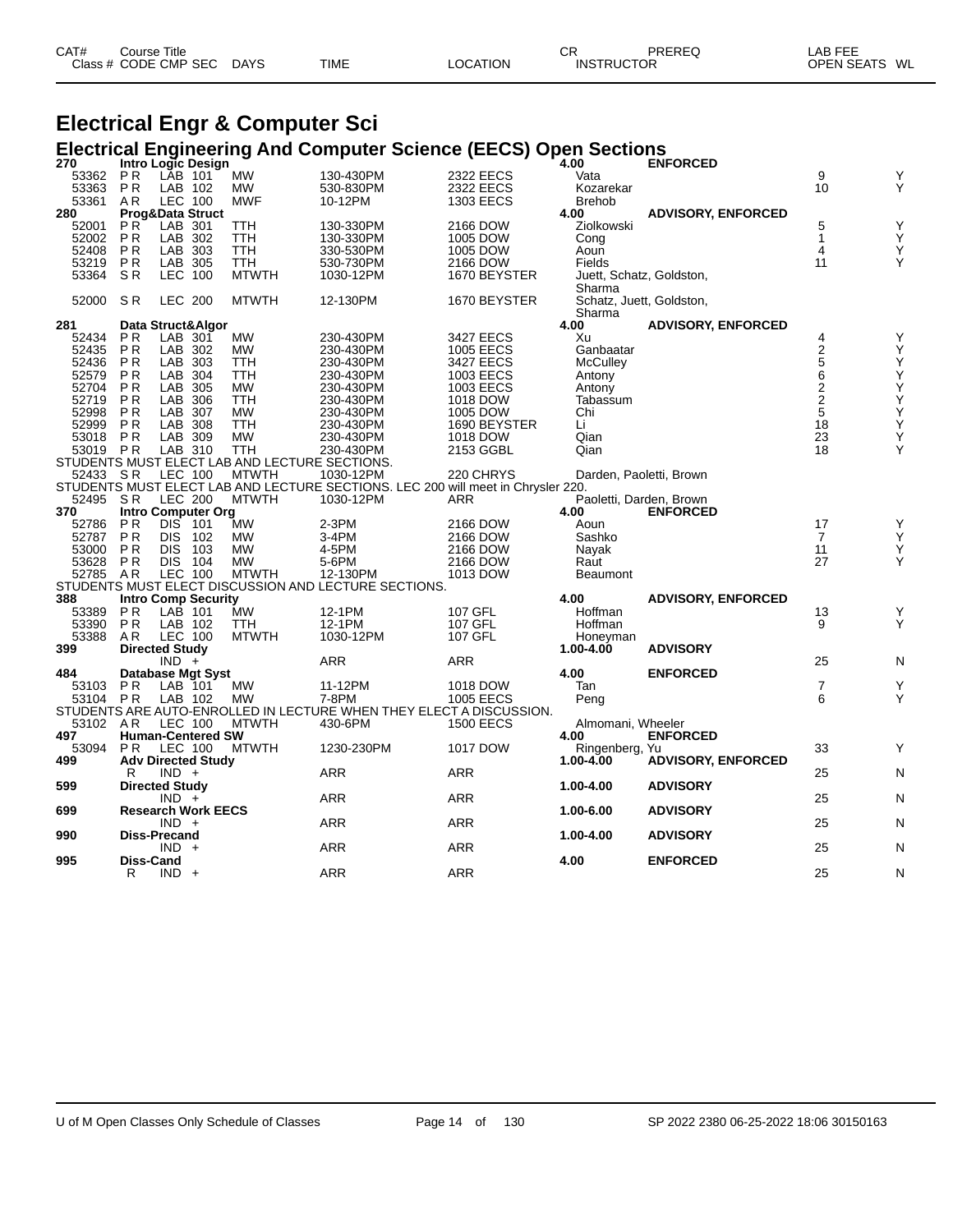| CAT# | Course Title         |             |             |          | СF                | PREREQ | LAB FEE                 |  |
|------|----------------------|-------------|-------------|----------|-------------------|--------|-------------------------|--|
|      | Class # CODE CMP SEC | <b>DAYS</b> | <b>TIME</b> | LOCATION | <b>INSTRUCTOR</b> |        | <b>OPEN SEATS</b><br>WL |  |

# **Engineering Undergraduate Educ**

| <b>Engineering (ENGR) Open Sections</b> |  |
|-----------------------------------------|--|
|                                         |  |

| 301                            |                         |                | Engr Ugrad Stdy Abrd                            |            |            | 1.00-16.00 | <b>ADVISORY</b>        |     |   |
|--------------------------------|-------------------------|----------------|-------------------------------------------------|------------|------------|------------|------------------------|-----|---|
| 52560                          | P                       | LEC 139        |                                                 | <b>ARR</b> | <b>ARR</b> |            |                        | 25  | N |
| Nanyang University in Singapor |                         |                |                                                 |            |            |            |                        |     |   |
| 52624 P                        |                         | LEC 141        |                                                 | ARR        | <b>ARR</b> |            |                        | 25  | N |
| Turin, Italy                   |                         |                |                                                 |            |            |            |                        |     |   |
| 52625 P                        |                         | LEC 142        |                                                 | ARR        | <b>ARR</b> |            |                        | 18  | N |
| Lund, Sweden                   |                         |                |                                                 |            |            |            |                        |     |   |
| 52797 P                        |                         | LEC 143        |                                                 | <b>ARR</b> | <b>ARR</b> |            |                        | 25  | N |
| Cascais, Portugal              |                         |                |                                                 |            |            |            |                        |     |   |
| 52798 P                        |                         | <b>LEC 144</b> |                                                 | ARR        | <b>ARR</b> |            |                        | 12  | N |
| Copenhagen, Denmark            |                         |                |                                                 |            |            |            |                        |     |   |
| 52863 P                        |                         | LEC 146        |                                                 | ARR        | <b>ARR</b> |            |                        | 12  | N |
| Engineering in Buenos Aires    |                         |                |                                                 |            |            |            |                        |     |   |
| 52864 P                        |                         | <b>LEC 147</b> |                                                 | ARR        | <b>ARR</b> |            |                        | 25  | N |
| INNOV@INSA Lyon, France        |                         |                |                                                 |            |            |            |                        |     |   |
| 52865 P                        |                         | LEC 148        |                                                 | ARR        | <b>ARR</b> |            |                        | 25  | N |
| Int Entrepreneur Haifa, Israel |                         |                |                                                 |            |            |            |                        |     |   |
| 53243 P                        |                         | LEC 150        |                                                 | ARR        | <b>ARR</b> |            |                        | 25  | N |
| 53244                          | P.                      | LEC 151        |                                                 | ARR        | <b>ARR</b> |            |                        | 22  | N |
| 53245                          | P.                      | LEC 152        |                                                 | ARR        | <b>ARR</b> |            |                        | 8   | N |
| 53587                          | P.                      | <b>LEC 157</b> |                                                 | ARR        | ARR        |            |                        | 13  | N |
| 350                            |                         |                | Intl Lab Exp-Engin                              |            |            | 3.00       | <b>ENFORCED</b>        |     |   |
| 51317                          | <b>PIR</b>              | LAB 101        |                                                 | ARR        | <b>ARR</b> | Sick       |                        | 25  | N |
|                                |                         |                | Class location: Berlin University of Technology |            |            |            |                        |     |   |
| 591                            |                         |                | Engr Grad Study Abrd                            |            |            | 1.00-16.00 | <b>ADVISORY</b>        |     |   |
| 51175 PD                       |                         | <b>LEC 101</b> |                                                 | ARR        | <b>ARR</b> |            |                        | 100 | N |
| Nagoya University, Japan       |                         |                |                                                 |            |            |            |                        |     |   |
| 599                            | <b>Spec Topics Engr</b> |                |                                                 |            |            | 1.00-4.00  | <b>ADVISORY</b>        |     |   |
| 53004 P                        |                         | LEC 103        |                                                 | ARR        | ARR        |            | Verhey-Henke, Michaels | 15  | Υ |
| Intro to Social Engage Design  |                         |                |                                                 |            |            |            |                        |     |   |
|                                |                         |                |                                                 |            |            |            |                        |     |   |
|                                |                         |                | <b>Entrepreneurship (ENTR) Open Sections</b>    |            |            |            |                        |     |   |
| 599                            | <b>Spec Topics Entr</b> |                |                                                 |            |            | 2.00-3.00  |                        |     |   |

52968 P LEC 411 MW 5-7PM 1280 LSA Hennessy 22 Y In-person, SR standing and above, Meet Together of CFE's ENTR Practicum and Advanced Practicum with long-standing faculty, J.Hennessy, this spring!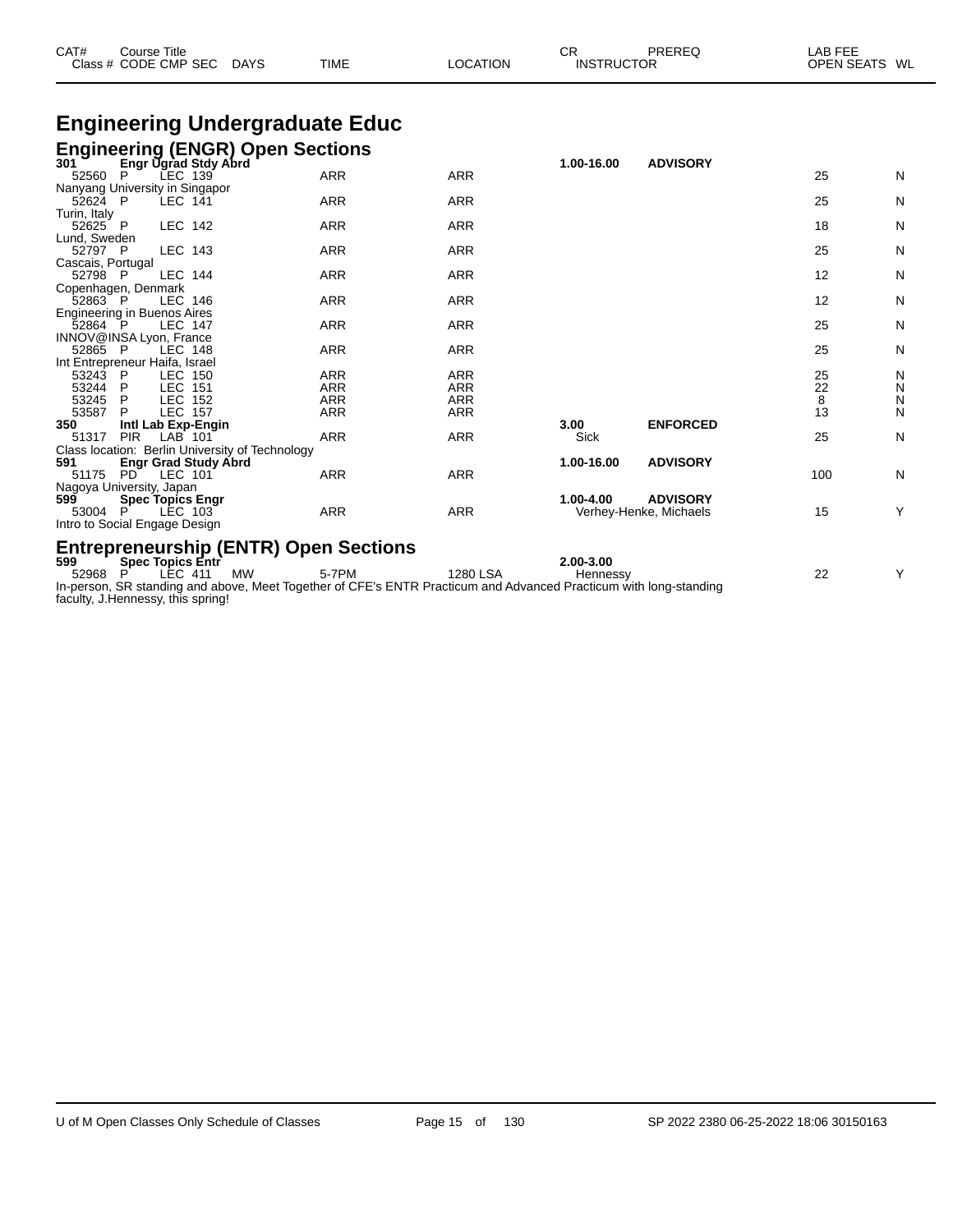| CAT# | ourse Titleٽ<br>Class # CODE CMP SEC | <b>DAYS</b> | <b>TIME</b> | <b>LOCATION</b> | СR<br><b>INSTRUCTOR</b> | PREREQ | LAB FEE<br><b>OPEN SEATS</b><br>WL |
|------|--------------------------------------|-------------|-------------|-----------------|-------------------------|--------|------------------------------------|
|      |                                      |             |             |                 |                         |        |                                    |

## **Industrial-Operations Engr Dep**

**Industrial And Operations Engineering (IOE) Open Sections**

| 590 | <b>Masters Direct Study</b> |     |            | $2.00 - 4.00$ | <b>ADVISORY</b><br>____ |         |   |
|-----|-----------------------------|-----|------------|---------------|-------------------------|---------|---|
|     | <b>IND</b>                  | ARR | <b>ARR</b> |               |                         | ົ<br>L. | N |
|     |                             |     |            |               |                         |         |   |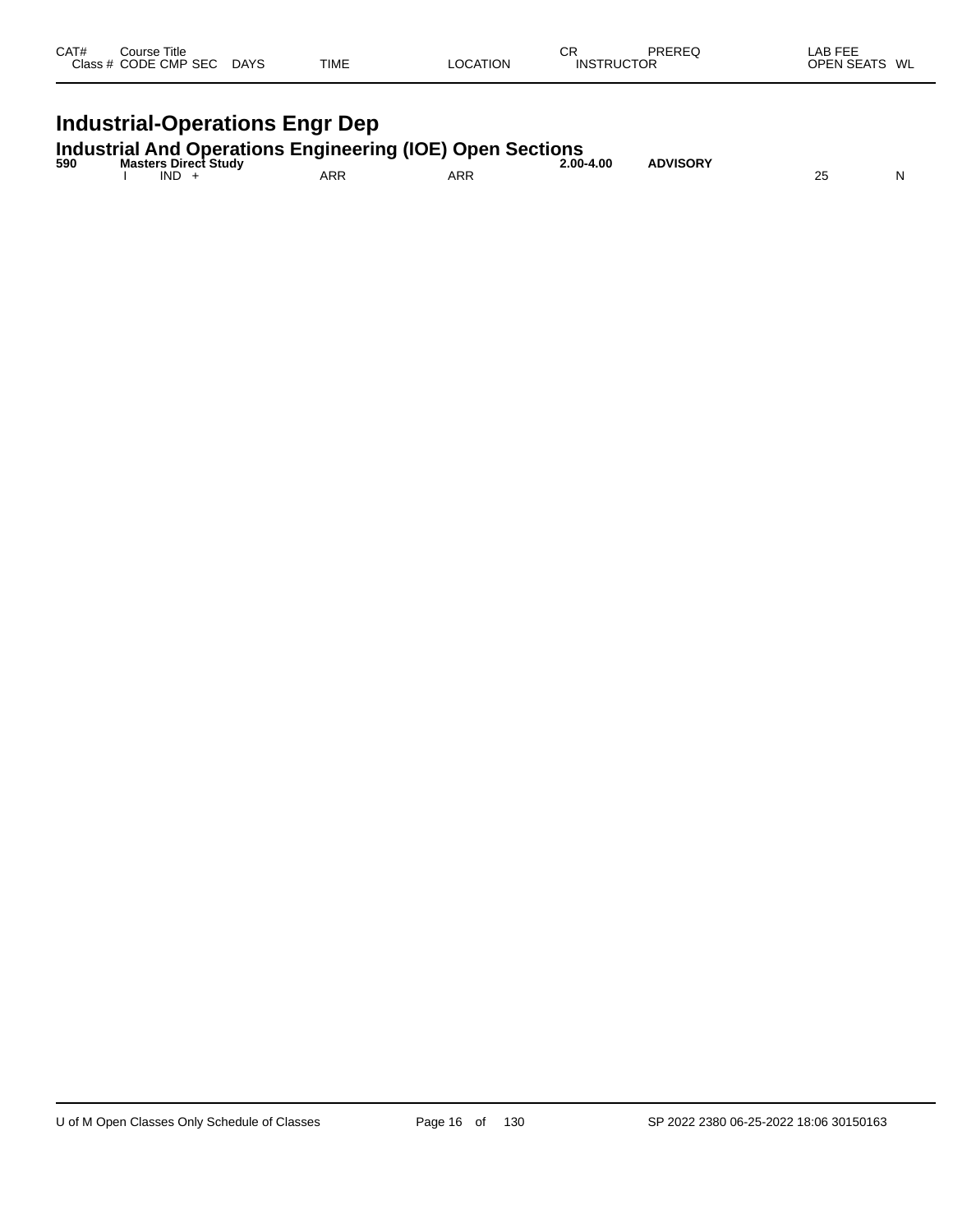| CAT# | Course Title<br>Class # CODE CMP SEC | <b>DAYS</b> | <b>TIME</b> | LOCATION | СR<br><b>INSTRUCTOR</b> | PREREQ | LAB FEE<br><b>OPEN SEATS</b><br>WL |
|------|--------------------------------------|-------------|-------------|----------|-------------------------|--------|------------------------------------|
|      |                                      |             |             |          |                         |        |                                    |

# **Program In Manufacturing**

|       | <b>Manufacturing (MFG) Open Sections</b> |            |           |           |                 |    |              |
|-------|------------------------------------------|------------|-----------|-----------|-----------------|----|--------------|
| 452   | Desian for Mfa                           |            |           | 3.00      | <b>ADVISORY</b> |    |              |
| 52924 | .EC<br><b>TWTH</b><br>101                | 10-12PM    | 2153 GGBL | Saitou    |                 | 40 | $\checkmark$ |
| 990   | <b>Dissertat Pre-Cand</b>                |            |           | 2.00-4.00 | <b>ADVISORY</b> |    |              |
|       | IND.                                     | ARR        | ARR       |           |                 | 25 | N            |
| 995   | <b>Dissertation-Cand</b>                 |            |           | 4.00      | <b>ENFORCED</b> |    |              |
|       | IND.                                     | <b>ARR</b> | ARR       |           |                 | 25 | N            |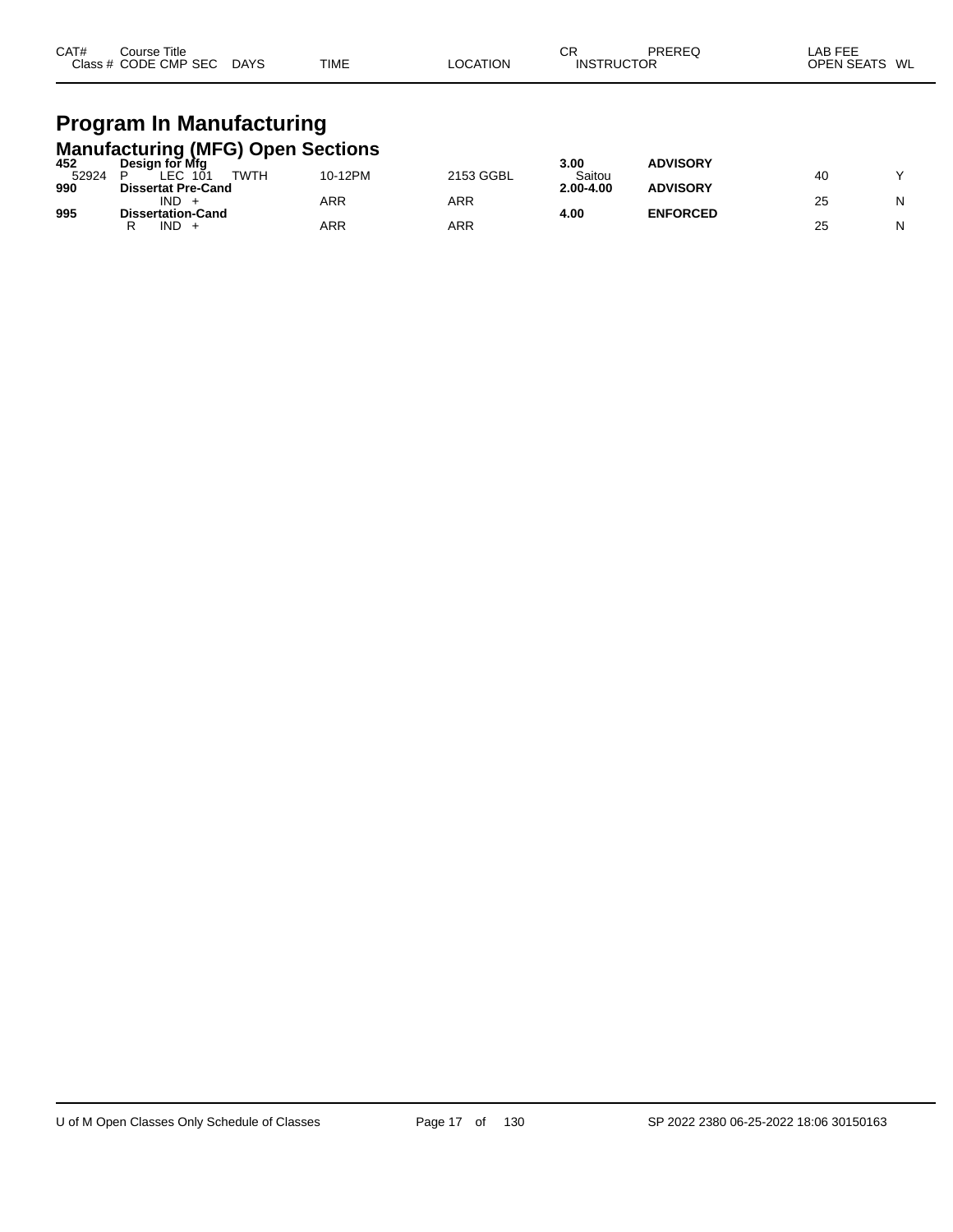| CAT# | Course Title<br>Class # CODE CMP SEC | DAYS | <b>TIME</b> | <b>LOCATION</b> | СR<br><b>INSTRUCTOR</b> | PREREQ | LAB FEE<br>OPEN SEATS WL |  |
|------|--------------------------------------|------|-------------|-----------------|-------------------------|--------|--------------------------|--|
|      |                                      |      |             |                 |                         |        |                          |  |

### **Materials Science & Engineering Materials Science Engineering (MATSCIE) Open Sections**

| 280 | <b>MSE Ugrad Res Opp</b><br>IND.    | ARR | ARR | 1.00-4.00  | <b>ADVISORY</b> | 25 | N |
|-----|-------------------------------------|-----|-----|------------|-----------------|----|---|
| 490 | <b>Research Problems</b>            |     |     | 1.00-3.00  | <b>ENFORCED</b> |    |   |
|     | $IND +$<br>R                        | ARR | ARR |            |                 | 25 | N |
| 690 | <b>Research Problems</b><br>$IND +$ | ARR | ARR | 1.00-16.00 |                 | 25 | N |
| 990 | <b>Diss-Precand</b>                 |     |     | 1.00-4.00  | <b>ADVISORY</b> |    |   |
|     | $IND +$                             | ARR | ARR |            |                 | 25 | N |
| 995 | Diss-Cand<br>$IND +$<br>R           | ARR | ARR | 4.00       | <b>ENFORCED</b> | 25 | N |
|     |                                     |     |     |            |                 |    |   |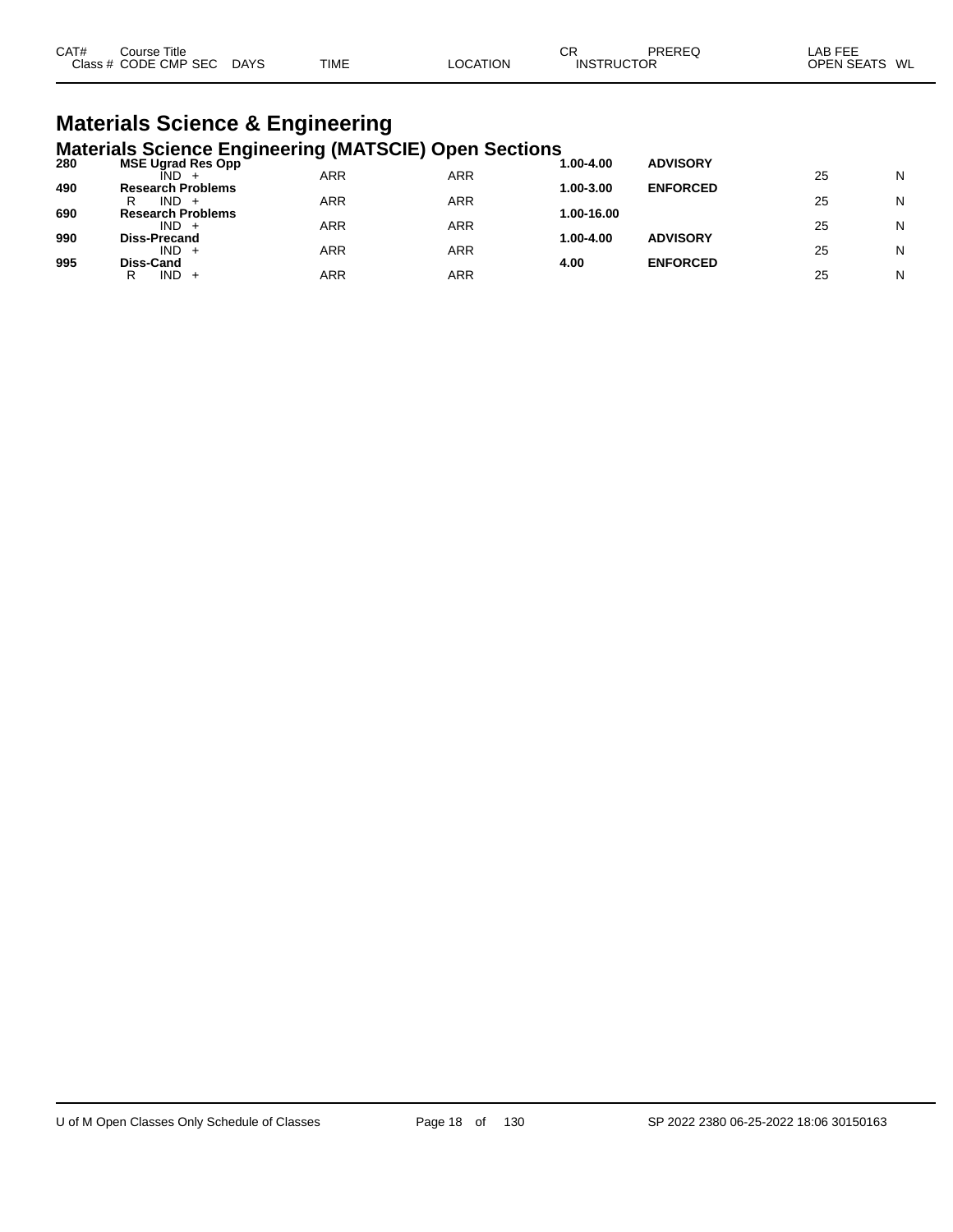| CAT# | Course Title         |             |             |                 | СF                | PREREQ | _AB FEE       |
|------|----------------------|-------------|-------------|-----------------|-------------------|--------|---------------|
|      | Class # CODE CMP SEC | <b>DAYS</b> | <b>TIME</b> | <b>LOCATION</b> | <b>INSTRUCTOR</b> |        | OPEN SEATS WL |

### **Mech Eng & Applied Mech Dept Mechanical Engineering (MECHENG) Open Sections**

| 235   | Thermodynamics I               | ັ            |                                                                                |            | 3.00          | <b>ENFORCED</b> |    |   |
|-------|--------------------------------|--------------|--------------------------------------------------------------------------------|------------|---------------|-----------------|----|---|
| 51098 | LEC 101<br>PR.                 | <b>MTW</b>   | 12-2PM                                                                         | 2147 GGBL  | Mansfield     |                 | 29 | Υ |
| 240   | <b>Dynamics&amp;Vibrations</b> |              |                                                                                |            | 4.00          | <b>ENFORCED</b> |    |   |
| 52551 | <b>LEC 101</b><br>PR.          | <b>MTWTH</b> | 10-12PM                                                                        | 2147 GGBL  | Huntley       |                 | 26 | Υ |
| 452   | Design for Mfg                 |              |                                                                                |            | 3.00          | <b>ADVISORY</b> |    |   |
| 52923 | $PR$ LEC $101$                 | <b>TWTH</b>  | 10-12PM                                                                        | 2153 GGBL  | Saitou        |                 | 40 | Υ |
|       |                                |              | The in-person contents of this class will be also be available asynchronously. |            |               |                 |    |   |
| 490   | <b>RISE 4</b>                  |              |                                                                                |            | 3.00          |                 |    |   |
|       | $IND +$                        |              | <b>ARR</b>                                                                     | <b>ARR</b> |               |                 | 25 | N |
| 491   | <b>Independent Study</b>       |              |                                                                                |            | 1.00-3.00     | <b>ADVISORY</b> |    |   |
|       | $IND +$                        |              | <b>ARR</b>                                                                     | <b>ARR</b> |               |                 | 25 | N |
| 495   | Lab I I                        |              |                                                                                |            | 4.00          | <b>ENFORCED</b> |    |   |
| 53408 | P <sub>R</sub><br>LAB 102      | TTH          | 9-12PM                                                                         | 2541 GGBL  | Kurabayashi   |                 | 3  | Υ |
| 53407 | LEC 101<br>SR.                 | <b>MW</b>    | 9-12PM                                                                         | 2505 GGBL  | Kurabayashi   |                 |    |   |
| 590   | <b>Res Sel M E Topics</b>      |              |                                                                                |            | $3.00 - 6.00$ | <b>ADVISORY</b> |    |   |
|       | $IND +$                        |              | <b>ARR</b>                                                                     | <b>ARR</b> |               |                 | 25 | N |
| 695   | <b>Master Thesis Res</b>       |              |                                                                                |            | $3.00 - 6.00$ | <b>ADVISORY</b> |    |   |
|       | $IND +$                        |              | <b>ARR</b>                                                                     | <b>ARR</b> |               |                 | 25 | N |
| 995   | <b>Diss-Cand</b>               |              |                                                                                |            | 4.00          | <b>ENFORCED</b> |    |   |
|       | $IND +$<br>IR.                 |              | <b>ARR</b>                                                                     | <b>ARR</b> |               |                 | 25 | N |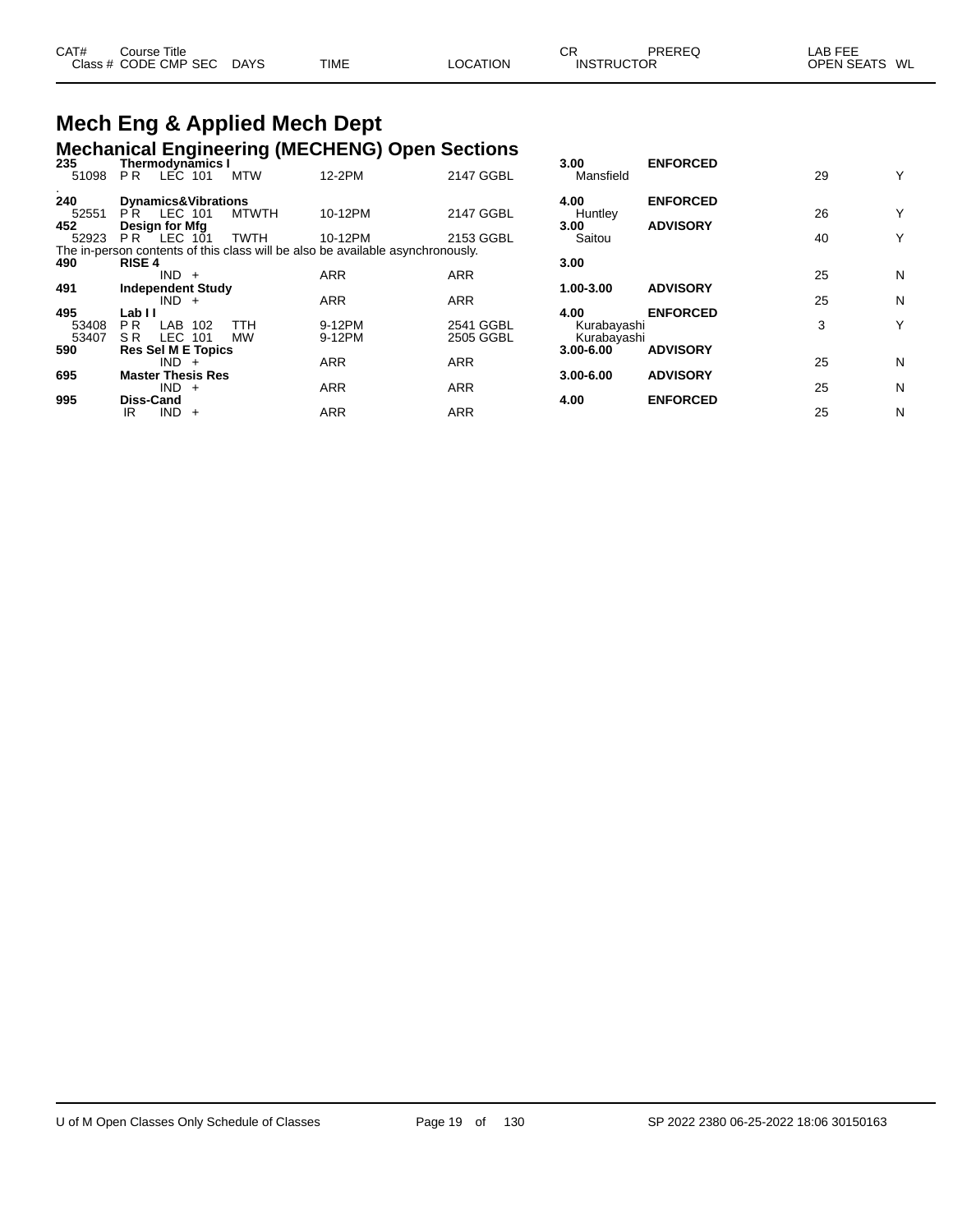| CAT#<br>$C$ lass | Title<br>Course<br><b>CMP</b><br>CODE<br>∕ SFC | DAYS | TIME | .UM | СF<br>או∩<br>-10 | <b>DDEDE</b><br>OR | ---<br>Αŀ<br>$-2$<br>WL<br>ח⊐סר<br>n. |  |
|------------------|------------------------------------------------|------|------|-----|------------------|--------------------|---------------------------------------|--|
|------------------|------------------------------------------------|------|------|-----|------------------|--------------------|---------------------------------------|--|

# **Naval Arch & Marine Engr Dept**

|                          | Naval Architecture And Marine Engineering (NAVARCH) Open Sections |  |  |  |
|--------------------------|-------------------------------------------------------------------|--|--|--|
| $\overline{\phantom{a}}$ | .                                                                 |  |  |  |

|     | ARR                                                                                                                                                                  | ARR |           |                 | 25              | N |
|-----|----------------------------------------------------------------------------------------------------------------------------------------------------------------------|-----|-----------|-----------------|-----------------|---|
|     |                                                                                                                                                                      |     | 1.00-6.00 | <b>ADVISORY</b> |                 |   |
|     | ARR                                                                                                                                                                  | ARR |           |                 | 25              | N |
|     |                                                                                                                                                                      |     | 1.00-6.00 | <b>ADVISORY</b> |                 |   |
|     | ARR                                                                                                                                                                  | ARR |           |                 | 25              | N |
|     |                                                                                                                                                                      |     | 1.00-4.00 | <b>ADVISORY</b> |                 |   |
|     | ARR                                                                                                                                                                  | ARR |           |                 | 25              | N |
|     |                                                                                                                                                                      |     | 4.00      | <b>ENFORCED</b> |                 |   |
| $+$ | ARR                                                                                                                                                                  | ARR |           |                 | 25              | N |
|     | Dir Std, Res&Sp Prob<br>IND.<br><b>Directed Study&amp;Res</b><br>IND.<br><b>Masters Thesis</b><br>IND.<br><b>Diss-Precand</b><br>$IND +$<br><b>Diss-Cand</b><br>IND. |     | - -       | 1,00-16.00      | <b>ADVISORY</b> |   |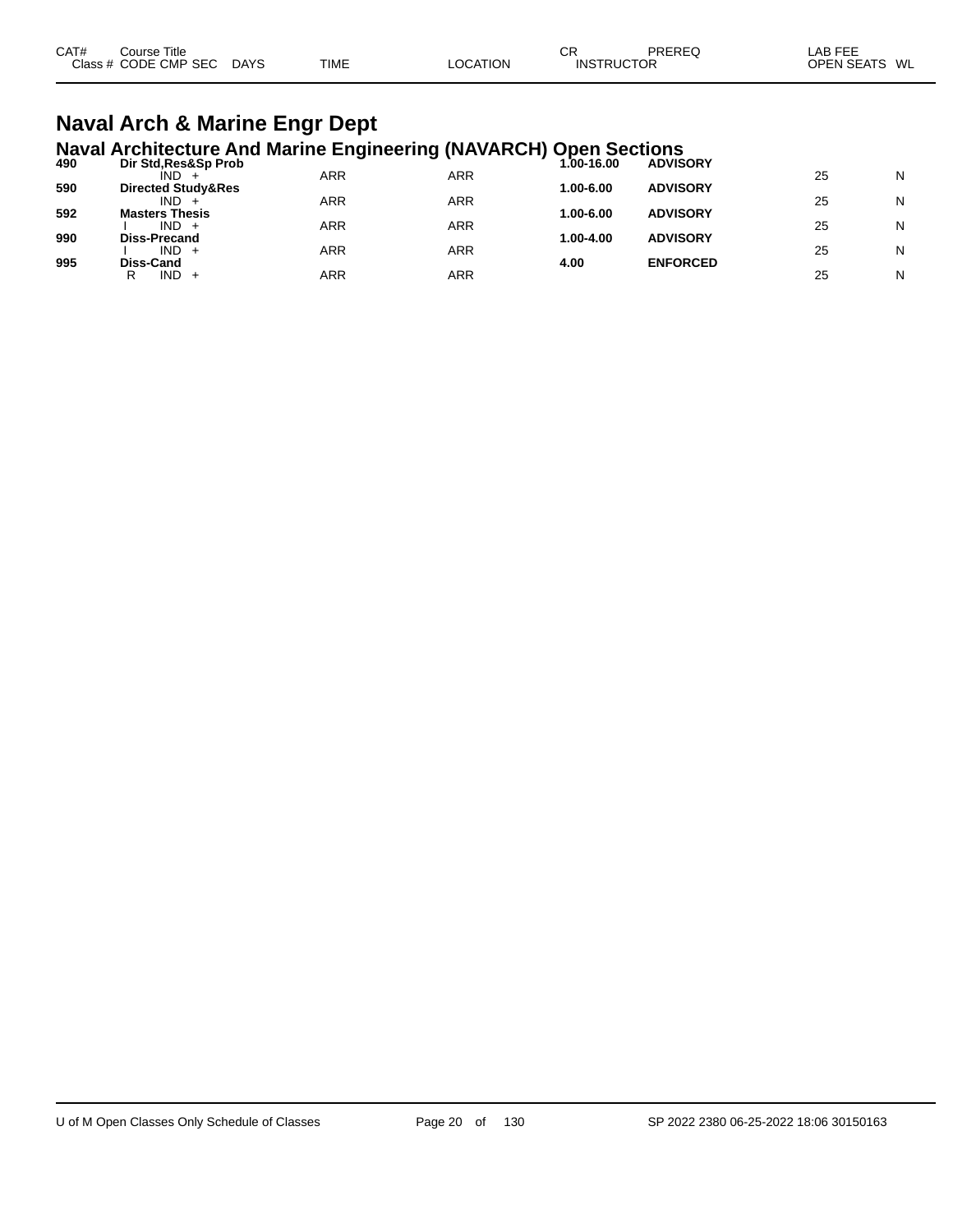| CAT# | Course Title              |             |                 | СF                | PREREQ | LAB FEE       |  |
|------|---------------------------|-------------|-----------------|-------------------|--------|---------------|--|
|      | Class # CODE CMP SEC DAYS | <b>TIME</b> | <b>LOCATION</b> | <b>INSTRUCTOR</b> |        | OPEN SEATS WL |  |
|      |                           |             |                 |                   |        |               |  |

### **Nuclear Engr & Radiological Sci Nuclear Engineering And Radiological Sciences (NERS) Open Sections**

|     | $11401041$ anginooning? the riderorogroup colonious $(112110)$ |            |            | $\sim$ $\sim$ $\sim$ $\sim$ $\sim$ $\sim$ $\sim$ $\sim$ |                           |    |   |
|-----|----------------------------------------------------------------|------------|------------|---------------------------------------------------------|---------------------------|----|---|
| 499 | Res Nur Eng/Rad Sci                                            |            |            | 1.00-3.00                                               | <b>ADVISORY, ENFORCED</b> |    |   |
|     | IND.<br>R                                                      | ARR        | ARR        |                                                         |                           | 25 | N |
| 588 | Rad Safe&Md Phy Prac                                           |            |            | 1.00-12.00                                              | <b>ADVISORY</b>           |    |   |
|     | $IND +$                                                        | ARR        | <b>ARR</b> |                                                         |                           | 25 | N |
| 599 | <b>Masters Project</b>                                         |            |            | 1.00-3.00                                               | <b>ADVISORY</b>           |    |   |
|     | $IND +$                                                        | ARR        | <b>ARR</b> |                                                         |                           | 25 | N |
| 799 | <b>Special Project</b>                                         |            |            | 1.00-6.00                                               |                           |    |   |
|     | $IND +$                                                        | ARR        | <b>ARR</b> |                                                         |                           | 25 | N |
| 990 | <b>Diss-Precand</b>                                            |            |            | 1.00-4.00                                               | <b>ADVISORY</b>           |    |   |
|     | $IND +$                                                        | ARR        | <b>ARR</b> |                                                         |                           | 25 | N |
| 995 | <b>Diss-Cand</b>                                               |            |            | 4.00                                                    | <b>ENFORCED</b>           |    |   |
|     | $IND +$<br>R                                                   | <b>ARR</b> | ARR        |                                                         |                           | 25 | N |
|     |                                                                |            |            |                                                         |                           |    |   |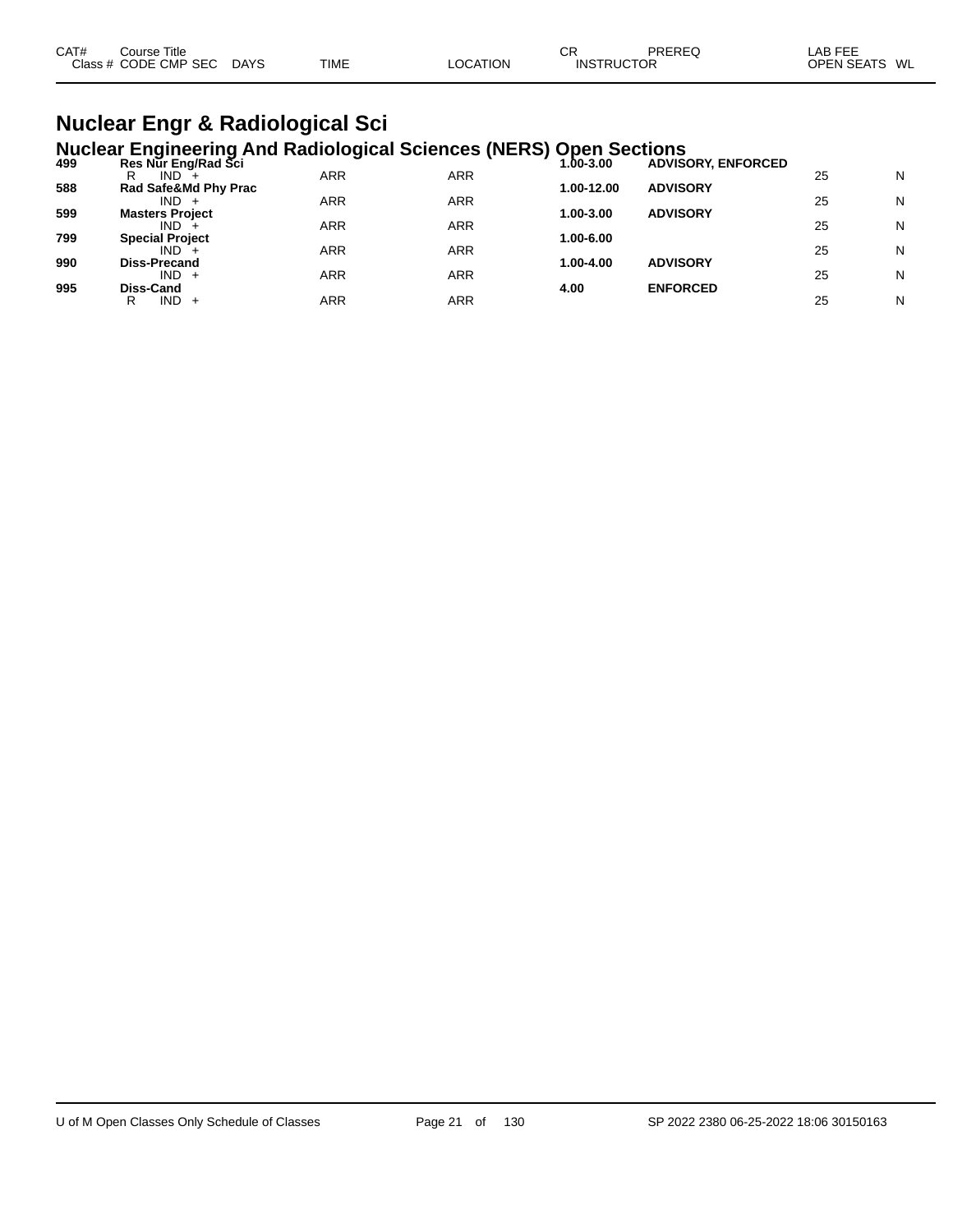| CAT# | Course Title         |             |             |          | СF                | PREREQ | _AB FEE       |
|------|----------------------|-------------|-------------|----------|-------------------|--------|---------------|
|      | Class # CODE CMP SEC | <b>DAYS</b> | <b>TIME</b> | LOCATION | <b>INSTRUCTOR</b> |        | OPEN SEATS WL |
|      |                      |             |             |          |                   |        |               |

# **Technical Communication Technical Communication (TCHNCLCM) Open Sections 300 Tech Comm for EE&CE 1.00**

| 300   | <b>Tech Comm for EE&amp;CE</b> |           |                                                                                                                   |                 | .00        |                 |    |   |
|-------|--------------------------------|-----------|-------------------------------------------------------------------------------------------------------------------|-----------------|------------|-----------------|----|---|
| 53169 | _EC_<br>101                    | ттн       | 930-1030AM                                                                                                        | 4440 EECS       | Wisniewski |                 | 14 | N |
| 53170 | ' EC<br>102                    | <b>MW</b> | 130-230PM                                                                                                         | <b>104 EWRE</b> | Pavlov     |                 | 16 | N |
| 497   | Adv Tch Com for CS             |           |                                                                                                                   |                 | 2.00       | <b>ENFORCED</b> |    |   |
| 53194 | LEC 101<br>P R                 | MTWTH     | 1130-1230PM                                                                                                       | <b>REMOTE</b>   | Walker     |                 | 20 | N |
|       |                                |           | This course will have Mo/We content be remote and asynchronous, and Tu/Th content will be remote and synchronous. |                 |            |                 |    |   |
| 575   | <b>Directed Study</b>          |           |                                                                                                                   |                 | 1.00-4.00  | <b>ADVISORY</b> |    |   |
|       | IND.                           |           | ARR                                                                                                               | ARR             |            |                 | 25 | N |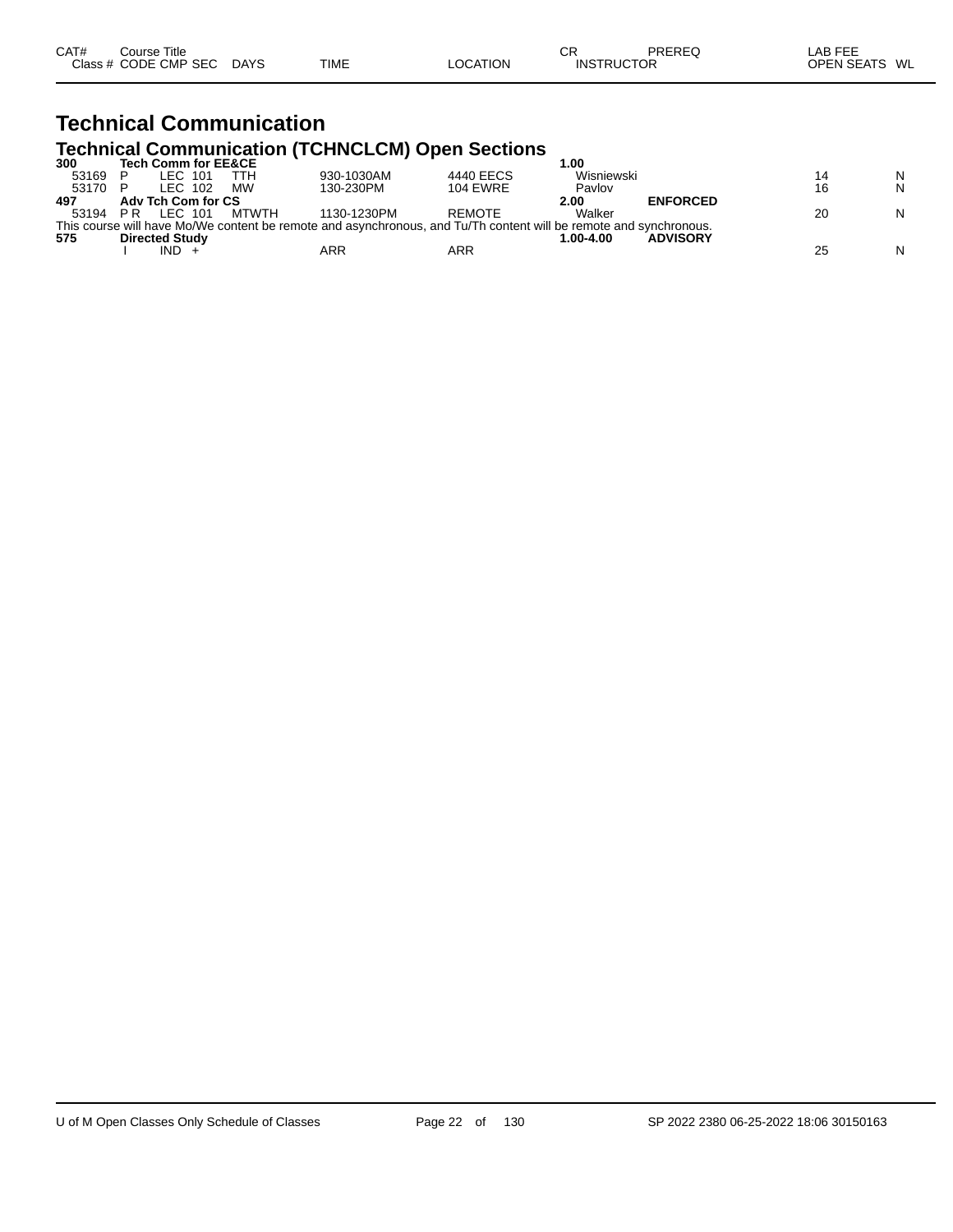## **Environment and Sustainability Program in the Environment**

# **Environment (ENVIRON) Open Sections 102 Extreme Weather 3.00**

| 102   | <b>Extreme weather</b>      |           |                  | 3.UU                     |    |   |
|-------|-----------------------------|-----------|------------------|--------------------------|----|---|
| 52984 | <b>MWF</b><br>LEC 101       | 10-1130AM | 1650 CHEM        | Samson                   | 39 | N |
| 105   | <b>Changing Atmos</b>       |           |                  | 3.00                     |    |   |
| 52440 | <b>MWF</b><br>LEC 101       | 1-230PM   | <b>REMOTE</b>    | Penner                   |    | N |
| 232   | Intro Oceanog               |           |                  | 3.00                     |    |   |
| 52191 | <b>MWF</b><br>LEC 101       | 10-12PM   | <b>1505 NUB</b>  | Arnaboldi                |    |   |
| 300   | Spec Prob&Res-Ugrad         |           |                  | 1.00-4.00                |    |   |
|       | IND.                        | ARR       | ARR              |                          | 24 | N |
| 373   | <b>Gen Ecol Lab</b>         |           |                  | <b>ADVISORY</b><br>3.00  |    |   |
| 53359 | <b>MTW</b><br>PD<br>LAB 712 | 7-7PM     | <b>BIOL STAT</b> | Higley, Thublin, Stayton |    | N |
|       |                             |           |                  |                          |    |   |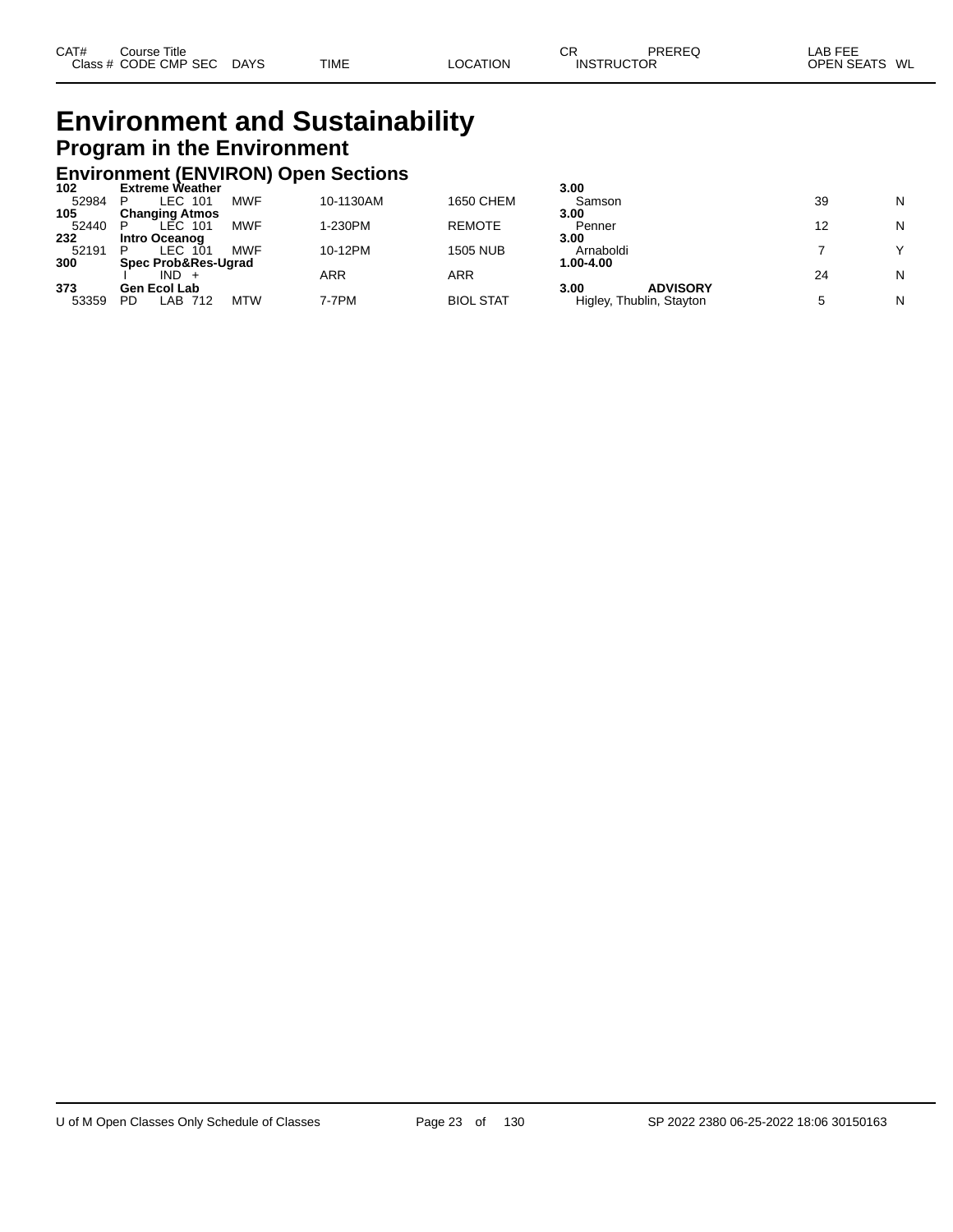| CAT# | ourse Titleٽ         |             |             |          | СR                | <b>PREREQ</b> | _AB FEE       |  |
|------|----------------------|-------------|-------------|----------|-------------------|---------------|---------------|--|
|      | Class # CODE CMP SEC | <b>DAYS</b> | <b>TIME</b> | LOCATION | <b>INSTRUCTOR</b> |               | OPEN SEATS WL |  |

### **Information School of Information**

#### **Information (SI) Open Sections**

| 110   | Intr to Info Studies          |                           |            | 4.00                              |    |              |
|-------|-------------------------------|---------------------------|------------|-----------------------------------|----|--------------|
| 52945 | <b>DIS</b><br>102<br>TTH<br>P | 1-2PM                     | 2185 NQ    | Chalmers, Prosper                 |    | v            |
| 52944 | LEC 101<br>A                  | 11-1230PM<br><b>MTWTH</b> | 2255 NQ    | Chalmers                          |    |              |
| 350   | <b>UX Public Field Rsrc</b>   |                           |            | <b>ENFORCED</b><br>3.00           |    |              |
| 52784 | LEC 101<br>P R                | 1-5PM<br><b>TWTH</b>      | 2245 NQ    | TenBrink, Zhang                   | 28 | $\checkmark$ |
| 390   | Internship                    |                           |            | 1.00-3.00                         |    |              |
| 52493 | <b>SEM 101</b><br>ΡI          | ARR                       | ARR        | Frazier                           | 25 | N            |
| 53439 | <b>SEM 102</b><br>PI          | ARR                       | ARR        | Frazier                           | 25 | N            |
| 53440 | <b>SEM 103</b><br>-PI         | ARR                       | <b>ARR</b> | Frazier                           | 25 | N            |
| 690   | <b>Intern/Field Exper</b>     |                           |            | <b>ADVISORY</b><br>1.00-6.00      |    |              |
| 51918 | <b>SEM 101</b><br>ΡI          | ARR                       | <b>ARR</b> | Frazier                           | 24 | N            |
| 995   | <b>Diss-Cand</b>              |                           |            | <b>ADVISORY, ENFORCED</b><br>4.00 |    |              |
|       | IND<br>R<br>$+$               | ARR                       | ARR        |                                   | 24 | N            |
|       |                               |                           |            |                                   |    |              |

**School of Information Study Abroad (SIABRD) Open Sections**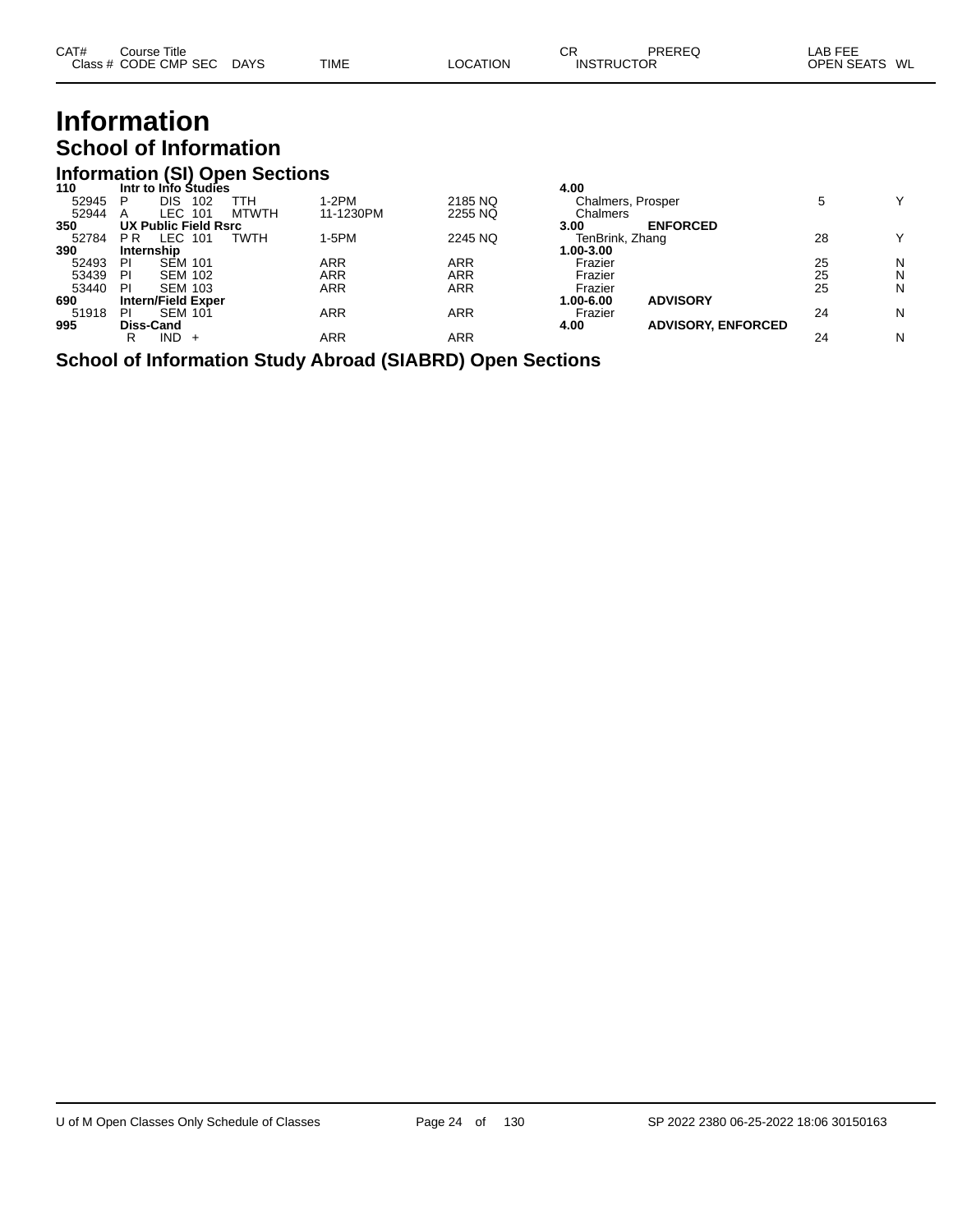### **Institute for Social Research SRC-PSM Graduate Program Survey Methodology (SURVMETH) Open Sections**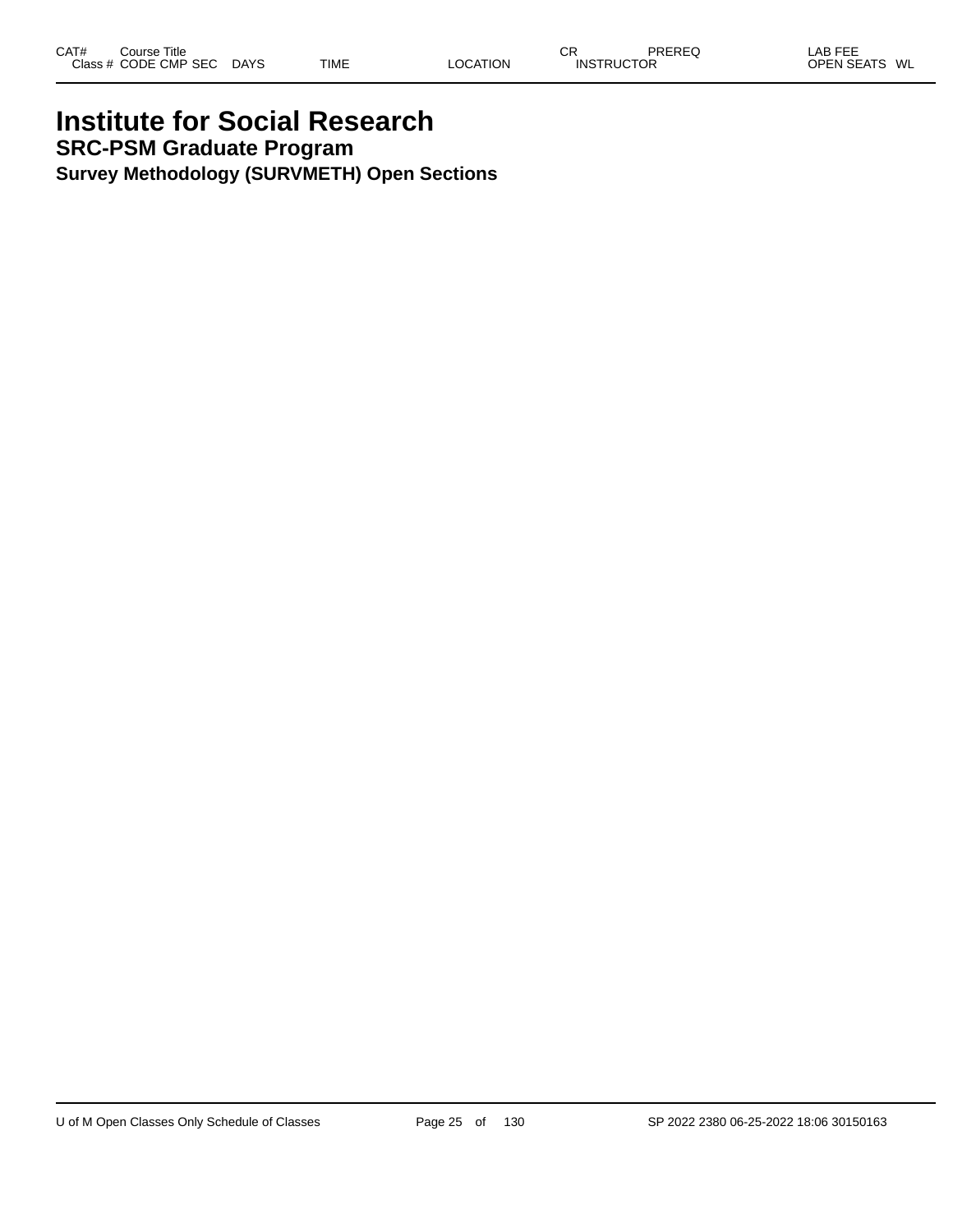| CAT# | Course Title         |             |             |                 | СR                | PREREQ | ∟AB FEE       |  |
|------|----------------------|-------------|-------------|-----------------|-------------------|--------|---------------|--|
|      | Class # CODE CMP SEC | <b>DAYS</b> | <b>TIME</b> | <b>LOCATION</b> | <b>INSTRUCTOR</b> |        | OPEN SEATS WL |  |

### **Kinesiology School Of Kinesiology**

|                            |                          |                                   |                                             | <b>Applied Exercise Science (AES) Open Sections</b> |                          |                         |                       |                 |        |
|----------------------------|--------------------------|-----------------------------------|---------------------------------------------|-----------------------------------------------------|--------------------------|-------------------------|-----------------------|-----------------|--------|
| 28Ò<br>50584 PI            | <b>Research Opport</b>   | DIS 101                           |                                             | ARR                                                 | ARR                      | 1.00-4.00               | <b>ADVISORY</b>       | 25              | N      |
|                            |                          |                                   | CONTACT UROP OFFICE, 647-2768.              |                                                     |                          |                         |                       |                 |        |
| 290                        | <b>Field Exp AES</b>     |                                   |                                             |                                                     |                          | 1.00-4.00               | <b>ADVISORY</b>       |                 |        |
| 403                        | <b>Internship in AES</b> | $IND +$                           |                                             | <b>ARR</b>                                          | ARR                      | $0.50 - 4.00$           | <b>ADVISORY</b>       | 25              | N      |
| 52499                      | -PI                      | LAB 101                           |                                             | ARR                                                 | <b>ARR</b>               |                         |                       | 25              | Ν      |
| 52500                      | PI                       | LAB 102                           |                                             | <b>ARR</b>                                          | <b>ARR</b>               | Kern                    |                       | 23              | N      |
| 52578                      | - PI                     | LAB 103                           |                                             | ARR                                                 | <b>ARR</b>               | Kern                    |                       | 25              | Ν      |
|                            |                          |                                   | <b>Athletic Training (AT) Open Sections</b> |                                                     |                          |                         |                       |                 |        |
| 403                        |                          | Internship in AT                  |                                             |                                                     |                          | $0.50 - 4.00$           | <b>ADVISORY</b>       |                 |        |
| 50934                      | <b>PIR</b>               | LAB 101                           |                                             | ARR                                                 | <b>ARR</b>               | Palmieri-Smith          |                       | 25              | Υ      |
| 52566<br>52577 PI          | PI                       | LAB 104<br>LAB 105                |                                             | <b>ARR</b><br>ARR                                   | <b>ARR</b><br><b>ARR</b> | Lepley<br>Czajka        |                       | 5<br>25         | N<br>N |
|                            |                          |                                   |                                             |                                                     |                          |                         |                       |                 |        |
|                            |                          |                                   | <b>Kinesiology (KINESLGY) Open Sections</b> |                                                     |                          |                         |                       |                 |        |
| 302<br>52890               | <b>PI</b>                | LEC 002                           | Kines Study Abroad                          | <b>ARR</b>                                          | ARR                      | 1.00-18.00<br>Barton    |                       | 25              | N      |
| Thailand                   |                          |                                   |                                             |                                                     |                          |                         |                       |                 |        |
| Thailand                   |                          |                                   |                                             |                                                     |                          |                         |                       |                 |        |
| 52573 PI<br>Israel, Jordan |                          | LEC 005                           |                                             | <b>ARR</b>                                          | ARR                      | Rosentraub, Barton      |                       | 25              | N      |
| Israel, Jordan             |                          |                                   |                                             |                                                     |                          |                         |                       |                 |        |
| 52574 PI                   |                          | LEC 006                           |                                             | <b>ARR</b>                                          | <b>ARR</b>               | Broglio, Barton         |                       | 25              | N      |
| New Zealand                |                          |                                   |                                             |                                                     |                          |                         |                       |                 |        |
| New Zealand<br>52582 PI    |                          | LEC 007                           |                                             | <b>ARR</b>                                          | ARR                      | Barton                  |                       | 25              | N      |
| Carmarthen, Wales          |                          |                                   |                                             |                                                     |                          |                         |                       |                 |        |
| Carmarthen, Wales          |                          |                                   |                                             |                                                     |                          |                         |                       |                 |        |
| 52720 PI<br>Australia      |                          | LEC 008                           |                                             | <b>ARR</b>                                          | ARR                      | Barton                  |                       | 25              | Y      |
| Australia                  |                          |                                   |                                             |                                                     |                          |                         |                       |                 |        |
| 52729 PI                   |                          | LEC 009                           |                                             | <b>ARR</b>                                          | ARR                      | Gross, Barton           |                       | 8               | Υ      |
| Italy                      |                          |                                   |                                             |                                                     |                          |                         |                       |                 |        |
| Italy<br>52730 PI          |                          | LEC 010                           |                                             | <b>ARR</b>                                          | ARR                      |                         | Chen, Barton, Templin | 25              | N      |
| China                      |                          |                                   |                                             |                                                     |                          |                         |                       |                 |        |
| China                      |                          |                                   |                                             |                                                     |                          |                         |                       |                 |        |
| 429<br>50597               | <b>PIR</b>               | <b>Lab Mtr Cnt Dev</b><br>LAB 101 |                                             | <b>ARR</b>                                          | <b>ARR</b>               | 1.00-3.00               | <b>ADVISORY</b>       | 5               | N      |
| 50598                      | <b>PIR</b>               | LAB 102                           |                                             | ARR                                                 | <b>ARR</b>               | Ulrich                  |                       |                 | N      |
| 50795                      | PI                       | LAB 103                           |                                             | <b>ARR</b>                                          | <b>ARR</b>               | Ulrich                  |                       |                 | N      |
| 51083<br>51982             | PI<br>PI                 | LAB 104<br>LAB 105                |                                             | <b>ARR</b><br><b>ARR</b>                            | ARR<br><b>ARR</b>        | Seidler<br><b>Brown</b> |                       | 5552            | N<br>N |
| 52556                      | PI                       | LAB 106                           |                                             | <b>ARR</b>                                          | <b>ARR</b>               |                         |                       | 3               | N      |
| 52891                      | PI                       | LAB 107                           |                                             | <b>ARR</b>                                          | ARR                      | Vesia                   |                       | 3               | N      |
| 439                        |                          | Lab Biomechanic                   |                                             |                                                     |                          | 1.00-3.00               | <b>ADVISORY</b>       |                 |        |
| 51055<br>51138             | PI<br>PI                 | LAB 101<br>LAB 102                |                                             | ARR<br><b>ARR</b>                                   | <b>ARR</b><br><b>ARR</b> | Ferris<br>Gross         |                       | 3               | N<br>N |
| 51518                      | PI                       | LAB 103                           |                                             | ARR                                                 | <b>ARR</b>               | Palmieri-Smith          |                       |                 | N      |
| 51519                      | ΡI                       | LAB 104                           |                                             | <b>ARR</b>                                          | <b>ARR</b>               | McLean                  |                       |                 | N      |
| 51520<br>52585             | PI<br>PI                 | LAB 105<br>LAB 106                |                                             | <b>ARR</b><br>ARR                                   | ARR<br><b>ARR</b>        | Palmer<br>Gates         |                       | 33333           | N<br>N |
| 449                        |                          | <b>Lab Exer Phys</b>              |                                             |                                                     |                          | 1.00-3.00               | <b>ADVISORY</b>       |                 |        |
| 50599                      | <b>PIR</b>               | LAB 101                           |                                             | <b>ARR</b>                                          | <b>ARR</b>               |                         |                       | 1               | N      |
| 50601                      | <b>PIR</b>               | LAB 103                           |                                             | <b>ARR</b>                                          | ARR                      |                         |                       | 1               | N      |
| 50621<br>53484             | PI<br>PI                 | LAB 104<br>LAB 105                |                                             | <b>ARR</b><br><b>ARR</b>                            | ARR<br>ARR               | Cartee<br><b>Bodary</b> |                       | 3               | N<br>N |
| 53485                      | PI                       | LAB 106                           |                                             | ARR                                                 | <b>ARR</b>               | Hasson                  |                       | 3<br>3          | N      |
| 680                        |                          | <b>Practicum Kines</b>            |                                             |                                                     |                          | 1.00-6.00               | <b>ADVISORY</b>       |                 |        |
| 51179                      | PI                       | LAB 003<br>LAB 008                |                                             | <b>ARR</b><br><b>ARR</b>                            | <b>ARR</b><br><b>ARR</b> |                         |                       | 25<br>25        | N<br>N |
| 51180<br>51181             | PI<br>PI                 | LAB 009                           |                                             | <b>ARR</b>                                          | ARR                      |                         |                       | 25              | N      |
| 51182                      | PI                       | LAB 020                           |                                             | <b>ARR</b>                                          | ARR                      |                         |                       | 25              | N      |
| 51183                      | PI                       | LAB 023                           |                                             | <b>ARR</b>                                          | <b>ARR</b>               |                         |                       | 25              | N      |
| 51184<br>51185             | PI<br>PI                 | LAB 024<br>LAB 025                |                                             | <b>ARR</b><br><b>ARR</b>                            | ARR<br>ARR               |                         |                       | $\frac{25}{25}$ | N<br>N |
| 51186                      | PI                       | LAB 030                           |                                             | <b>ARR</b>                                          | <b>ARR</b>               |                         |                       | 25              | N      |
| 51187                      | PI                       | LAB 035                           |                                             | <b>ARR</b>                                          | <b>ARR</b>               |                         |                       | $\frac{25}{25}$ | N      |
| 51188                      | PI                       | LAB 045                           |                                             | <b>ARR</b>                                          | ARR                      |                         |                       | 25              | N      |
| 51189                      | PI<br>P                  | LAB 046<br>LAB 050                |                                             | ARR<br><b>ARR</b>                                   | <b>ARR</b><br><b>ARR</b> |                         |                       | 25              | N<br>N |
| 51190                      |                          |                                   |                                             |                                                     |                          |                         |                       |                 |        |

| 1.00-4.00                                            | <b>ADVISORY</b>       |                                                          | N                                              |
|------------------------------------------------------|-----------------------|----------------------------------------------------------|------------------------------------------------|
| 1.00-4.00                                            | <b>ADVISORY</b>       | 25                                                       |                                                |
| 0.50-4.00                                            | <b>ADVISORY</b>       | 25                                                       | N                                              |
| Kern<br>Kern                                         |                       | 25<br>23<br>25                                           | Ν<br>N<br>Ν                                    |
| 0.50-4.00<br>Palmieri-Smith<br>Lepley<br>Czajka      | <b>ADVISORY</b>       | 25<br>5<br>25                                            | Y<br>N<br>Ν                                    |
| 1.00-18.00<br>Barton                                 |                       | 25                                                       | N                                              |
| Rosentraub, Barton                                   |                       | 25                                                       | N                                              |
| Broglio, Barton                                      |                       | 25                                                       | N                                              |
| Barton                                               |                       | 25                                                       | N                                              |
| Barton                                               |                       | 25                                                       | Υ                                              |
| Gross, Barton                                        |                       | 8                                                        | Υ                                              |
|                                                      | Chen, Barton, Templin | 25                                                       | N                                              |
| 1.00-3.00                                            | <b>ADVISORY</b>       |                                                          |                                                |
| Ulrich<br>Ulrich<br>Seidler<br><b>Brown</b><br>Vesia |                       | 555233                                                   | N<br>Ν<br>Ν<br>N<br>Ν<br>Ν<br>N                |
| 1.00-3.00<br>Ferris                                  | <b>ADVISORY</b>       |                                                          | Ν                                              |
| Gross<br>Palmieri-Smith<br>McLean<br>Palmer<br>Gates |                       | 333333                                                   | N<br>Ν<br>N<br>N<br>Ν                          |
| 1.00-3.00                                            | <b>ADVISORY</b>       | 1                                                        | Ν                                              |
| Cartee<br>Bodary<br>Hasson                           |                       | $\begin{array}{c} 1 \\ 3 \\ 3 \\ 3 \end{array}$          | Ν<br>N<br>N<br>Ν                               |
| 1.00-6.00                                            | <b>ADVISORY</b>       | 25<br>25<br>25<br>25<br>25<br>25<br>25<br>25<br>25<br>ንድ | Ν<br>N<br>N<br>N<br>N<br>N<br>N<br>N<br>N<br>M |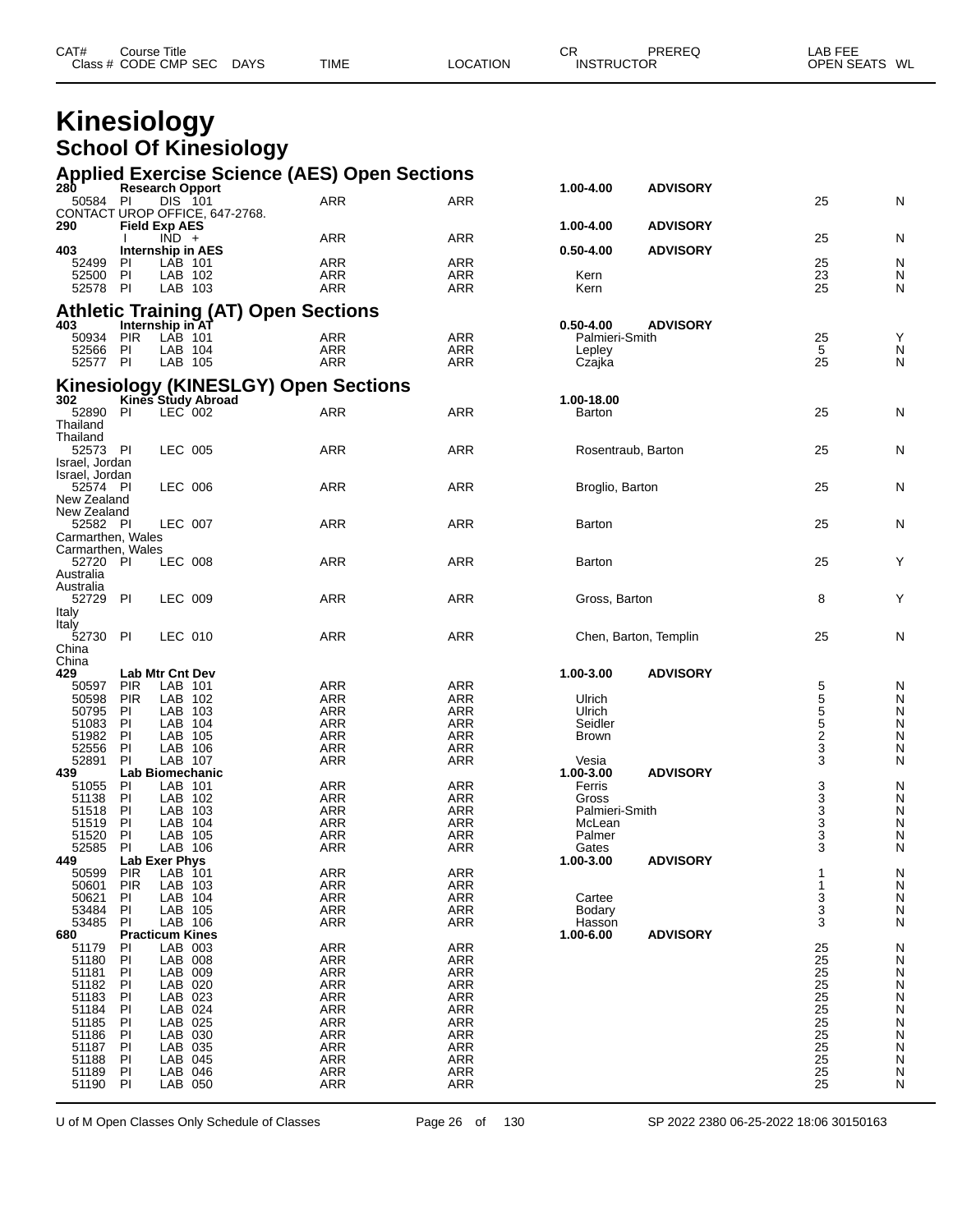| CAT#<br>Class # CODE CMP SEC |    | Course Title   |     | <b>DAYS</b> | <b>TIME</b> | <b>LOCATION</b> | CR<br><b>INSTRUCTOR</b> | PREREQ          | LAB FEE<br>OPEN SEATS WL |   |
|------------------------------|----|----------------|-----|-------------|-------------|-----------------|-------------------------|-----------------|--------------------------|---|
|                              |    |                |     |             |             |                 |                         |                 |                          |   |
| 51191                        | PI | LAB            | 060 |             | <b>ARR</b>  | <b>ARR</b>      |                         |                 | 25                       | N |
| 51192                        | PI | LAB            | 063 |             | <b>ARR</b>  | <b>ARR</b>      |                         |                 | 25                       | N |
| 51193                        | PI | LAB            | 068 |             | <b>ARR</b>  | <b>ARR</b>      |                         |                 | 25                       | N |
| 51194                        | PI | LAB            | 080 |             | ARR         | ARR             |                         |                 | $\frac{25}{25}$          | N |
| 51195                        | PI | LAB            | 082 |             | <b>ARR</b>  | <b>ARR</b>      |                         |                 |                          | N |
| 50602                        | ΡI | LAB            | 101 |             | <b>ARR</b>  | ARR             |                         |                 |                          | N |
| 51196                        | PI | LAB            | 120 |             | <b>ARR</b>  | <b>ARR</b>      |                         |                 |                          | N |
| 51197                        | PI | LAB            | 130 |             | <b>ARR</b>  | ARR             |                         |                 | $\frac{25}{25}$          | N |
| 51198                        | ΡI | LAB            | 140 |             | <b>ARR</b>  | <b>ARR</b>      |                         |                 | 25                       | N |
| 51199                        | PI | LAB            | 141 |             | <b>ARR</b>  | <b>ARR</b>      |                         |                 | 25                       | N |
| 51200                        | ΡI | LAB            | 148 |             | <b>ARR</b>  | <b>ARR</b>      |                         |                 | 25                       | N |
| 51201                        | PI | LAB            | 153 |             | <b>ARR</b>  | ARR             |                         |                 | 25                       | N |
| 51202                        | PI | LAB            | 154 |             | <b>ARR</b>  | <b>ARR</b>      |                         |                 | 25                       | N |
| 51203                        | PI | LAB            | 166 |             | <b>ARR</b>  | <b>ARR</b>      |                         |                 | 25                       | N |
| 684                          |    | Ind Res in Kin |     |             |             |                 | 1.00-6.00               | <b>ADVISORY</b> |                          |   |
|                              |    | $IND +$        |     |             | <b>ARR</b>  | <b>ARR</b>      |                         |                 | 21                       | N |

#### **Movement Science (MOVESCI) Open Sections**

NOTE - ENROLLMENT NOT GUARANTEED FOR STUDENTS OTHER THAN KINESIOLOGY MAJORS. ATTENDANCE AT FIRST CLASS IS MANDATORY TO RESERVE YOUR PLACE IN CLASS. ACTIVITY CLASSES FOR NON-MAJORS ARE LISTED UNDER THE U-MOVE PROGRAM.

|            |            |                                                                                                                                                                                    |            | 1.00-3.00     | <b>ADVISORY</b>        |                |                      |
|------------|------------|------------------------------------------------------------------------------------------------------------------------------------------------------------------------------------|------------|---------------|------------------------|----------------|----------------------|
| <b>PI</b>  |            |                                                                                                                                                                                    |            | Ferrez        |                        |                | N                    |
|            |            |                                                                                                                                                                                    |            |               |                        |                |                      |
|            |            |                                                                                                                                                                                    |            | 1.00-3.00     | <b>ADVISORY</b>        |                |                      |
| <b>PIR</b> | LAB<br>101 | <b>ARR</b>                                                                                                                                                                         | ARR        |               |                        |                | N                    |
| PI         | LAB<br>102 | <b>ARR</b>                                                                                                                                                                         | <b>ARR</b> |               |                        |                | N                    |
| PI         | LAB<br>103 | ARR                                                                                                                                                                                | ARR        |               |                        | 5              | N                    |
|            |            |                                                                                                                                                                                    |            | 1.00-3.00     | <b>ADVISORY</b>        |                |                      |
| <b>PIR</b> | LAB<br>101 | <b>ARR</b>                                                                                                                                                                         | ARR        |               |                        | 5              | N                    |
| <b>PIR</b> | LAB<br>102 | <b>ARR</b>                                                                                                                                                                         | <b>ARR</b> | Ulrich        |                        |                | N                    |
| <b>PIR</b> | LAB<br>103 | <b>ARR</b>                                                                                                                                                                         | <b>ARR</b> | <b>Ulrich</b> |                        |                | N                    |
| <b>PIR</b> | LAB<br>104 | <b>ARR</b>                                                                                                                                                                         | ARR        | Seidler       |                        |                | N                    |
| PI         | LAB<br>105 | ARR                                                                                                                                                                                | ARR        |               |                        |                | N                    |
| PI         | LAB<br>106 | <b>ARR</b>                                                                                                                                                                         | <b>ARR</b> |               |                        | 3              | N                    |
| PI         | LAB<br>107 | <b>ARR</b>                                                                                                                                                                         | <b>ARR</b> | Vesia         |                        | 3              | N                    |
|            |            |                                                                                                                                                                                    |            | 1.00-3.00     | <b>ADVISORY</b>        |                |                      |
| <b>PIR</b> | LAB<br>101 | <b>ARR</b>                                                                                                                                                                         | <b>ARR</b> | Ferris        |                        | 3              | N                    |
| <b>PIR</b> | LAB<br>102 | <b>ARR</b>                                                                                                                                                                         | <b>ARR</b> | Gross         |                        | 3              | N                    |
| PI         | LAB<br>103 | ARR                                                                                                                                                                                | ARR        |               |                        |                | N                    |
| PI         | LAB<br>104 | <b>ARR</b>                                                                                                                                                                         | <b>ARR</b> | McLean        |                        |                | N                    |
| PI         | LAB<br>105 | <b>ARR</b>                                                                                                                                                                         | <b>ARR</b> | Palmer        |                        | 3              | N                    |
| PI         | LAB<br>106 | <b>ARR</b>                                                                                                                                                                         | <b>ARR</b> | Gates         |                        | 3              | N                    |
|            |            |                                                                                                                                                                                    |            | 1.00-3.00     | <b>ADVISORY</b>        |                |                      |
| <b>PIR</b> | LAB<br>101 | <b>ARR</b>                                                                                                                                                                         | <b>ARR</b> |               |                        |                | N                    |
| <b>PIR</b> | LAB<br>103 | <b>ARR</b>                                                                                                                                                                         | <b>ARR</b> |               |                        |                | N                    |
| <b>PIR</b> | LAB<br>104 | <b>ARR</b>                                                                                                                                                                         | <b>ARR</b> | Cartee        |                        |                | N                    |
| PI         | LAB<br>105 | ARR                                                                                                                                                                                | ARR        |               |                        | 3              | N                    |
| PI         | LAB<br>106 | ARR                                                                                                                                                                                | ARR        | Hasson        |                        | 3              | N                    |
|            |            |                                                                                                                                                                                    |            | 1.00-6.00     | <b>ENFORCED</b>        |                |                      |
| R          | $IND +$    | <b>ARR</b>                                                                                                                                                                         | <b>ARR</b> |               |                        | 24             | N                    |
|            |            | Kin UG Research Opp<br><b>DIS 101</b><br>CONTACT U R O P OFFICE, 647-2768.<br>Internship<br>Lab Mtr Cnt Dev<br><b>Lab Biomechanic</b><br>Lab Exer Phys<br><b>Clin Rot IONM III</b> | <b>ARR</b> | <b>ARR</b>    | <b>Brown</b><br>Bodary | Palmieri-Smith | 25<br>$\frac{25}{5}$ |

#### **Physical Education (PHYSED) Open Sections**

NOTE - ENROLLMENT NOT GUARANTEED FOR STUDENTS OTHER THAN KINESIOLOGY MAJORS. ATTENDANCE AT FIRST CLASS IS MANDATORY TO RESERVE YOUR PLACE IN CLASS.

NOTE - COURSES 141, 142, 143, 144 AND 349: PREREGISTER IN THE U-MOVE PROGRAM OFFICE (1271 CCRB) AND LAB FEE.

|     | <b>Sport Management (SM) Open Sections</b> |  |  |
|-----|--------------------------------------------|--|--|
| 28D | <b>Research Opport</b>                     |  |  |

| 280   | <b>Research Opport</b>         |            |            | 1.00-4.00       | <b>ADVISORY</b> |    |   |
|-------|--------------------------------|------------|------------|-----------------|-----------------|----|---|
| 50590 | <b>DIS 101</b><br>PI           | <b>ARR</b> | <b>ARR</b> |                 |                 | 25 | N |
|       | CONTACT UROP OFFICE, 647-2768. |            |            |                 |                 |    |   |
| 290   | <b>Field Exp SM</b>            |            |            | 1.00-4.00       | <b>ADVISORY</b> |    |   |
|       | $IND +$                        | <b>ARR</b> | <b>ARR</b> |                 |                 | 25 | N |
| 370   | <b>Honors Reading</b>          |            |            | 1.00-3.00       | <b>ADVISORY</b> |    |   |
|       | $IND +$                        | <b>ARR</b> | <b>ARR</b> |                 |                 | 5  | N |
| 380   | <b>Honors Research</b>         |            |            | 1.00-3.00       | <b>ADVISORY</b> |    |   |
|       | $IND +$                        | <b>ARR</b> | <b>ARR</b> |                 |                 | 5  | N |
| 390   | <b>Field Experience</b>        |            |            | $0.50 - 4.00$   | <b>ADVISORY</b> |    |   |
|       | $IND +$                        | <b>ARR</b> | <b>ARR</b> |                 |                 | 5  | N |
| 402   | <b>Teach Expernce SM</b>       |            |            | 1.00-2.00       | <b>ADVISORY</b> |    |   |
|       | $IND +$                        | <b>ARR</b> | <b>ARR</b> |                 |                 | 24 | N |
| 403   | Internship in SM               |            |            | $0.50 - 3.00$   | <b>ADVISORY</b> |    |   |
| 50594 | <b>PIR</b><br>LAB<br>101       | <b>ARR</b> | <b>ARR</b> | Donahue, Phelan |                 | 25 | N |
| 52164 | LAB<br>102<br>ΡI               | <b>ARR</b> | <b>ARR</b> | Donahue, Phelan |                 |    | N |
| 52165 | PI<br>103<br>LAB.              | <b>ARR</b> | <b>ARR</b> | Donahue, Phelan |                 |    | N |
| 52166 | LAB<br>PI<br>104               | <b>ARR</b> | <b>ARR</b> | Donahue, Phelan |                 |    | N |
| 52423 | LAB<br>PI<br>105               | <b>ARR</b> | <b>ARR</b> | Donahue, Phelan |                 |    | N |
| 53235 | LAB<br>PI<br>106               | ARR        | <b>ARR</b> | Donahue, Phelan |                 |    | N |
|       |                                |            |            |                 |                 |    |   |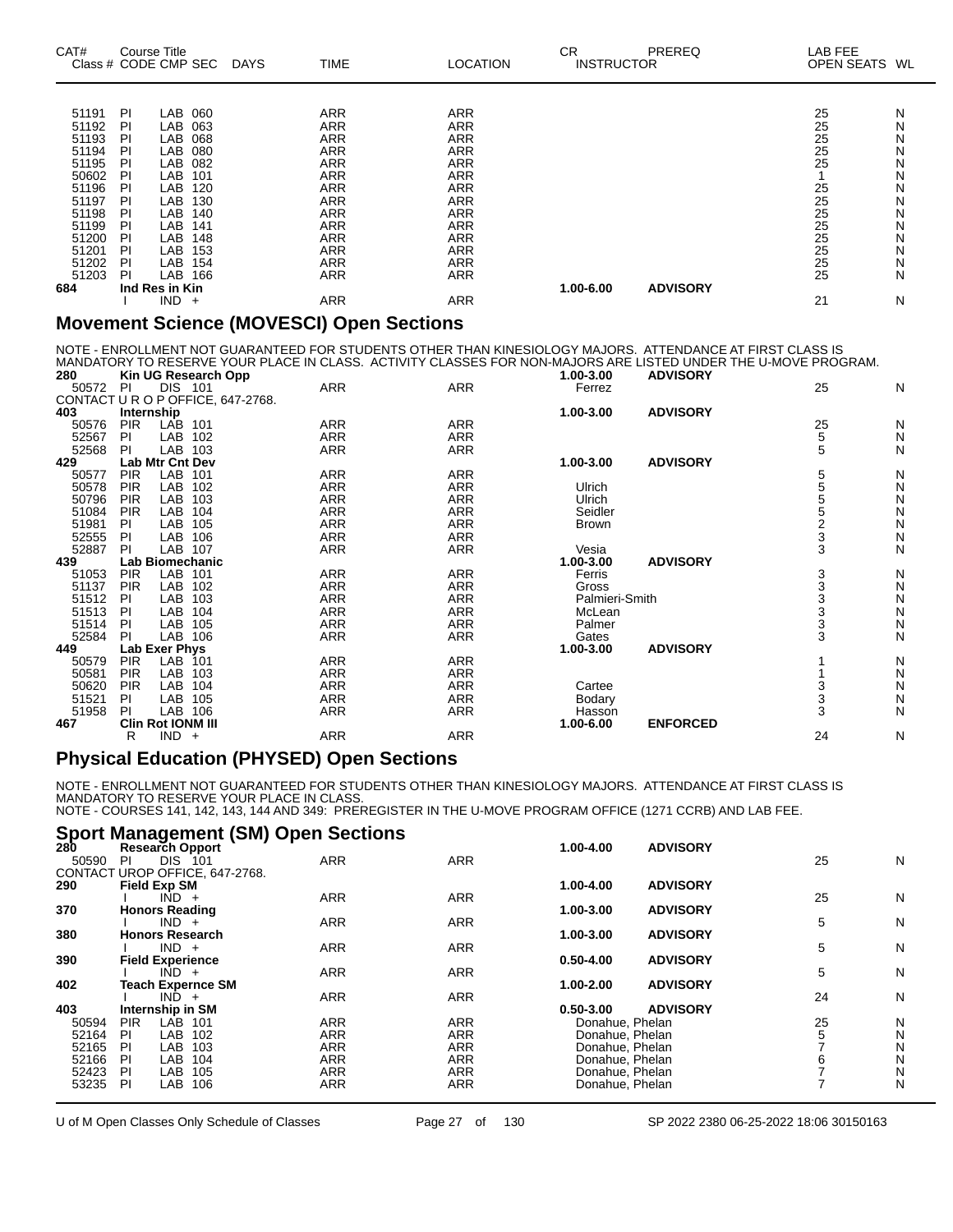| CAT#                | Course Title<br>Class # CODE CMP SEC<br>DAYS                                              | TIME   | <b>LOCATION</b> | СR<br><b>INSTRUCTOR</b>     | PREREQ                             | LAB FEE<br>OPEN SEATS WL |              |
|---------------------|-------------------------------------------------------------------------------------------|--------|-----------------|-----------------------------|------------------------------------|--------------------------|--------------|
| 432<br>53391<br>470 | Hum Res Mang in Spt<br>LEC 101<br>P <sub>R</sub><br><b>MW</b><br><b>Independent Study</b> | 10-1PM | 2080 SKB        | 3.00<br>Phelan<br>1.00-3.00 | <b>ADVISORY</b><br><b>ADVISORY</b> | 16                       | $\checkmark$ |
| 519                 | $IND +$<br><b>Spt Mgmt in Depth</b>                                                       | ARR    | <b>ARR</b>      | 2.00                        | <b>ADVISORY</b>                    | 24                       | N            |
|                     | $IND +$                                                                                   | ARR    | ARR             |                             |                                    |                          | Ν            |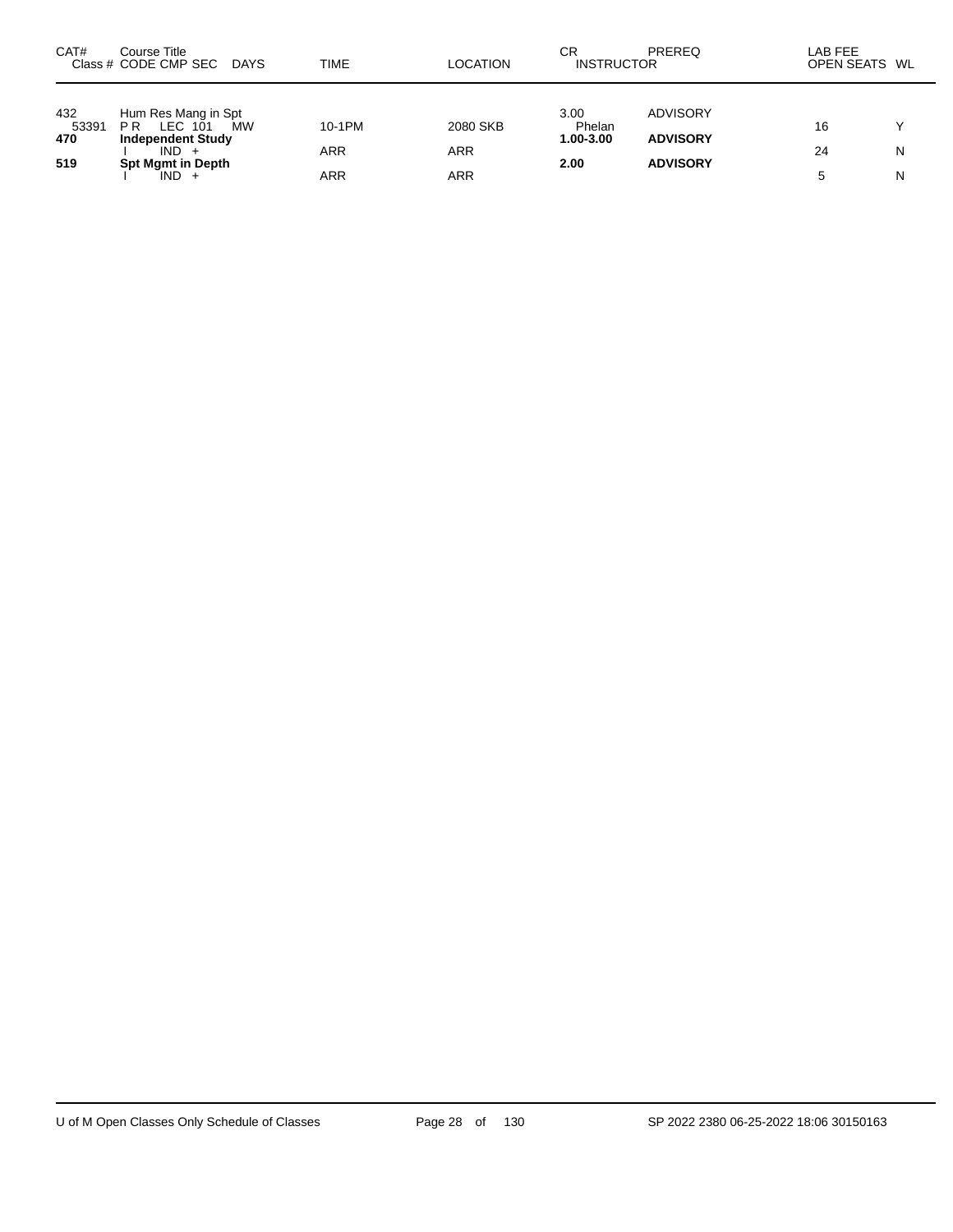### **LSA Residential College College of L S A Residential College**

**Fine Arts (RCARTS) Open Sections**

#### **Core Courses (RCCORE) Open Sections**

|          |                                                                              |            | NOTE - ONLY RESIDENTIAL COLLEGE STUDENTS ARE ELIGIBLE TO ELECT R C INDEPENDENT STUDIES AND STUDY                  |               |                |                 | OFF CAMPUS. |   |
|----------|------------------------------------------------------------------------------|------------|-------------------------------------------------------------------------------------------------------------------|---------------|----------------|-----------------|-------------|---|
| 301      | Sem in Det Internshp<br>$IND +$<br>D.                                        |            | <b>ARR</b>                                                                                                        | <b>ARR</b>    | 2.00-4.00      |                 | 20          | N |
|          | Variable schedule based on internship organization<br>Class meets in Detroit |            |                                                                                                                   |               |                |                 |             |   |
| 302      | <b>Reflection Sem-SiD</b>                                                    |            |                                                                                                                   |               | 1.00           |                 |             |   |
| 53122    | <b>SEM 101</b><br>PD.                                                        | M          | 230-430PM                                                                                                         | <b>ARR</b>    | Regester       |                 | 8           | N |
|          | Meets Mondays from 2:30-4:30pm at UM Detroit Center                          |            |                                                                                                                   |               |                |                 |             |   |
| 306      | <b>Independent Study</b>                                                     |            |                                                                                                                   |               | 1.00-4.00      |                 |             |   |
|          | $IND +$                                                                      |            | <b>ARR</b>                                                                                                        | <b>ARR</b>    |                |                 | 1           | N |
| 406      | <b>Independent Study</b>                                                     |            |                                                                                                                   |               | 1.00-4.00      |                 |             |   |
|          | $IND +$                                                                      |            | <b>ARR</b>                                                                                                        | <b>ARR</b>    |                |                 | 24          | N |
|          |                                                                              |            |                                                                                                                   |               |                |                 |             |   |
|          | <b>Humanities (RCHUMS) Open Sections</b>                                     |            |                                                                                                                   |               |                |                 |             |   |
| 312      | <b>Cnt Eur Cinema</b>                                                        |            |                                                                                                                   |               | 3.00           | <b>ADVISORY</b> | 50.00       |   |
| 50967    | LEC 102<br>P                                                                 | <b>MWF</b> | 10-12PM                                                                                                           | <b>REMOTE</b> | Marko          |                 | 3           | Y |
|          | Race, Ethnicity & Gender Issues                                              |            |                                                                                                                   |               |                |                 |             |   |
| 50966    | LAB 101<br>A                                                                 |            | <b>ARR</b>                                                                                                        | <b>REMOTE</b> | Marko, Mahoney |                 |             |   |
| 334      | <b>Topics in Humanities</b>                                                  |            |                                                                                                                   |               | 3.00           |                 | 50.00       |   |
| 52950    | PDR SEM 101                                                                  | <b>MW</b>  | 10-1PM                                                                                                            | 1423 EQ       | Crasnow        |                 | 13          | Y |
|          | Art&Music of the Islamic World                                               |            |                                                                                                                   |               |                |                 |             |   |
| 52973 P  | <b>SEM 102</b>                                                               | <b>MW</b>  | 10-1PM                                                                                                            | <b>ARR</b>    | <b>Brandel</b> |                 | 13          | Y |
|          | Detroit - Artist as Activist                                                 |            |                                                                                                                   |               |                |                 |             |   |
|          | Class must be elected for THREE credits only                                 |            |                                                                                                                   |               |                |                 |             |   |
|          | Meets in UM Detroit Center                                                   |            |                                                                                                                   |               |                |                 |             |   |
| 483      | Theater in the Arb                                                           |            |                                                                                                                   |               | 2.00-4.00      | <b>ADVISORY</b> |             |   |
| 53306    | <b>SEM 101</b><br>- P                                                        | W          | 230-4PM                                                                                                           | <b>ARR</b>    | Atkin          |                 | 11          | N |
|          | WRKSHOP-Shakespeare in the Arb                                               |            |                                                                                                                   |               |                |                 |             |   |
|          |                                                                              |            | RCHUMS 483 will meet at the Reader Center in Nichols Arboretum, weather and availability permitting; zoom will be |               |                |                 |             |   |
|          | used as needed following public health and university guidance               |            |                                                                                                                   |               |                |                 |             |   |
|          |                                                                              |            |                                                                                                                   |               |                |                 |             |   |
|          | <b>Social Sciences (RCSSCI) Open Sections</b>                                |            |                                                                                                                   |               |                |                 |             |   |
| 250      | <b>Topics in STP</b>                                                         |            |                                                                                                                   |               | 3.00           |                 |             |   |
| EDDAO D. |                                                                              |            | 40.4 <sub>DBA</sub>                                                                                               | ADD           | $l$ andan      |                 | $\Omega$    |   |

| ---   | .                              |                |                                                 |        |           |               |                 |       |              |
|-------|--------------------------------|----------------|-------------------------------------------------|--------|-----------|---------------|-----------------|-------|--------------|
| 53309 |                                | LEC 103        | TTH                                             | 10-1PM | ARR       | Jordan        |                 |       | N            |
|       | From the Underground to Motown |                |                                                 |        |           |               |                 |       |              |
|       |                                |                | Meets TTTh from 10a-1p at the UM Detroit Center |        |           |               |                 |       |              |
| 312   | <b>EnvirJus Org in Detr</b>    |                |                                                 |        |           | 3.00          |                 |       |              |
| 53200 | LEC                            | 101            | MW                                              | 10-1PM | 142 LORCH | Seales        |                 |       | N            |
| 343   | Urban Inequality               |                |                                                 |        |           | 3.00          | <b>ADVISORY</b> |       |              |
| 52735 | LEC.                           | 101            | <b>MWF</b>                                      | 1-3PM  | 3242 LSA  | <b>Bolton</b> |                 |       | $\checkmark$ |
| 360   | Social Sci Jr Sem              |                |                                                 |        |           | $3.00 - 4.00$ | <b>ADVISORY</b> | 50.00 |              |
| 53310 |                                | <b>SEM 101</b> | TTH                                             | 2-5PM  | ARR       | Ward          |                 |       | N            |
|       | Theory Practice of Organizing  |                |                                                 |        |           |               |                 |       |              |
|       |                                |                |                                                 |        |           |               |                 |       |              |

Meets Cass Corridor Commons, (4605 Cass Avenue, Detroit.)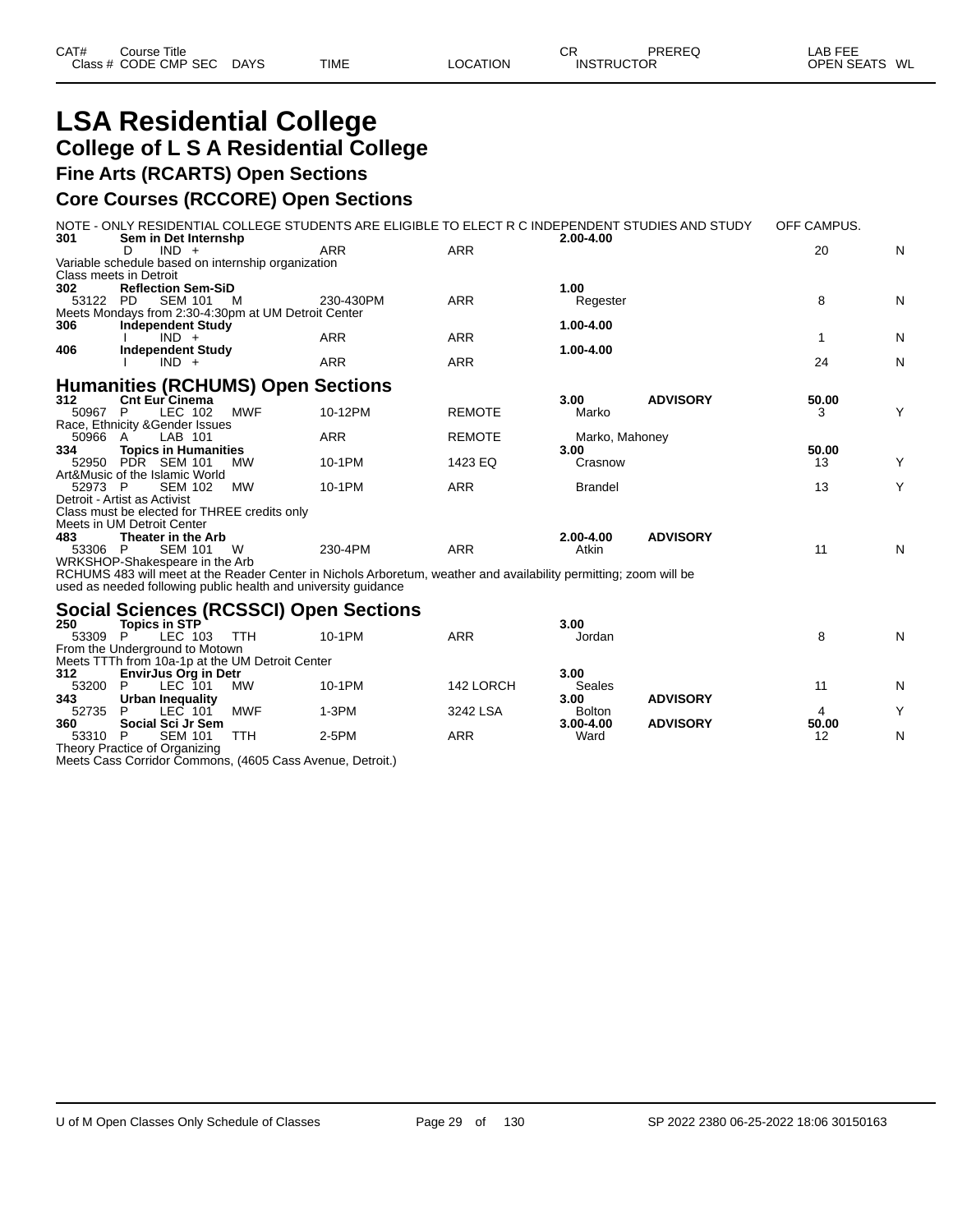# **Literature, Sci, and the Arts**

NOTE - IT IS CRITICAL THAT STUDENTS ATTEND CLASSES FROM THE BEGINNING OF THE TERM. EVEN THOUGH STUDENTS MAY BE REGISTERED OFFICIALLY FOR A COURSE, DEPARTMENTS MAY GIVE AWAY A STUDENT'S PLACE IN A CLASS IF THEY DO NOT ATTEND: ---THE FIRST MEETING OF BIOLOGY, CHEMISTRY, AND PHYSICS LABORATORIES;

---EITHER OF THE FIRST TWO MEETINGS OF ENGLISH COURSES;

---THE FIRST TWO MEETINGS OF HISTORY 496 AND 497;

---EITHER OF THE FIRST TWO MEETINGS OF ANY COURSE OFFERED BY THE DEPARTMENT OF ROMANCE LANGUAGES;

--THE FIRST TWO MEETINGS OF COURSES IN OTHER SUBJECTS.

AT THE SAME TIME, DEPARTMENTS ARE NOT OBLIGATED TO WITHDRAW STUDENTS OFFICIALLY FROM THE COURSE, EVEN THOUGH THE STUDENT HAS BEEN INFORMED THAT HIS/HER PLACE IN A COURSE HAS BEEN TAKEN AWAY. STUDENTS ARE RESPONSIBLE FOR THE ACCURACY OF THEIR SCHEDULES AND MUST BE SURE THAT ALL DROPS ARE PROCESSED THROUGH REGISTRATION SYSTEM DURING THE NORMAL DROP/ADD PERIOD.

### **Department of Afro-American and African Studies**

#### **Afroamerican & African Studies (AAS) Open Sections**

| 231                            |      | Af-Am Hst II               |                                            |                                                                                              |               | 3.00              | <b>ADVISORY</b> |       |   |
|--------------------------------|------|----------------------------|--------------------------------------------|----------------------------------------------------------------------------------------------|---------------|-------------------|-----------------|-------|---|
| 53300                          | PL   | LEC 101                    | <b>MW</b>                                  | 2-5PM                                                                                        | <b>REMOTE</b> | Young             |                 | 37    | Y |
| 340                            |      | <b>Blacks in Films</b>     |                                            |                                                                                              |               | 3.00 <sub>1</sub> | <b>ADVISORY</b> | 15.00 |   |
| 50147                          | P    | LEC 101                    | TTH                                        | 5-8PM                                                                                        | AUD A AH      | Boyd              |                 |       | v |
|                                |      |                            | THE AFRICAN AMERICAN CINEMATIC EXPERIENCE. |                                                                                              |               |                   |                 |       |   |
| 347                            |      | Urban Inequality           |                                            |                                                                                              |               | 3.00              | <b>ADVISORY</b> |       |   |
| 52734                          | P.   | LEC 101                    | <b>MWF</b>                                 | $1-3PM$                                                                                      | 3242 LSA      | <b>Bolton</b>     |                 |       | Y |
| 358                            |      | <b>Black World Studies</b> |                                            |                                                                                              |               | 3.00              |                 |       |   |
| 53040                          | P    | <b>SEM 103</b>             | <b>TTH</b>                                 | 10-1PM                                                                                       | 5521 HH       | Ampene            |                 |       | Y |
| Hip Hop Africa                 |      |                            |                                            |                                                                                              |               |                   |                 |       |   |
| 53454 PI                       |      | <b>SEM 106</b>             | TTH                                        | 2-5PM                                                                                        | <b>ARR</b>    | Ward              |                 | 12    | N |
|                                |      |                            |                                            | This section of this class will be taught at the UM Detroit Center. Transportation provided. |               |                   |                 |       |   |
| 53498 P                        |      | <b>SEM 108</b>             | - TTH                                      | 10-1PM                                                                                       | ARR           | Jordan            |                 | 8     | N |
|                                |      |                            |                                            | All classes will be taught at the UM Detroit Center. Transportation provided.                |               |                   |                 |       |   |
| 53610                          | - PI | <b>SEM 109</b>             | TTH                                        | $1-4PM$                                                                                      | 3437 MH       | Tapia             |                 | 10    | Y |
| Race, Gender and Incarceration |      |                            |                                            |                                                                                              |               |                   |                 |       |   |
| 890                            |      | <b>Capstone Course</b>     |                                            |                                                                                              |               | 3.00              | <b>ENFORCED</b> |       |   |
|                                | DR   | IND.<br>$+$                | ттн                                        | 1-230PM                                                                                      | ARR           |                   |                 | 24    | N |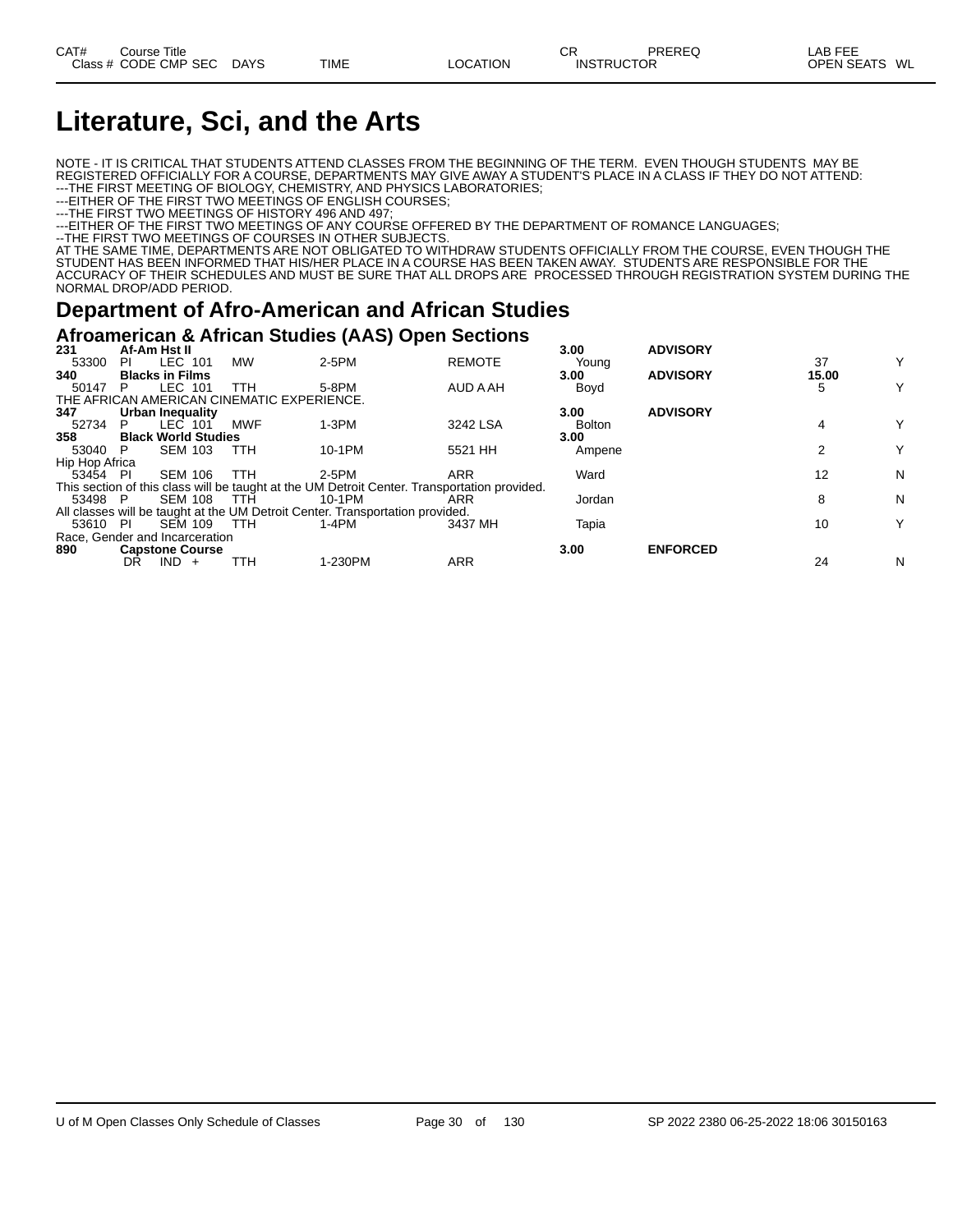| CAT# | Course Title         |      |             |          | СF                | PREREQ | _AB FEE           |    |
|------|----------------------|------|-------------|----------|-------------------|--------|-------------------|----|
|      | Class # CODE CMP SEC | DAYS | <b>TIME</b> | ∟OCATION | <b>INSTRUCTOR</b> |        | <b>OPEN SEATS</b> | WL |

| <b>Department of American Culture</b>                                                            |         |               |                  |                 |        |   |
|--------------------------------------------------------------------------------------------------|---------|---------------|------------------|-----------------|--------|---|
| Arab and Muslim American Studies (AMAS) Open Sections                                            |         |               |                  |                 |        |   |
| Arab Amer Stud/HU<br>311<br><b>SEM 101</b><br>P<br>MW<br>52996<br>Art&Music of the Islamic World | 10-1PM  | 1423 EQ       | 3.00<br>Crasnow  |                 | 13     | Υ |
| This is a meet-together with RCHUMS 334 sec 101.                                                 |         |               |                  |                 |        |   |
| <b>American Culture (AMCULT) Open Sections</b>                                                   |         |               |                  |                 |        |   |
| <b>Themes Amer Culture</b><br>204<br>LEC 101<br>53393<br>- P<br>МW                               | 11-2PM  | <b>REMOTE</b> | 3.00<br>Campbell |                 | 3      | Υ |
| Race and Digital Studies<br>53395<br>LEC 103<br>МW<br>P                                          | 2-5PM   | G634 HH       |                  |                 | 3      | Υ |
| <b>Black Genders</b>                                                                             |         |               | King             |                 |        |   |
| Int Womn Gndr Stdy<br>240<br>LEC 101<br>52393<br><b>TTH</b><br>- PI                              | $1-4PM$ | 1175 NQ       | 3.00<br>Simmons  |                 | 9      | Υ |
| <b>Topics Amer Culture</b><br>301                                                                |         |               | 3.00             |                 | 485.00 |   |
| LEC 101<br>53456<br>P<br>МW                                                                      | 10-1PM  | 3401 MH       | Miller           |                 | 13     | Υ |
| 21st Century American Fiction                                                                    |         |               |                  |                 |        |   |
| This is a meet-together with English 362.101.                                                    |         |               |                  |                 |        |   |
| 53494 P<br>LEC 102 TTH                                                                           | $1-4PM$ | <b>REMOTE</b> | Khan             |                 | 3      | Υ |
| Borders:GraphNarrMig&Displace                                                                    |         |               |                  |                 |        |   |
| This is a meet-together with English 317 sec 101.                                                |         |               |                  |                 |        |   |
| 53621 PI<br>LEC 103<br>TTH                                                                       | 1-4PM   | 3437 MH       | Tapia            |                 | 10     | Υ |
| Gender, Race, & Incarceration                                                                    |         |               |                  |                 |        |   |
| This is a meet-together with WGS 374.<br><b>Blacks in Films</b><br>340                           |         |               | 3.00             | <b>ADVISORY</b> | 15.00  |   |
| LEC 101<br>50148<br>- P<br><b>TTH</b>                                                            | 5-8PM   | AUD A AH      | Boyd             |                 | 5      | Υ |
| THE AFRICAN AMERICAN CINEMATIC EXPERIENCE.                                                       |         |               |                  |                 |        |   |
| <b>Native American Studies (NATIVEAM) Open Sections</b>                                          |         |               |                  |                 |        |   |
| <b>Field Study</b><br>วฉฉ                                                                        |         |               | 1 በቢ.ብ በበ        | <b>ADVISORY</b> |        |   |

| 388 | <b>Field Study</b> |            |            | 1.00-4.00 | <b>ADVISORY</b> |   |
|-----|--------------------|------------|------------|-----------|-----------------|---|
|     | IND                | <b>ARR</b> | <b>ARR</b> |           |                 | N |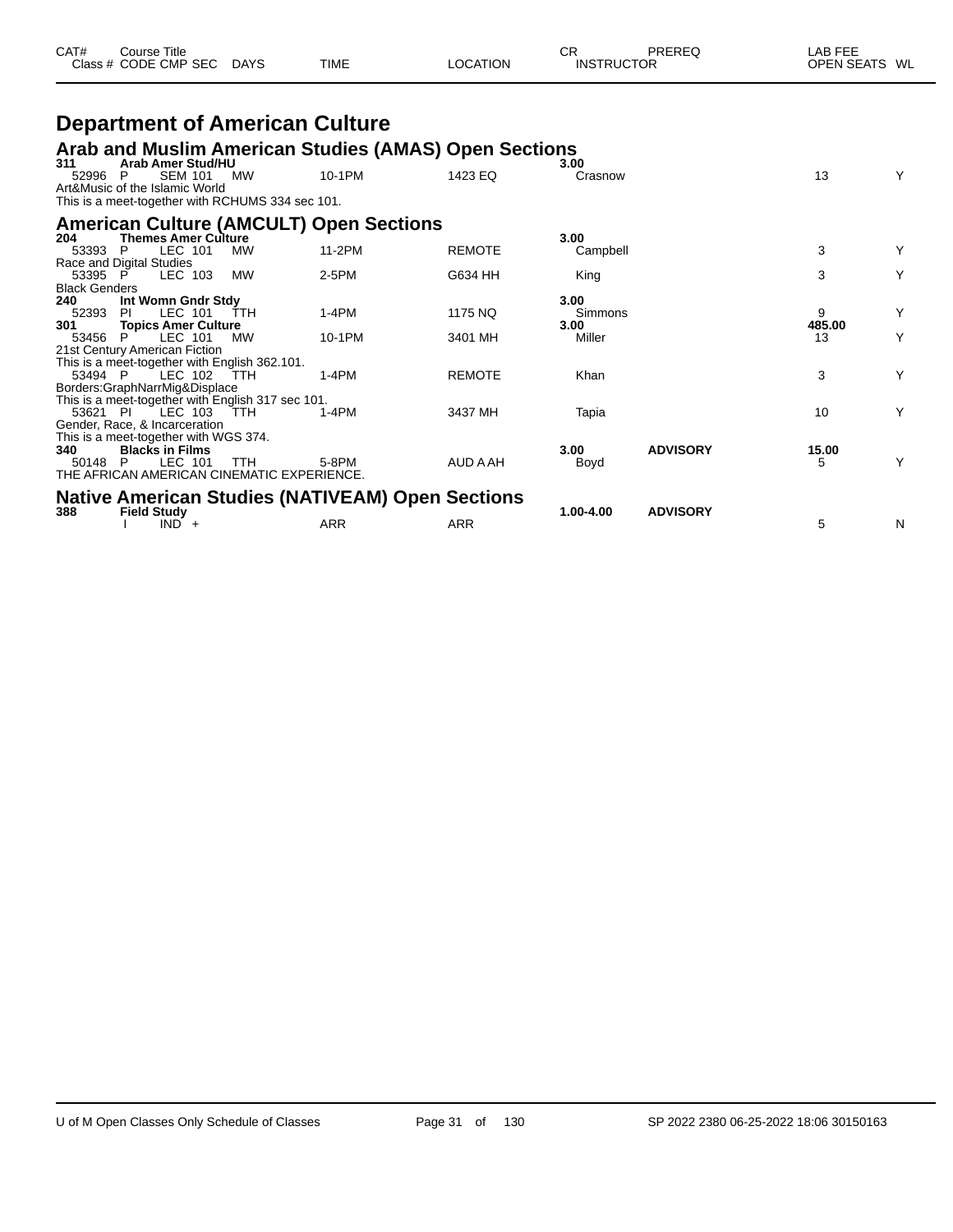| CAT#         | <b>Course Title</b><br>Class # CODE CMP SEC DAYS                       |            | TIME                                                        | LOCATION   | <b>CR</b><br>PREREQ<br><b>INSTRUCTOR</b> | LAB FEE<br>OPEN SEATS WL |              |
|--------------|------------------------------------------------------------------------|------------|-------------------------------------------------------------|------------|------------------------------------------|--------------------------|--------------|
|              | <b>Anthropology Department</b>                                         |            |                                                             |            |                                          |                          |              |
|              |                                                                        |            | <b>Anthropological Archaeology (ANTHRARC) Open Sections</b> |            |                                          |                          |              |
| 296<br>53323 | <b>Archaeology Topics</b><br>LEC <sup>-101</sup><br>P                  | МW         | 10-1PM                                                      | 1372 EH    | 3.00<br>Swisher                          | 20                       | $\checkmark$ |
| 53325 P      | Feasting in the Ancient World<br>LEC 102<br>Anthropology in the Museum | <b>TTH</b> | 1-4PM                                                       | 418 WH     | Norwood                                  | 18                       | N            |
| 297          | Bio Anth Topics                                                        |            | <b>Anthropology, Biological (ANTHRBIO) Open Sections</b>    |            | 3.00                                     |                          |              |
| 53026        | LEC 102<br>P<br>Data Rev through the Soc Lens                          | <b>MW</b>  | 1-4PM                                                       | 418 WH     | Estrada                                  | 18                       | Υ            |
| 370          | <b>UG Reading &amp; Research</b><br>$IND +$                            |            | <b>ARR</b>                                                  | <b>ARR</b> | 1.00-3.00                                |                          | N            |
| 298          | <b>Sociocul Anth Topics</b>                                            |            | <b>Anthropology, Cultural (ANTHRCUL) Open Sections</b>      |            | 3.00                                     |                          |              |

| 230                     | <b>SUCIUCUI ANNI TUDICS</b> |       |              |        | v.vv        |    |  |
|-------------------------|-----------------------------|-------|--------------|--------|-------------|----|--|
| 52860                   | ∟EC-<br>101                 | TTH . | <b>0-1PM</b> | 210 WH | Gebremariam | ںו |  |
| Anthropology of Hip Hop |                             |       |              |        |             |    |  |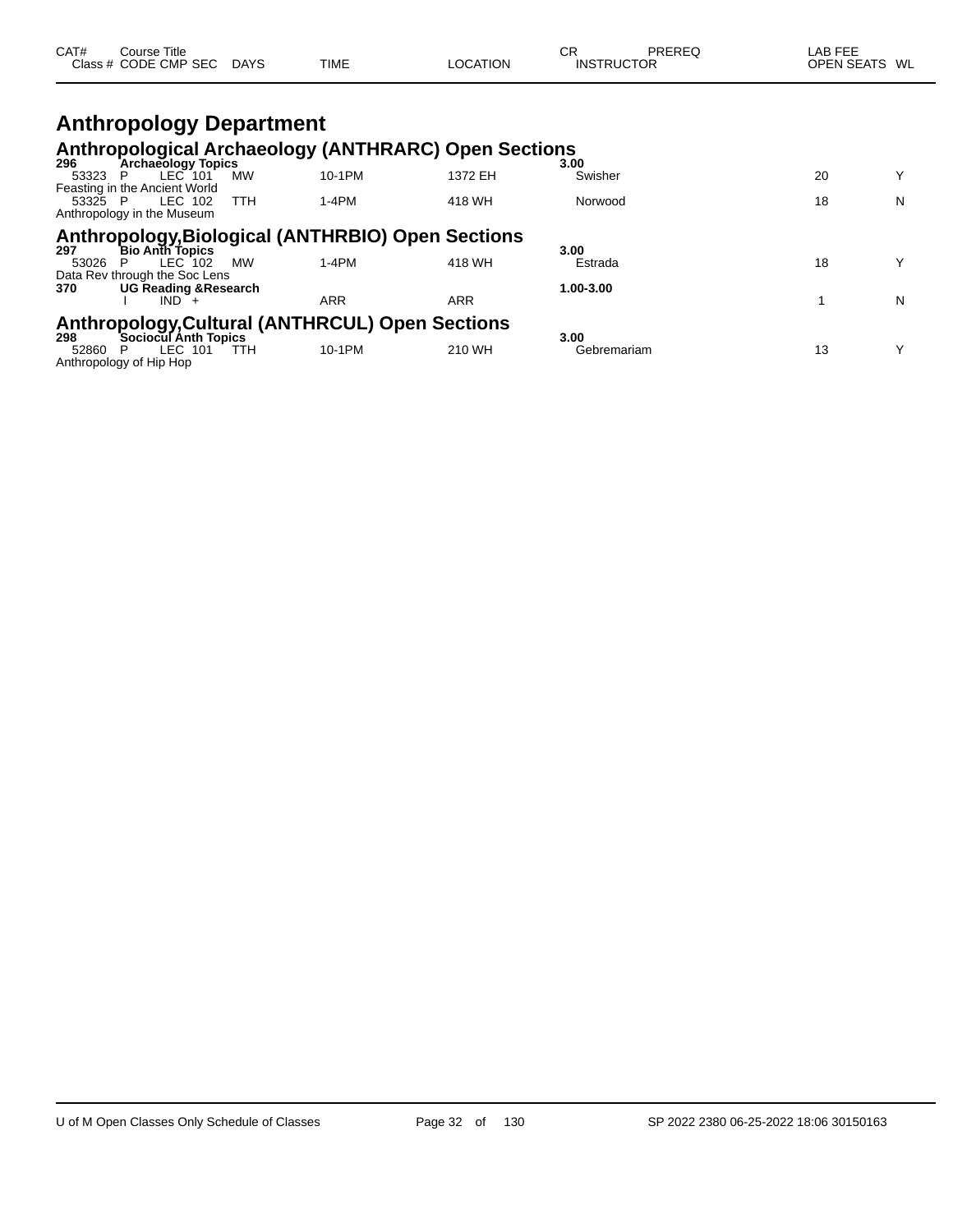| CAT#<br>Course Title<br>Class # CODE CMP SEC DAYS<br><b>TIME</b>                              |  |  | <b>LOCATION</b> | СR<br><b>INSTRUCTOR</b> | PREREQ          | LAB FEE<br>OPEN SEATS WL |
|-----------------------------------------------------------------------------------------------|--|--|-----------------|-------------------------|-----------------|--------------------------|
| <b>Applied Physics Program</b><br>Applied Physics (APPPHYS) Open Sections<br>715 Ind Research |  |  |                 | 1.00-5.00               | <b>ADVISORY</b> |                          |

| 715 | ing Research        |     |            | טט.כ-טט.ו    | <b>ADVISURT</b> |              |   |
|-----|---------------------|-----|------------|--------------|-----------------|--------------|---|
|     | IND.                | ARR | ARR        |              |                 | $\sim$<br>ںے | Ν |
| 990 | <b>Diss-Precand</b> |     |            | $.00 - 4.00$ | <b>ADVISORY</b> |              |   |
|     | IND.                | ARR | ARR        |              |                 | 25           | Ν |
| 995 | <b>Diss-Cand</b>    |     |            | 4.00         | <b>ENFORCED</b> |              |   |
|     |                     |     |            |              |                 |              |   |
|     | IND.                | ARR | <b>ARR</b> |              |                 | 24           | Ν |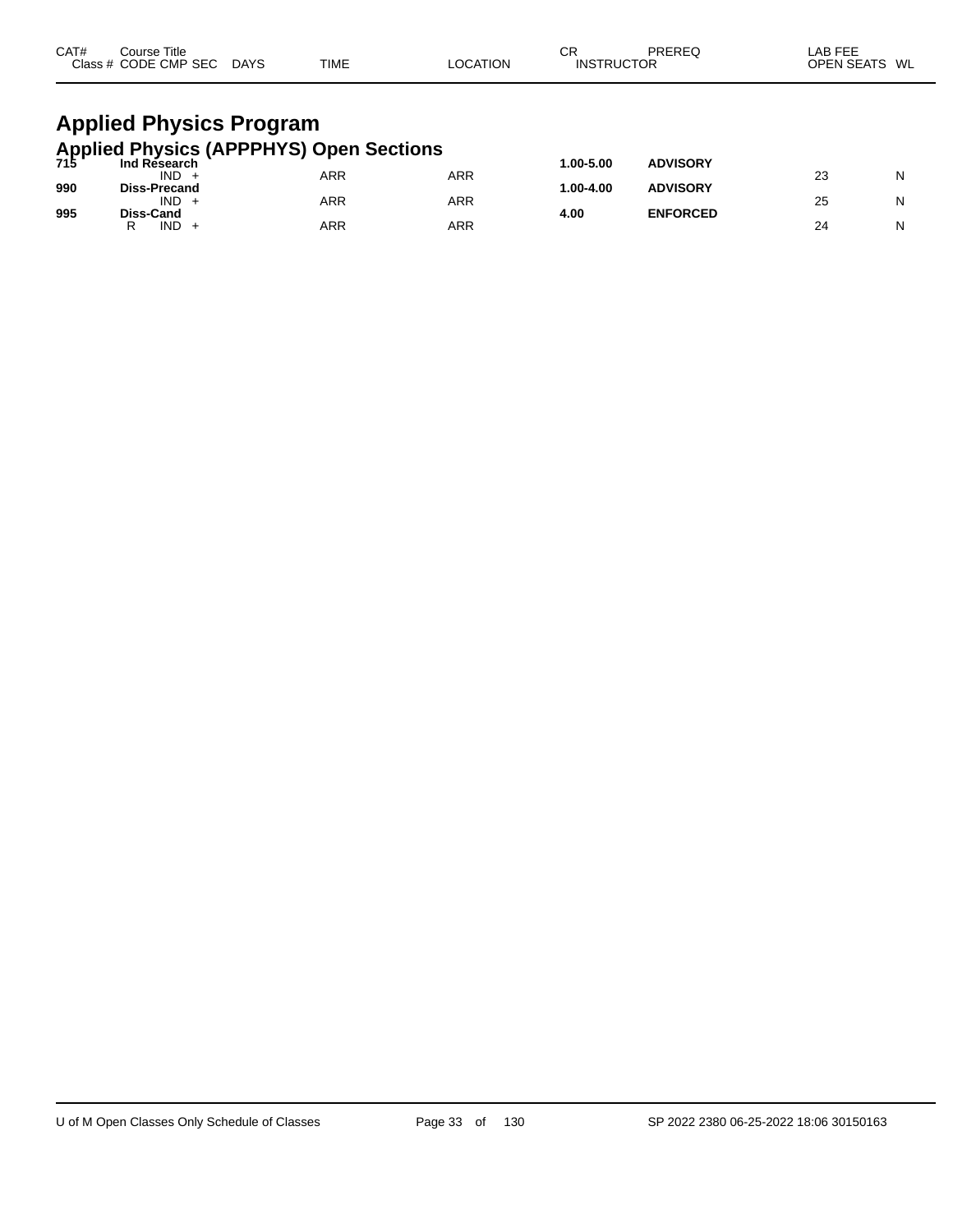| CAT# | Course Title         |             |             |                 | СR                | PREREQ | _AB FEE       |  |
|------|----------------------|-------------|-------------|-----------------|-------------------|--------|---------------|--|
|      | Class # CODE CMP SEC | <b>DAYS</b> | <b>TIME</b> | <b>LOCATION</b> | <b>INSTRUCTOR</b> |        | OPEN SEATS WL |  |

# **Asian Languages And Cultures**

|              |                          |         |                              | <b>Asian Studies (ASIAN) Open Sections</b>                              |                                                                                                          |           |                 |    |   |
|--------------|--------------------------|---------|------------------------------|-------------------------------------------------------------------------|----------------------------------------------------------------------------------------------------------|-----------|-----------------|----|---|
| 259          | Mod India and S Asia     |         |                              |                                                                         |                                                                                                          | 3.00      |                 |    |   |
| 53133 P      |                          | LEC 101 | MW                           | 10-1PM                                                                  | 2022 STB                                                                                                 | Sinha     |                 | 39 |   |
|              |                          |         |                              | This course is synchronous; participation is required for each session. |                                                                                                          |           |                 |    |   |
| 340          | <b>G Khan to Taliban</b> |         |                              |                                                                         |                                                                                                          | 3.00      |                 |    |   |
| 53135 PI     |                          | LEC 101 | TWTH                         | 1-3PM                                                                   | <b>REMOTE</b>                                                                                            | Northrop  |                 | 48 |   |
|              |                          |         |                              |                                                                         | Tuesday and Wednesday lectures are asynchronous. Discussions are typically held on Thursdays and will be |           |                 |    |   |
| synchronous. |                          |         |                              |                                                                         |                                                                                                          |           |                 |    |   |
| 495          | <b>Honors Thesis</b>     |         |                              |                                                                         |                                                                                                          | 1.00-3.00 | <b>ADVISORY</b> |    |   |
|              |                          | $IND +$ |                              | ARR                                                                     | ARR                                                                                                      |           |                 |    | N |
|              |                          |         | Chinese (CUBI) Onen Cestiano |                                                                         |                                                                                                          |           |                 |    |   |

#### **Chinese (CHIN) Open Sections**

**Japanese (JAPANESE) Open Sections**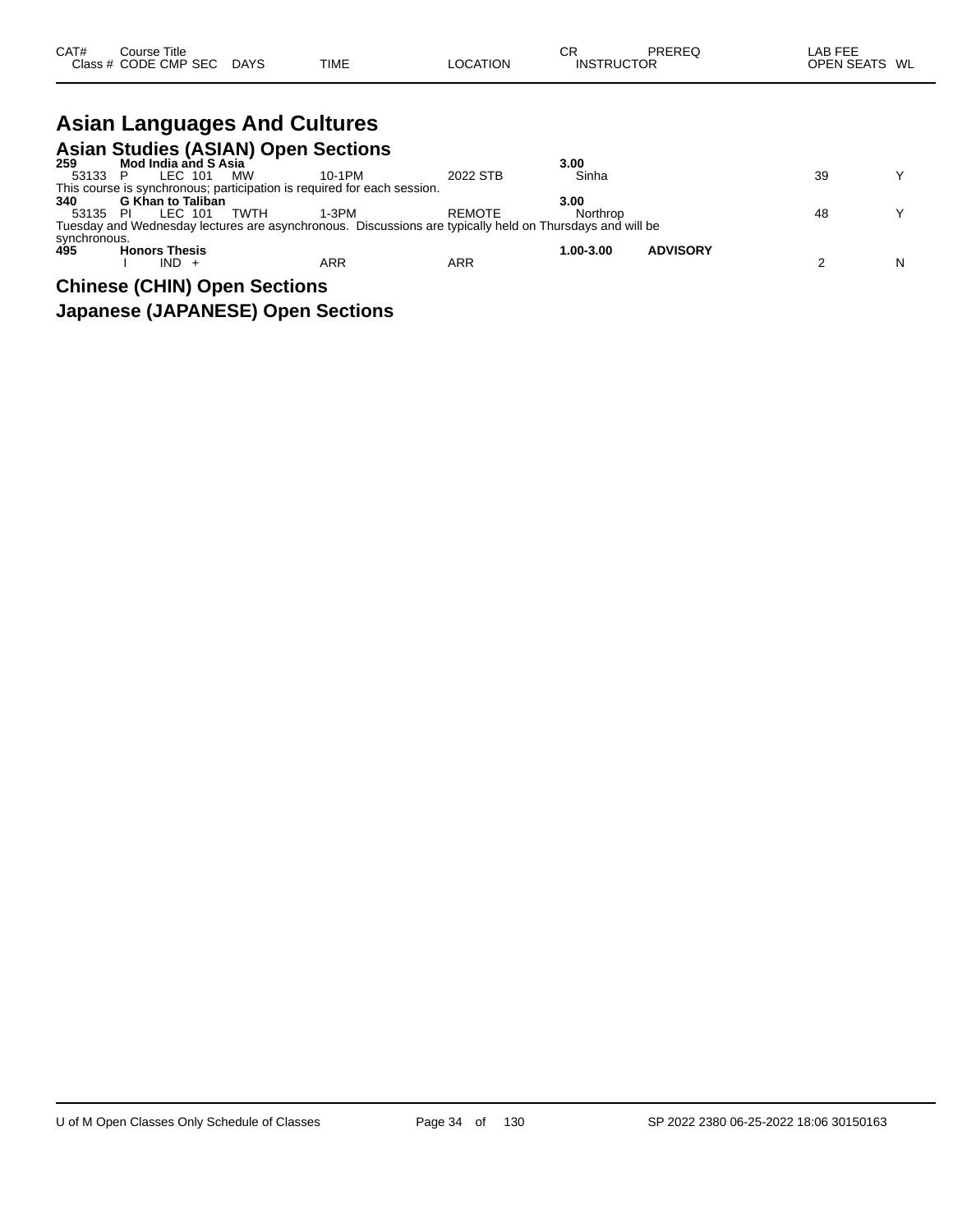| CAT# | ourse Titleٽ         |             |             |          | СR                | PREREQ | LAB FEE                 |  |
|------|----------------------|-------------|-------------|----------|-------------------|--------|-------------------------|--|
|      | Class # CODE CMP SEC | <b>DAYS</b> | <b>TIME</b> | LOCATION | <b>INSTRUCTOR</b> |        | <b>OPEN SEATS</b><br>WL |  |

# **Astronomy Department**

|       |    |                            |               | <b>Astronomy (ASTRO) Open Sections</b> |          |           |                 |    |   |
|-------|----|----------------------------|---------------|----------------------------------------|----------|-----------|-----------------|----|---|
| 101   |    | Intro Solar System         |               |                                        |          | 4.00      | <b>ADVISORY</b> |    |   |
| 51524 | PI | DIS<br>102                 |               | $2-4PM$                                | 5180B AH | Maioros   |                 | 18 |   |
| 51525 | PI | 103<br>DIS                 | W             | $2-4PM$                                | 5180B AH | Maioros   |                 | 19 |   |
| 51523 | Al | 101<br>LEC                 | <b>MTWTHF</b> | $1-2PM$                                | G115 AH  | Lopresto  |                 |    |   |
| 127   |    | <b>Naked Eve Astronomy</b> |               |                                        |          | 00. ا     |                 |    |   |
| 53056 | PI | LEC .<br>101               | <b>MW</b>     | 11-12PM                                | 3118 AH  | Lopresto  |                 |    |   |
| 53057 | PI | LEC .<br>102               | <b>MW</b>     | 12-1PM                                 | 3118 AH  | Lopresto  |                 |    |   |
| 399   |    | Intro-Research             |               |                                        |          | 1.00-3.00 |                 |    |   |
|       |    | IND.                       |               | ARR                                    | ARR      |           |                 | 25 | N |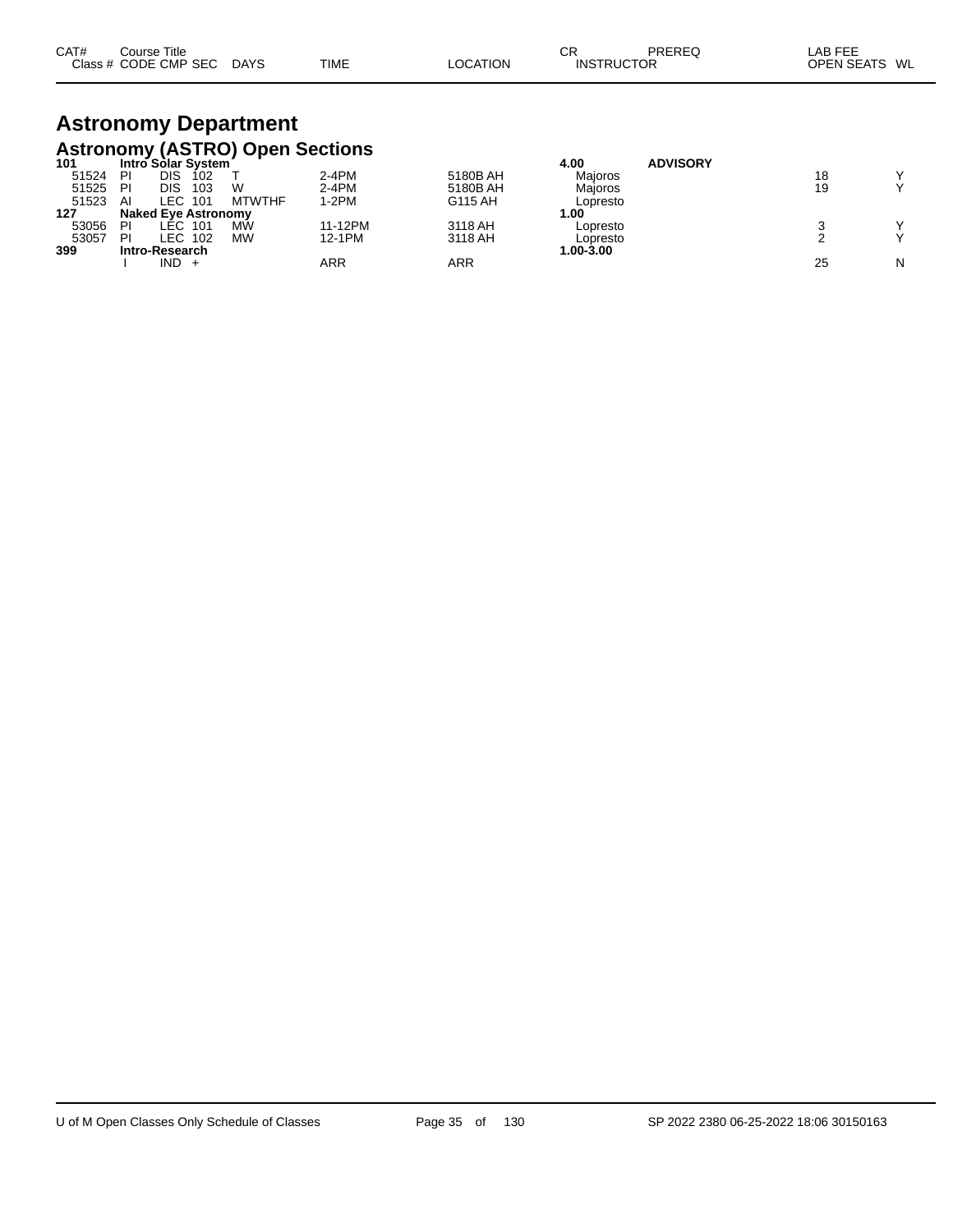| CAT#    | Title<br>Course |             |             |          | ⌒冖<br>◡┌          | PREREQ | _AB FEE<br>---    |    |
|---------|-----------------|-------------|-------------|----------|-------------------|--------|-------------------|----|
| Class # | CODE CMP<br>SEC | <b>DAYS</b> | <b>TIME</b> | LOCATION | <b>INSTRUCTOR</b> |        | <b>OPEN SEATS</b> | WL |

### **Biology Department Biology (BIOLOGY) Open Sections**

--A STUDENT WHO DOES NOT ATTEND THE FIRST MEETING OF A BIOLOGY, CHEMISTRY, OR PHYSICS LAB MAY BE DROPPED FROM THAT COURSE FOR NON-ATTENDANCE. ALL STUDENTS MUST TAKE ACTION THROUGH THE REGISTRATION PROCESS TO MAKE SURE THAT THEIR OFFICIAL COURSE SCHEDULES MATCH THE COURSES THEY ARE ATTENDING.

| 171                                                                                                      | <b>Intro Biology: EEB</b>                            |                                |              |           |                  | 4.00            |                           |                |   |
|----------------------------------------------------------------------------------------------------------|------------------------------------------------------|--------------------------------|--------------|-----------|------------------|-----------------|---------------------------|----------------|---|
| 51530                                                                                                    | PI                                                   | DIS.<br>102                    | TTH          | 1130-1PM  | 3230 USB         | Dowker          |                           | 12             | Y |
| 51531                                                                                                    | PI                                                   | <b>DIS</b><br>103              | <b>TTH</b>   | 1130-1PM  | 2234 USB         | Tarannum        |                           | 12             | Υ |
| 51532                                                                                                    | PI                                                   | <b>DIS</b><br>104              | <b>TTH</b>   | 1-230PM   | 2244 USB         | Dowker          |                           | 7              | Y |
| 51529                                                                                                    | AI                                                   | <b>LEC</b><br>101              | <b>MWF</b>   | 2-4PM     | 1060 BSB-TBL     | Carpenter       |                           |                |   |
| <b>Intro Biol - MCDB</b><br>172                                                                          |                                                      |                                |              |           |                  | 4.00            | <b>ADVISORY</b>           |                |   |
| 51511                                                                                                    | <b>PI</b>                                            | <b>DIS</b><br>102              | TTH          | 10-1130AM | 3230 USB         | Orizu           |                           |                | Y |
| 51515                                                                                                    | PI                                                   | <b>DIS</b><br>103              | <b>TTH</b>   | 10-1130AM | 2234 USB         | Okeke           |                           |                | Υ |
| 51516                                                                                                    | <b>PI</b>                                            | <b>DIS</b><br>104              | TTH          | 230-4PM   | 3230 USB         | Orizu           |                           | 6              | Υ |
| 53014                                                                                                    | PI                                                   | <b>DIS</b><br>105              | TTH          | 230-4PM   | 2234 USB         | Okeke           |                           | 11             | Υ |
| 51510                                                                                                    | AI                                                   | LEC 101                        | <b>TWTH</b>  | 12-2PM    | <b>1210 CHEM</b> | Wood            |                           |                |   |
| 173                                                                                                      | <b>Intro Biol Lab</b>                                |                                |              |           |                  | 2.00            | <b>ADVISORY, ENFORCED</b> | 68.00          |   |
| 52875                                                                                                    | <b>PIR</b>                                           | LAB<br>102                     | <b>TTH</b>   | 9-12PM    | 2114 USB         | Stewart         |                           | 10             |   |
| 53045                                                                                                    | <b>PIR</b>                                           | LAB<br>103                     | TTH          | 9-12PM    | 2115 USB         | Aimani          |                           | 12             |   |
| 53046                                                                                                    | <b>PIR</b>                                           | LAB<br>104                     | <b>TTH</b>   | 9-12PM    | 2122 USB         | Smedsrud        |                           | 9              | Y |
| 53047                                                                                                    | <b>PIR</b>                                           | <b>LAB</b><br>105              | TTH          | 2-5PM     | 2114 USB         | Stewart         |                           | 8              | Υ |
| 53048                                                                                                    | <b>PIR</b>                                           | <b>LAB</b><br>106              | TTH          | $2-5PM$   | 2115 USB         | Ajmani          |                           | 9              | Υ |
| 53049                                                                                                    | <b>PIR</b>                                           | LAB<br>107                     | TTH          | 2-5PM     | 2122 USB         | Smedsrud        |                           | 9              | Y |
| 52837                                                                                                    | <b>AIR</b>                                           | LEC 101                        | <b>MW</b>    | 11-12PM   | 1210 CHEM        | Nowicki         |                           |                |   |
| 200                                                                                                      |                                                      | <b>Undergrad Tutorial</b>      |              |           |                  | 1.00-3.00       | <b>ADVISORY</b>           |                |   |
|                                                                                                          |                                                      | IND +                          |              | ARR       | <b>ARR</b>       |                 |                           | 24             | N |
| 226                                                                                                      |                                                      | <b>Hum&amp;Animal Phys Lab</b> |              |           |                  | 2.00            | <b>ADVISORY, ENFORCED</b> | 70.00          |   |
| 53352                                                                                                    | <b>PIR</b>                                           | LAB 101                        | <b>TTH</b>   | 8-12PM    | 3114 USB         | MacConnachie    |                           | 8              | Y |
| 53368                                                                                                    | <b>PIR</b>                                           | LAB 103                        | <b>TTH</b>   | 1-5PM     | 3114 USB         | MacConnachie    |                           | $\overline{2}$ | Y |
| 282                                                                                                      |                                                      | <b>General Ecology</b>         |              |           |                  | 3.00            | <b>ADVISORY</b>           | 50.00          |   |
| OFFERED ONLY AT THE BIOLOGICAL STATION. ENROLLMENT BY PERMISSION OF BIOL. STATION OFFICE umbs@umich.edu. |                                                      |                                |              |           |                  |                 |                           |                |   |
| 50191                                                                                                    | <b>PD</b>                                            | <b>LEC 711</b>                 | <b>MTW</b>   | 7-7PM     | <b>BIOL STAT</b> | Moore, Walker   |                           | 4              | N |
| 51293                                                                                                    | <b>PD</b>                                            | <b>LEC 712</b>                 | <b>THFSA</b> | 7-7PM     | <b>BIOL STAT</b> | Giffen, DeHetre |                           | 5              | N |
| OFFERED ONLY AT THE BIOLOGICAL STATION. ENROLLMENT BY PERMISSION OF BIOL. STATION OFFICE umbs@umich.edu. |                                                      |                                |              |           |                  |                 |                           |                |   |
| 305                                                                                                      | <b>Genetics</b><br>4.00<br><b>ADVISORY, ENFORCED</b> |                                |              |           |                  |                 |                           |                |   |
| 50183                                                                                                    | <b>PIR</b>                                           | <b>DIS</b><br>103              | <b>TWTH</b>  | $1-2PM$   | 4153 USB         | Standen         |                           | 4              |   |
| 50185                                                                                                    | <b>PIR</b>                                           | <b>DIS</b><br>105              | <b>TWTH</b>  | $2-3PM$   | 4152 USB         | Standen         |                           | 4              | Υ |
| 50181                                                                                                    | <b>AIR</b>                                           | <b>LEC</b><br>101              | TWTH         | 10-12PM   | 1060 BSB-TBL     | Haenfler        |                           |                |   |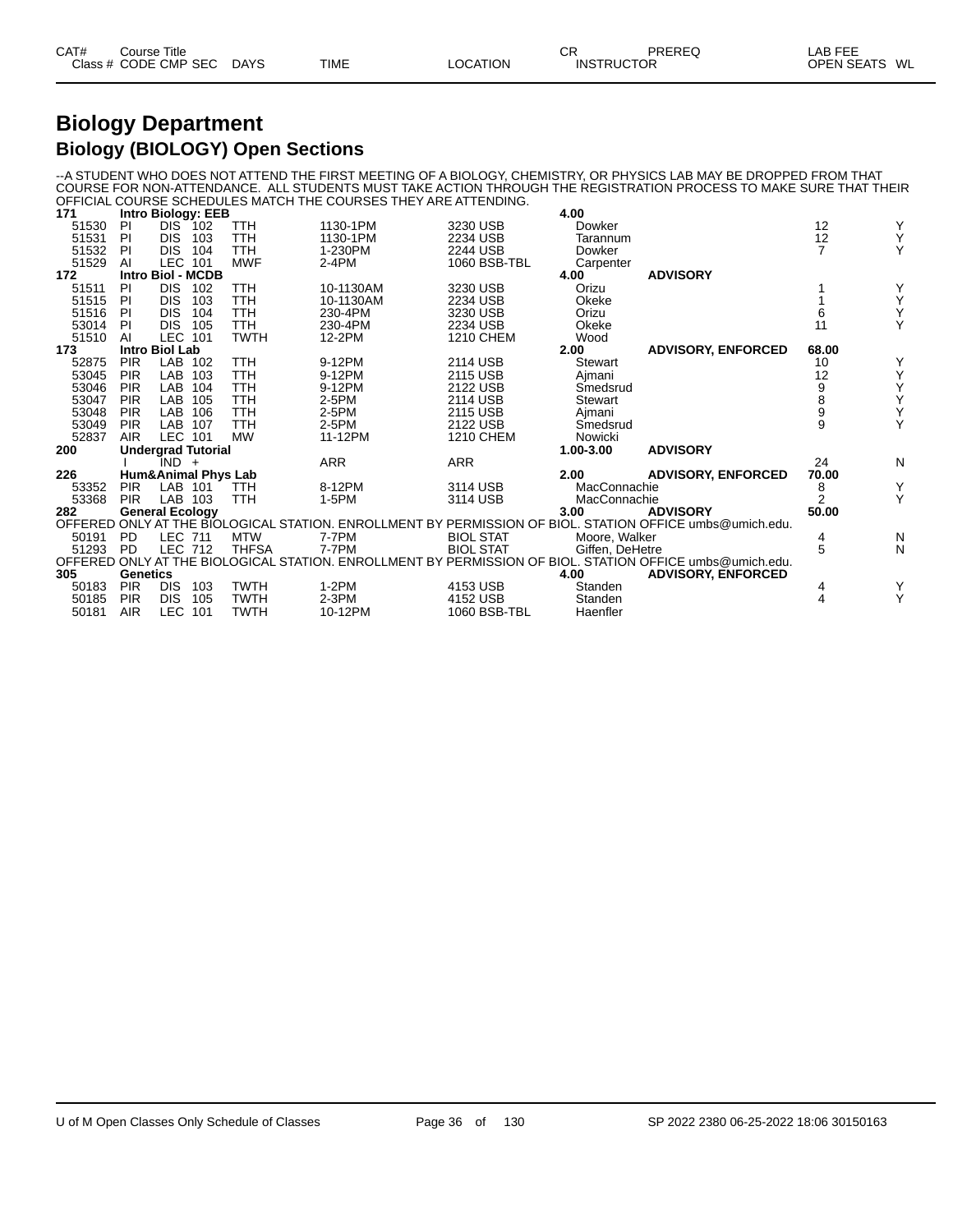| CAT# | ourse Titleٽ         |             |             |                 | СR                | PREREQ | _AB FEE       |  |
|------|----------------------|-------------|-------------|-----------------|-------------------|--------|---------------|--|
|      | Class # CODE CMP SEC | <b>DAYS</b> | <b>TIME</b> | <b>LOCATION</b> | <b>INSTRUCTOR</b> |        | OPEN SEATS WL |  |

### **Biophysics Research Division**

|  |  |  | <b>Biophysics (BIOPHYS) Open Sections</b> |
|--|--|--|-------------------------------------------|
|  |  |  |                                           |

| 150     |   | <b>FundPhysics LifeScl</b>            |            |                                                      |                  | 4.00             | <b>ADVISORY</b> |       |   |
|---------|---|---------------------------------------|------------|------------------------------------------------------|------------------|------------------|-----------------|-------|---|
| 53278   | P | DIS 102                               | - TF       | $2-4PM$                                              | <b>REMOTE</b>    | Eckhause         |                 | 7     |   |
|         |   |                                       |            | STUDENTS MUST ELECT DISCUSSION AND LECTURE SECTIONS. |                  |                  |                 |       |   |
| 53433 P |   | <b>DIS 103</b>                        | TF         | $2-4PM$                                              | 2460 CCCB        | Eckhause         |                 | 10    |   |
|         |   |                                       |            | STUDENTS MUST ELECT DISCUSSION AND LECTURE SECTIONS. |                  |                  |                 |       |   |
| 53277   | A | LEC 101                               | MTH        | 2-4PM                                                | <b>REMOTE</b>    | Eckhause, Kerber |                 |       |   |
| 151     |   | Life Sciences Lab I                   |            |                                                      |                  | 1.00             | <b>ADVISORY</b> | 25.00 |   |
| 53247   | P | LAB 101                               | <b>MW</b>  | 10-12PM                                              | <b>1261 RAND</b> | Kelley           |                 | 14    |   |
| 53248   | P | <b>LAB</b><br>102                     | <b>MW</b>  | 12-2PM                                               | <b>REMOTE</b>    | Patel            |                 |       |   |
| 53249   | P | LAB<br>103                            | <b>MW</b>  | 4-6PM                                                | <b>REMOTE</b>    | <b>Barrowes</b>  |                 |       |   |
| 53251   | P | <b>LAB</b><br>105                     | TTH        | 10-12PM                                              | <b>1261 RAND</b> | Kelley           |                 | 12    |   |
| 53252   | P | <b>LAB</b><br>106                     | TTH.       | 12-2PM                                               | <b>REMOTE</b>    | <b>Barrowes</b>  |                 |       |   |
| 53253   |   | LAB<br>107                            | TTH        | 4-6PM                                                | <b>REMOTE</b>    | Patel            |                 |       |   |
| 53595   |   | LAB 108                               | <b>TTH</b> | 12-2PM                                               | <b>REMOTE</b>    | Patel            |                 | 10    |   |
| 250     |   | <b>FundPhysics LifeScII</b>           |            |                                                      |                  | 4.00             | <b>ADVISORY</b> |       |   |
| 53280   |   | DIS 102                               | TF         | 12-2PM                                               | <b>REMOTE</b>    | Chaney, Alvarado |                 | 26    |   |
|         |   |                                       |            | STUDENTS MUST ELECT DISCUSSION AND LECTURE SECTIONS. |                  |                  |                 |       |   |
| 53434 P |   | DIS 103                               | TF         | 12-2PM                                               | 2460 CCCB        | Chaney, Alvarado |                 | 12    |   |
|         |   |                                       |            | STUDENTS MUST ELECT DISCUSSION AND LECTURE SECTIONS. |                  |                  |                 |       |   |
| 53279   | A | LEC 101                               | MTH        | $1-1AM$                                              | <b>REMOTE</b>    | Chaney           |                 |       |   |
|         |   |                                       |            |                                                      |                  |                  |                 |       |   |
| 251     |   | Life Sciences Lab II                  |            |                                                      |                  | 1.00             | <b>ADVISORY</b> | 37.00 |   |
| 53254   | P | LAB 101                               | <b>MW</b>  | 10-12PM                                              | <b>1412 RAND</b> | Patel            |                 | 15    |   |
| 53256   | P | <b>LAB</b><br>103                     | <b>MW</b>  | $2-4PM$                                              | <b>REMOTE</b>    | Lovelace         |                 | 5     |   |
| 53258   | P | LAB<br>105                            | TTH        | 10-12PM                                              | <b>1412 RAND</b> | Hofer            |                 | 14    |   |
| 53259   | P | LAB<br>106                            | TTH.       | 2-4PM                                                | <b>REMOTE</b>    | Lovelace         |                 |       |   |
| 53260   | P | LAB<br>107                            | <b>TTH</b> | 4-6PM                                                | <b>REMOTE</b>    | Lovelace         |                 |       |   |
| 399     |   | <b>Research Biophysics</b><br>$IND +$ |            | ARR                                                  | ARR              | 1.00-4.00        |                 | 24    | Ν |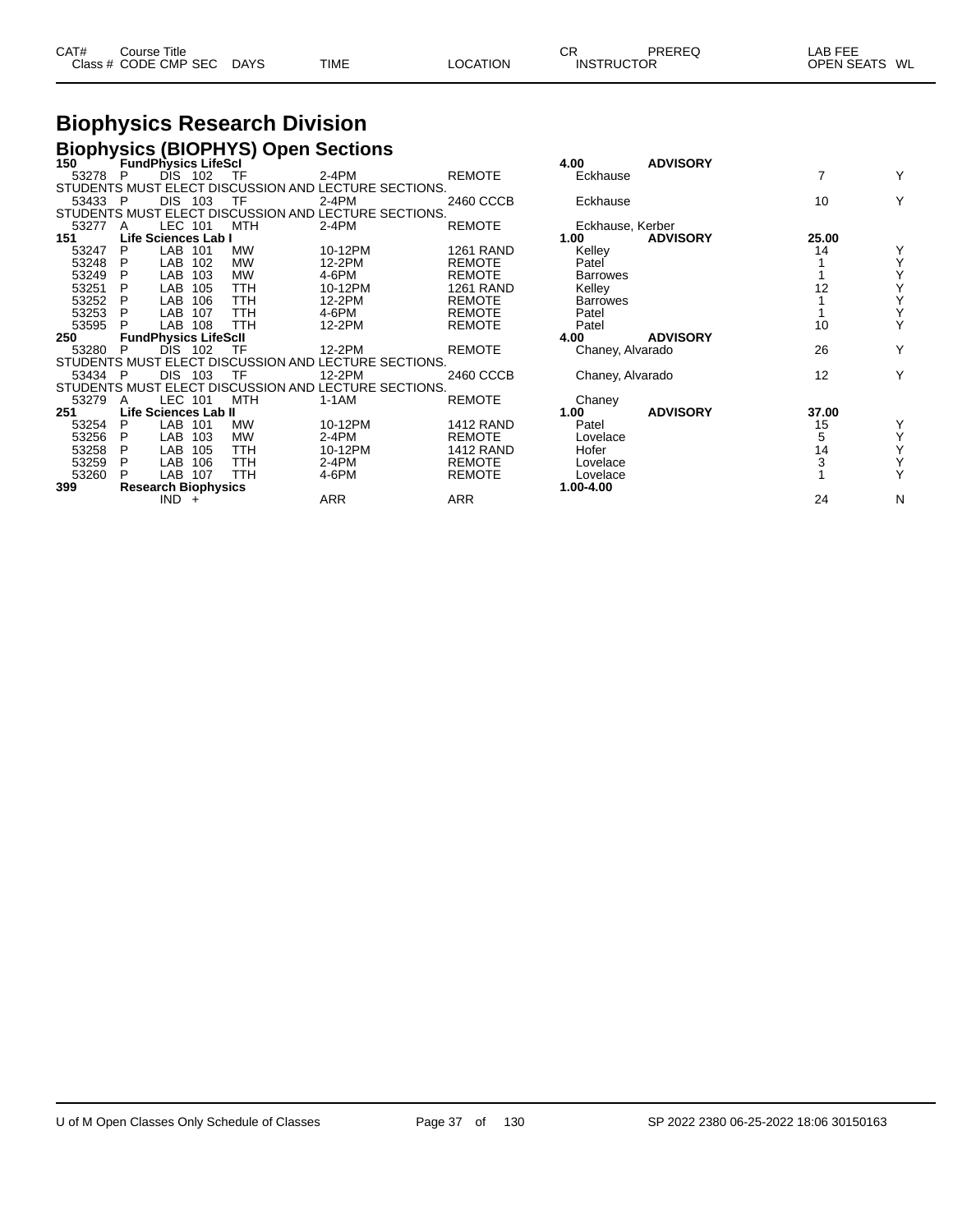### **Chemistry Department Chemistry (CHEM) Open Sections**

--A STUDENT WHO DOES NOT ATTEND THE FIRST MEETING OF A BIOLOGY, CHEMISTRY, OR PHYSICS LAB MAY BE DROPPED FROM THAT COURSE FOR NON-ATTENDANCE. ALL STUDENTS MUST TAKE ACTION THROUGH THE REGISTRATION PROCESS TO MAKE SURE THAT THEIR OFFICIAL COURSE SCHEDULES MATCH THE COURSES THEY ARE ATTENDING.

| 105                      | <b>Changing Atmos</b>      |            |                          |            |                                                                                                                   |               | 3.00      |                 |    |   |
|--------------------------|----------------------------|------------|--------------------------|------------|-------------------------------------------------------------------------------------------------------------------|---------------|-----------|-----------------|----|---|
| 52438                    | P                          | LEC 101    |                          | <b>MWF</b> | 1-230PM                                                                                                           | <b>REMOTE</b> | Penner    |                 | 12 | N |
| 215                      | <b>Struct&amp;React II</b> |            |                          |            |                                                                                                                   |               | 3.00      | <b>ADVISORY</b> |    |   |
| 52429                    | PD.                        | DIS.       | 110                      | <b>MW</b>  | 12-1PM                                                                                                            | 1650 CHEM     | Gleason   |                 |    | Υ |
| 52430                    | PD.                        | <b>DIS</b> | 111                      | MW         | 1-2PM                                                                                                             | 1650 CHEM     | Gleason   |                 | 11 | Υ |
| 52432                    | PD.                        | DIS.       | 113                      | <b>MW</b>  | 1-2PM                                                                                                             | 1640 CHEM     | Jacobson  |                 | 2  | Υ |
| 50202                    | AD                         | <b>LEC</b> | 100                      | <b>MWF</b> | 9-11AM                                                                                                            | 0460 CCCB     | Tuttle    |                 |    |   |
|                          |                            |            |                          |            | Any questions regarding enrolling for this course should be directed to the Chemistry Student Services Office at  |               |           |                 |    |   |
| chemundergrad@umich.edu. |                            |            |                          |            |                                                                                                                   |               |           |                 |    |   |
| 220                      |                            |            | Teach Exp Undergr        |            |                                                                                                                   |               | 1.00-3.00 |                 |    |   |
|                          |                            | $IND +$    |                          |            | ARR                                                                                                               | <b>ARR</b>    |           |                 | 25 | N |
| 230                      |                            |            | P Chem Princ&Appl        |            |                                                                                                                   |               | 3.00      | <b>ADVISORY</b> |    |   |
| 50207                    | PD.                        | DIS.       | 110                      | ттн        | 9-10AM                                                                                                            | 1636 CHEM     | Pefley    |                 | 17 | N |
| 50208                    | PD.                        | <b>DIS</b> | 111                      | TTH        | 12-1PM                                                                                                            | 1636 CHEM     | Lau       |                 | 17 | N |
| 51348                    | PD.                        | DIS.       | 113                      | <b>MW</b>  | $1-2PM$                                                                                                           | 1636 CHEM     | Zhao      |                 | 5  | N |
| 50206                    | AD.                        | <b>LEC</b> | 100                      | <b>MTW</b> | 10-12PM                                                                                                           | 2460 CCCB     | Gottfried |                 |    |   |
|                          |                            |            |                          |            | Each Friday (May 14, 21, 28, and June 4, 11, 18) there will be a mandatory quiz from 10-11:50 am. There will also |               |           |                 |    |   |
|                          |                            |            |                          |            | be a final exam TBA. All times EST. Exams can be taken at an alternate time on the same day for a demonstrated    |               |           |                 |    |   |
| conflict.                |                            |            |                          |            |                                                                                                                   |               |           |                 |    |   |
| 398                      |                            |            | <b>Ugrad Res Biochem</b> |            |                                                                                                                   |               | 1.00-4.00 | <b>ADVISORY</b> |    |   |
|                          |                            | $IND +$    |                          |            | <b>ARR</b>                                                                                                        | ARR           |           |                 | 24 | N |
| 399                      |                            |            | <b>Ugrad Res Chem</b>    |            |                                                                                                                   |               | 1.00-4.00 | <b>ADVISORY</b> |    |   |
|                          |                            | $IND +$    |                          |            | ARR                                                                                                               | ARR           |           |                 | 24 | N |
| 995                      | <b>Diss-Cand</b>           |            |                          |            |                                                                                                                   |               | 4.00      | <b>ENFORCED</b> |    |   |
|                          | <b>DR</b>                  | IND.       | $+$                      |            | <b>ARR</b>                                                                                                        | <b>ARR</b>    |           |                 | 25 | N |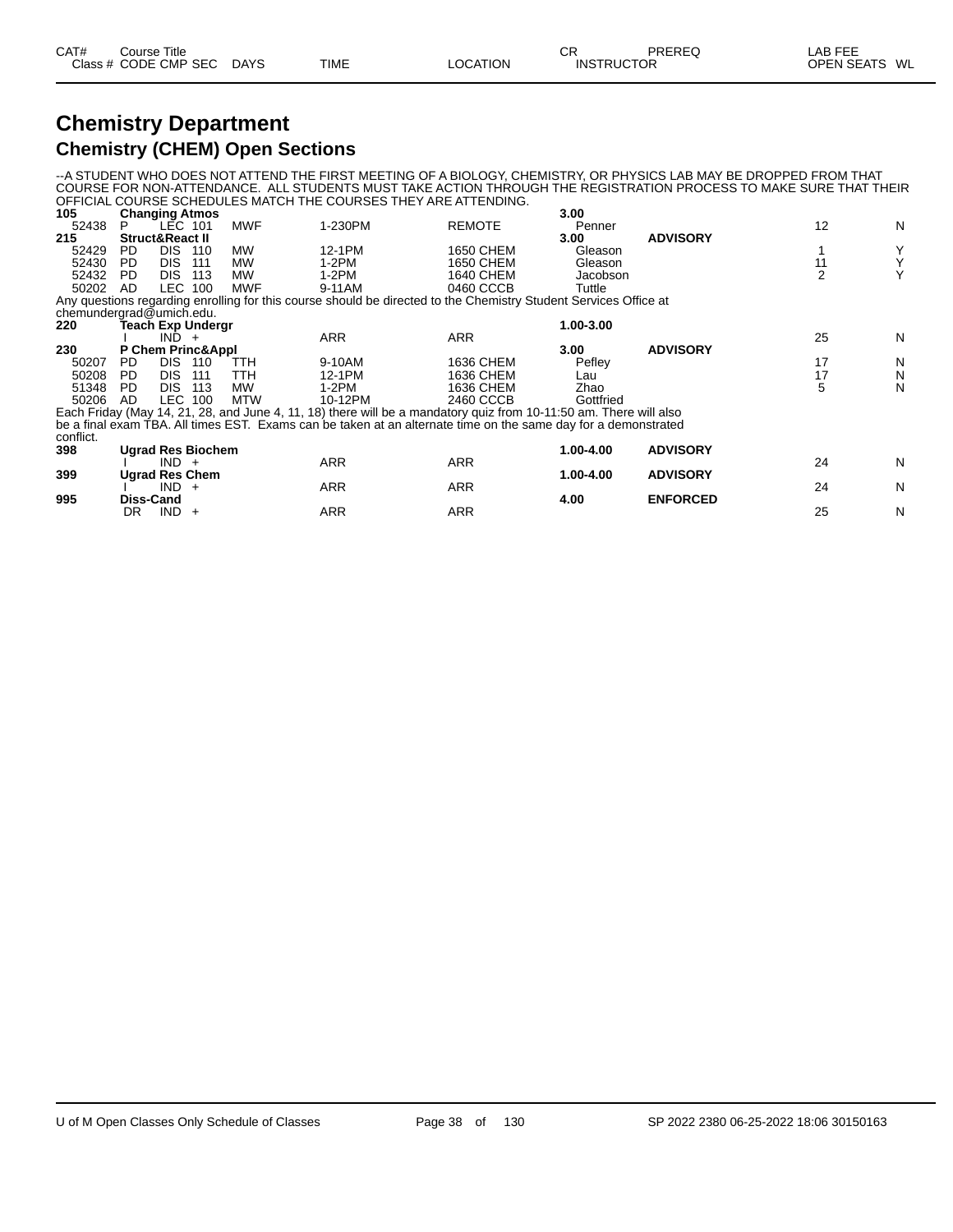| CAT# | Course Title         |             |             |          | СR                | PREREQ | _AB FEE       |  |
|------|----------------------|-------------|-------------|----------|-------------------|--------|---------------|--|
|      | Class # CODE CMP SEC | <b>DAYS</b> | <b>TIME</b> | LOCATION | <b>INSTRUCTOR</b> |        | OPEN SEATS WL |  |

#### **Classical Studies Department Classical Archaeology (CLARCH) Open Sections Classical Civilization (CLCIV) Open Sections**

| 372<br>52857<br>52858 | <b>Sports&amp;Life in Rome</b><br>LEC 101<br>P<br>TWTH<br>102<br>S<br><b>DIS</b> | 1130-1PM<br>$2-3PM$ | G127 AH<br>G449 MH | 3.00<br>Potter<br><b>Ellis</b> |                           | 44 | Y |
|-----------------------|----------------------------------------------------------------------------------|---------------------|--------------------|--------------------------------|---------------------------|----|---|
| 52859<br>499          | DIS.<br>103<br>TH<br><b>Supervised Reading</b>                                   | 10-11AM             | G463 MH            | <b>Ellis</b><br>1.00-3.00      | <b>ADVISORY</b>           |    |   |
|                       | $IND +$                                                                          | ARR                 | ARR                |                                |                           | 24 | N |
|                       | <b>Classical Linguistics (CLLING) Open Sections</b>                              |                     |                    |                                |                           |    |   |
| 599                   | <b>Greek (GREEK) Open Sections</b><br>Directed Reading                           |                     |                    | 1.00-4.00                      | <b>ADVISORY</b>           |    |   |
|                       | $IND +$                                                                          | ARR                 | ARR                |                                |                           | 23 | N |
|                       | <b>Modern Greek (GREEKMOD) Open Sections</b>                                     |                     |                    |                                |                           |    |   |
| 499                   | <b>Supervised Reading</b><br>$IND +$                                             | ARR                 | ARR                | 1.00-3.00                      | <b>ADVISORY</b>           | 24 | N |
| 599                   | <b>Directed Reading</b>                                                          |                     |                    | 1.00-4.00                      | <b>ADVISORY</b>           |    |   |
|                       | $IND +$                                                                          | ARR                 | <b>ARR</b>         |                                |                           | 25 | N |
|                       | <b>Latin (LATIN) Open Sections</b>                                               |                     |                    |                                |                           |    |   |
| 232<br>51920          | Vergil-Aeneid<br><b>REC 101</b><br><b>MTWTH</b><br>P <sub>R</sub>                | 9-11AM              | 2163 AH            | 4.00<br>Migliore               | <b>ADVISORY, ENFORCED</b> | 9  | Y |
| 599                   | <b>Supy Read Lat Lit</b>                                                         |                     |                    | 1.00-4.00                      |                           |    |   |
|                       | IND<br>$+$                                                                       | ARR                 | <b>ARR</b>         |                                |                           | 22 | N |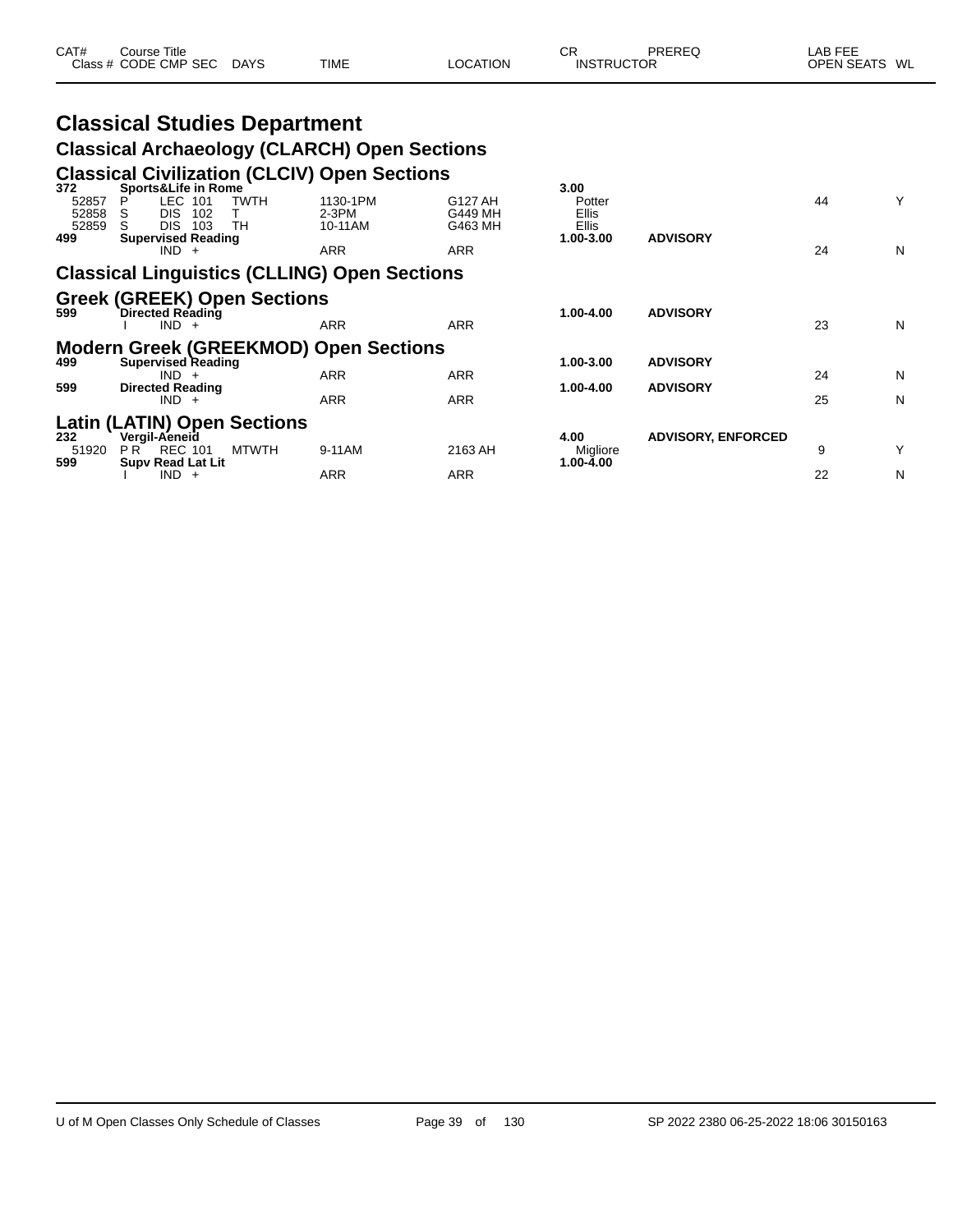| CAT# | Course Title              |      |                 | СR                | PREREQ | LAB FEE       |  |
|------|---------------------------|------|-----------------|-------------------|--------|---------------|--|
|      | Class # CODE CMP SEC DAYS | TIME | <b>LOCATION</b> | <b>INSTRUCTOR</b> |        | OPEN SEATS WL |  |

### **Communication and Media Communication Studies (COMM) Open Sections**

--A STUDENT WHO DOES NOT ATTEND THE FIRST TWO MEETINGS OF A COMMUNICATION STUDIES COURSE MAY BE DROPPED FOR NON-ATTENDANCE.

| 442 | <b>Indep Research</b> |            |            | $1.00 - 4.00$ |                 |    |   |
|-----|-----------------------|------------|------------|---------------|-----------------|----|---|
|     | <b>IND</b>            | ARR        | ARR        |               |                 | 25 | N |
| 995 | Diss-Cand             |            |            | $+00$         | <b>ENFORCED</b> |    |   |
|     | <b>IND</b><br>D       | <b>ARR</b> | <b>ARR</b> |               |                 | ∠  | N |
|     |                       |            |            |               |                 |    |   |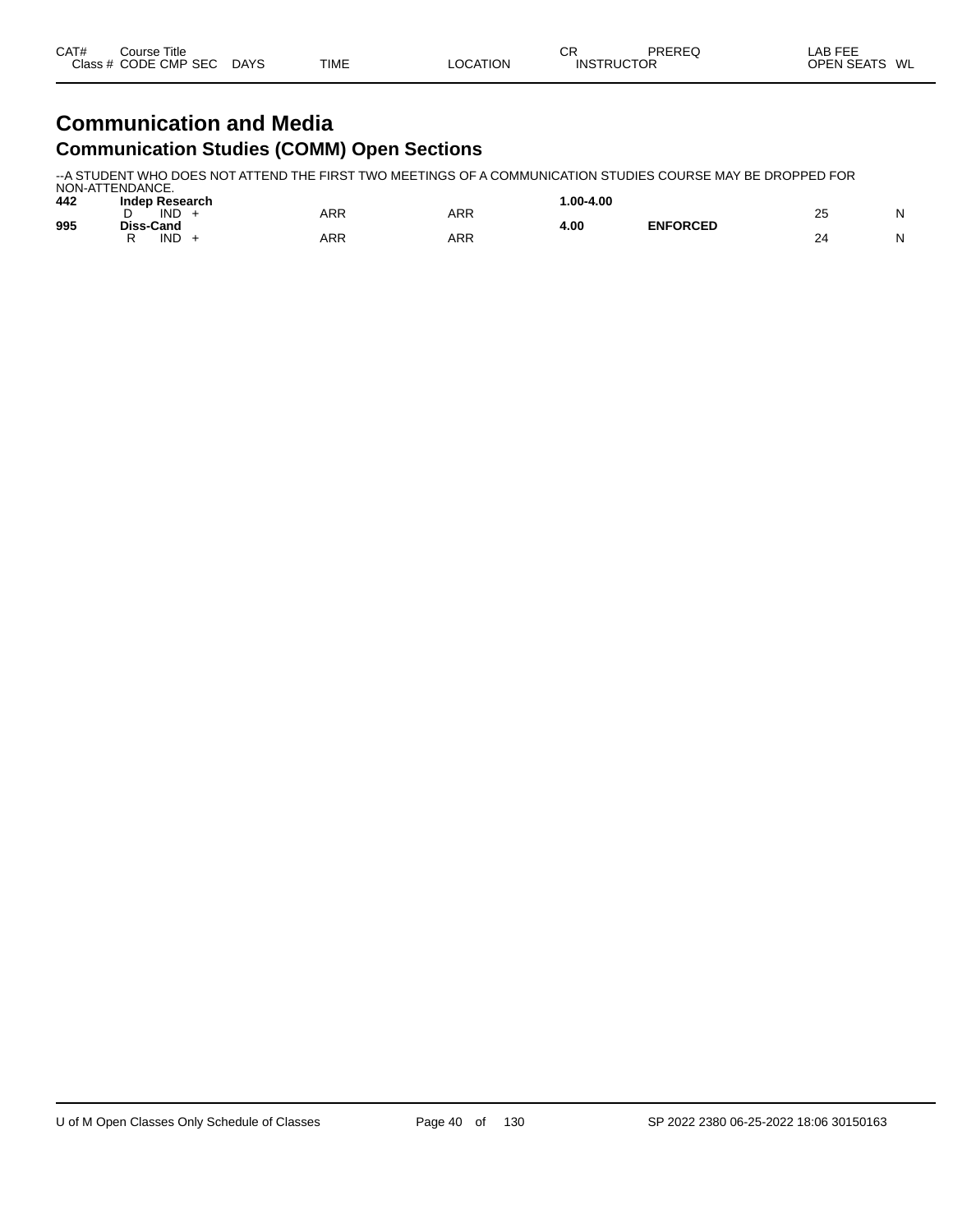| CAT#<br>Title<br>Course |             |             |          | СR | PREREQ            | AR FFF<br>LAB FEE       |
|-------------------------|-------------|-------------|----------|----|-------------------|-------------------------|
| Class # CODE CMP SEC    | <b>DAYS</b> | <b>TIME</b> | LOCATION |    | <b>INSTRUCTOR</b> | WL<br><b>OPEN SEATS</b> |

# **Comparative Literature Program**

|       |                              | <b>Comparative Literature (COMPLIT) Open Sections</b> |     |           |                 |    |   |
|-------|------------------------------|-------------------------------------------------------|-----|-----------|-----------------|----|---|
| 122   | <b>Writing World Lits</b>    |                                                       |     | 4.00      |                 |    |   |
| 53342 | <b>REC 102</b>               | TTH<br>11-2PM                                         | ARR | Fertig    |                 |    |   |
|       | Post-Apocalyptic Sci Fiction |                                                       |     |           |                 |    |   |
| 498   | <b>Directed Reading</b>      |                                                       |     | 1.00-4.00 |                 |    |   |
|       | $IND +$                      | ARR                                                   | ARR |           |                 | 24 | N |
| 995   | <b>Diss-Cand</b>             |                                                       |     | 4.00      | <b>ENFORCED</b> |    |   |
|       | IND.                         | ARR                                                   | ARR |           |                 | 24 | N |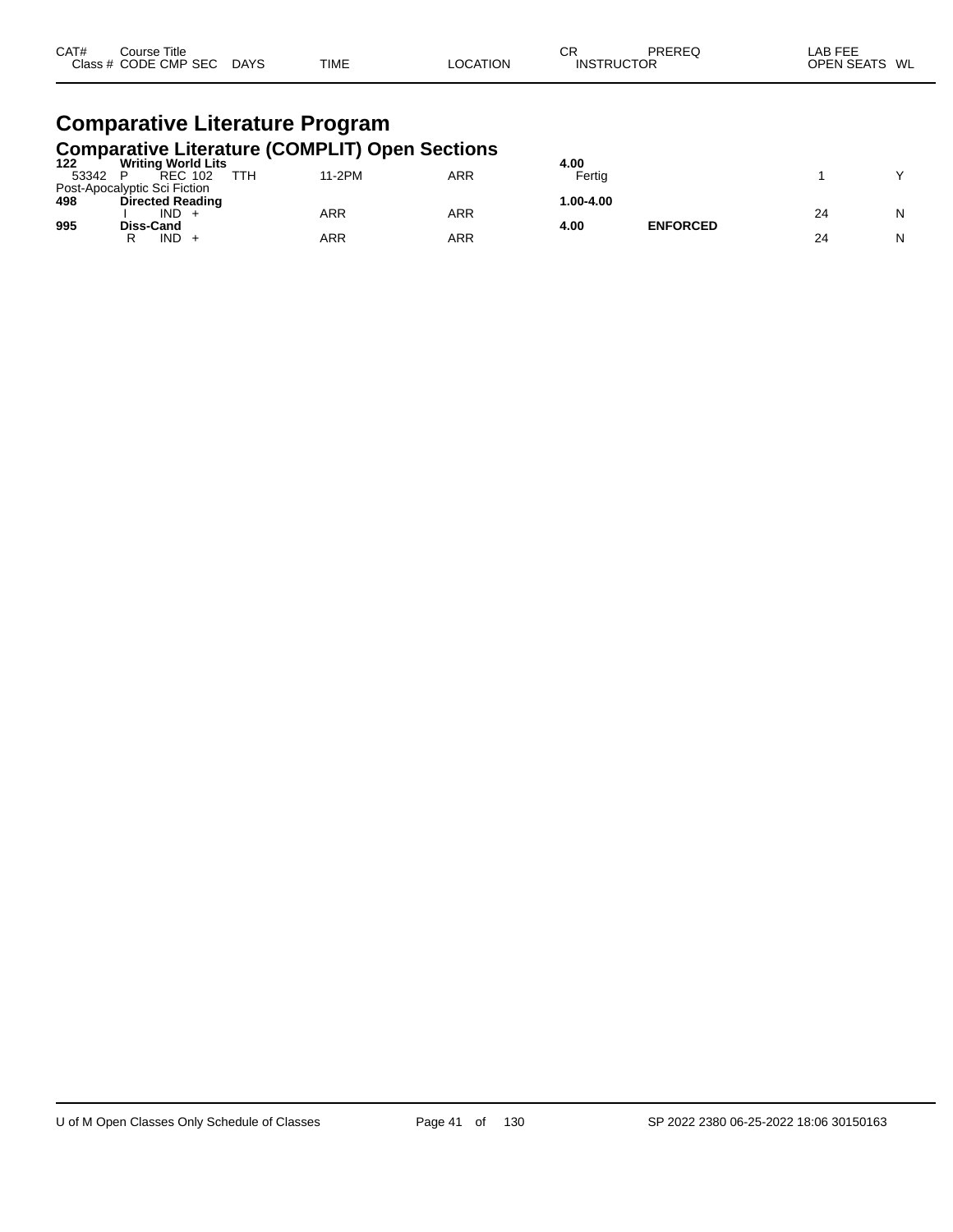| CAT#<br>$C^{\text{lace}}$ | Title<br>Course<br>CODE.<br><b>CMP</b><br>-SEC | DAYS | TIME |  | $\sim$<br>- UN<br>INS. | ЮF | ____<br>AЬ<br>WI<br>וטו<br><u>в.</u> |
|---------------------------|------------------------------------------------|------|------|--|------------------------|----|--------------------------------------|
|---------------------------|------------------------------------------------|------|------|--|------------------------|----|--------------------------------------|

### **English Language Institute English Language Institute (ELI) Open Sections**

| 399   | Indiv Res Study<br>---------- |        |          | 1.00-4.00 | <b>ADVISORY</b> |    |   |
|-------|-------------------------------|--------|----------|-----------|-----------------|----|---|
|       | IND.                          | ARR    | ARR      |           |                 | 25 | N |
| 501   | <b>VS1-Int Comm in Acad</b>   |        |          | 0.00      |                 |    |   |
| 52788 | LEC 101<br>PI                 | ARR    | ARR      |           |                 | 15 | N |
| 593   | <b>Lang Development</b>       |        |          | 3.00      | <b>ADVISORY</b> |    |   |
| 53502 | ттн<br><b>SEM 101</b>         | 9-12PM | 4212 SEB | Aretz     |                 |    | N |
| 599   | <b>Indiv Research</b>         |        |          | 1.00-3.00 |                 |    |   |
|       | IND.                          | ARR    | ARR      |           |                 | 25 | N |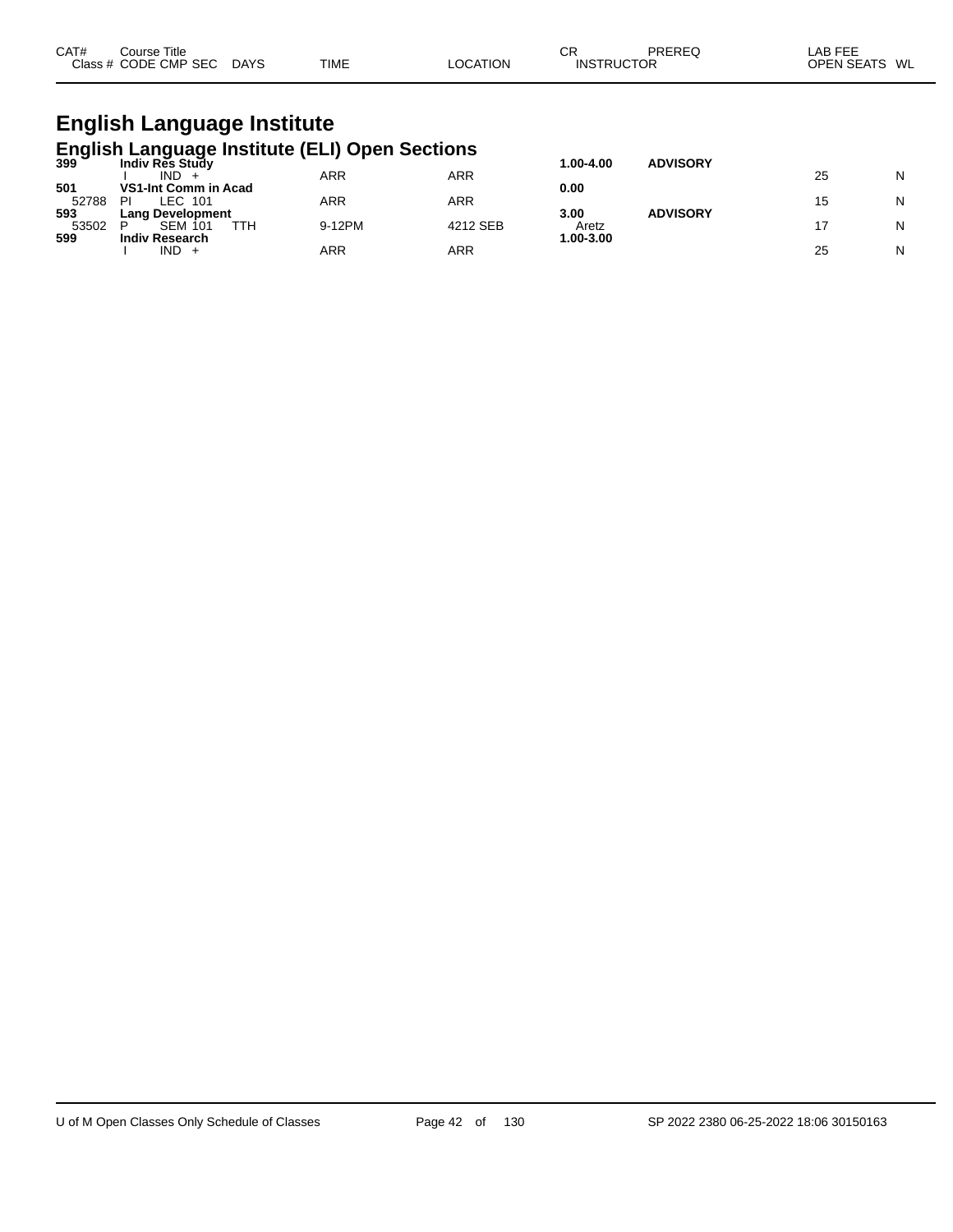| CAT#   | Title<br>Course   |                       |      |                | СR                             | DDEDEC | AR FEF                  |
|--------|-------------------|-----------------------|------|----------------|--------------------------------|--------|-------------------------|
| Class, | CODE CMP<br>' SEC | <b>DAYS</b><br>$\sim$ | TIME | <b>OCATION</b> | TRUCTOR<br><b>INS</b><br>$  -$ |        | <b>OPEN SEATS</b><br>WL |
|        |                   |                       |      |                |                                |        |                         |

#### **English Language & Literature Dept English Language And Literature (ENGLISH) Open Sections**

-A STUDENT WHO MISSES EITHER THE FIRST OR SECOND CLASS MEETING OF AN ENGLISH COURSE MAY BE DROPPED FROM THE COURSE FOR NON-ATTENDANCE. ---ALL STUDENTS MUST TAKE ACTION THROUGH THE REGISTRATION SYSTEM TO MAKE SURE THEIR OFFICIAL SCHEDULE OF COURSES MATCHES THE COURSES THEY ARE ATTENDING.<br>125 Writing&Academic Ing **125 Writing&Academic Inq 4.00** All 125 courses will be Instructor Consent after the 1st class meeting.<br>50234 PI REC 101 MWF 10-12PM<br>50235 PI REC 102 TTH 1-4PM 50234 PI REC 101 MWF 10-12PM G437 MH Pattenaude 10 Y 50235 PI REC 102 TTH 1-4PM G437 MH Schey 3 Y All 125 courses will be Instructor Consent after the 1st class meeting. 53341 PI REC 103 TWTH 1-3PM G463 MH Jabbari 13 Y SpiritedAwayEscape&Fantasy All 125 courses will be Instructor Consent after the 1st class meeting.<br>223 **Creative Writing 223 Creative Writing 3.00** Course 223 will be Permission of Instructor after the first day of classes. 50236 PI REC 101 MW 2-5PM G437 MH Walker 9 Y PoetryFiction&Single Carrot **225 Acad Argumentation 3.00 ADVISORY** English 225 will be Permission of Instructor after the first day of class.<br>50237 PI REC 101 MWF 12-2PM 50237 PI REC 101 MWF 12-2PM G437 MH Kupetz 16 Y **298 Intro to Lit Studies 3.00** 53344 PI REC 101 TTH 10-1PM 3333 MH Wall 17 Y Y **318 Genre Studies 3.00** 53346 PI LEC 101 MW 10-1PM 2330 MH Hawes 19 Y Prose Satires of 18th Century<br>323 Creat Writ Fict **323 Creat Writ Fict 3.00 ADVISORY** English 323 will not require permission for Spring term. 50240 PI SEM 101 MW 2-5PM 3333 MH Townsend Gides 11 Y **325 Art of the Essay 3.00 ADVISORY** 50242 PI SEM 102 MW 11-2PM 3333 MH Buckley 12 Y 50244 PI SEM 104 MW 1-4PM REMOTE McLaughlin 9 Y Narrative Braids & Hybrid Forms<br>340 **Studies in Poetry 340 Studies in Poetry 3.00** 53348 P SEM 101 TTH 9-12PM G437 MH Mattawa 18 Y Writing in Diverse Poetic Trad<br>362 The American No **362 The American Novel 3.00** 53349 PI LEC 101 MW 10-1PM 3401 MH Miller 13 Y 21st Century American Fiction **367 Shakespeare Plays 3.00 90.00** 52866 PI LEC 101 TTH 10-1PM 3437 MH Trevor 9 Y ThePlaysofWmShakespeare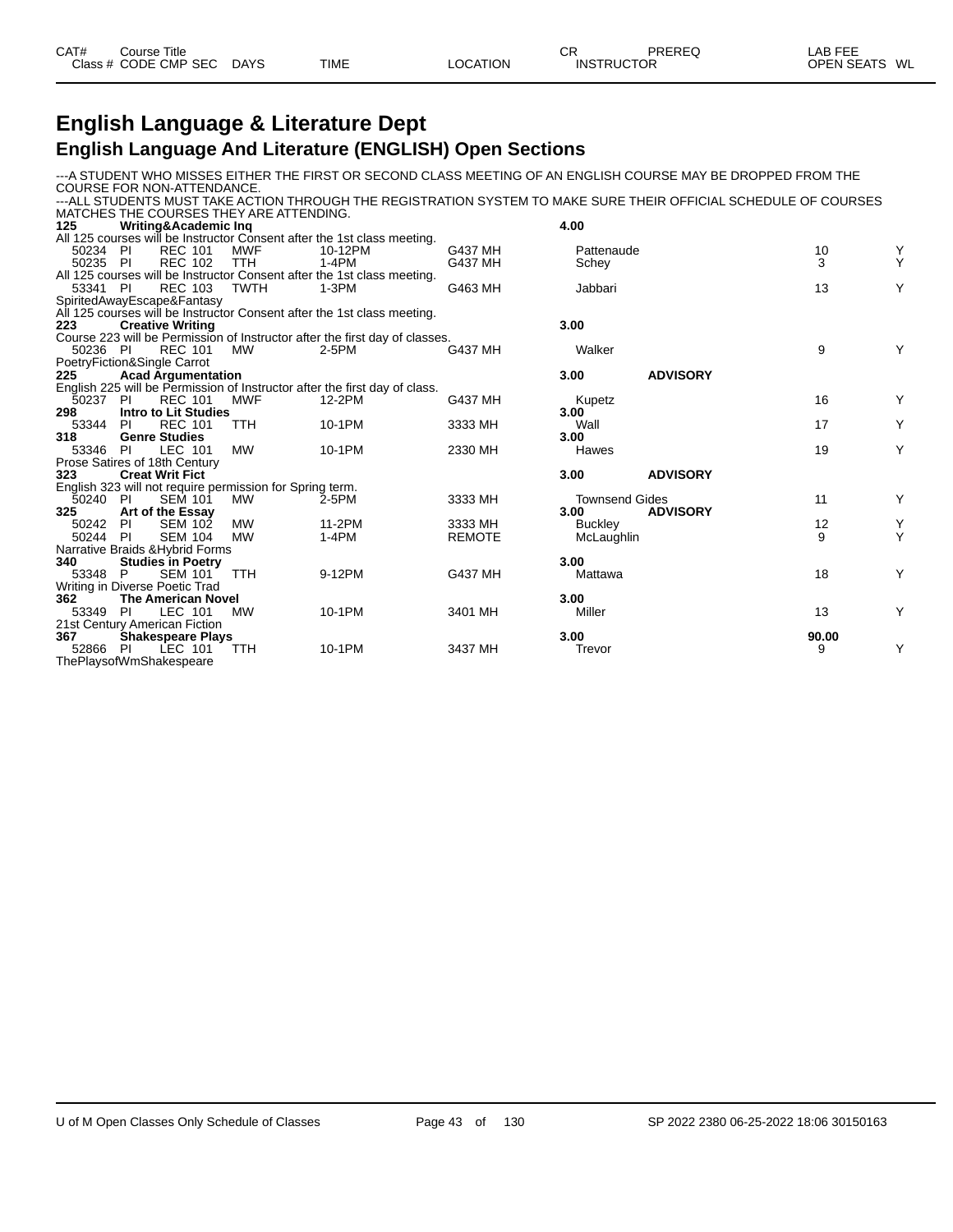| CAT# | Course Title         |             |             |          | СF | PREREQ            | LAB FEE       |
|------|----------------------|-------------|-------------|----------|----|-------------------|---------------|
|      | Class # CODE CMP SEC | <b>DAYS</b> | <b>TIME</b> | LOCATION |    | <b>INSTRUCTOR</b> | OPEN SEATS WL |

### **Earth and Environmental Sciences Earth and Environmental Sciences (EARTH) Open Sections**

| 101   | <b>Matter Life Environ</b> |            |                                                                                        |                  | 1.00           |                 |    |   |
|-------|----------------------------|------------|----------------------------------------------------------------------------------------|------------------|----------------|-----------------|----|---|
| 52782 | LEC 101<br>PD.             | MW         | $1-3PM$                                                                                | <b>1518 NUB</b>  | van der Pluijm |                 | 19 | Y |
|       |                            |            | Minicourse. First half of Spring term. Final exam on May 25 unless otherwise arranged. |                  |                |                 |    |   |
| 102   | <b>Energy from Earth</b>   |            |                                                                                        |                  | 1.00           |                 |    |   |
| 53313 | LEC 101                    | <b>MW</b>  | 11-12PM                                                                                | <b>REMOTE</b>    | Simon          |                 | 42 | Y |
| 110   | <b>Evolving Oceans</b>     |            |                                                                                        |                  | 1.00           |                 |    |   |
| 52483 | LEC 101                    | TTH        | 10-11AM                                                                                | <b>1505 NUB</b>  | Arnaboldi      |                 | 10 | Y |
| 122   | <b>Extreme Weather</b>     |            |                                                                                        |                  | 3.00           |                 |    |   |
| 52983 | LEC 101<br>P               | <b>MWF</b> | 10-1130AM                                                                              | <b>1650 CHEM</b> | Samson         |                 | 39 | N |
| 156   | <b>Coral Reef Dynamics</b> |            |                                                                                        |                  | 3.00           |                 |    |   |
| 52482 | <b>SEM 101</b><br>P        | TTH        | 11-2PM                                                                                 | 3540 NUB         | Arnaboldi      |                 | 12 | Y |
| 205   | <b>Earth:Dyn Planet</b>    |            |                                                                                        |                  | 2.00           |                 |    |   |
| 53314 | LEC 101<br>P               | TTH        | $1-3PM$                                                                                | <b>REMOTE</b>    | Ruff           |                 | 5  | Y |
| 222   | Intro Oceanog              |            |                                                                                        |                  | 3.00           |                 |    |   |
| 52190 | <b>LEC</b><br>101<br>P.    | <b>MWF</b> | 10-12PM                                                                                | <b>1505 NUB</b>  | Arnaboldi      |                 |    | Y |
| 305   | <b>Sediments</b>           |            |                                                                                        |                  | 4.00           | <b>ADVISORY</b> |    |   |
| 52918 | <b>LAB</b><br>102<br>P R   | <b>MW</b>  | $1-3PM$                                                                                | 3530 NUB         |                |                 | 11 | Y |
| 52917 | LEC-<br>A R<br>101         | MW         | 9-12PM                                                                                 | <b>2520 NUB</b>  | Lohmann        |                 |    |   |
|       |                            |            |                                                                                        |                  |                |                 |    |   |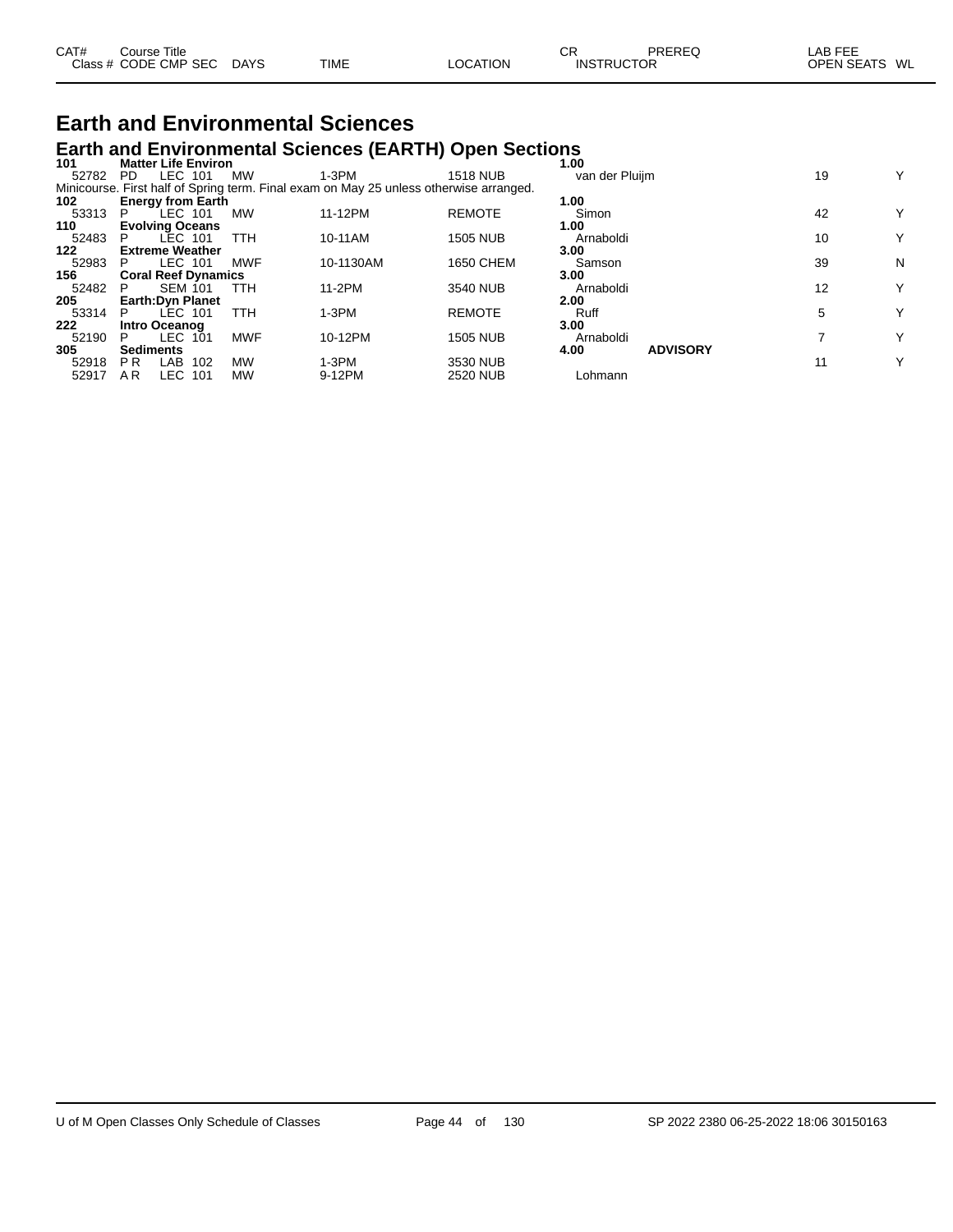| CAT# | Course Title         |             |             |          | СF                | PREREQ | LAB FEE       |
|------|----------------------|-------------|-------------|----------|-------------------|--------|---------------|
|      | Class # CODE CMP SEC | <b>DAYS</b> | <b>TIME</b> | LOCATION | <b>INSTRUCTOR</b> |        | OPEN SEATS WL |

### **Ecology & Evolutionary Biology**

#### **Ecology and Evolutionary Biology (EEB) Open Sections**

| 300         | Undergrad Research                                                                                       | . .                       |                  | 1.00-3.00         | <b>ADVISORY</b>                                    |    |   |
|-------------|----------------------------------------------------------------------------------------------------------|---------------------------|------------------|-------------------|----------------------------------------------------|----|---|
|             | $IND +$                                                                                                  | <b>ARR</b>                | <b>ARR</b>       |                   |                                                    | 24 | N |
| 373         | <b>Gen Ecol Lab</b>                                                                                      |                           |                  | 3.00              | <b>ADVISORY</b>                                    |    |   |
| 53357       | <b>MTW</b><br>LAB<br>PD.<br>-712                                                                         | 7-7PM                     | <b>BIOL STAT</b> |                   | Higley, Thublin, Stayton                           |    | N |
|             | OFFERED ONLY AT THE BIOLOGICAL STATION. ENROLLMENT BY PERMISSION OF BIOL.                                |                           |                  |                   | STATION OFFICE umbs@umich.edu.                     |    |   |
| 405         | <b>Biol Station Topics</b>                                                                               |                           |                  | 3.00              | <b>ADVISORY</b>                                    |    |   |
| 53051       | <b>MTW</b><br>I AB 711<br>PD.                                                                            | 7-7PM                     | <b>BIOL STAT</b> | Green. Stratton   |                                                    | 15 | N |
|             | 'Nature', 'Nurture' & Org Div                                                                            |                           |                  |                   |                                                    |    |   |
|             | OFFERED ONLY AT THE BIOLOGICAL STATI                                                                     | <b>FNROLI</b><br>_MENT BY |                  |                   | PERMISSION OF BIOL. STATION OFFICE umbs@umich.edu. |    |   |
| 53360 PD    | LAB 712<br><b>THFSA</b>                                                                                  | 7-7PM                     | <b>BIOL STAT</b> | Bressler, Falling |                                                    |    | N |
| Agroecology |                                                                                                          |                           |                  |                   |                                                    |    |   |
|             | ENROLLMENT BY PERMISSION OF STAFF IN THE BIOL. STATION OFFICE, 2232 BSB.                                 |                           |                  |                   |                                                    |    |   |
| 455         | Ethnobotany                                                                                              |                           |                  | 3.00              | <b>ADVISORY</b>                                    |    |   |
| 53355       | LAB<br><b>MTW</b><br>PD                                                                                  | 7-7PM                     | <b>BIOL STAT</b> | Benedict. Faber   |                                                    |    | N |
|             | OFFERED ONLY AT THE BIOLOGICAL STATION. ENROLLMENT BY PERMISSION OF BIOL. STATION OFFICE umbs@umich.edu. |                           |                  |                   |                                                    |    |   |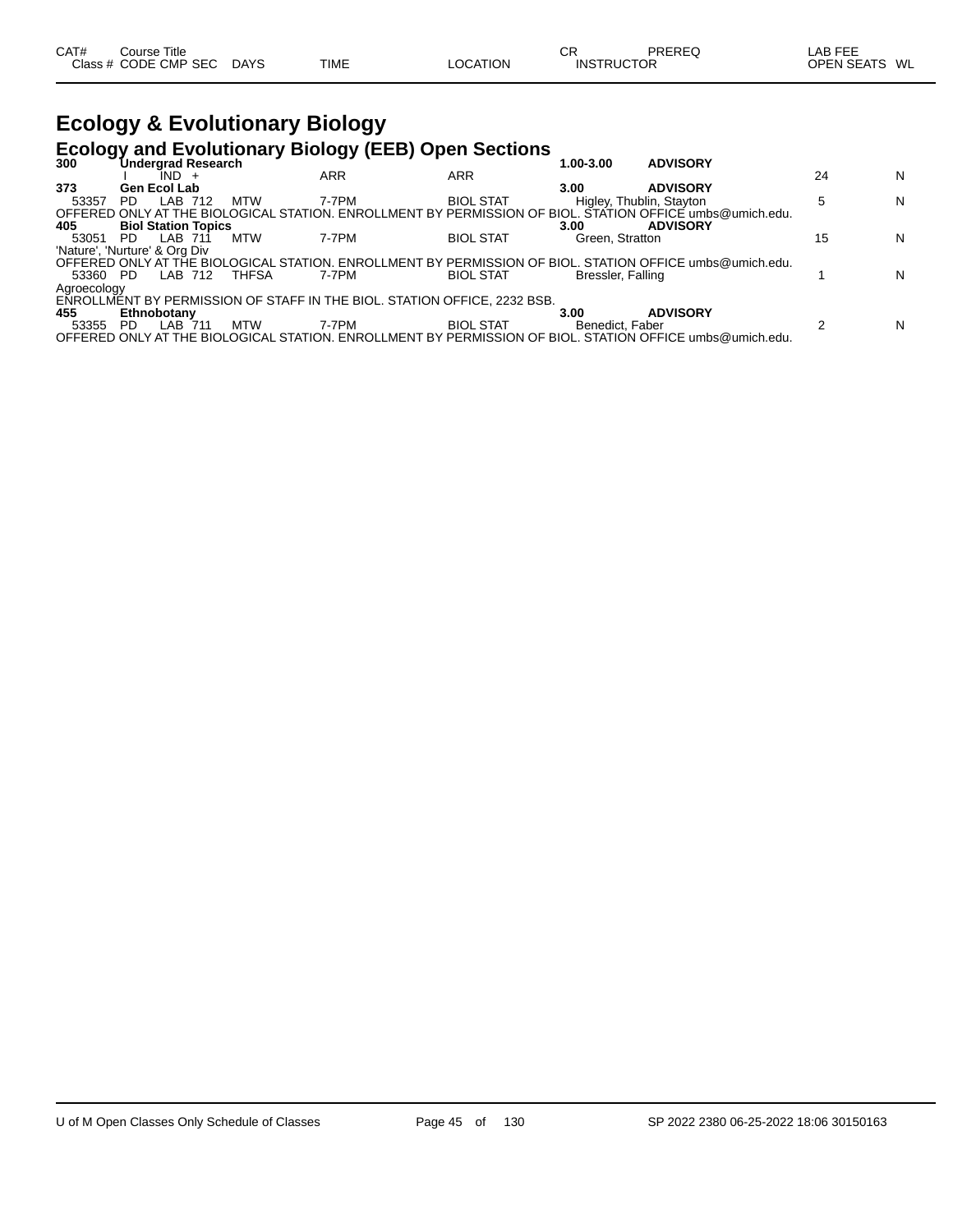| CAT# | ourse Titleٽ         |             |             |          | СR                | PREREQ | _AB FEE       |  |
|------|----------------------|-------------|-------------|----------|-------------------|--------|---------------|--|
|      | Class # CODE CMP SEC | <b>DAYS</b> | <b>TIME</b> | LOCATION | <b>INSTRUCTOR</b> |        | OPEN SEATS WL |  |

### **Economics Department Economics (ECON) Open Sections**

| 101                      |                             |                          | <b>Principles Econ I</b>       |                 |                                                                                                                     |                        | 4.00                           | <b>ADVISORY</b>           |                |        |
|--------------------------|-----------------------------|--------------------------|--------------------------------|-----------------|---------------------------------------------------------------------------------------------------------------------|------------------------|--------------------------------|---------------------------|----------------|--------|
| 52425                    | P                           | <b>DIS 102</b>           |                                | MF              | 9-1030AM                                                                                                            | 296 WEISER             | Guo                            |                           | 28             | Y      |
| 52426                    | P                           | <b>DIS 103</b>           |                                | MF              | 1030-12PM                                                                                                           | 296 WEISER             | Guo                            |                           | 16             | Y      |
| 50224 A                  |                             | LEC 101                  |                                | <b>TWTH</b>     | $2-4PM$                                                                                                             | AUD C AH               | Caldwell Jr                    |                           |                |        |
|                          |                             |                          |                                |                 | The final exam for this course will be held, in person, on Thursday, June 23rd 1:30 PM to 3:30 PM. All students     |                        |                                |                           |                |        |
|                          |                             |                          |                                |                 | must take the exam at this time and date. If you are unable to take this exam as scheduled, please do not enroll in |                        |                                |                           |                |        |
| this course.             |                             |                          |                                |                 |                                                                                                                     |                        |                                |                           |                |        |
| 102                      |                             |                          | <b>Principles Econ II</b>      |                 |                                                                                                                     |                        | 3.00                           | <b>ADVISORY</b>           |                |        |
| 50225                    | P                           | LEC 101                  |                                | <b>MW</b>       | 9-12PM                                                                                                              | 335 WH                 | Stevenson                      |                           | 17             | Y      |
| 251                      |                             |                          | <b>Intr Stat&amp;Metric II</b> |                 |                                                                                                                     |                        | 4.00                           | <b>ENFORCED</b>           |                |        |
| 52488                    | <b>PR</b>                   | DIS 102                  |                                |                 | 10-12PM                                                                                                             | 335 WH                 | Costa Carvalho                 |                           | 18             | Υ      |
| 52489                    | <b>PR</b>                   | <b>DIS 103</b>           |                                |                 | $1-3PM$                                                                                                             | 335 WH                 | Costa Carvalho                 |                           | $\overline{7}$ | Y      |
| 52487                    | A <sub>R</sub>              | LEC 101                  |                                | <b>MW</b>       | 12-3PM                                                                                                              | 296 WEISER             | Koh                            |                           |                |        |
| 259                      |                             |                          | <b>Excel Econ&amp;Bus Anal</b> |                 |                                                                                                                     |                        | 3.00                           | <b>ENFORCED</b>           |                |        |
| 52913                    | PR                          | LEC 101                  |                                | <b>TTH</b>      | 9-12PM                                                                                                              | <b>1570 NUB</b>        | Wan                            |                           | 24             | N      |
| 310                      |                             |                          | <b>Money &amp; Banking</b>     |                 |                                                                                                                     |                        | 3.00                           | <b>ADVISORY, ENFORCED</b> |                |        |
| 51983                    | P <sub>R</sub>              | $\degree$ LEC 101        |                                | <b>WTHF</b>     | 12-2PM                                                                                                              | <b>B844 EH</b>         | <b>Dudek</b>                   |                           | 21             | Y      |
| 320                      |                             |                          | <b>Survey-Labor Econ</b>       |                 |                                                                                                                     |                        | 3.00                           | <b>ADVISORY, ENFORCED</b> |                |        |
| 52427 PR LEC 101         |                             |                          |                                | <b>TWTH</b>     | 10-12PM                                                                                                             | 296 WEISER             | Caldwell Jr                    |                           | 34             | N      |
|                          |                             |                          |                                |                 | The final exam for this course will be held, in person, on Thursday, June 23rd 4:00 PM to 6:00 PM. All students     |                        |                                |                           |                |        |
|                          |                             |                          |                                |                 | must take the exam at this time and date. If you are unable to take this exam as scheduled, please do not enroll in |                        |                                |                           |                |        |
| this course.             |                             |                          |                                |                 |                                                                                                                     |                        |                                |                           |                |        |
| 380                      | <b>Public Finance</b>       |                          |                                |                 |                                                                                                                     |                        | 3.00                           | <b>ADVISORY, ENFORCED</b> |                |        |
| 53315                    | P <sub>R</sub>              | LEC 101                  |                                | <b>TTH</b>      | 9-12PM                                                                                                              | 373 LORCH              | Stevenson                      |                           | 14             | Y      |
| 401                      |                             |                          | <b>Intermed Micro Thry</b>     |                 |                                                                                                                     |                        | 4.00                           | <b>ADVISORY, ENFORCED</b> |                |        |
| 50227                    | <b>PR</b>                   | <b>DIS 102</b>           |                                | ŴF              | 9-1030AM                                                                                                            | 373 LORCH              | Krishnan                       |                           | 10             | Υ      |
| 50228<br>51326           | P <sub>R</sub><br><b>PR</b> | <b>DIS</b><br><b>DIS</b> | 103<br>104                     | WF<br><b>WF</b> | 1030-12PM                                                                                                           | 373 LORCH              | Krishnan<br>Abourezk-Pinkstone |                           | 5<br>11        | Υ<br>Υ |
| 51327 PR                 |                             | <b>DIS 105</b>           |                                | WF              | 12-130PM<br>130-3PM                                                                                                 | 373 LORCH<br>373 LORCH | Abourezk-Pinkstone             |                           | 1              | Υ      |
|                          |                             |                          |                                |                 | Students will be auto-enrolled in section 101 when they elect sections 102-103.                                     |                        |                                |                           |                |        |
| 50226                    | A R                         | LEC 101                  |                                | <b>TTH</b>      | $1-4PM$                                                                                                             | 1360 EH                | Zamzow                         |                           |                |        |
| 402                      |                             |                          | <b>Intermed Macro Thry</b>     |                 |                                                                                                                     |                        | 4.00                           | <b>ADVISORY, ENFORCED</b> |                |        |
| 52832                    | PR                          | <b>DIS 102</b>           |                                |                 | 11-1PM                                                                                                              | G127 AH                | Haxhiu                         |                           | 16             | Y      |
| 52833                    | <b>PR</b>                   | <b>DIS 103</b>           |                                | F               | $2-4PM$                                                                                                             | G127 AH                | Haxhiu                         |                           | 30             | Y      |
| 52831                    | A <sub>R</sub>              | LEC 101                  |                                | <b>WTHF</b>     | 9-11AM                                                                                                              | AUD C AH               | Dudek                          |                           |                |        |
| 409                      | <b>Game Theory</b>          |                          |                                |                 |                                                                                                                     |                        | 4.00                           | <b>ADVISORY, ENFORCED</b> |                |        |
| 53321                    | <b>PR</b>                   | DIS.                     | 101                            | F               | 10-12PM                                                                                                             | 268 WEISER             | Choi, Peralta                  |                           | 20             | N      |
| 53322                    | <b>PR</b>                   | DIS 102                  |                                | F               | $1-3PM$                                                                                                             | 268 WEISER             | Choi, Peralta                  |                           | 19             | N      |
| 53320                    | A <sub>R</sub>              | <b>LEC 100</b>           |                                | <b>TTH</b>      | $1-4PM$                                                                                                             | 296 WEISER             | Peralta                        |                           |                |        |
| 485                      |                             |                          | <b>Law &amp; Economics</b>     |                 |                                                                                                                     |                        | 3.00                           | <b>ENFORCED</b>           |                |        |
| 53110                    | <b>PR</b>                   | LEC 101                  |                                | <b>TTH</b>      | 10-1PM                                                                                                              | 1084 EH                | Cho                            |                           | $\overline{7}$ | Y      |
| 490                      |                             |                          | <b>MicroEcon Topics</b>        |                 |                                                                                                                     |                        | 3.00                           | <b>ADVISORY, ENFORCED</b> |                |        |
| 52691                    | P <sub>R</sub>              | LEC 101                  |                                | <b>TTH</b>      | 9-12PM                                                                                                              | 260 WEISER             | Zamzow                         |                           | 20             | Y      |
| Econ of Entrepreneurship |                             |                          |                                |                 |                                                                                                                     |                        |                                |                           |                |        |
| 995                      | <b>Diss-Cand</b>            |                          |                                |                 |                                                                                                                     |                        | 4.00                           | <b>ENFORCED</b>           |                |        |
|                          | R                           | $IND +$                  |                                |                 | <b>ARR</b>                                                                                                          | <b>ARR</b>             |                                |                           | 24             | N      |
|                          |                             |                          |                                |                 |                                                                                                                     |                        |                                |                           |                |        |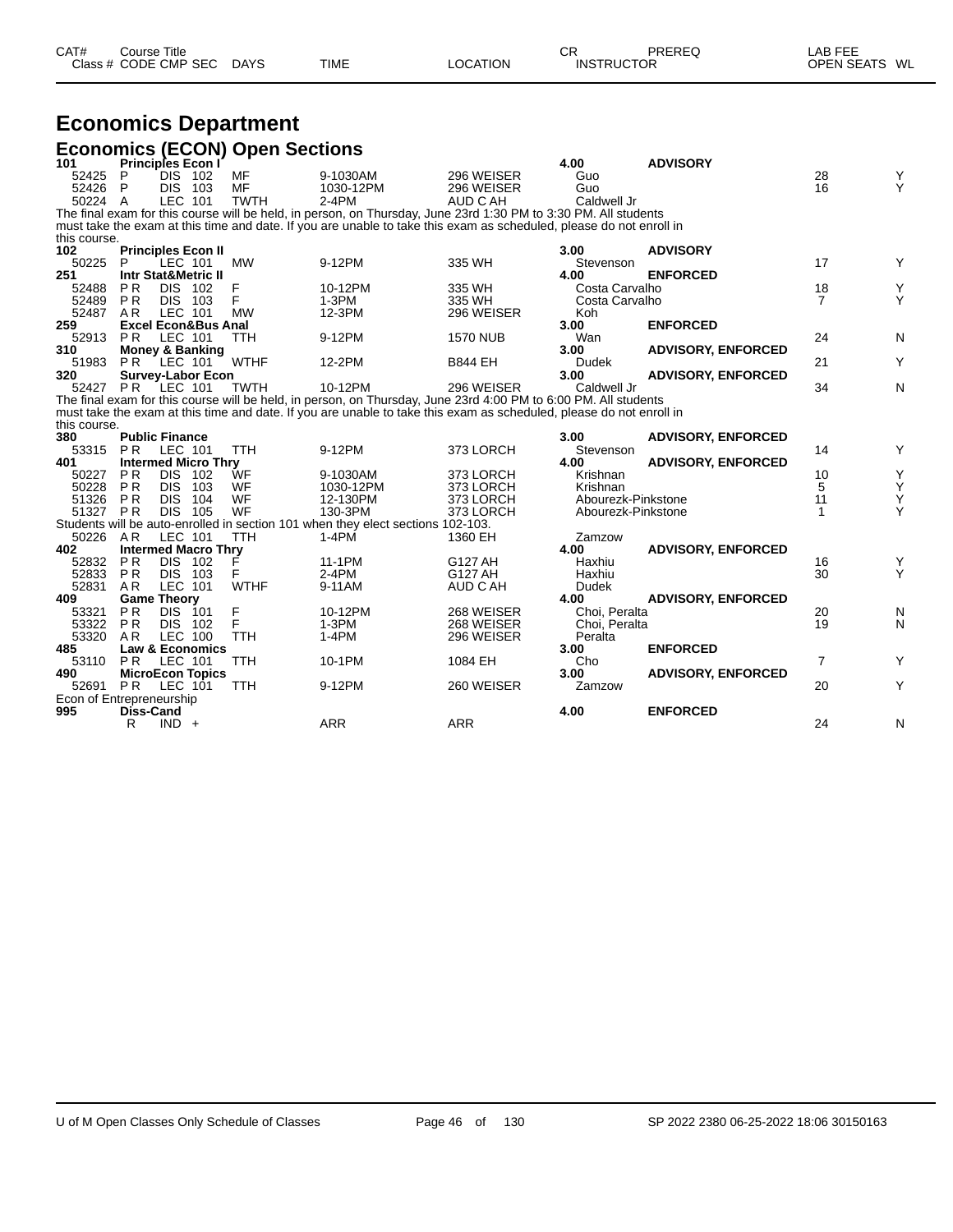### **Exhibit Museum Museum Methods (MUSMETH) Open Sections**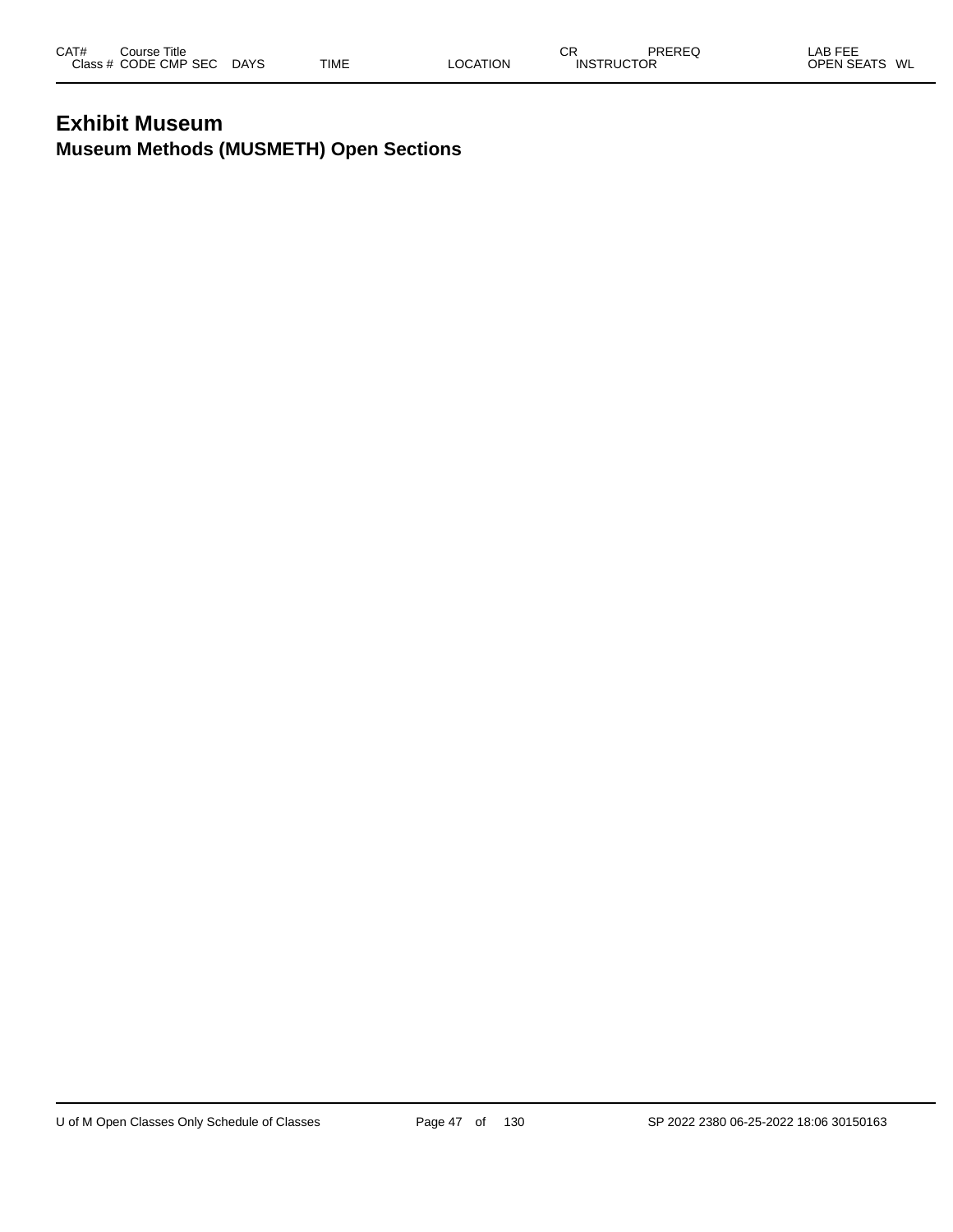| CAT#<br>Course Title |             |             |          | СR                | PREREQ | LAB FEE           |    |
|----------------------|-------------|-------------|----------|-------------------|--------|-------------------|----|
| Class # CODE CMP SEC | <b>DAYS</b> | <b>TIME</b> | LOCATION | <b>INSTRUCTOR</b> |        | <b>OPEN SEATS</b> | WL |

### **Film, Television, and Media Film, Television, and Media (FTVM) Open Sections**

| 290   | Intro to Media Prod                |            |              | 4.00      | <b>ENFORCED</b>           | 50.00  |   |
|-------|------------------------------------|------------|--------------|-----------|---------------------------|--------|---|
| 52908 | LEC 101<br>TTH<br><b>PIR</b>       | 10-2PM     | 1105 NQ      | Marek     |                           |        |   |
| 306   | An & Dig Med Prac I                |            |              | 4.00      | <b>ADVISORY, ENFORCED</b> | 50.00  |   |
| 53273 | LEC 101<br><b>MW</b><br><b>PIR</b> | 10-2PM     | 2275 NQ      | McNamara  |                           |        | v |
| 375   | <b>T.V. Theory&amp;Crit</b>        |            |              | 3.00      | <b>ADVISORY</b>           | 35.00  |   |
| 52910 | <b>MW</b><br>LEC 101<br>ΡI         | 1-4PM      | LEC RM 2 MLB | Kligerman |                           | 8      | v |
| 480   | Internship                         |            |              | 2.00      |                           |        |   |
|       | <b>IND</b>                         | ARR        | ARR          |           |                           | 25     | N |
| 499   | <b>Independent Study</b>           |            |              | 1.00-4.00 |                           | 150.00 |   |
|       | $IND +$                            | <b>ARR</b> | ARR          |           |                           | 20     | N |
| 500   | <b>Directed Study</b>              |            |              | 1.00-4.00 |                           |        |   |
|       | $IND +$                            | <b>ARR</b> | <b>ARR</b>   |           |                           | 20     | N |
| 995   | Diss-Cand                          |            |              | 4.00      | <b>ENFORCED</b>           |        |   |
|       | IND.<br>IR<br>$+$                  | ARR        | ARR          |           |                           | 25     | N |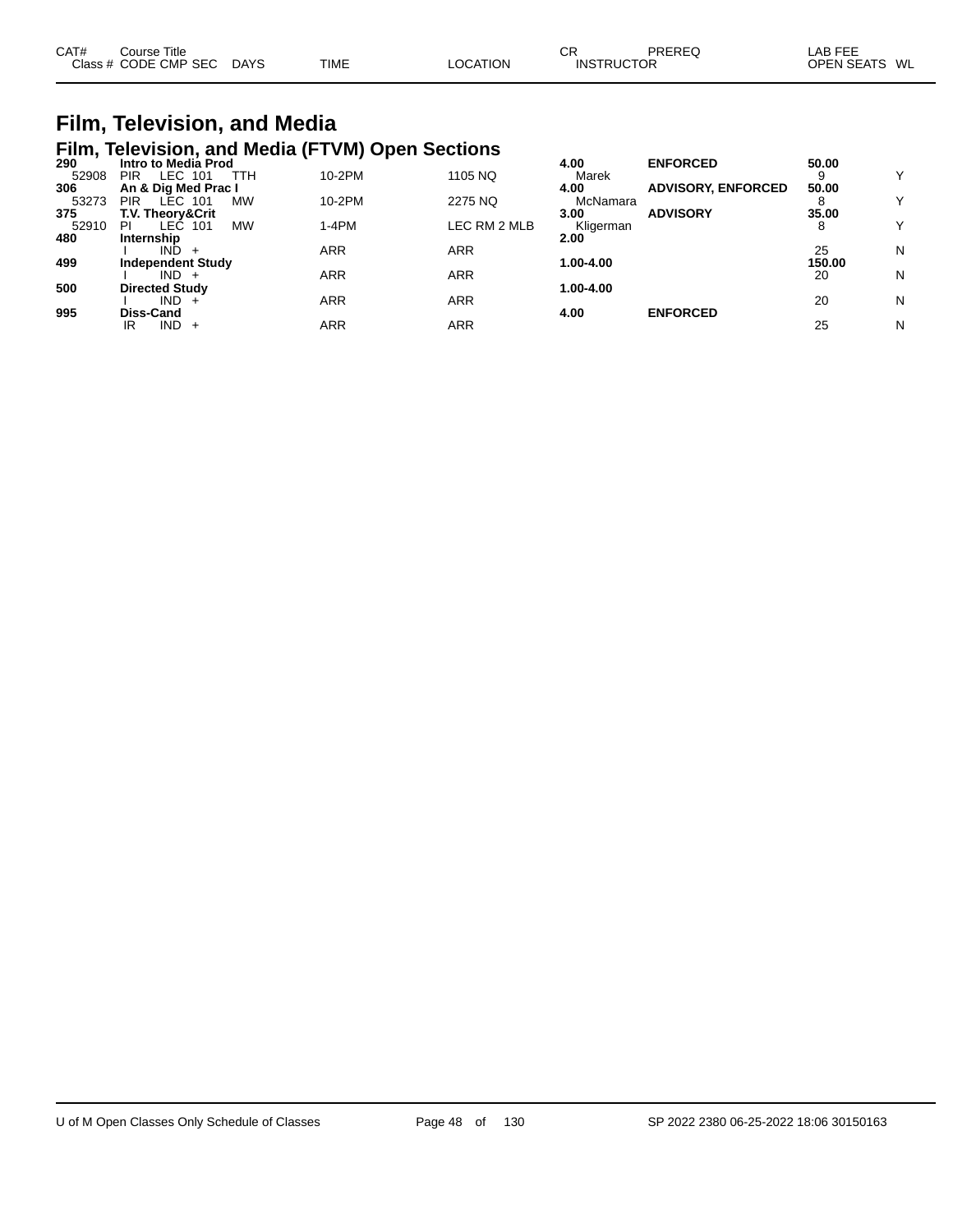### **Germanic Languages & Lit Dept Dutch (DUTCH) Open Sections**

### **German (GERMAN) Open Sections 100 Intensive Elem Ger 8.00**

| 100                         |                    | intensive Elem Ger        |              |                                                                               |               | 8.UU   |                            |   |             |
|-----------------------------|--------------------|---------------------------|--------------|-------------------------------------------------------------------------------|---------------|--------|----------------------------|---|-------------|
| 50264                       |                    | <b>REC 101</b>            | <b>MTWTH</b> | 10-12PM                                                                       | 2212 MLB      |        | Dabak, ODonnell, Amesquita | 9 | ν           |
| 100                         |                    | <b>Intensive Elem Ger</b> |              |                                                                               |               | 8.00   |                            |   |             |
|                             |                    | <b>REC 101</b>            | <b>MTWTH</b> | 1-3PM                                                                         | 2212 MLB      |        |                            | 9 | $\check{ }$ |
| 231                         |                    | Second-Year               |              |                                                                               |               | 4.00   | <b>ADVISORY</b>            |   |             |
| 50265                       | P                  | <b>REC 101</b>            | <b>TWTHF</b> | 10-12PM                                                                       | 2110 MLB      | Irwin  |                            | 8 | $\check{ }$ |
| 325                         |                    | Interm German             |              |                                                                               |               | 3.00   | <b>ADVISORY</b>            |   |             |
| 51282                       | P                  | <b>REC 101</b>            | <b>MWF</b>   | 10-12PM                                                                       | 3205 MLB      | Mills  |                            |   | ν           |
| 5 Songs, 3 Stories, 1 Novel |                    |                           |              |                                                                               |               |        |                            |   |             |
| 386                         | <b>Fairy Tales</b> |                           |              |                                                                               |               | 3.00   |                            |   |             |
| 51919                       | P                  | <b>REC 101</b>            |              | $1-3PM$                                                                       | <b>REMOTE</b> |        |                            | 6 | $\check{ }$ |
| 386                         | <b>Fairy Tales</b> |                           |              |                                                                               |               | 3.00   |                            |   |             |
|                             |                    | <b>REC 101</b>            | <b>MW</b>    | 1-3PM                                                                         | 3310 MLB      | Okkema |                            | 6 | ν           |
|                             |                    |                           |              | Students enrolled in this course are expected to be available remotely on MW. |               |        |                            |   |             |
|                             |                    |                           |              |                                                                               |               |        |                            |   |             |

| v.vv<br>8.00  | Dabak, ODonnell, Amesquita | 9 |
|---------------|----------------------------|---|
| 4.00          | <b>ADVISORY</b>            | 9 |
| Irwin<br>3.00 | <b>ADVISORY</b>            | 8 |
| Mills         |                            | 7 |
| 3.00          |                            | 6 |
| 3.00          |                            |   |
| Okkema        |                            | 6 |

#### **Scandinavian (SCAND) Open Sections**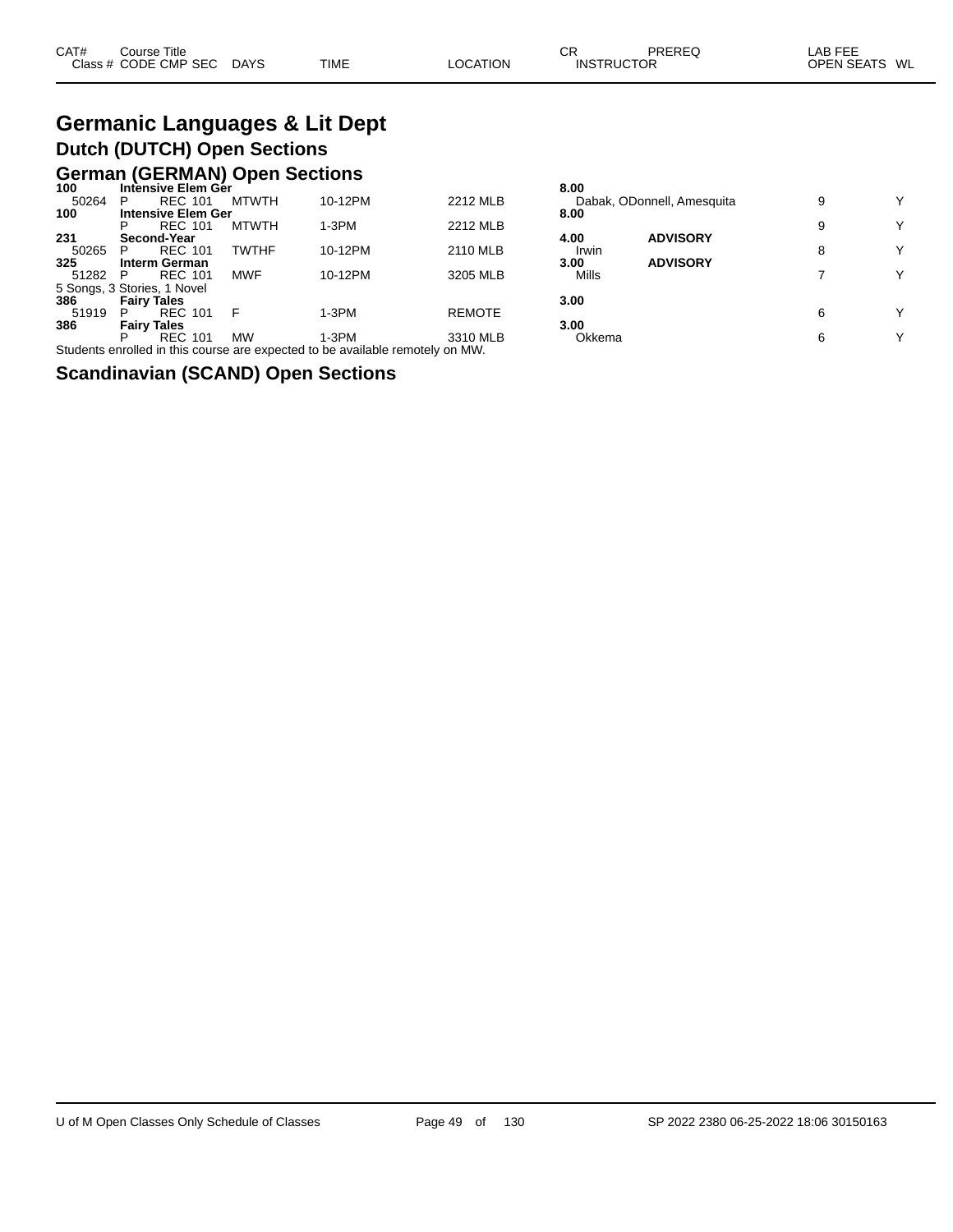### **History Department History (HISTORY) Open Sections**

|          |                              |             |                                                                                                                  |               |                   | ---IT IS CRITICAL THAT STUDENTS ATTEND CLASSES FROM THE BEGINNING OF THE TERM. EVEN THOUGH STUDENTS MAY BE        |    |   |
|----------|------------------------------|-------------|------------------------------------------------------------------------------------------------------------------|---------------|-------------------|-------------------------------------------------------------------------------------------------------------------|----|---|
|          |                              |             |                                                                                                                  |               |                   | REGISTERED OFFICIALLY FOR A COURSE, THE DEPARTMENT MAY GIVE AWAY PLACES IN A COURSE IF STUDENTS DO NOT ATTEND THE |    |   |
|          |                              |             |                                                                                                                  |               |                   | FIRST TWO COURSE MEETINGS. ALL STUDENTS MUST TAKE ACTION THROUGH THE REGISTRATION SYSTEM TO MAKE SURE THEIR       |    |   |
|          |                              |             | OFFICIAL SCHEDULE MATCHES THE COURSES THEY ARE ATTENDING.                                                        |               |                   |                                                                                                                   |    |   |
| 230      | <b>Topics in History/HU</b>  |             |                                                                                                                  |               | 3.00              |                                                                                                                   |    |   |
| 52547    | LEC 101 TTH<br>P             |             | 1-4PM                                                                                                            | <b>REMOTE</b> | de la Cruz        |                                                                                                                   |    | Y |
|          | Glob Spread Secret Knowledge |             |                                                                                                                  |               |                   |                                                                                                                   |    |   |
| 240      | The World Since 1492         |             |                                                                                                                  |               | 3.00              |                                                                                                                   |    |   |
| 52732 PI | LEC 101 TWTH                 |             | 9-11AM                                                                                                           | REMOTE        | Northrop          |                                                                                                                   | 17 | Y |
|          |                              |             | All students must attend an initial synchronous session on Tuesday, May 4. Thereafter, all Tuesday and Wednesday |               |                   |                                                                                                                   |    |   |
|          |                              |             | lectures will be asynchronous. Class discussions, on Thursdays, will be synchronous.                             |               |                   |                                                                                                                   |    |   |
| 255      | Mod India and S Asia         |             |                                                                                                                  |               | 3.00              |                                                                                                                   |    |   |
| 53132    | LEC 101<br>- P               | MW          | 10-1PM                                                                                                           | 2022 STB      | Sinha             |                                                                                                                   | 39 | Y |
|          |                              |             | This course is synchronous; participation is required for each session.                                          |               |                   |                                                                                                                   |    |   |
| 260      | <b>US to 1865</b>            |             |                                                                                                                  |               | 3.00 <sub>1</sub> |                                                                                                                   |    |   |
| 53298    | LEC 101<br>P.                | MW.         | 10-1PM                                                                                                           | 1339 MH       | Young             |                                                                                                                   | 53 | Y |
| 275      | Af-Am Hst II                 |             |                                                                                                                  |               | 3.00 <sub>1</sub> | <b>ADVISORY</b>                                                                                                   |    |   |
| 53299    | LEC 101<br>PL                | <b>MW</b>   | 2-5PM                                                                                                            | <b>REMOTE</b> | Young             |                                                                                                                   | 37 | Y |
| 340      | <b>G Khan to Taliban</b>     |             |                                                                                                                  |               | 3.00              |                                                                                                                   |    |   |
| 53126    | LEC 101<br>PL                | <b>TWTH</b> | 1-3PM                                                                                                            | <b>REMOTE</b> | Northrop          |                                                                                                                   | 48 | Y |
|          |                              |             | All students must attend an initial synchronous session on Tuesday, May 4. Thereafter, all Tuesday and Wednesday |               |                   |                                                                                                                   |    |   |
|          |                              |             | lectures will be asynchronous. Class discussions, on Thursdays, will be synchronous.                             |               |                   |                                                                                                                   |    |   |
| 395      | <b>Reading Course</b>        |             |                                                                                                                  |               | 1.00-3.00         | <b>ADVISORY</b>                                                                                                   |    |   |
|          | $\overline{IND}$ +           |             | <b>ARR</b>                                                                                                       | <b>ARR</b>    |                   |                                                                                                                   | 25 | N |
| 801      | <b>Reading Course</b>        |             |                                                                                                                  |               | 1.00-3.00         | <b>ADVISORY</b>                                                                                                   |    |   |
|          | $IND +$                      |             | ARR                                                                                                              | <b>ARR</b>    |                   |                                                                                                                   | 35 | N |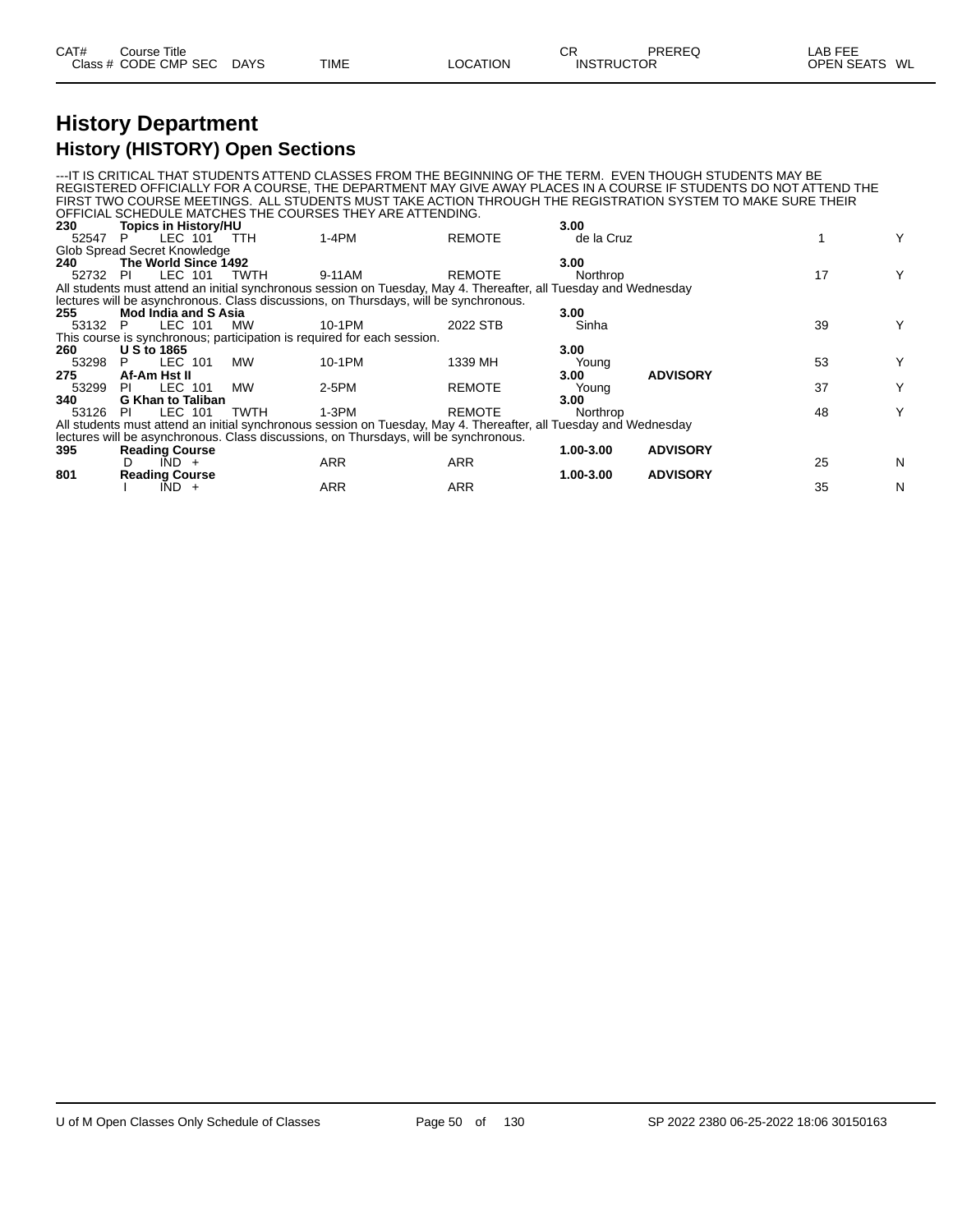| CAT# | Course Title<br>Class # CODE CMP SEC | <b>DAYS</b> | <b>TIME</b> | LOCATION | СR<br><b>INSTRUCTOR</b> | PREREQ | LAB FEE<br>OPEN SEATS WL |  |
|------|--------------------------------------|-------------|-------------|----------|-------------------------|--------|--------------------------|--|
|      |                                      |             |             |          |                         |        |                          |  |

### **History Of Art Department History of Art (HISTART) Open Sections Museums (MUSEUMS) Open Sections**

| 409 | <b>Museum Std Pract</b> |     |     | 3.00         | <b>ENFORCED</b> |   |   |
|-----|-------------------------|-----|-----|--------------|-----------------|---|---|
|     | IR<br>IND.              | ARR | ARR |              |                 | ے | N |
| 499 | Ind Study Museums       |     |     | $.00 - 4.00$ | <b>ADVISORY</b> |   |   |
|     | IND                     | ARR | ARR |              |                 |   | N |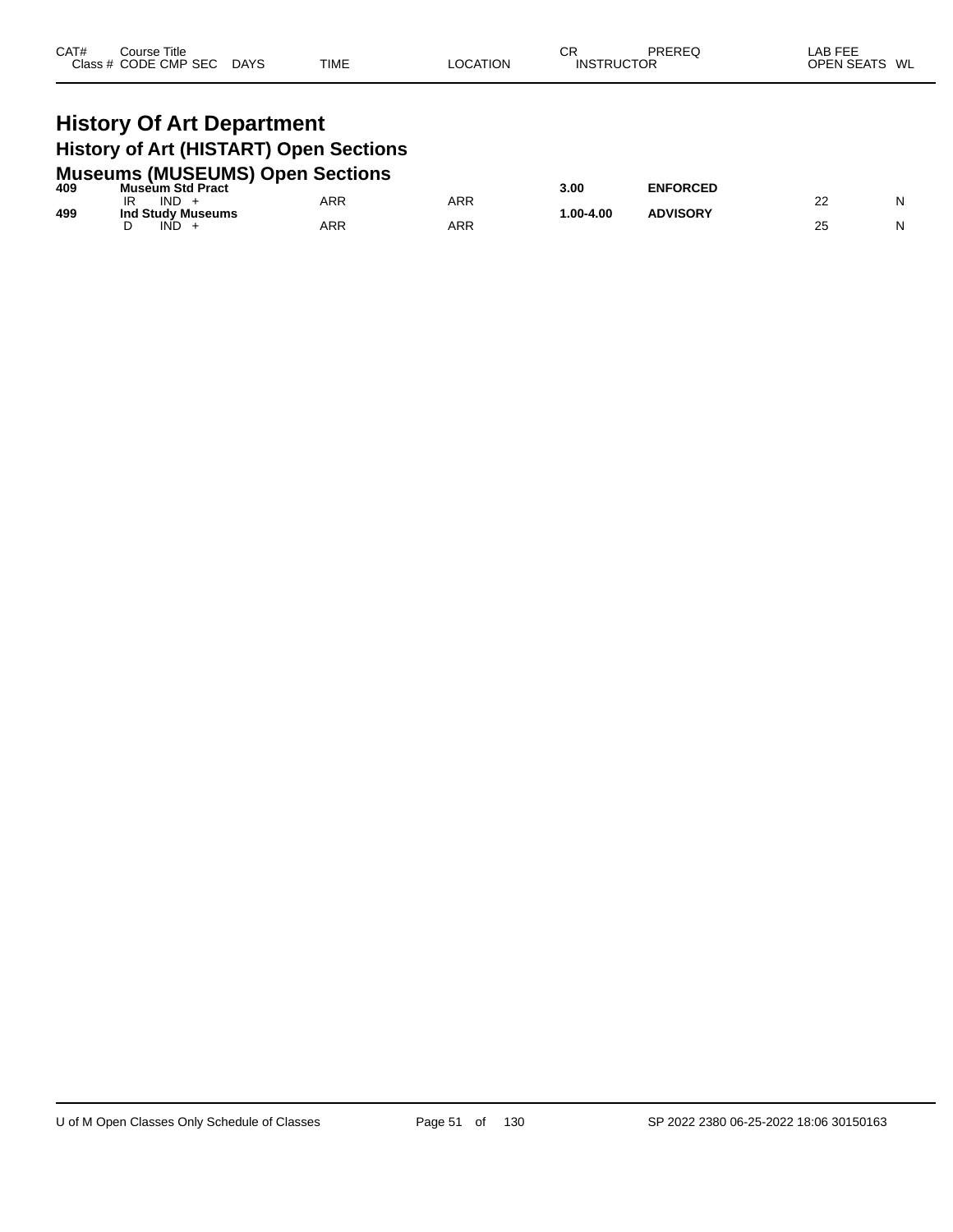### **Honors Program College Honors (HONORS) Open Sections**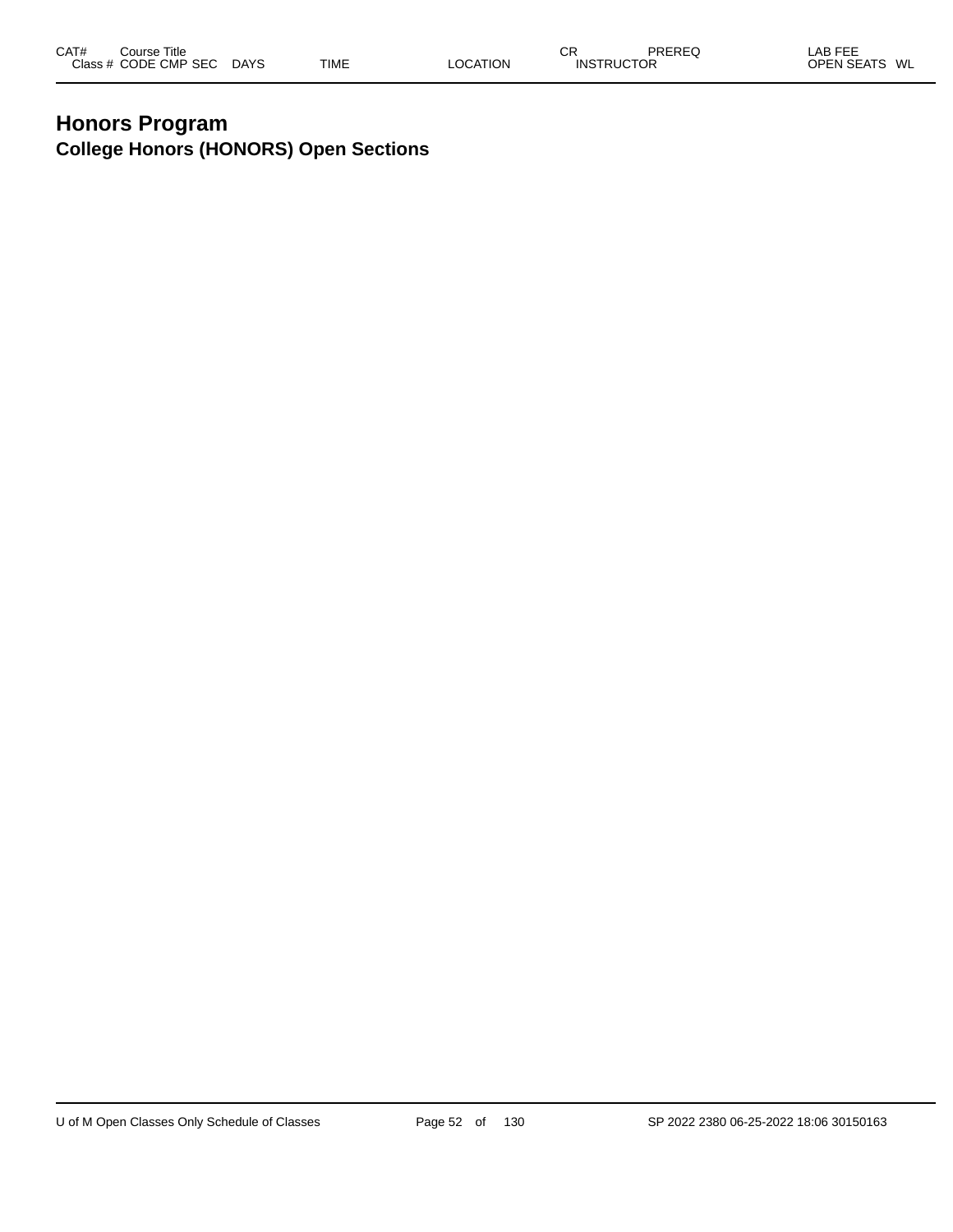### **Judaic Studies Program Judaic Studies (JUDAIC) Open Sections**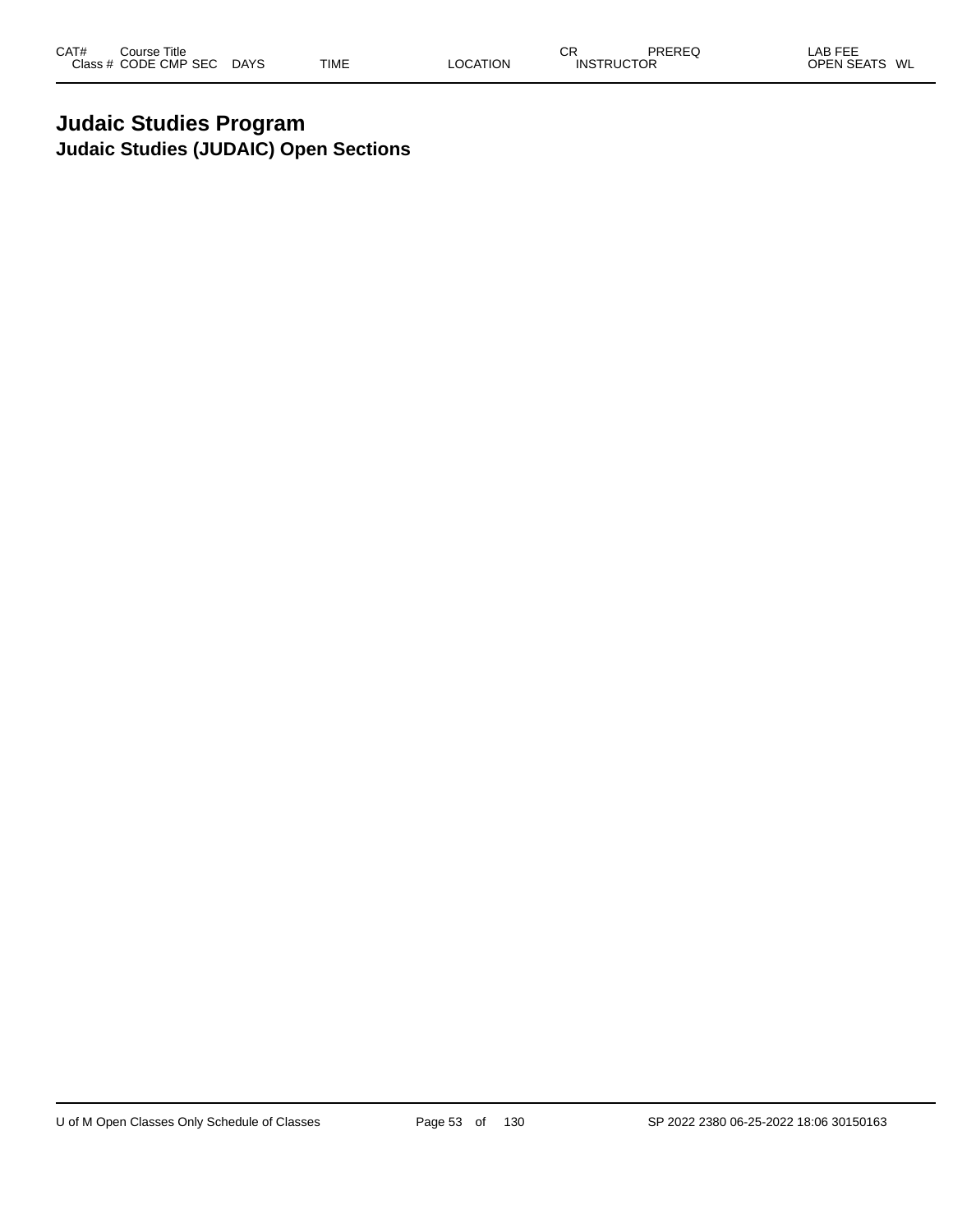|      |                                      |             | College of Literature, Science, and the Arts |          |                   |               |                          |
|------|--------------------------------------|-------------|----------------------------------------------|----------|-------------------|---------------|--------------------------|
| CAT# | Course Title<br>Class # CODE CMP SEC | <b>DAYS</b> | TIME                                         | LOCATION | <b>INSTRUCTOR</b> | <b>PRFRFQ</b> | LAB FEE<br>OPEN SEATS WL |

| Geography (GEOG) Open Sections<br>145 Int to Inthi Studies |      |
|------------------------------------------------------------|------|
|                                                            | 3.00 |

| $-1$  |           |                     |                              |      | v.vv        |  |  |  |
|-------|-----------|---------------------|------------------------------|------|-------------|--|--|--|
| 52491 | 101<br>__ | $\cdots$<br>. I'W ' | 1PM<br>$\overline{a}$<br>130 | REMU | Marcum<br>. |  |  |  |
|       |           |                     |                              |      |             |  |  |  |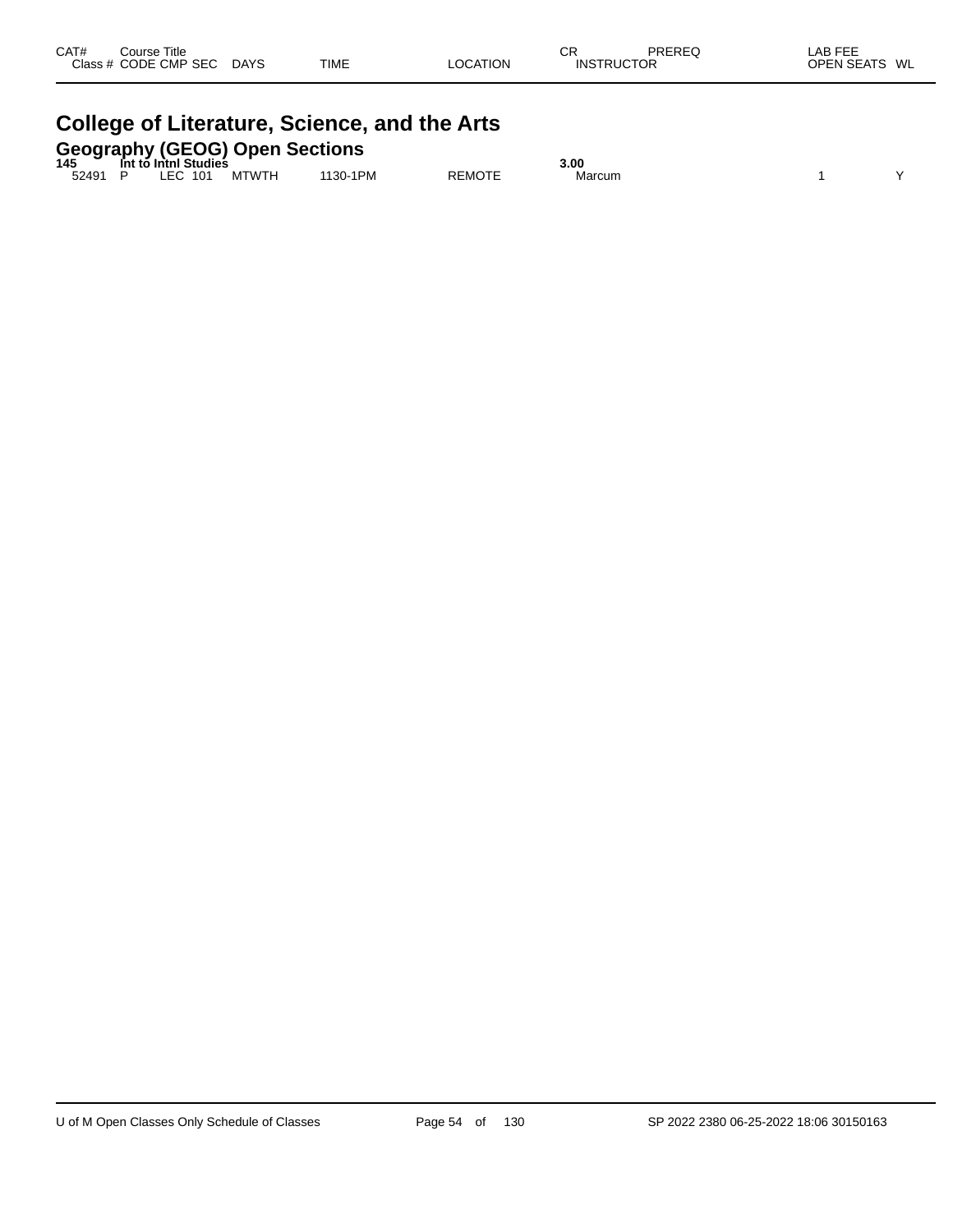| CAT# | Course Title              |             |          | СR                | PREREQ | LAB FEE       |
|------|---------------------------|-------------|----------|-------------------|--------|---------------|
|      | Class # CODE CMP SEC DAYS | <b>TIME</b> | LOCATION | <b>INSTRUCTOR</b> |        | OPEN SEATS WL |

### **LSA Digital Studies Digital Studies (DIGITAL) Open Sections 201 Dig Media Wrtg Mini 1.00**

| $201^{-}$ | Dig Media Wrtg Mini            |            |         |               | 1.00         |              |
|-----------|--------------------------------|------------|---------|---------------|--------------|--------------|
| 52904     | <b>SEM 101</b>                 |            | 6-8PM   | <b>REMOTE</b> | Karczvnski   | $\checkmark$ |
|           | The Art of the Photo Essay     |            |         |               |              |              |
| 258       | <b>HU Digital Std Thems</b>    |            |         |               | 3.00         |              |
| 53101 P   | LEC 101                        | <b>MWF</b> | 1-3PM   | 1280 LSA      | Wilson       | v            |
|           | Network Aesthetics and DIY     |            |         |               |              |              |
| 53444 P   | LEC 102                        | MWF        | 10-12PM | 1280 LSA      | Dawson-Andoh |              |
|           | The Global Video Game Industry |            |         |               |              |              |
|           |                                |            |         |               |              |              |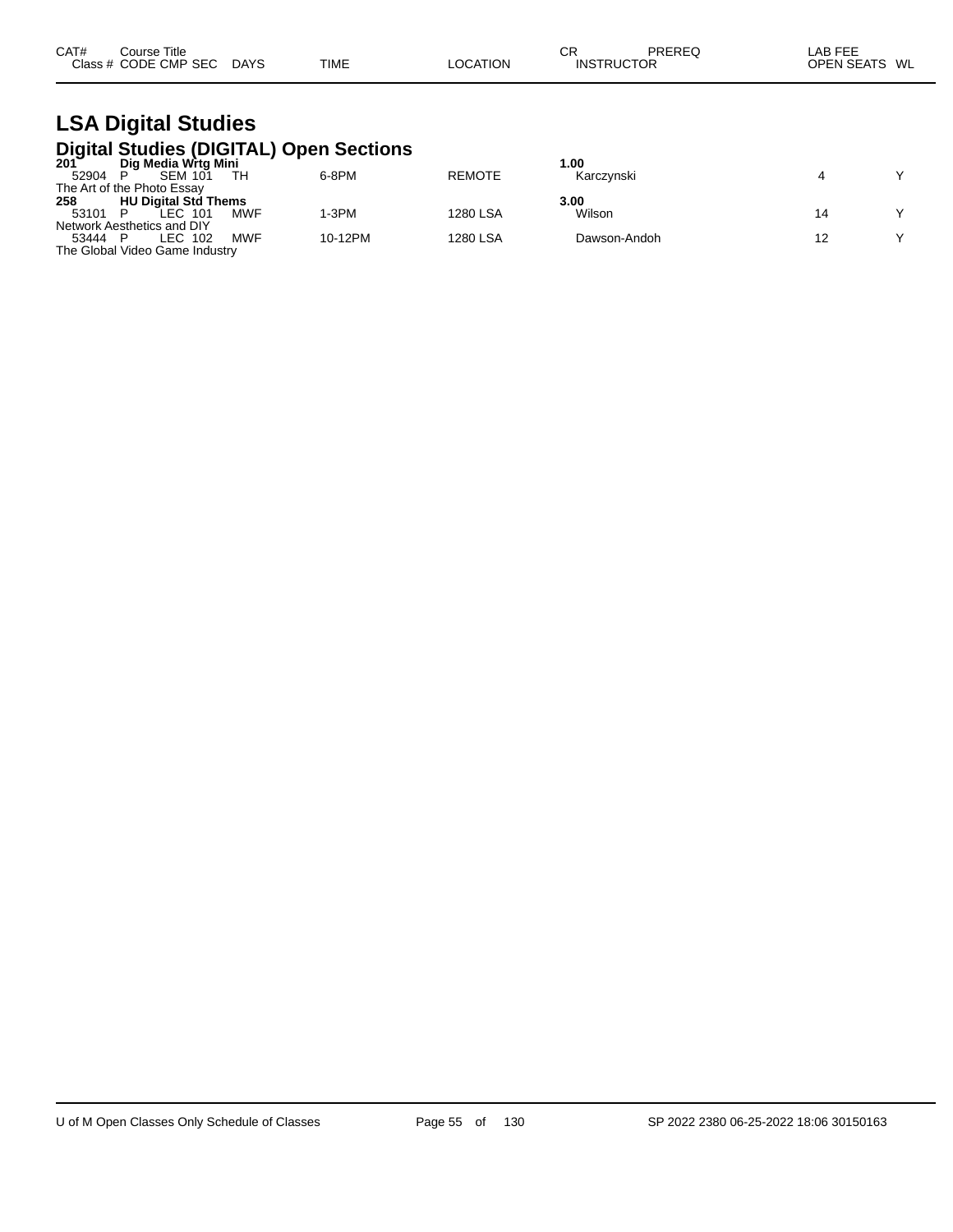| CAT# | Course Title              |             |                 | СF                | PREREQ | _AB FEE       |  |
|------|---------------------------|-------------|-----------------|-------------------|--------|---------------|--|
|      | Class # CODE CMP SEC DAYS | <b>TIME</b> | <b>LOCATION</b> | <b>INSTRUCTOR</b> |        | OPEN SEATS WL |  |

#### **LSA First Year Seminars Applied Liberal Arts (ALA) Open Sections 2 Foundations IGR 1 1 2 2 2 3.00 ENFORCED**<br>52781 PR SEM 101 TTH 9-12PM **A859 CHEM-TBLC** Hicks she-her-hers 52781 P.R. SEM 101 TTH G-12PM A859 CHEM-TBLC Hicks she-her-hers 1 1 N<br>1.00 1.00 **22552 PD LEC 101**<br> **22552 PD LEC 101**<br> **22552 PD LEC 101** 52552 PD LEC 101 ARR REMOTE Barron 228 N **270 ALA Topics 1.00-3.00 ENFORCED** 53336 PR LEC 112 W 1-3PM ARR Carbone 9 Y Being Well Now This class will meet in UHS Multi-Use Room (#0210) **306 Interdisc LGBTQ Hlth 3.00** 52975 P LEC 101 MW 4-7PM REMOTE Eickmeyer 2 Y While there is a meeting time for this course in the course guide, most work will be completed by students asynchronously (i.e., you make your own schedule) to accommodate for different time zones, family responsibilities, and/or other circumstances. Any synchronous meetings will be announced during the first day of class so you can plan accordingly. Please feel free to email the instructor for more information. **320 IGR Facilitation 2.00 ADVISORY** of the coolumpy. Frederic to enter the motion of motion and the motion and the coolumpy.<br>The coolumpy of the state of the term is the state of the coolumpy of the Hicks she-her-hers the SEM 10 N N N Required Retreat: May 6-8 May 6, 5-7:30 May 7, 10-5 May 8, 10-5 **University Courses (UC) Open Sections 110 Intr to Info Studies 4.00** 52948 P DIS 102 TTH 1-2PM 2185 NQ Chalmers, Prosper 5 Y 52947 A LEC 101 MTWTH 11-1230PM 2255 NQ Chalmers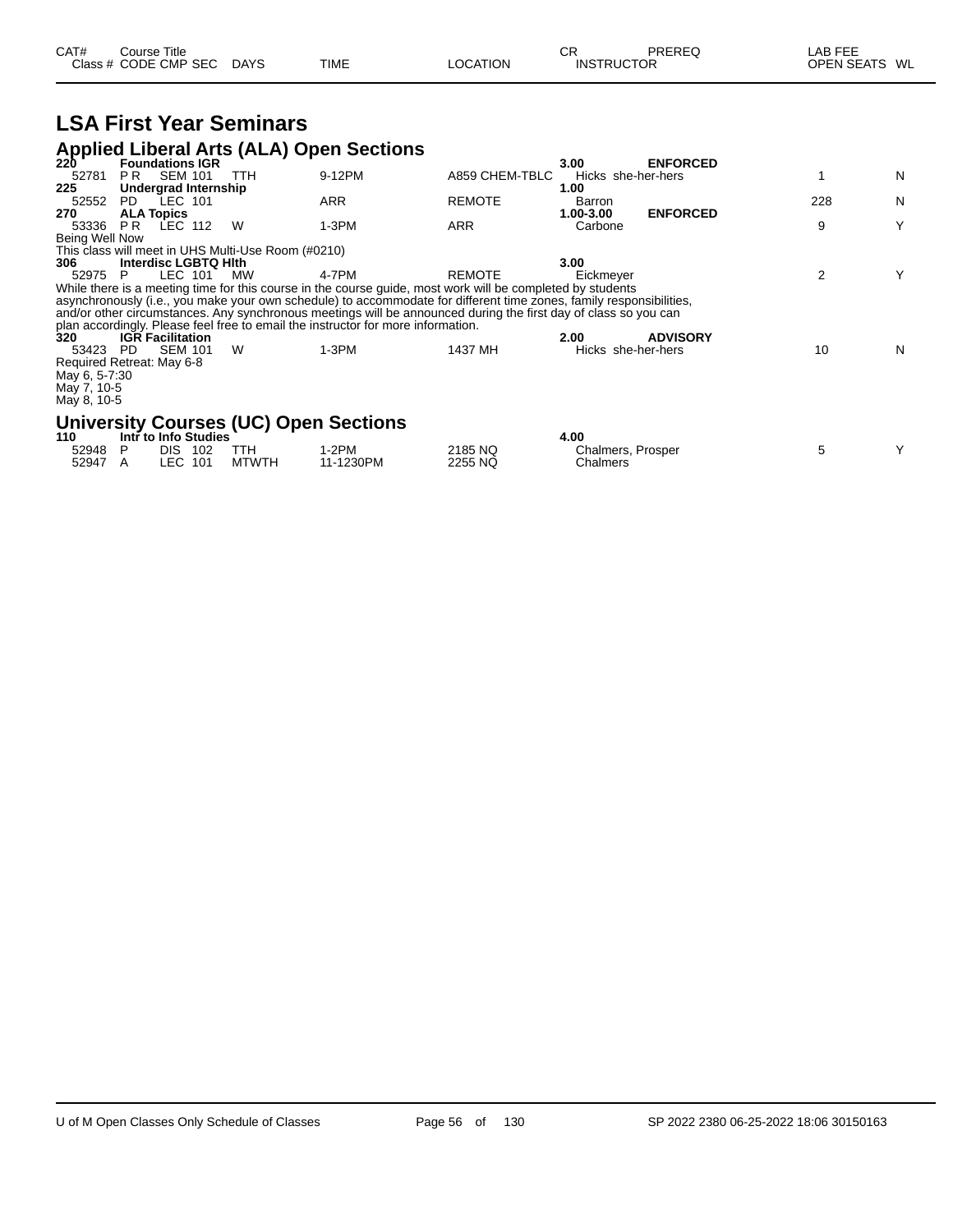### **LSA II: Chinese Studies Chinese Studies (CCS) Open Sections**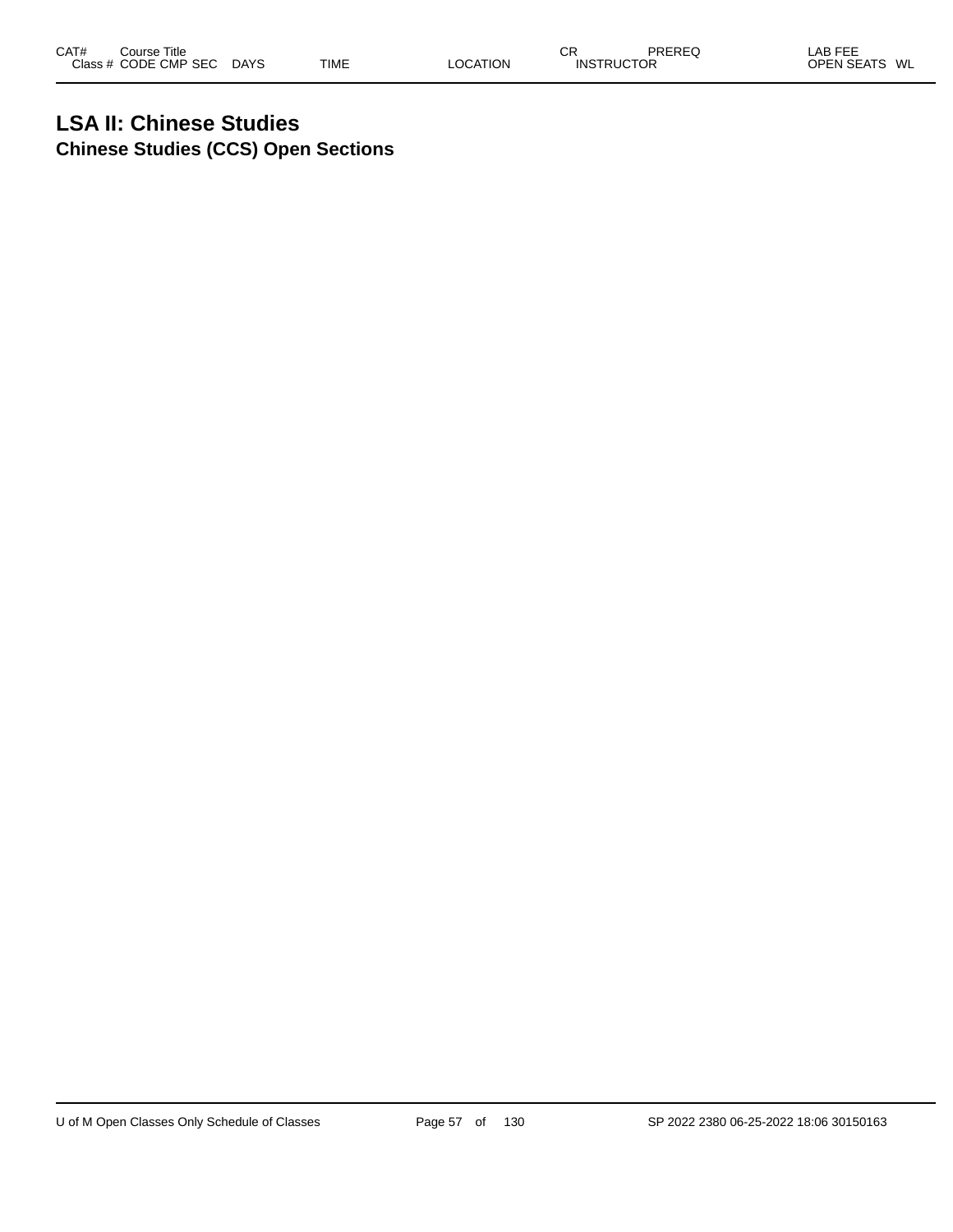| CAT#<br>Course Title<br>Class # CODE CMP SEC DAYS                                        | <b>TIME</b> | <b>LOCATION</b> | CR<br><b>INSTRUCTOR</b> | PREREQ          | LAB FEE<br>OPEN SEATS WL |
|------------------------------------------------------------------------------------------|-------------|-----------------|-------------------------|-----------------|--------------------------|
| <b>LSA II: Japanese Studies</b>                                                          |             |                 |                         |                 |                          |
| Japanese Studies (CJS) Open Sections<br>592 Ind Std Adv Jpn Lang<br>Ind Std Adv Jpn Lang |             |                 | 1.00-3.00               | <b>ADVISORY</b> |                          |

I IND + ARR ARR 25 N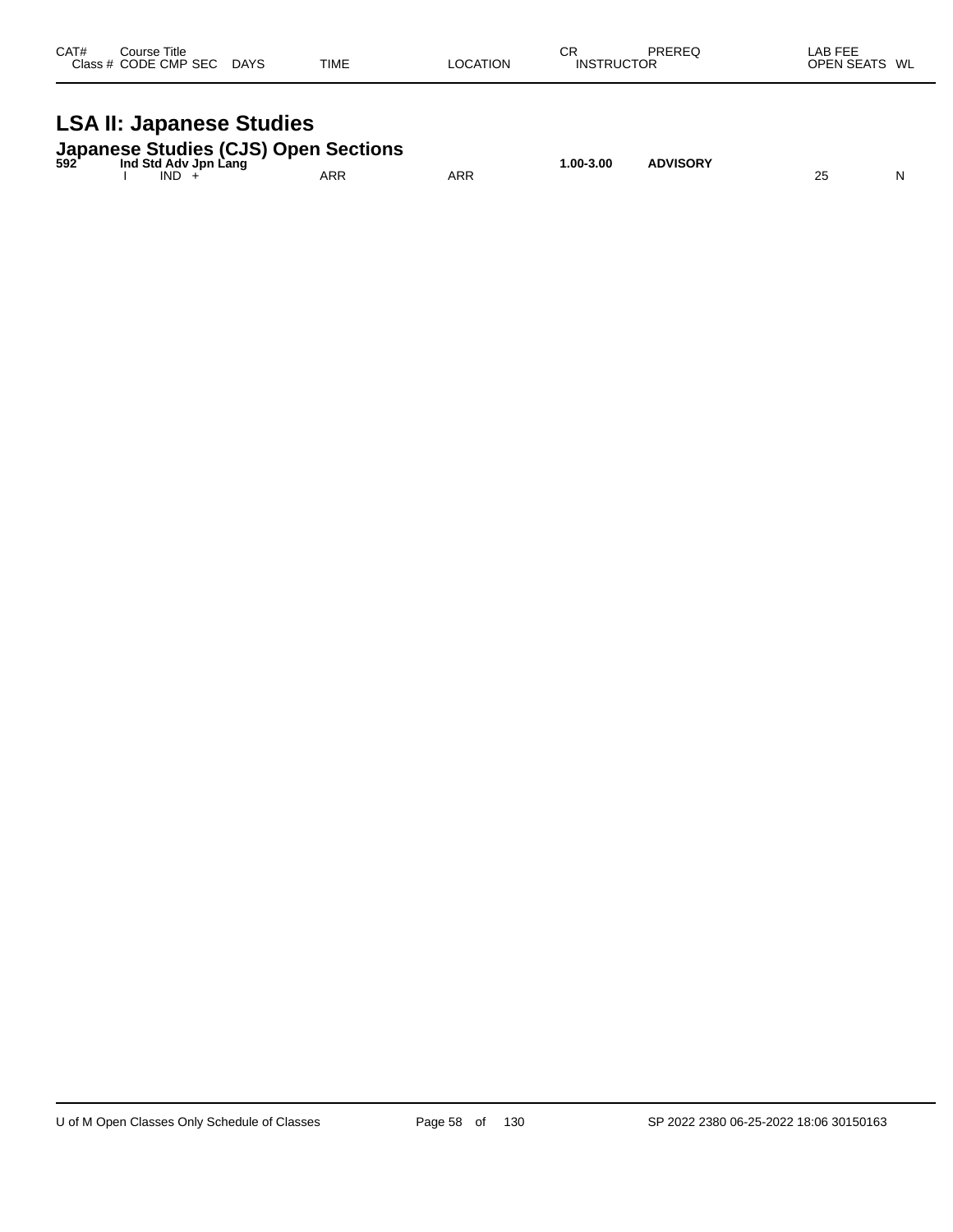| CAT#<br>Course Title<br>Class # CODE CMP SEC | <b>DAYS</b> | TIME | LOCATION | СR<br><b>INSTRUCTOR</b> | PREREQ | LAB FEE<br>OPEN SEATS WL |
|----------------------------------------------|-------------|------|----------|-------------------------|--------|--------------------------|
| .                                            |             | .    | - -      |                         |        |                          |

### **LSA II: Latin American and Caribbean Studies**

|                          |   | Latin American And Caribbean Studies (LACS) Open Sections |  |  |
|--------------------------|---|-----------------------------------------------------------|--|--|
| $\overline{\phantom{a}}$ | . |                                                           |  |  |

| 499 | <b>Independent Study</b> |            |     | $.00 - 3.00$ |              |   |
|-----|--------------------------|------------|-----|--------------|--------------|---|
|     | IND                      | <b>ARR</b> | ARR |              | $\sim$<br>ι∪ | w |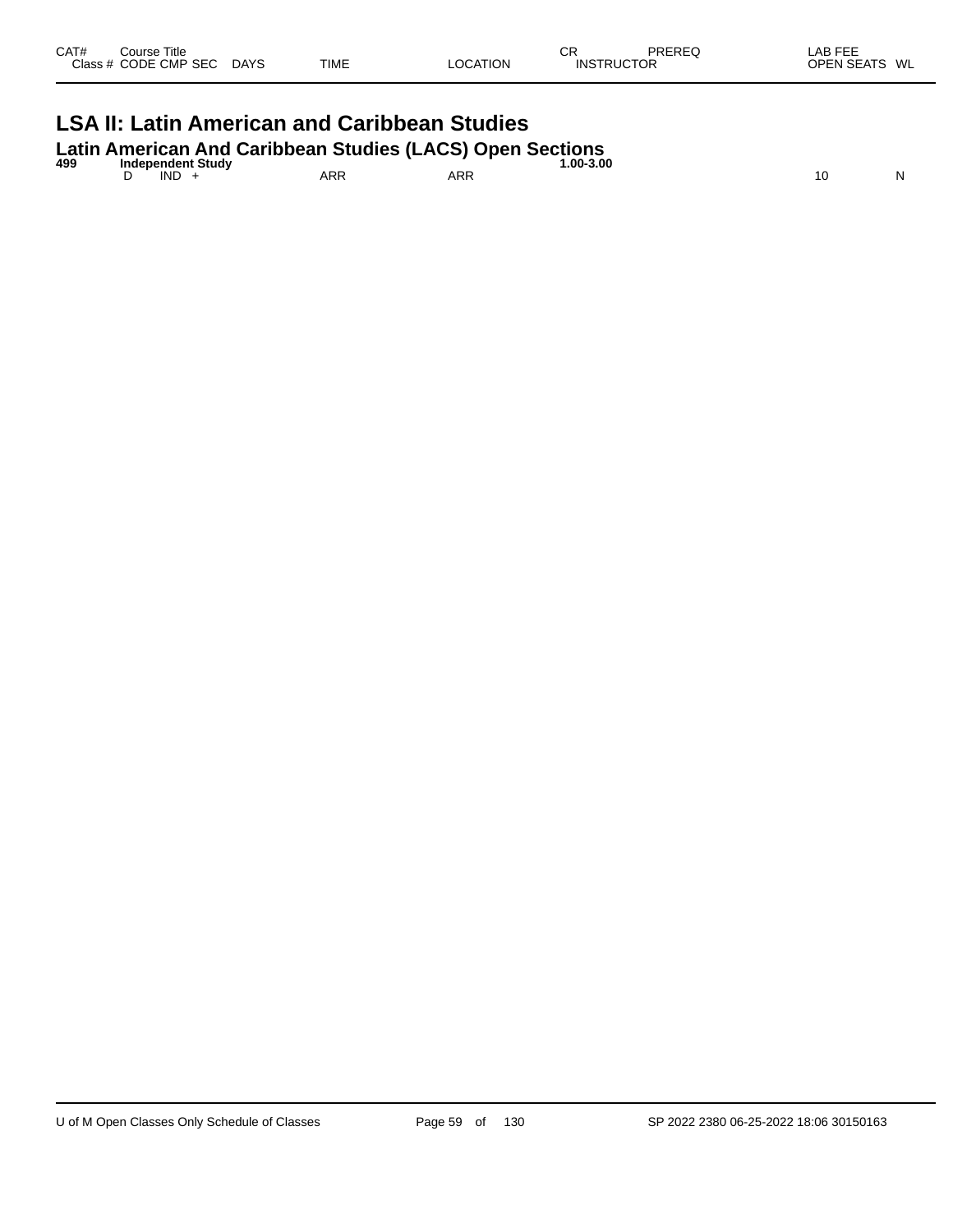| CAT# | $\mathop{\mathsf{course}}$ Title<br>Class # CODE CMP SEC | <b>DAYS</b> | <b>TIME</b> | <b>LOCATION</b> | СF<br><b>INSTRUCTOR</b> | PREREQ | <b>LAB FEE</b><br><b>OPEN SEATS</b><br>WL |  |
|------|----------------------------------------------------------|-------------|-------------|-----------------|-------------------------|--------|-------------------------------------------|--|
|      |                                                          |             |             |                 |                         |        |                                           |  |

### **LSA II: Middle Eastern & North African Studies Middle Eastern And North African Studies (MENAS) Open Sections**

| 340          | <b>G Khan to Taliban</b>                                                                                 |       |               | 3.00          |                 |    |           |
|--------------|----------------------------------------------------------------------------------------------------------|-------|---------------|---------------|-----------------|----|-----------|
| 53136        | TWTH<br>LEC 101                                                                                          | 1-3PM | <b>REMOTE</b> | Northrop      |                 | 48 | $\lambda$ |
|              | Tuesday and Wednesday lectures are asynchronous. Discussions are typically held on Thursdays and will be |       |               |               |                 |    |           |
| synchronous. |                                                                                                          |       |               |               |                 |    |           |
| 595          | <b>Directed Reading</b>                                                                                  |       |               | $1.00 - 3.00$ | <b>ADVISORY</b> |    |           |
|              | $IND +$                                                                                                  | ARR   | ARR           |               |                 | 10 | N         |
|              |                                                                                                          |       |               |               |                 |    |           |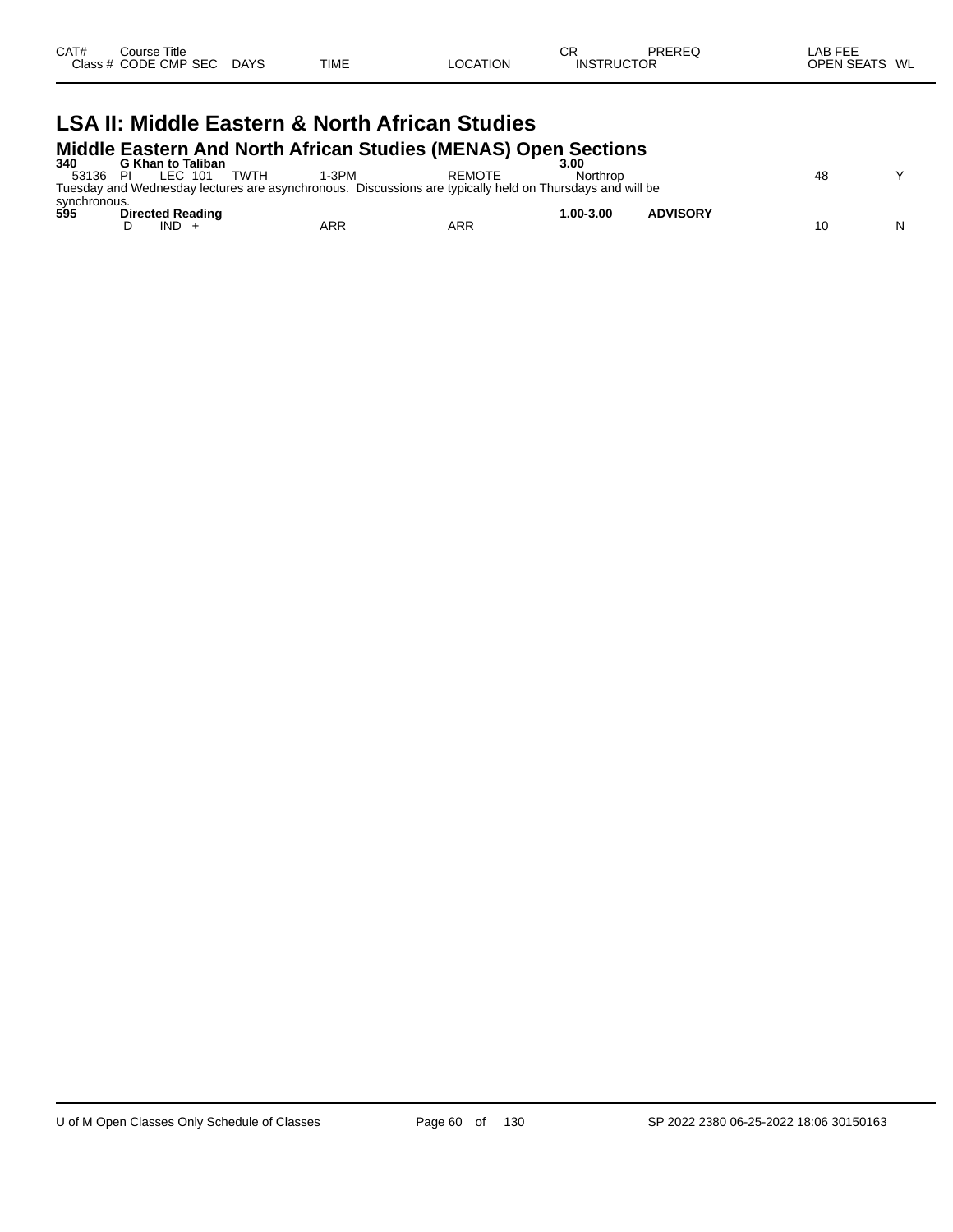| CAT#<br>C <sub>base</sub> | Title<br>Course<br><b>CMP</b><br><b>SEC</b><br>ODE<br>$ -$ | DAYS<br>$\sim$ | <b>TIME</b> | <b>TION</b><br>. YG | СR<br>INS<br>. | $P^{\text{P}}$<br>ЮR | ----<br>ΔR<br>---<br><b>WL</b><br>ווסר |
|---------------------------|------------------------------------------------------------|----------------|-------------|---------------------|----------------|----------------------|----------------------------------------|
|---------------------------|------------------------------------------------------------|----------------|-------------|---------------------|----------------|----------------------|----------------------------------------|

### **LSA II: Russian, East European & Eurasian Studies Russian, East European and Eurasian Studies (REEES) Open Sections**

| 340          | G Khan to Taliban                                 |                      |                                                                                                          | 3.00                   |                 |    |           |
|--------------|---------------------------------------------------|----------------------|----------------------------------------------------------------------------------------------------------|------------------------|-----------------|----|-----------|
| 53137        | LEC 101<br>PI                                     | 1-3PM<br><b>TWTH</b> | <b>REMOTE</b>                                                                                            | Northrop               |                 | 48 | $\sqrt{}$ |
|              |                                                   |                      | Tuesday and Wednesday lectures are asynchronous. Discussions are typically held on Thursdays and will be |                        |                 |    |           |
| synchronous. |                                                   |                      |                                                                                                          |                        |                 |    |           |
|              |                                                   |                      |                                                                                                          |                        |                 |    |           |
|              | $IND +$                                           | 1-1 AM               | ARR                                                                                                      |                        |                 | 10 | Ν         |
|              |                                                   |                      |                                                                                                          |                        |                 |    |           |
|              | $IND +$                                           |                      |                                                                                                          |                        |                 | 10 | v         |
| 799<br>801   | <b>Master's Thesis</b><br><b>Directed Reading</b> | ARR                  | ARR                                                                                                      | 1.00-3.00<br>1.00-3.00 | <b>ADVISORY</b> |    |           |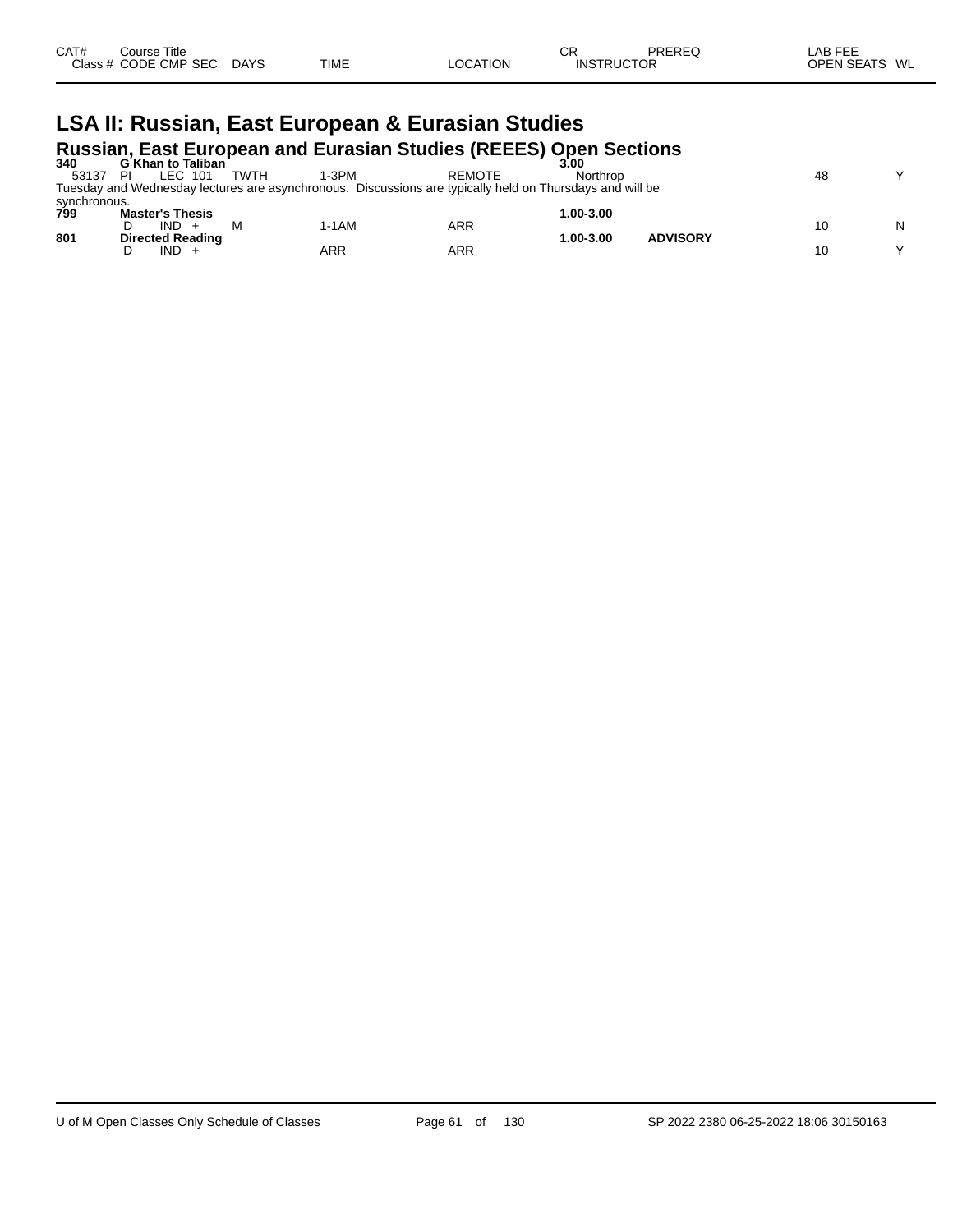### **LSA II: South East Asian Studies Southeast Asian Studies (SEAS) Open Sections**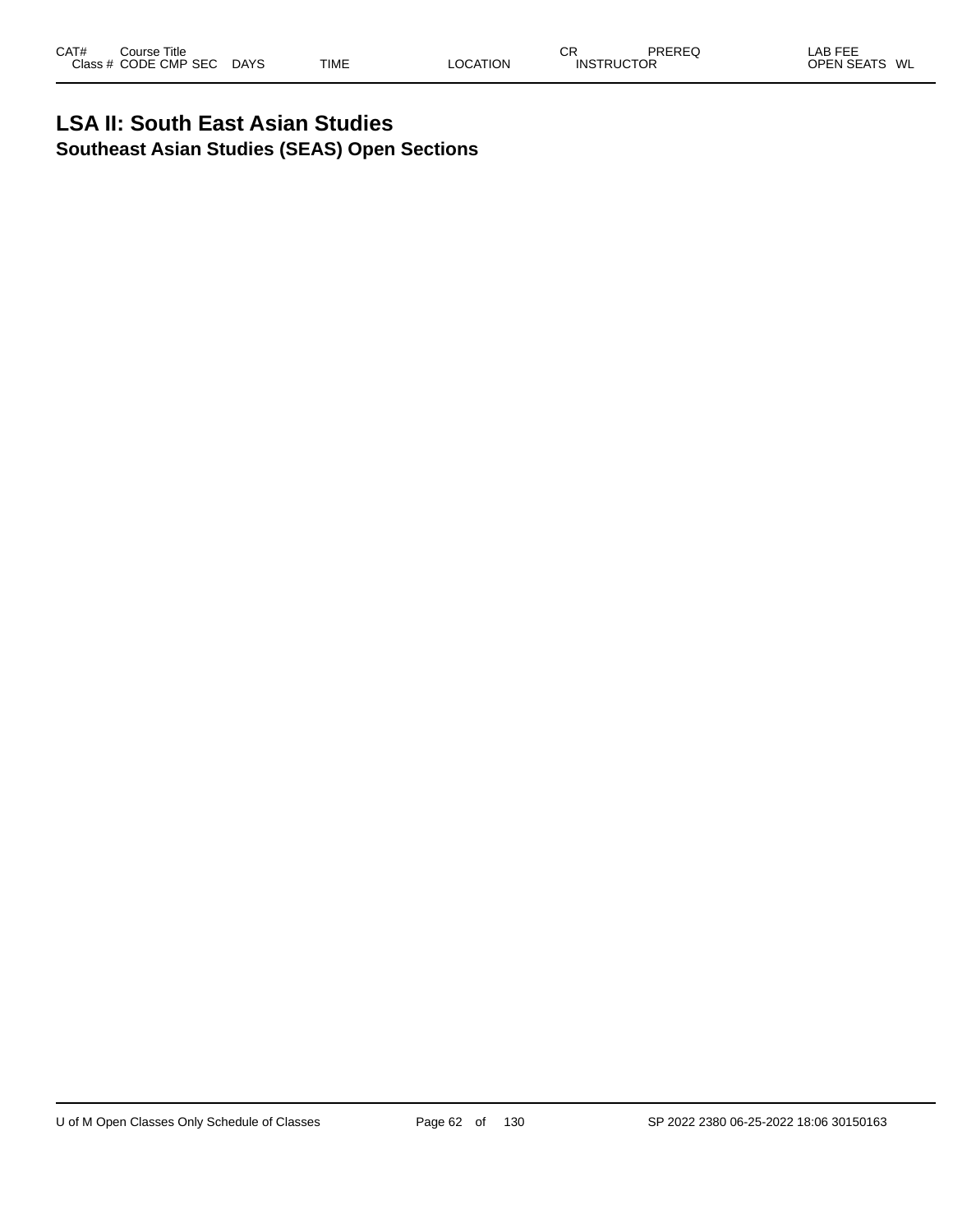| CAT#<br>Class # $\epsilon$ | Title<br>Course<br>CODE CMP SEC | <b>DAYS</b> | <b>TIME</b> | ATION<br>ገCA. | СF<br>TRUCTOR<br>INS. | PREREC | LAB FEF<br>WL<br>OPEN SEATS |
|----------------------------|---------------------------------|-------------|-------------|---------------|-----------------------|--------|-----------------------------|
|----------------------------|---------------------------------|-------------|-------------|---------------|-----------------------|--------|-----------------------------|

### **LSA Science, Tech and Society Science, Technology, and Society (STS) Open Sections**

| 105<br>53572 | <b>Changing Atmos</b><br>. .<br>101<br>⊏∩ | $\cdots$<br><b>MWF</b> | -230PM | <b>REMOTE</b> | 3.00<br>Penner |  |
|--------------|-------------------------------------------|------------------------|--------|---------------|----------------|--|
| 220          | <b>Women's Hith</b>                       |                        |        |               | 3.00           |  |
| 53265        | EC.<br>10 <sup>7</sup>                    | TTH                    | 12PM   | 2330 MH       | Martin         |  |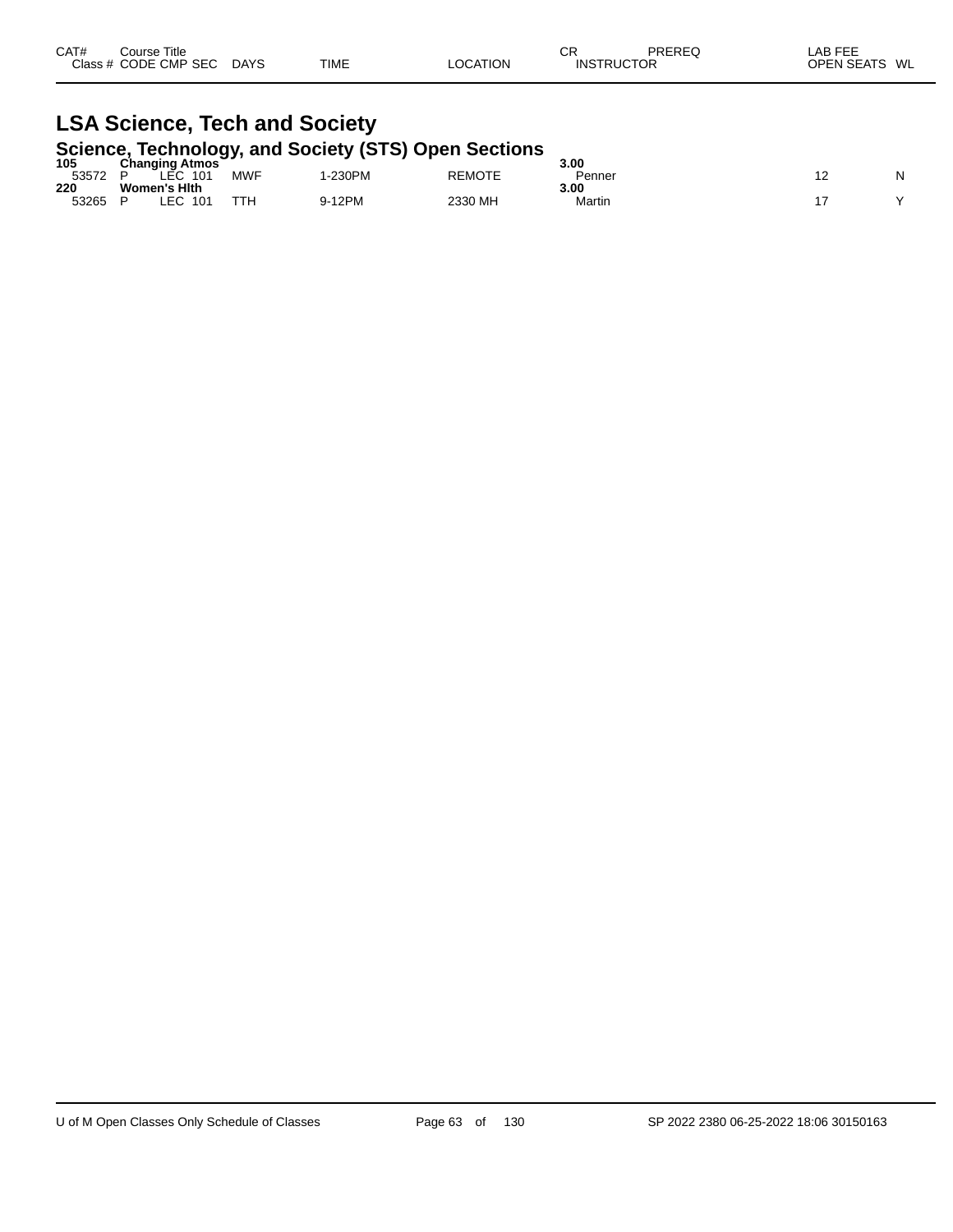| CAT# | Course Title         |      |             |                 | СF                | PREREQ | _AB FEE       |
|------|----------------------|------|-------------|-----------------|-------------------|--------|---------------|
|      | Class # CODE CMP SEC | DAYS | <b>TIME</b> | <b>LOCATION</b> | <b>INSTRUCTOR</b> |        | OPEN SEATS WL |

### **LSA II: Prog in Internat'l & Comparative Studies International Studies (INTLSTD) Open Sections**

| 101   | Int to Inthl Studies           |          |               | 3.00      |                 |    |   |
|-------|--------------------------------|----------|---------------|-----------|-----------------|----|---|
| 52490 | <b>MTWTH</b><br>LEC 101        | 1130-1PM | <b>REMOTE</b> | Marcum    |                 |    |   |
| 301   | <b>Topics Int'l Studies</b>    |          |               | 3.00      | <b>ADVISORY</b> |    |   |
| 53281 | LEC 101<br><b>MTWTH</b><br>PR. | 230-4PM  | <b>REMOTE</b> | Marcum    |                 |    |   |
|       | Security in Theory & Practice  |          |               |           |                 |    |   |
| 399   | Internship                     |          |               | 1.00-4.00 | <b>ADVISORY</b> |    |   |
|       | IND.                           | ARR      | ARR           |           |                 | 10 | N |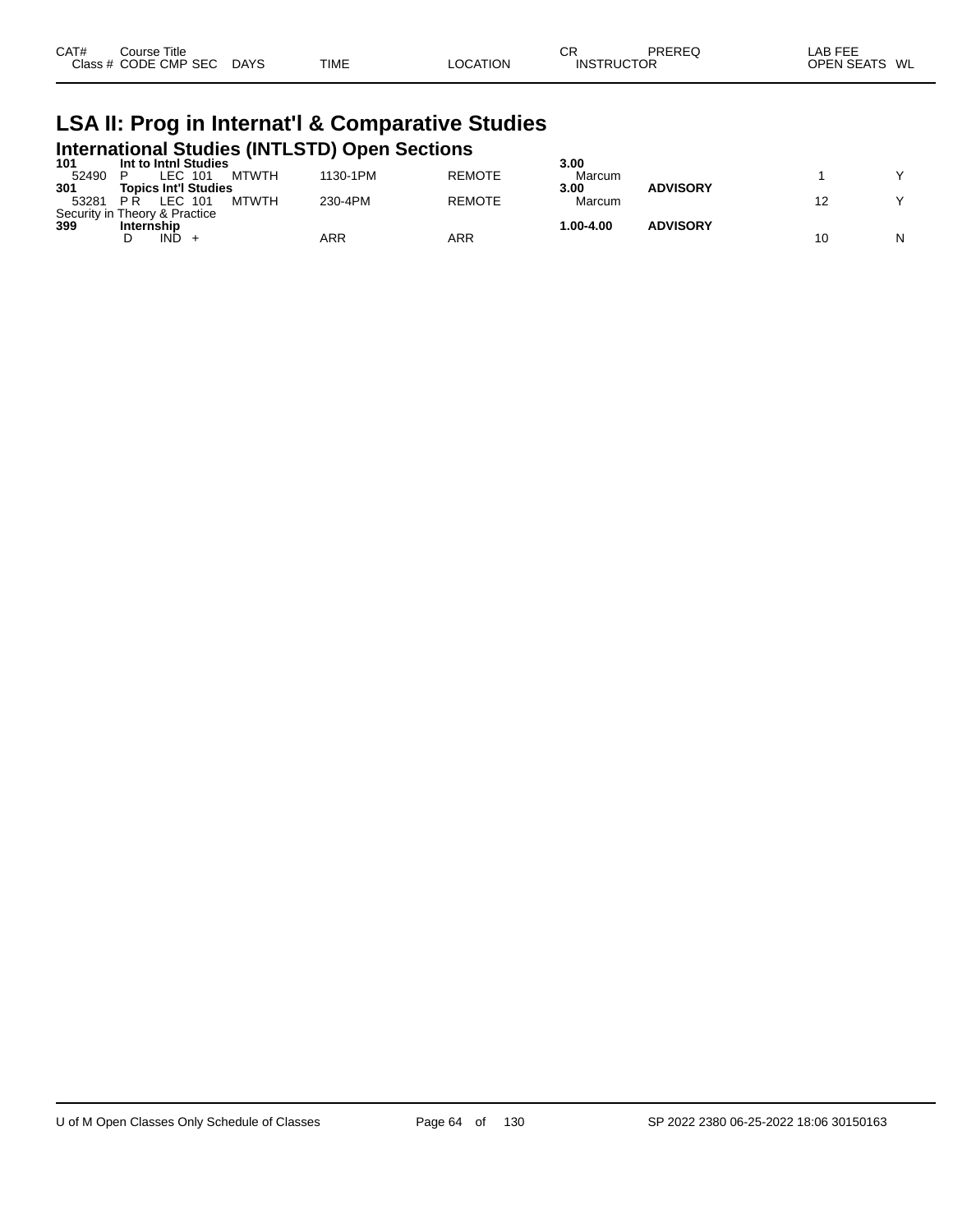| CAT# | Course Title         |             |             |                 | $\sim$<br>◡       | <b>PREREC</b> | LAB FEE                 |
|------|----------------------|-------------|-------------|-----------------|-------------------|---------------|-------------------------|
|      | Class # CODE CMP SEC | <b>DAYS</b> | <b>TIME</b> | <b>LOCATION</b> | <b>INSTRUCTOR</b> |               | <b>OPEN SEATS</b><br>WL |
|      |                      |             |             |                 |                   |               |                         |

### **Lloyd Scholars for Writing and the Arts**

| Lloyd Scholars for Writing and the Arts (LSWA) Open Sections |  |  |  |
|--------------------------------------------------------------|--|--|--|
|                                                              |  |  |  |

| 140<br>53326 | <b>Arts &amp; Humanities</b><br><b>REC 101</b>                   | <b>ARR</b> | ARR | <b>ADVISORY</b><br>3.00<br>Tucker | 150.00<br>18      |
|--------------|------------------------------------------------------------------|------------|-----|-----------------------------------|-------------------|
| 299          | UMMA Exhibition Design: ?FUN?<br><b>Independent Study</b><br>IND | <b>ARR</b> | ARR | <b>ADVISORY</b><br>4.00           | 150.00<br>35<br>N |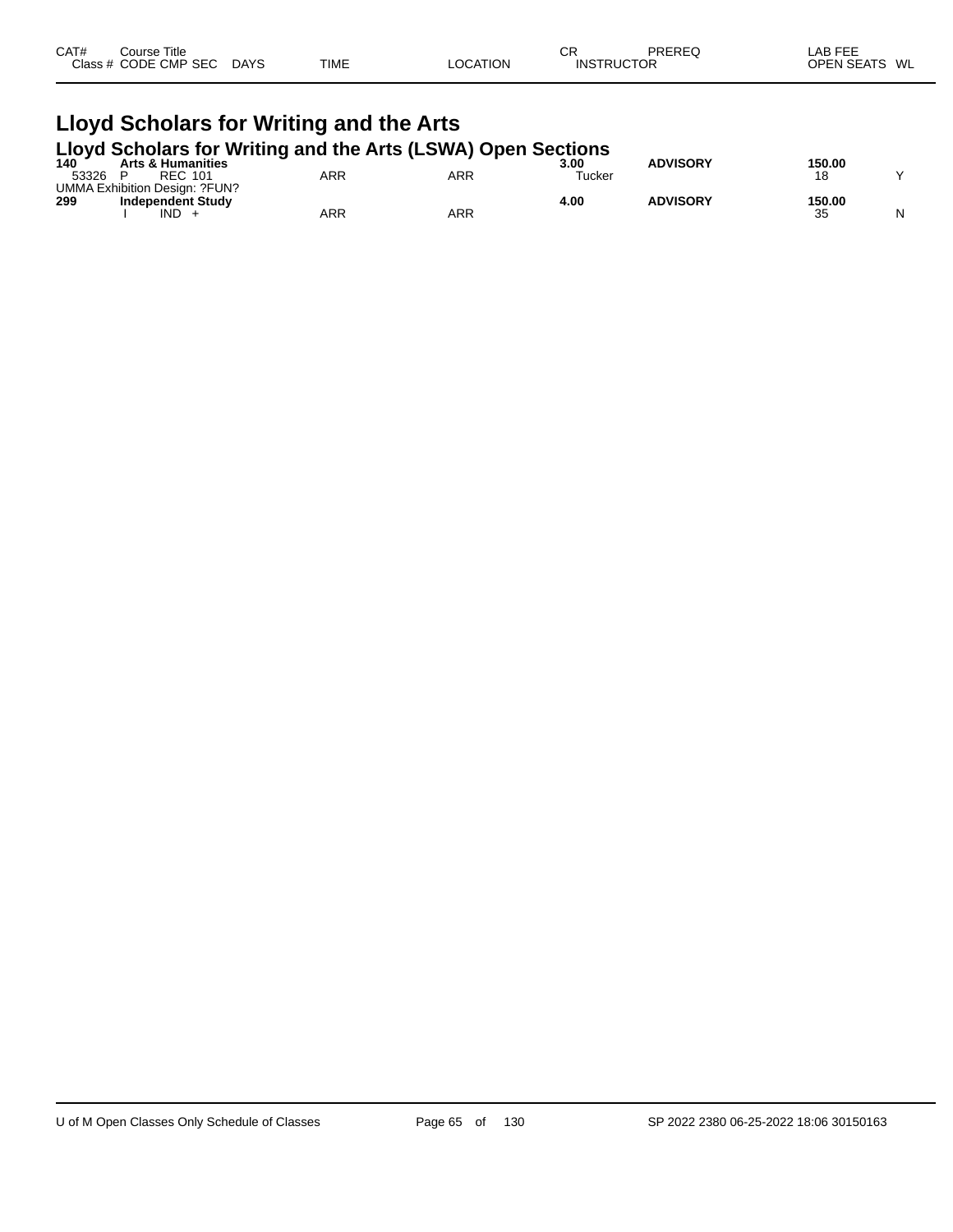| CAT#<br>Class | Title<br>Course '<br><b>CODE CMP SEC</b> | <b>DAYS</b> | <b>TIME</b> | <b>OCATION</b> | СR<br><b>INS<sup>T</sup></b><br><b>TRUCTOR</b> | DDEDEC | ---<br>ΔR<br>---<br>-n<br><b>OPEN SEATS</b><br>WL |
|---------------|------------------------------------------|-------------|-------------|----------------|------------------------------------------------|--------|---------------------------------------------------|
|               |                                          |             |             |                |                                                |        |                                                   |

### **Department of Linguistics Linguistics (LING) Open Sections**

| --<br>111 | __<br>Intro to Language | ___         | _______ |              | 3.00    |                 |  |
|-----------|-------------------------|-------------|---------|--------------|---------|-----------------|--|
| 53117     | <b>LEC</b><br>101       | <b>TTHF</b> | '2-2PM  | 142 LORCH    | Nikolai |                 |  |
| 315       | <b>Intro To Syntax</b>  |             |         |              | 3.00    | <b>ADVISORY</b> |  |
| 53055     | ∟EC.<br>101             | <b>TWTH</b> | 2-4PM   | .ORCH<br>471 | Pires   |                 |  |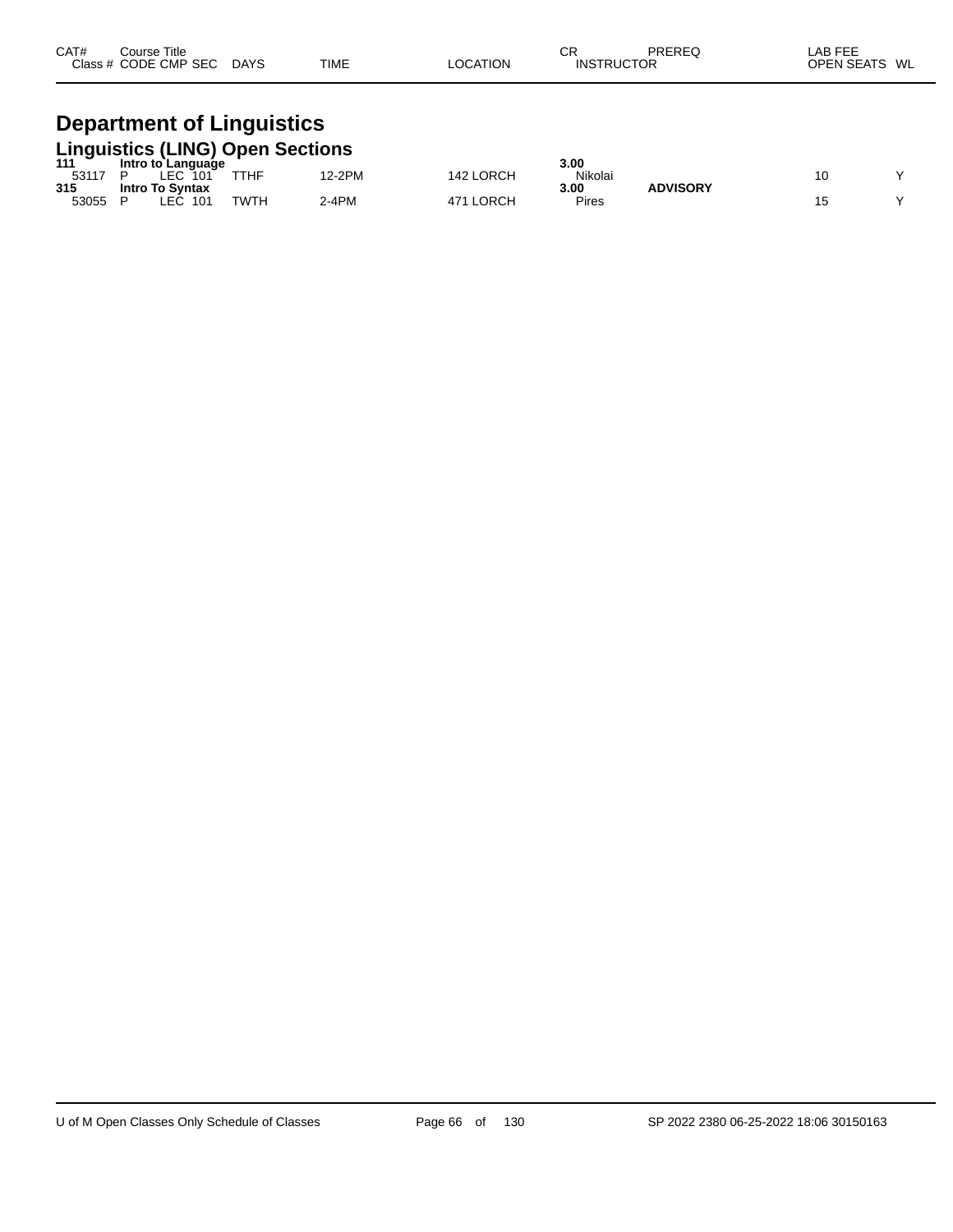| CAT#<br>Class # | Course Title<br><b>CODE CMP SEC</b> | <b>DAYS</b> | <b>TIME</b> | <b>LOCATION</b> | СF<br>FRUCTOR<br><b>INST</b> | PREREQ | ----<br>∟AB<br>---<br><b>OPEN SEATS</b><br>WL<br>⊶ור |  |
|-----------------|-------------------------------------|-------------|-------------|-----------------|------------------------------|--------|------------------------------------------------------|--|
|                 |                                     |             |             |                 |                              |        |                                                      |  |

#### **Macromolecular Sci & Engr Ctr Macromolecular Science (MACROMOL) Open Sections**

|       | <u>MUSI UNIVIUSIU UURINU (MITULIU INU EI UPUN UUUNIU I</u> |     |     |      |                 |   |
|-------|------------------------------------------------------------|-----|-----|------|-----------------|---|
| 800   | Macromolecular Sem                                         |     |     | 2.00 | <b>ADVISORY</b> |   |
| 50613 | <b>SEM 101</b>                                             | ARR | ARR | Kin  |                 | N |
| 995   | Diss-Cand                                                  |     |     | 4.00 | <b>ENFORCED</b> |   |
|       | <b>IND</b>                                                 | ARR | ARR |      |                 | N |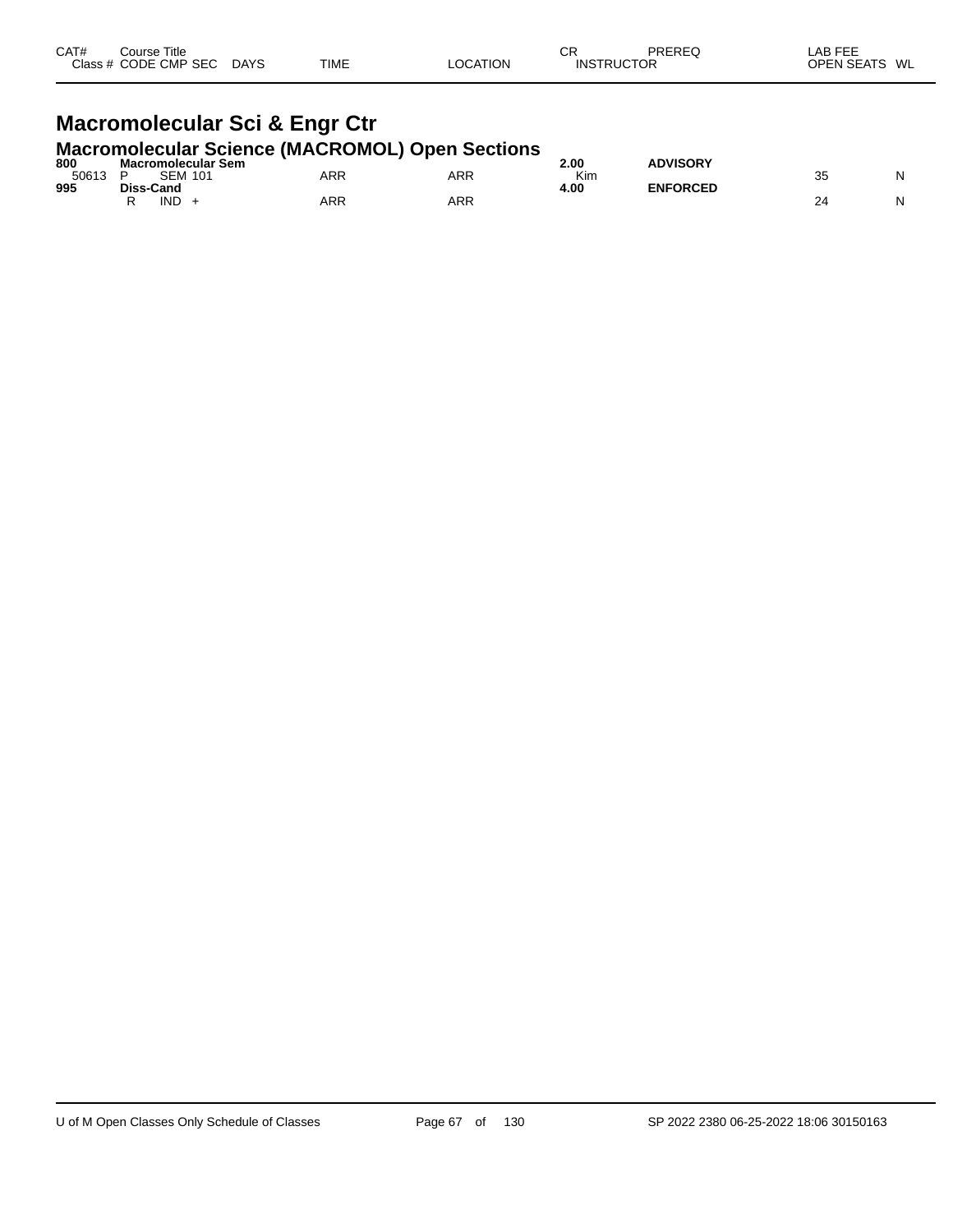### **Mathematics Department Mathematics (MATH) Open Sections**

---MATH DEPARTMENT POLICY REQUIRES THAT STUDENTS ATTEND BOTH OF THE FIRST TWO CLASS MEETINGS (OR NOTIFY THE INSTRUCTOR IN ADVANCE OF THEIR ABSENCE) OR THEY MAY BE DROPPED FROM THE CLASS. ---ALL STUDENTS MUST TAKE ACTION THROUGH THE REGISTRATION SYSTEM TO MAKE SURE THAT THEIR OFFICIAL SCHEDULE OF

COURSES MATCHES THE COURSES THEY ARE ATTENDING. ---MATHEMATICS DEPARTMENT POLICY LIMITS STUDENTS TO A MAXIMUM OF 4 CREDITS FOR COURSES NUMBERED BELOW 112.

| 105                              | Data, Fncns, Graphs             |                |              |            |                | 4.00             |                           |                |   |
|----------------------------------|---------------------------------|----------------|--------------|------------|----------------|------------------|---------------------------|----------------|---|
| 51952                            | P                               | LEC 101        | <b>TWTHF</b> | 10-12PM    | <b>B745 EH</b> | Cardin           |                           | 6              | Υ |
| In Person<br>115                 | <b>Calculus I</b>               |                |              |            |                | 4.00             | <b>ADVISORY</b>           |                |   |
| 50304                            | P                               | LEC 101        | <b>TWTHF</b> | 8-10AM     | 2455 MH        | Horawa           |                           | 4              | Υ |
| In Person                        |                                 |                |              |            |                |                  |                           |                |   |
| 50305                            | $\mathsf{P}$                    | <b>LEC 102</b> | <b>TWTHF</b> | 10-12PM    | 2455 MH        | Li               |                           | $\mathbf{1}$   | Y |
| In Person                        |                                 |                |              |            |                |                  |                           |                |   |
| 53005                            | P                               | <b>LEC 104</b> | <b>TWTHF</b> | 10-12PM    | 2437 MH        | Gonzalez         |                           | 11             | Υ |
| In Person                        |                                 |                |              |            |                |                  |                           |                |   |
| 116<br>53006                     | <b>Calculus II</b><br>P.        | LEC 101        | <b>TWTHF</b> | 10-12PM    | 2427 MH        | 4.00<br>Nekrasov | <b>ADVISORY</b>           | 3              | Υ |
| In Person                        |                                 |                |              |            |                |                  |                           |                |   |
| 50306                            | P                               | LEC 102        | <b>TWTHF</b> | 12-2PM     | 2436 MH        | Sampath          |                           | 6              | Y |
| In Person                        |                                 |                |              |            |                |                  |                           |                |   |
| 215                              | <b>Multiv &amp; Vector Calc</b> |                |              |            |                | 4.00             | <b>ADVISORY</b>           |                |   |
| 50308 P                          |                                 | LAB 102        | TH           | 10-12PM    | <b>B735 EH</b> | Jiang            |                           | 4              | Y |
| In Person Instruction<br>50307 A |                                 | <b>LEC 101</b> | <b>TWF</b>   | 10-12PM    | 1866 EH        | Weiss            |                           |                |   |
| In Person Instruction            |                                 |                |              |            |                |                  |                           |                |   |
| 50310 P                          |                                 | LAB 112        | <b>TH</b>    | 12-2PM     | <b>B735 EH</b> | Zhang            |                           | 4              | Y |
| In Person Instruction            |                                 |                |              |            |                |                  |                           |                |   |
| 50309 A                          |                                 | <b>LEC 111</b> | <b>TWF</b>   | 12-2PM     | 269 WEISER     | Hong             |                           |                |   |
| In Person Instruction            |                                 |                |              |            |                |                  |                           |                |   |
| 216<br>50312 PR                  | <b>Intro Diff Equat</b>         |                | TH           |            |                | 4.00             | <b>ADVISORY, ENFORCED</b> | 4              | Y |
| In Person Instruction            |                                 | LAB 102        |              | 2-4PM      | <b>B735 EH</b> | Wu               |                           |                |   |
| 50311 AR                         |                                 | LEC 101        | <b>TWF</b>   | 2-4PM      | 1068 EH        | <b>Boland</b>    |                           |                |   |
| In Person Instruction            |                                 |                |              |            |                |                  |                           |                |   |
| 217                              | <b>Linear Algebra</b>           |                |              |            |                | 4.00             | <b>ADVISORY</b>           |                |   |
| 52410 P                          |                                 | LEC 102        | <b>MTTHF</b> | 10-12PM    | <b>B743 EH</b> | Schneider        |                           | 4              | Υ |
| In Person Instruction<br>316     |                                 |                |              |            |                | 3.00             |                           |                |   |
| 52925 PR LEC 101                 | <b>Differential Equatn</b>      |                | <b>TWF</b>   | 10-12PM    | 4404 RAND      | Blackstone       | <b>ADVISORY, ENFORCED</b> | 15             | Υ |
| In Person Instruction            |                                 |                |              |            |                |                  |                           |                |   |
| 423                              | <b>Math of Finance</b>          |                |              |            |                | 3.00             | <b>ADVISORY</b>           |                |   |
| 51246 P                          |                                 | LEC 101        | <b>MWF</b>   | 12-2PM     | 1068 EH        | Norgilas         |                           | 12             | Υ |
| In Person Instruction            |                                 |                |              |            |                |                  |                           |                |   |
| 425<br>50314 P                   | <b>Intro Probabil</b>           | LEC 101        | <b>TWF</b>   | 10-12PM    | 120 WH         | 3.00<br>Fink     | <b>ADVISORY</b>           | $\overline{2}$ | Y |
| In Person Instruction            |                                 |                |              |            |                |                  |                           |                |   |
| 51850 P                          |                                 | LEC 102        | <b>TWF</b>   | 1-3PM      | 120 WH         | Kara             |                           | 9              | Υ |
| In Person Instruction            |                                 |                |              |            |                |                  |                           |                |   |
| 429                              | Internship                      |                |              |            |                | 1.00             | <b>ADVISORY</b>           |                |   |
|                                  |                                 | $IND +$        |              | <b>ARR</b> | <b>ARR</b>     |                  |                           | 25             | N |
| 451<br>50315 P                   | <b>Adv Calculus I</b>           | LEC 101        | <b>TWF</b>   | 10-12PM    | 4096 EH        | 3.00<br>Norwood  | <b>ADVISORY</b>           | 12             | N |
| In person instruction            |                                 |                |              |            |                |                  |                           |                |   |
| 929                              | Internship                      |                |              |            |                | 1.00             |                           |                |   |
|                                  | D                               | $IND +$        |              | <b>ARR</b> | <b>ARR</b>     |                  |                           | 25             | N |
| 995                              | <b>Diss-Cand</b>                |                |              |            |                | 4.00             | <b>ENFORCED</b>           |                |   |
|                                  | R                               | $IND +$        |              | <b>ARR</b> | <b>ARR</b>     |                  |                           | 25             | N |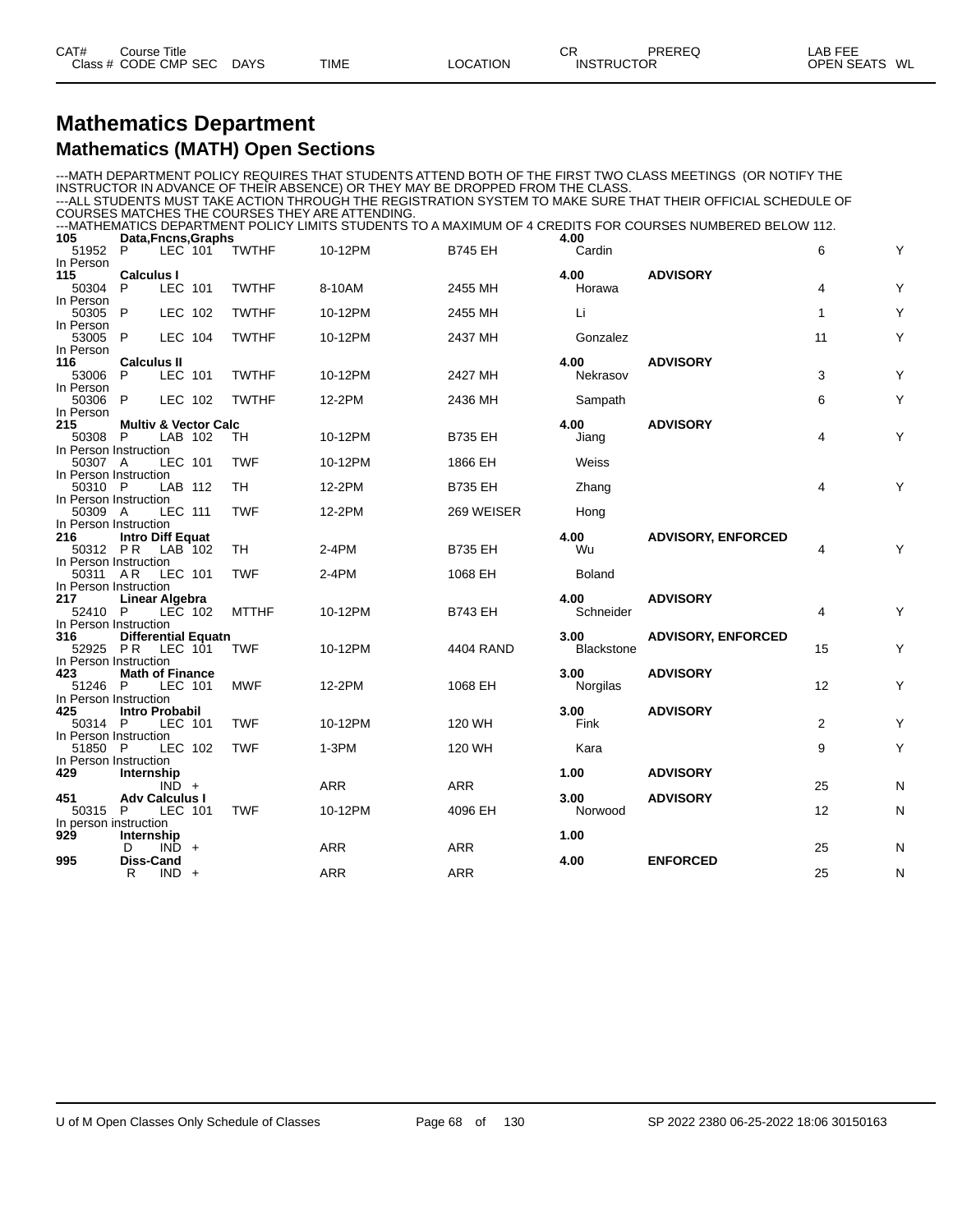| CAT#<br>Class # $\circ$ | Course Title<br>CODE CMP SEC | <b>DAYS</b> | <b>TIME</b> | <b>LOCATION</b> | СR<br><b>INSTRUCTOR</b> | PREREQ | LAB FEF<br><b>OPEN SEATS</b> | WL |
|-------------------------|------------------------------|-------------|-------------|-----------------|-------------------------|--------|------------------------------|----|
|                         |                              |             |             |                 |                         |        |                              |    |

### **Medieval and Early Modern Studies Medieval and Early Modern Studies (MEMS) Open Sections 367 Shakespeare Plays 3.00 90.00** 52867 PI LEC 101 TTH 10-1PM 3437 MH Trevor 9 Y ThePlaysofWmShakespeare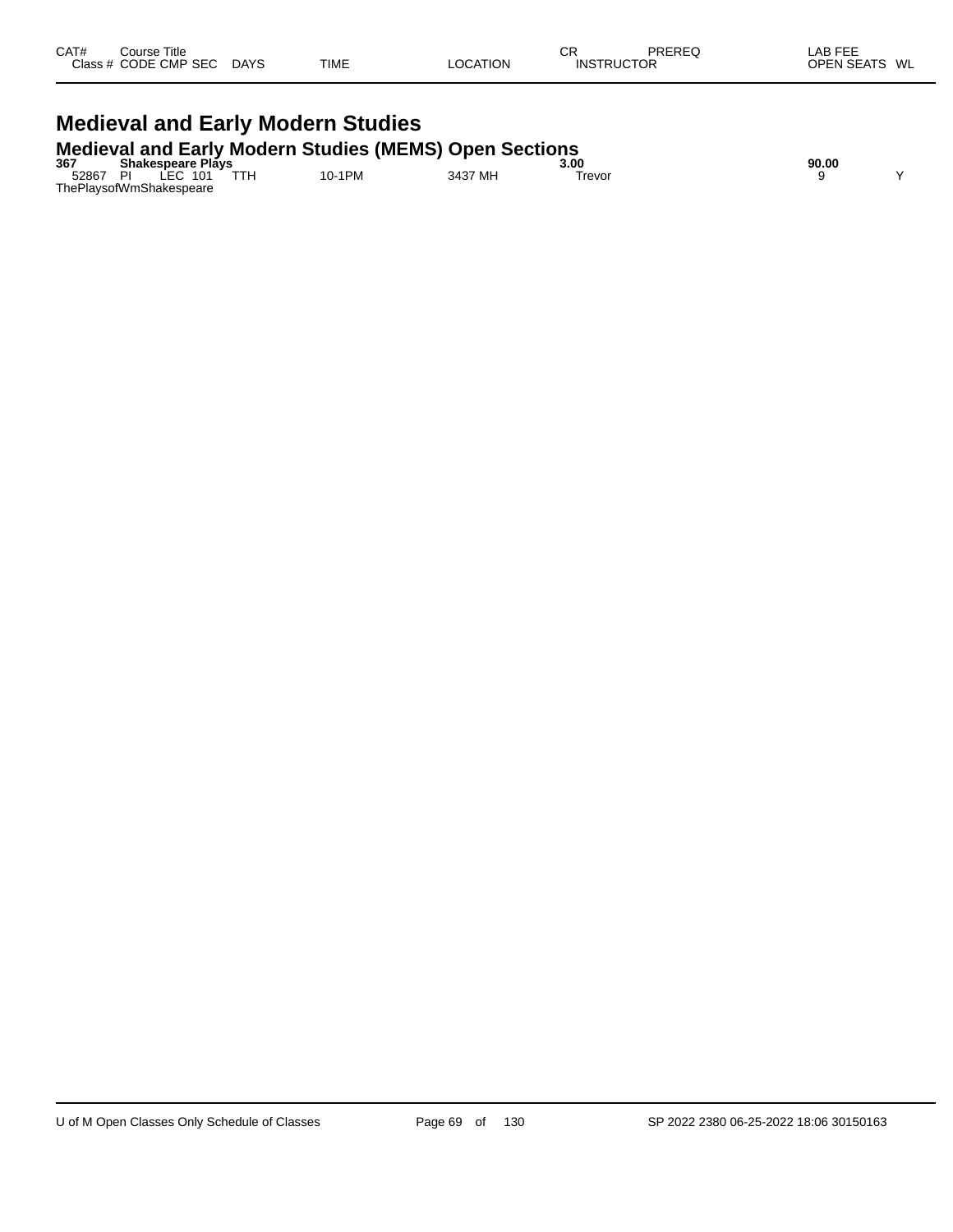| CAT# | Course Title         |             |             |          | ⌒冖<br>◡◚          | PREREQ | _AB FEE       |  |
|------|----------------------|-------------|-------------|----------|-------------------|--------|---------------|--|
|      | Class # CODE CMP SEC | <b>DAYS</b> | <b>TIME</b> | LOCATION | <b>INSTRUCTOR</b> |        | OPEN SEATS WL |  |

### **Middle East Studies Department**

| 499                                | <b>Armenian Language (ARMENIAN) Open Sections</b><br>Ind Study Armenian                                                                                                                                                                                                                                                                                                                                                                                                                                                                                  |            |               | 1.00-4.00                   |                 |    |   |
|------------------------------------|----------------------------------------------------------------------------------------------------------------------------------------------------------------------------------------------------------------------------------------------------------------------------------------------------------------------------------------------------------------------------------------------------------------------------------------------------------------------------------------------------------------------------------------------------------|------------|---------------|-----------------------------|-----------------|----|---|
|                                    | $IND +$                                                                                                                                                                                                                                                                                                                                                                                                                                                                                                                                                  | <b>ARR</b> | <b>ARR</b>    |                             |                 |    | N |
|                                    | <b>Hebrew Language (HEBREW) Open Sections</b>                                                                                                                                                                                                                                                                                                                                                                                                                                                                                                            |            |               |                             |                 |    |   |
| 203<br>53276                       | Int IM Mod Hebrew<br><b>PIR REC 101</b><br><b>TTH</b>                                                                                                                                                                                                                                                                                                                                                                                                                                                                                                    | 9-130PM    | 3000 STB      | 10.00                       | <b>ENFORCED</b> | 8  | Y |
| 203                                | Int IM Mod Hebrew<br>P <sub>R</sub><br><b>REC 101</b><br><b>MW</b>                                                                                                                                                                                                                                                                                                                                                                                                                                                                                       | 9-130PM    | <b>REMOTE</b> | 10.00<br>Raz, Eubanks Segal | <b>ENFORCED</b> | 8  | Y |
|                                    | There is a specific application and admissions process.<br>UM Students (For Credit): please email mes-summerlanguageinstitute@umich.edu with a statement containing full name,<br>uniqname, UM-ID number, language background, and a brief explanation of what course you wish to take and why.<br>Non-UM Students (For Credit and Program Fee) or UM Students (Program Fee): please email<br>mes-summerlanguageinstitute@umich.edu with the completed application found on the SLI website<br>(www.lsa.umich.edu/sli). NOTE: Course runs May 3-June 28. |            |               |                             |                 |    |   |
|                                    | <b>Middle East Studies (MIDEAST) Open Sections</b>                                                                                                                                                                                                                                                                                                                                                                                                                                                                                                       |            |               |                             |                 |    |   |
| 207<br>52840                       | <b>Lnd Israel-Palestine</b><br>LEC 101<br><b>MW</b><br>P                                                                                                                                                                                                                                                                                                                                                                                                                                                                                                 | $1-4PM$    | 2022 STB      | 3.00<br>Eliav               |                 | 25 | Y |
| 291<br>52738                       | <b>HU Topics in MES</b><br><b>SEM 101</b><br><b>TTH</b><br>P                                                                                                                                                                                                                                                                                                                                                                                                                                                                                             | $1-4PM$    | 2175 NQ       | 3.00<br>Gasimov             |                 | 6  | Y |
|                                    | Islamic Law: Past and Present<br>Although students are expected to be available during scheduled class times, there is flexibility. Please contact                                                                                                                                                                                                                                                                                                                                                                                                       |            |               |                             |                 |    |   |
| the instructor.<br>340<br>53134 PI | <b>G Khan to Taliban</b><br>LEC 101<br>TWTH<br>Tuesday and Wednesday lectures are asynchronous. Discussions are typically held on Thursdays and will be                                                                                                                                                                                                                                                                                                                                                                                                  | $1-3PM$    | <b>REMOTE</b> | 3.00<br>Northrop            |                 | 48 | Y |
| synchronous.<br>498                | <b>Senior Honors Thesis</b><br>$IND +$                                                                                                                                                                                                                                                                                                                                                                                                                                                                                                                   | <b>ARR</b> | <b>ARR</b>    | 1.00-4.00                   |                 |    | N |
| 699                                | <b>Dir Grad Readings</b><br>$IND +$                                                                                                                                                                                                                                                                                                                                                                                                                                                                                                                      | <b>ARR</b> | <b>ARR</b>    | 1.00-3.00                   | <b>ADVISORY</b> |    | N |
| 995                                | <b>Dissertation Res</b><br>$IND +$<br>DR                                                                                                                                                                                                                                                                                                                                                                                                                                                                                                                 | <b>ARR</b> | <b>ARR</b>    | 4.00                        | <b>ENFORCED</b> |    | N |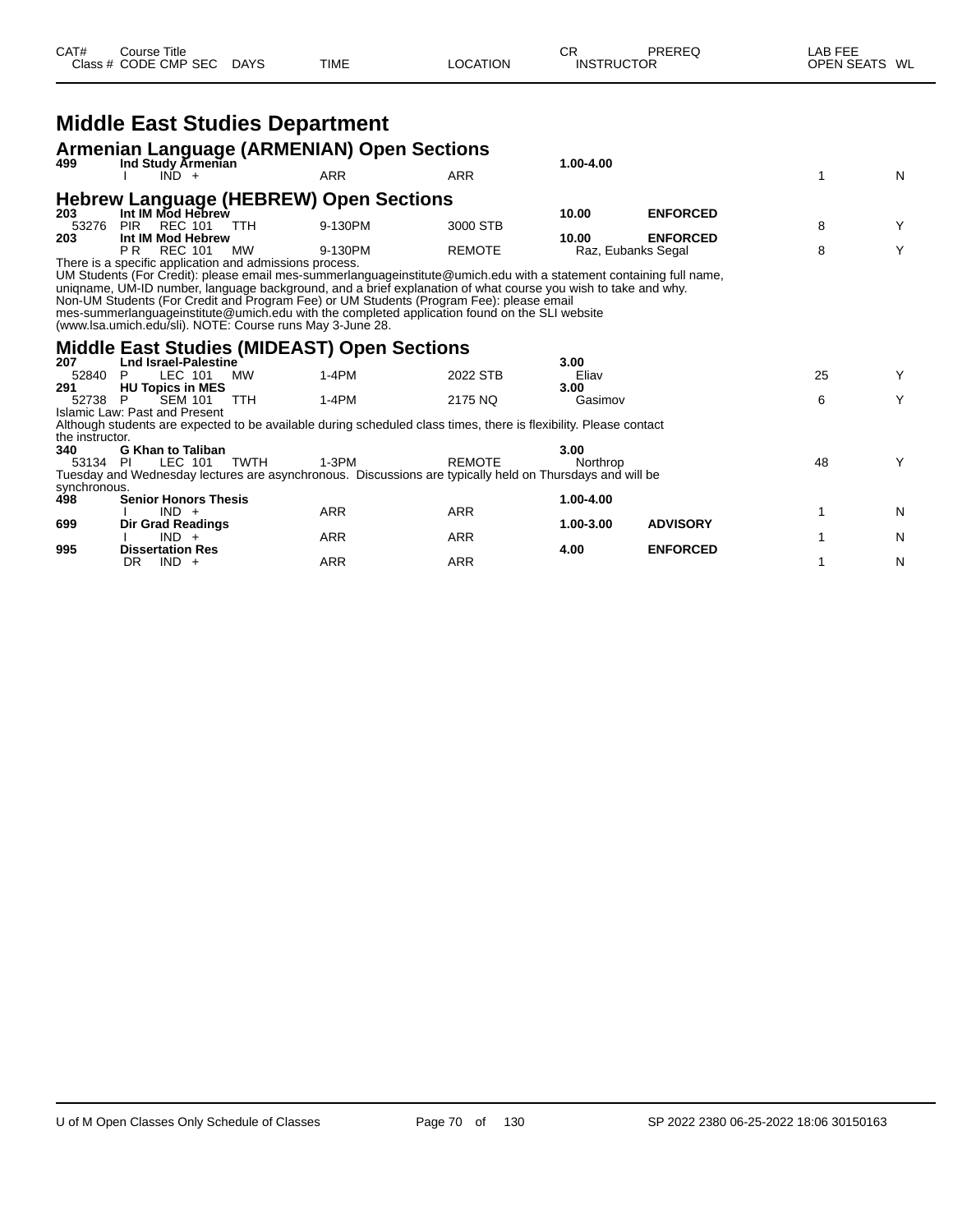| CAT# | Course Title         |             |             |          | СF                | PREREQ | LAB FEE                 |
|------|----------------------|-------------|-------------|----------|-------------------|--------|-------------------------|
|      | Class # CODE CMP SEC | <b>DAYS</b> | <b>TIME</b> | LOCATION | <b>INSTRUCTOR</b> |        | <b>OPEN SEATS</b><br>WL |

## **Molecular, Cellular, and Developmental Biology**

|     | <b>Molecular, Cellular and Developmental Biology (MCDB) Open Sections</b> |               |                 |
|-----|---------------------------------------------------------------------------|---------------|-----------------|
| 300 | Undergrad Research                                                        | $1.00 - 3.00$ | <b>ADVISORY</b> |

|       | $5.1851$ graaf 11000ar 011       |            |            |           | .                         |    |   |
|-------|----------------------------------|------------|------------|-----------|---------------------------|----|---|
|       | IND +                            | <b>ARR</b> | <b>ARR</b> |           |                           | 24 | N |
| 310   | <b>Intro Biochemistry</b>        |            |            | 4.00      | <b>ADVISORY, ENFORCED</b> |    |   |
| 50189 | <b>DIS</b><br><b>PIR</b><br>103  | 1-230PM    | 2234 USB   | Mitra     |                           |    | Y |
| 50187 | <b>MTW</b><br>LEC-<br>AIR<br>101 | 11-1PM     | 0460 CCCB  | Akey      |                           |    |   |
| 360   | Neurobio. Research               |            |            | 2.00-3.00 | <b>ENFORCED</b>           |    |   |
|       | $IND +$<br>IR                    | <b>ARR</b> | ARR        |           |                           | 24 | N |
| 400   | <b>Advanced Research</b>         |            |            | 1.00-3.00 | <b>ADVISORY, ENFORCED</b> |    |   |
|       | $IND +$<br>IR                    | ARR        | ARR        |           |                           | 25 | N |
| 426   | <b>Molec Endocrinology</b>       |            |            | 3.00      | <b>ENFORCED</b>           |    |   |
| 53028 | ŤWTH<br>LEC 101<br><b>PIR</b>    | $2-4PM$    | 1230 USB   | Duan      |                           | 30 | Y |
| 461   | <b>Neuro Senior Thesis</b>       |            |            | 1.00      |                           |    |   |
|       | $IND +$                          | ARR        | ARR        |           |                           | 24 | N |
| 700   | <b>Advanced Studies</b>          |            |            | 1.00-8.00 | <b>ADVISORY</b>           |    |   |
|       | $IND +$                          | ARR        | ARR        |           |                           | 25 | N |
|       |                                  |            |            |           |                           |    |   |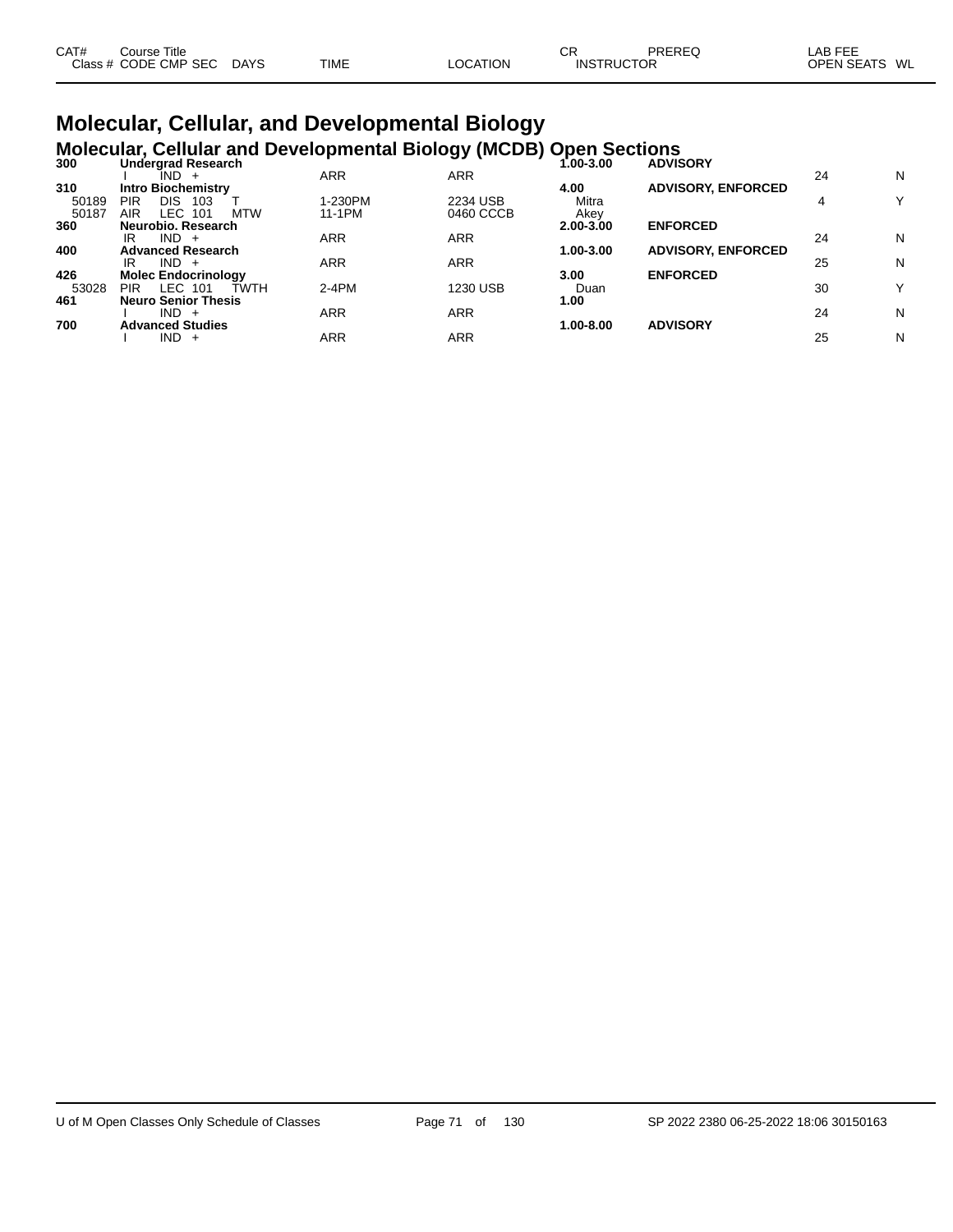| CAT#<br>Class $#$ | Course Title<br>CODE CMP SEC | <b>DAYS</b> | <b>TIME</b> | <b>LOCATION</b> | СF<br><b>INSTRUCTOR</b> | PREREQ | $\lambda$ $\sim$ $\sim$ $\sim$ $\sim$<br>LAB<br>---<br><b>OPEN SEATS</b><br><b>WL</b> |
|-------------------|------------------------------|-------------|-------------|-----------------|-------------------------|--------|---------------------------------------------------------------------------------------|
|-------------------|------------------------------|-------------|-------------|-----------------|-------------------------|--------|---------------------------------------------------------------------------------------|

### **Organizational Studies**

#### **Organizational Studies (ORGSTUDY) Open Sections**

| 299<br>$ -$ | Underarad<br>Internship |                   |           | . .00 | <b>ADVISORY</b> |   |
|-------------|-------------------------|-------------------|-----------|-------|-----------------|---|
|             | IND                     | $\sqrt{2}$<br>ARL | n<br>ARI. |       |                 | N |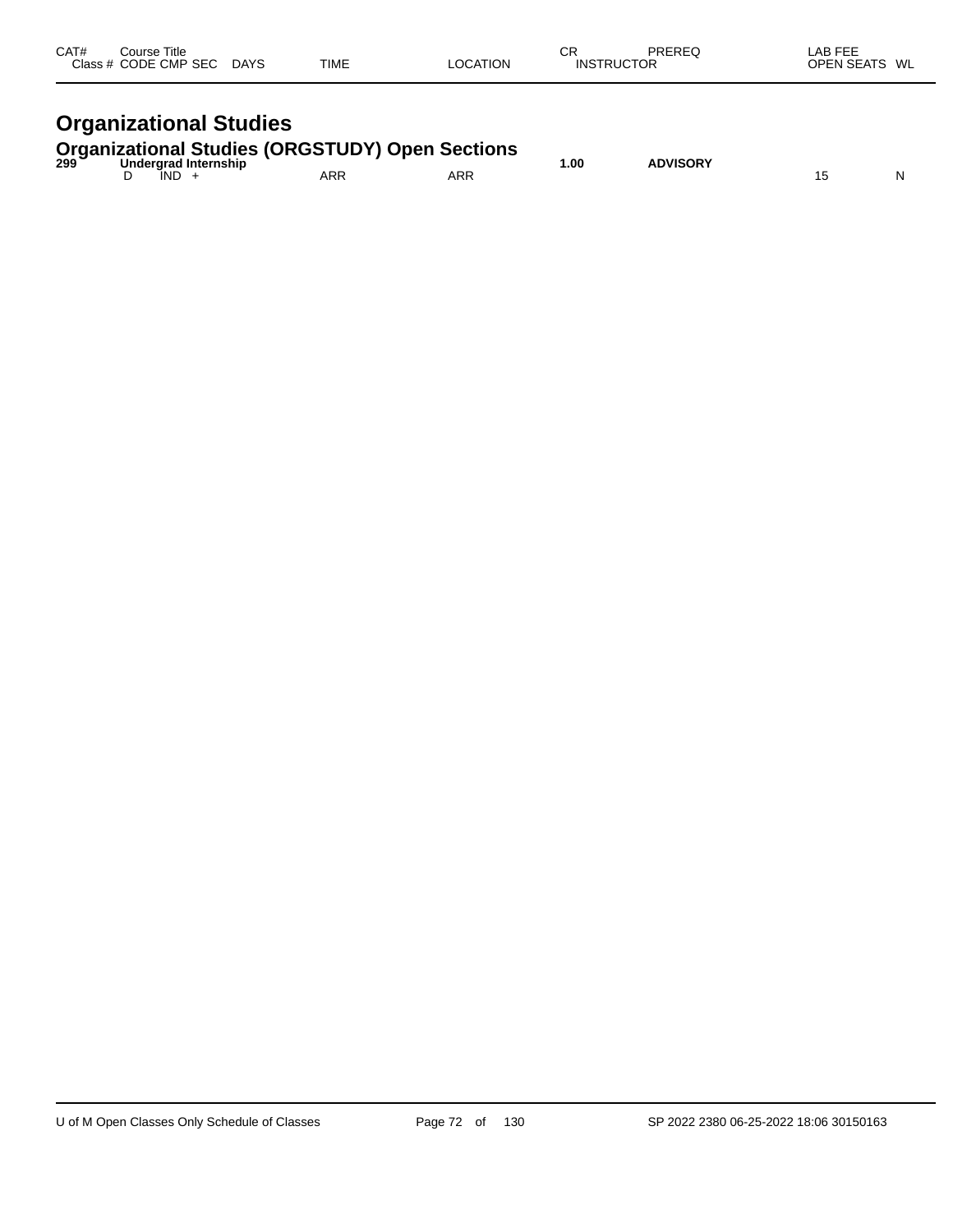| CAT#<br>Title<br>Course |                       |             |                | СR | PREREC            | $\lambda$ $\sim$ $\sim$ $\sim$ $\sim$<br>AB.<br>--- |
|-------------------------|-----------------------|-------------|----------------|----|-------------------|-----------------------------------------------------|
| Class # CODE CMP SEC    | <b>DAYS</b><br>$\sim$ | <b>TIME</b> | <b>OCATION</b> |    | <b>INSTRUCTOR</b> | <b>OPEN SEATS</b><br>WL                             |

## **Philosophy Department Philosophy (PHIL) Open Sections 101 Intro to Phil 2.00**

| 101   | Intro to Phil             |        |           | 2.00               |    |           |
|-------|---------------------------|--------|-----------|--------------------|----|-----------|
| 53074 | ттн<br>LEC.<br>101        | 2-4PM  | 1200 CHEM | Hardv              | 24 | $\sqrt{}$ |
| 154   | <b>SciFi &amp; Phil</b>   |        |           | 2.00               |    |           |
| 53283 | МW<br>LEC.<br>101         | 4-6PM  | G127 AH   | Grav               | 26 | $\sqrt{}$ |
| 355   | <b>Contemp Moral Prob</b> |        |           | 3.00               |    |           |
| 53284 | МW<br>_EC.<br>101         | 12-3PM | 3437 MH   | Sottil de Aguinaga |    | $\sqrt{}$ |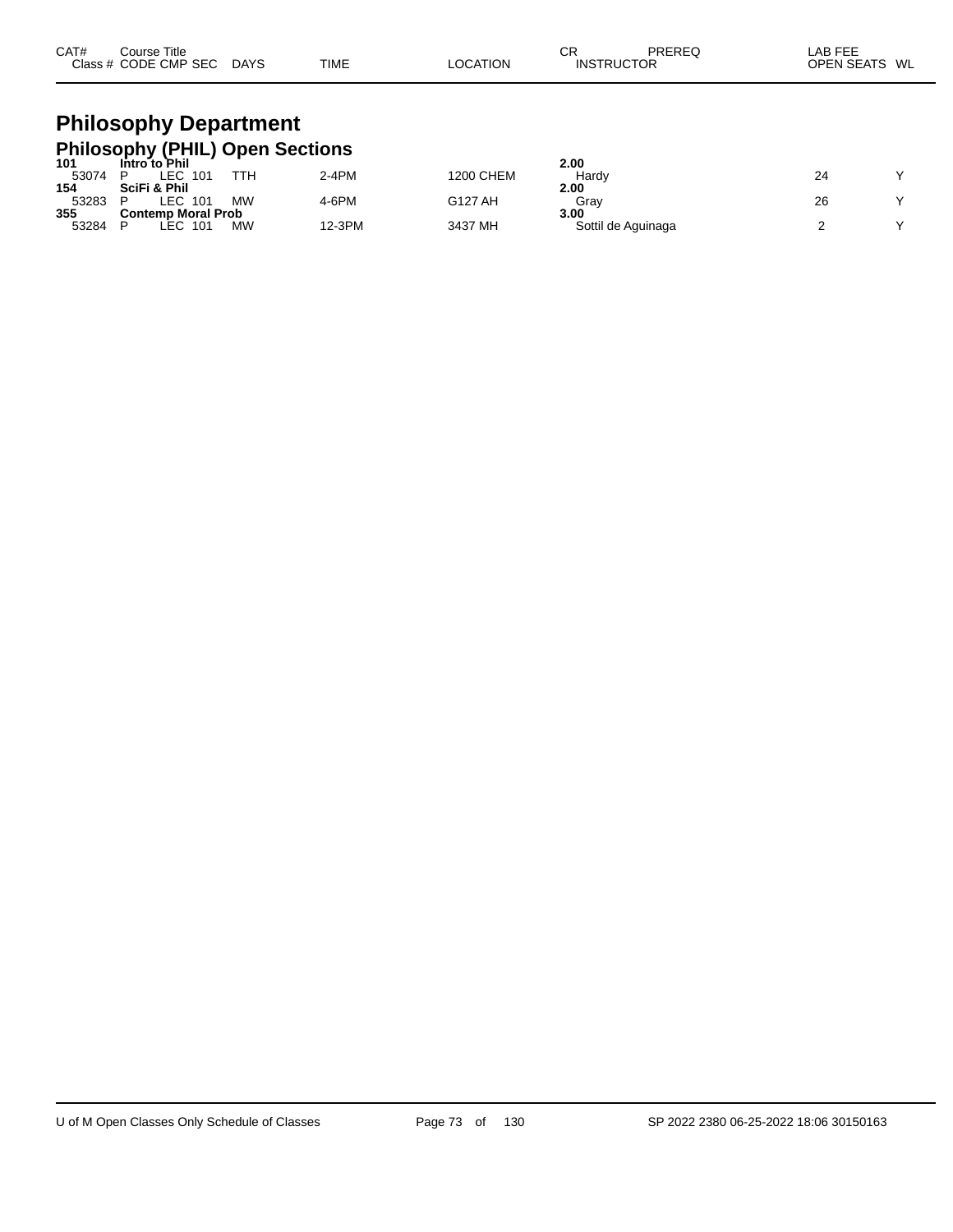| CAT# | Course Title         |             |             |                 | ∼⊏<br>◡           | PREREQ | LAB FEE       |  |
|------|----------------------|-------------|-------------|-----------------|-------------------|--------|---------------|--|
|      | Class # CODE CMP SEC | <b>DAYS</b> | <b>TIME</b> | <b>LOCATION</b> | <b>INSTRUCTOR</b> |        | OPEN SEATS WL |  |
|      |                      |             |             |                 |                   |        |               |  |

### **Physics Department Physics (PHYSICS) Open Sections**

---A STUDENT WHO DOES NOT ATTEND THE FIRST MEETING OF A BIOLOGY, CHEMISTRY, OR PHYSICS LABORATORY MAY BE DROPPED FROM THE COURSE FOR NON-ATTENDANCE. ALL STUDENTS MUST TAKE ACTION THROUGH THE REGISTRATION SYSTEM TO MAKE SURE THAT THEIR OFFICIAL SCHEDULE OF COURSES MATCHES THE COURSES THEY ARE ATTENDING.

| 150     |                         | <b>FundPhysics LifeScl</b>  |              | <b>OOOINGLO INITIOHLO THE OOOINGLO IHET!</b>         |                  | 4.00             | - / \                        <br><b>ADVISORY</b> |                |               |
|---------|-------------------------|-----------------------------|--------------|------------------------------------------------------|------------------|------------------|--------------------------------------------------|----------------|---------------|
| 53268 P |                         | DIS 102                     | TF           | 2-4PM                                                | <b>REMOTE</b>    | Eckhause         |                                                  | $\overline{7}$ | Y             |
|         |                         |                             |              | STUDENTS MUST ELECT DISCUSSION AND LECTURE SECTIONS. |                  |                  |                                                  |                |               |
| 53432 P |                         | <b>DIS 103</b>              | TF           | $2-4PM$                                              | 2460 CCCB        | Eckhause         |                                                  | 10             | Y             |
|         |                         |                             |              | STUDENTS MUST ELECT DISCUSSION AND LECTURE SECTIONS. |                  |                  |                                                  |                |               |
| 53267 A |                         | LEC 101                     | MTH          | $2-4PM$                                              | <b>REMOTE</b>    | Eckhause, Kerber |                                                  |                |               |
| 151     |                         | Life Sciences Lab I         |              |                                                      |                  | 1.00             | <b>ADVISORY</b>                                  | 25.00          |               |
|         |                         |                             | <b>MW</b>    |                                                      | <b>1261 RAND</b> |                  |                                                  | 14             | Y             |
| 51988   | P.                      | LAB 101                     |              | 10-12PM                                              |                  | Kelley           |                                                  |                |               |
| 51989   | $\mathsf{P}$            | LAB 102                     | <b>MW</b>    | 12-2PM                                               | <b>REMOTE</b>    | Patel            |                                                  |                | Υ             |
| 51990   | P.                      | LAB 103                     | <b>MW</b>    | 4-6PM                                                | <b>REMOTE</b>    | <b>Barrowes</b>  |                                                  |                | Υ             |
| 51992   | $\mathsf{P}$            | LAB 105                     | <b>TTH</b>   | 10-12PM                                              | <b>1261 RAND</b> | Kelley           |                                                  | 12             | Υ             |
| 52995   | P.                      | LAB 106                     | TTH          | 12-2PM                                               | <b>REMOTE</b>    | <b>Barrowes</b>  |                                                  |                | $\frac{Y}{Y}$ |
| 53007   | P.                      | LAB 107                     | <b>TTH</b>   | 4-6PM                                                | <b>REMOTE</b>    | Patel            |                                                  | $\mathbf{1}$   |               |
| 53593   | P                       | LAB 108                     | <b>TTH</b>   | 12-2PM                                               | <b>REMOTE</b>    | Patel            |                                                  | 10             | Y             |
| 240     |                         | <b>General Physics II</b>   |              |                                                      |                  | 4.00             | <b>ADVISORY</b>                                  |                |               |
| 50331   | P                       | $LEC-101$                   | <b>MTTHF</b> | 12-2PM                                               | <b>REMOTE</b>    | Winn             |                                                  | 10             | Υ             |
| 241     |                         | <b>Elementary Lab II</b>    |              |                                                      |                  | 1.00             | <b>ADVISORY</b>                                  | 37.00          |               |
|         |                         |                             |              |                                                      |                  | Adibatla         |                                                  |                |               |
| 50332   | P                       | LAB 101                     | MW           | 3-5PM                                                | <b>REMOTE</b>    |                  |                                                  | 3              | Υ             |
| 50333   | P                       | LAB 102                     | <b>TTH</b>   | 8-10AM                                               | <b>1233 RAND</b> | Adibatla         |                                                  | 14             | Y             |
| 250     |                         | <b>FundPhysics LifeScll</b> |              |                                                      |                  | 4.00             | <b>ADVISORY</b>                                  |                |               |
| 53270 P |                         | DIS 102                     | TF           | 12-2PM                                               | <b>REMOTE</b>    | Chaney, Alvarado |                                                  | 26             | Y             |
|         |                         |                             |              | STUDENTS MUST ELECT DISCUSSION AND LECTURE SECTIONS. |                  |                  |                                                  |                |               |
| 53431 P |                         | <b>DIS 103</b>              | TF           | 12-2PM                                               | 2460 CCCB        | Chaney, Alvarado |                                                  | 12             | Υ             |
|         |                         |                             |              |                                                      |                  |                  |                                                  |                |               |
|         |                         |                             |              |                                                      |                  |                  |                                                  |                |               |
|         |                         |                             |              | STUDENTS MUST ELECT DISCUSSION AND LECTURE SECTIONS. |                  |                  |                                                  |                |               |
| 53269 A |                         | LEC 101                     | <b>MTH</b>   | $1-1AM$                                              | <b>REMOTE</b>    | Chaney           |                                                  |                |               |
| 251     |                         | <b>Life Sciences Lab II</b> |              |                                                      |                  | 1.00             | <b>ADVISORY</b>                                  | 37.00          |               |
| 51993   | P                       | LAB 101                     | MW           | 10-12PM                                              | <b>1412 RAND</b> | Patel            |                                                  | 15             | Υ             |
| 51995   | $\mathsf{P}$            | LAB 103                     | MW           | 2-4PM                                                | <b>REMOTE</b>    | Lovelace         |                                                  | 5              | Υ             |
| 52986   | P.                      | LAB 105                     | TTH          | 10-12PM                                              | <b>1412 RAND</b> | Hofer            |                                                  | 14             | Y             |
| 52991   | P                       | LAB 106                     | TTH          | $2-4PM$                                              | <b>REMOTE</b>    | Lovelace         |                                                  | 3              | Y             |
| 52992   | P                       | LAB 107                     | <b>TTH</b>   | 4-6PM                                                | <b>REMOTE</b>    | Lovelace         |                                                  |                | Y             |
| 415     |                         | <b>Undergrad Research</b>   |              |                                                      |                  | 1.00-6.00        |                                                  |                |               |
|         |                         | $IND +$                     |              | <b>ARR</b>                                           | <b>ARR</b>       |                  |                                                  | 24             |               |
|         |                         |                             |              |                                                      |                  |                  |                                                  |                | N             |
| 496     |                         | <b>Senior Thesis I</b>      |              |                                                      |                  | 2.00-3.00        | <b>ADVISORY</b>                                  |                |               |
|         |                         | $IND +$                     |              | <b>ARR</b>                                           | <b>ARR</b>       |                  |                                                  | 1              | N             |
| 497     |                         | <b>Senior Thesis II</b>     |              |                                                      |                  | 2.00-3.00        | <b>ADVISORY</b>                                  |                |               |
|         |                         | $IND +$                     |              | <b>ARR</b>                                           | <b>ARR</b>       |                  |                                                  | 1              | N             |
| 498     |                         | Intr Res-Honors Stu         |              |                                                      |                  | 2.00-3.00        | <b>ADVISORY</b>                                  |                |               |
|         |                         | $IND +$                     |              | <b>ARR</b>                                           | <b>ARR</b>       |                  |                                                  |                | N             |
| 499     |                         | Intr Res-Honors Stu         |              |                                                      |                  | 2.00-3.00        | <b>ADVISORY</b>                                  |                |               |
|         |                         | $IND +$                     |              | <b>ARR</b>                                           | <b>ARR</b>       |                  |                                                  | 1              | N             |
| 515     |                         | <b>Supervised Research</b>  |              |                                                      |                  | 4.00-6.00        | <b>ADVISORY</b>                                  |                |               |
|         |                         |                             |              |                                                      |                  |                  |                                                  | 1              |               |
|         |                         | $IND +$                     |              | <b>ARR</b>                                           | <b>ARR</b>       |                  |                                                  |                | N             |
| 715     |                         | <b>Special Prob-Grad</b>    |              |                                                      |                  | 1.00-6.00        | <b>ADVISORY</b>                                  |                |               |
|         |                         | $IND +$                     |              | <b>ARR</b>                                           | <b>ARR</b>       |                  |                                                  | 1              | N             |
| 995     | <b>Diss-Cand</b><br>DR. | $IND +$                     |              | <b>ARR</b>                                           | <b>ARR</b>       | 4.00             | <b>ENFORCED</b>                                  | 24             | N             |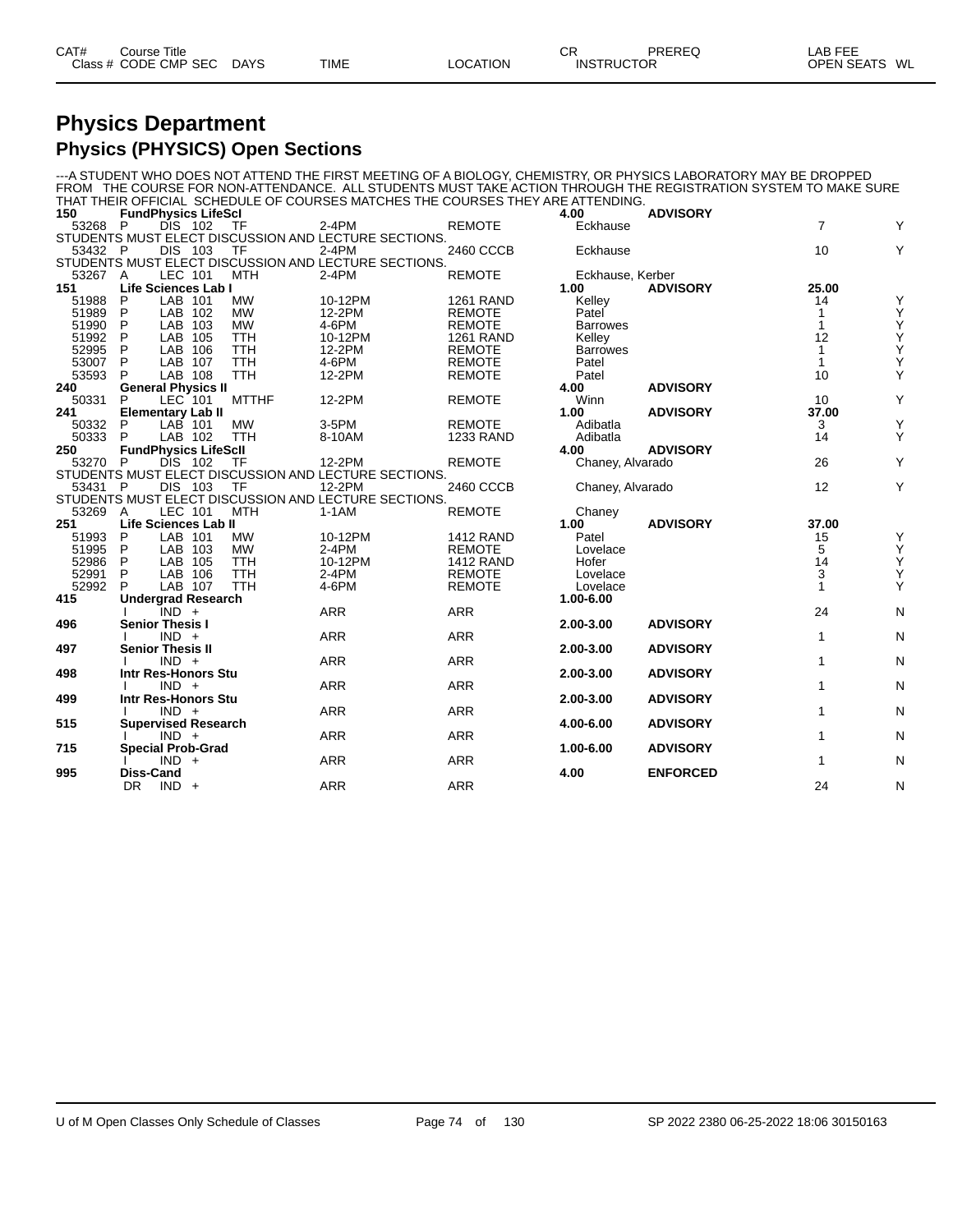| CAT# | Course Title<br>Class # CODE CMP SEC | DAYS | <b>TIME</b> | LOCATION | СF | PREREQ<br><b>INSTRUCTOR</b> | LAB FEE<br>OPEN SEATS WL |
|------|--------------------------------------|------|-------------|----------|----|-----------------------------|--------------------------|
|      |                                      |      |             |          |    |                             |                          |

# **Political Science Department**

|       | <b>Political Science (POLSCI) Open Sections</b> |            |            |             |                 |    |   |
|-------|-------------------------------------------------|------------|------------|-------------|-----------------|----|---|
| 160   | <b>Intro World Politic</b>                      |            |            | 4.00        |                 |    |   |
| 53295 | LEC 101<br><b>TWTHF</b><br>P                    | 10-12PM    | 3463 MH    | Talibova    |                 | 14 | Y |
| 299   | <b>POLSCI Internship</b>                        |            |            | 1.00        | <b>ADVISORY</b> |    |   |
|       | $IND +$<br>D                                    | <b>ARR</b> | <b>ARR</b> |             |                 | 10 | N |
| 300   | <b>Quant Emp Mthd PolSc</b>                     |            |            | 4.00        | <b>ADVISORY</b> |    |   |
| 52626 | LEC 101<br><b>MTWTH</b><br>P                    | $2-4PM$    | 3463 MH    | Kim         |                 | 21 | Υ |
| 302   | <b>Pol Thot Mod-Recent</b>                      |            |            | 3.00        | <b>ADVISORY</b> |    |   |
| 53296 | LEC 101<br><b>MTW</b><br>P.                     | 4-6PM      | 3463 MH    | Sahin       |                 | 6  | Y |
| 383   | Pol Sci Rsrch Opp                               |            |            | 1.00-3.00   |                 |    |   |
|       | $IND +$                                         | <b>ARR</b> | <b>ARR</b> |             |                 | 24 | N |
| 384   | <b>Directed Studies</b>                         |            |            | 1.00-3.00   |                 |    |   |
|       | $IND +$                                         | <b>ARR</b> | <b>ARR</b> |             |                 | 24 | N |
| 389   | Topics                                          |            |            | 3.00        | <b>ADVISORY</b> |    |   |
| 52844 | <b>REC 101</b><br><b>MTW</b><br>P               | 12-2PM     | 3463 MH    | Fleischmann |                 | 14 | N |
|       | Pol Theories of Capitalism                      |            |            |             |                 |    |   |
| 399   | Adv Internship                                  |            |            | 3.00        | <b>ADVISORY</b> |    |   |
| 52467 | <b>SEM 101</b><br>PI                            | <b>ARR</b> | <b>ARR</b> | Horner      |                 | 24 | N |
| 995   | <b>Diss-Cand</b>                                |            |            | 4.00        | <b>ENFORCED</b> |    |   |
|       | IND.<br>IR<br>$+$                               | <b>ARR</b> | <b>ARR</b> |             |                 | 24 | N |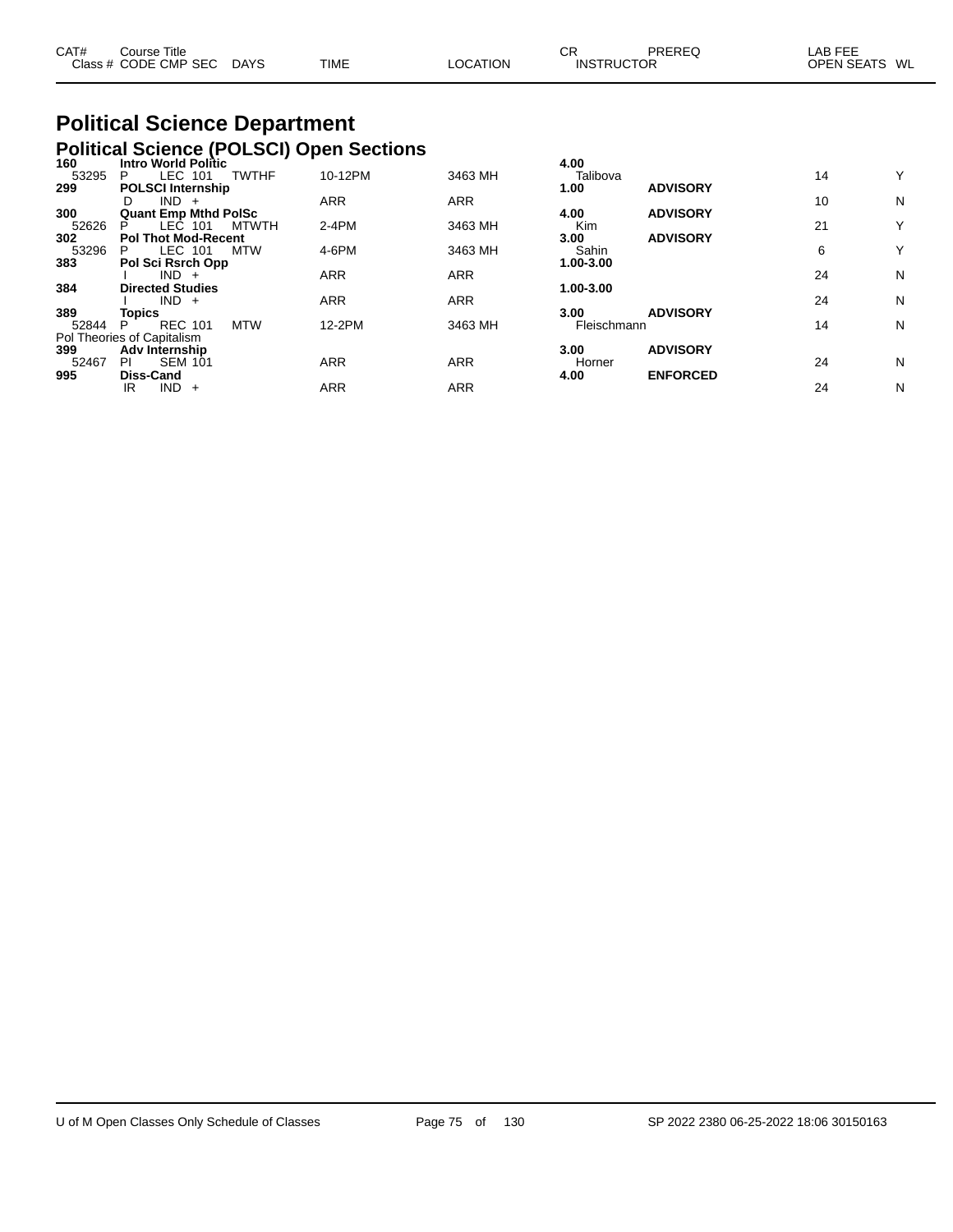| CAT# | Title<br>Course      |             |             |                 | ⌒冖<br>◡           | PREREQ | _AB FEE           |    |
|------|----------------------|-------------|-------------|-----------------|-------------------|--------|-------------------|----|
|      | Class # CODE CMP SEC | <b>DAYS</b> | <b>TIME</b> | <b>LOCATION</b> | <b>INSTRUCTOR</b> |        | <b>OPEN SEATS</b> | WL |

### **Psychology Department Psychology (PSYCH) Open Sections**

---IT IS CRITICAL THAT STUDENTS ATTEND CLASSES FROM THE BEGINNING OF THE TERM. EVEN THOUGH STUDENTS ARE REGISTERED OFFICIALLY FOR A COURSE, THE DEPARTMENT MAY REQUEST THAT THEY BE DISENROLLED IF THEY DO NOT ATTEND INITIAL CLASSES.

| 111                       | Intro to Psych                                             |              |                                                                                                                    |                | 4.00               |                           |              |   |
|---------------------------|------------------------------------------------------------|--------------|--------------------------------------------------------------------------------------------------------------------|----------------|--------------------|---------------------------|--------------|---|
| 53500                     | LEC 101<br>P.                                              | <b>MTWTH</b> | 10-12PM                                                                                                            | G115 AH        | Chandarlis         |                           | 10           | Y |
| 200                       | Ind Psych Issues                                           |              |                                                                                                                    |                | 1.00-4.00          | <b>ADVISORY</b>           |              |   |
|                           | IND +                                                      |              | <b>ARR</b>                                                                                                         | <b>ARR</b>     |                    |                           | 5            | N |
| 213                       | <b>Foundations IGR</b>                                     |              |                                                                                                                    |                | 3.00               | <b>ENFORCED</b>           |              |   |
| 52803                     | <b>SEM 101</b><br>P <sub>R</sub>                           | <b>TTH</b>   | 9-12PM                                                                                                             | A859 CHEM-TBLC | Hicks she-her-hers |                           | $\mathbf{1}$ | N |
| 270                       | <b>Abnormal Psychology</b>                                 |              |                                                                                                                    |                | 4.00               | <b>ENFORCED</b>           |              |   |
| 50345                     | P R<br>LEC 101                                             | <b>TWTH</b>  | 8-1040AM                                                                                                           | 1360 EH        | Chang              |                           | 87           | Υ |
|                           |                                                            |              | Please direct all questions to psych.saa@umich.edu; do not contact the instructor.                                 |                |                    |                           |              |   |
| 304                       | Teaching&Leading                                           |              |                                                                                                                    |                | 2.00-4.00          | <b>ADVISORY</b>           | 40.00        |   |
| 53157 PI                  | LAB 101                                                    |              | 5-7PM                                                                                                              | <b>B247 EH</b> | Quart              |                           | 4            | Υ |
|                           | Michigan Mentorship Program                                |              |                                                                                                                    |                |                    |                           |              |   |
| 53158 PI                  | Please contact equart@umich.edu with questions.<br>LAB 471 | T            | 7-8PM                                                                                                              | <b>B247 EH</b> |                    |                           | 5            | Y |
| Group Leading             |                                                            |              |                                                                                                                    |                |                    |                           |              |   |
|                           |                                                            |              | Psych 304-471 is for those students who've already taken Psych 304 - Michigan Mentorship Program. Please contact   |                |                    |                           |              |   |
|                           | equart@umich.edu with questions.                           |              |                                                                                                                    |                |                    |                           |              |   |
| 310                       | <b>IGR Facilitation</b>                                    |              |                                                                                                                    |                | 2.00               | <b>ADVISORY</b>           |              |   |
| 53424 PD                  | <b>SEM 101</b>                                             | W            | $1-3PM$                                                                                                            | 1437 MH        | Hicks she-her-hers |                           | 10           | N |
|                           | Required Retreat: May 6-8                                  |              |                                                                                                                    |                |                    |                           |              |   |
| May 6, 5-7:30             |                                                            |              |                                                                                                                    |                |                    |                           |              |   |
| May 7, 10-5               |                                                            |              |                                                                                                                    |                |                    |                           |              |   |
| May 8, 10-5               |                                                            |              |                                                                                                                    |                |                    |                           |              |   |
| 326                       | Dir Res Psych/NS                                           |              |                                                                                                                    |                | 1.00-4.00          | <b>ADVISORY</b>           |              |   |
|                           | $IND^+$                                                    |              | <b>ARR</b>                                                                                                         | <b>ARR</b>     |                    |                           | 24           | N |
| 355                       | <b>Cognitive Develop</b>                                   |              |                                                                                                                    |                | 3.00               | <b>ADVISORY</b>           |              |   |
| 53436                     | LEC 101                                                    | <b>MTWTH</b> | 10-1130AM                                                                                                          | 268 WEISER     | Perkins            |                           | 9            | Υ |
| 371                       | Adv Lab Psychopath                                         |              |                                                                                                                    |                | 3.00               | <b>ENFORCED</b>           |              |   |
| 51985                     | <b>PR</b><br>LAB 101                                       | TWTH         | 11-1PM                                                                                                             | <b>B254 EH</b> | Chang              |                           | 14           | Υ |
|                           |                                                            |              | Please direct all questions to psych.saa@umich.edu; do not contact the instructor.                                 |                |                    |                           |              |   |
| 422                       | <b>Adv Research NS</b>                                     |              |                                                                                                                    |                | 1.00-4.00          | <b>ADVISORY</b>           |              |   |
|                           | $IND +$                                                    |              | <b>ARR</b>                                                                                                         | <b>ARR</b>     |                    |                           | 24           | N |
| 423                       | <b>Adv Res Soc Sci</b>                                     |              |                                                                                                                    |                | 3.00-4.00          | <b>ADVISORY</b>           |              |   |
| 430                       | $IND +$                                                    |              | <b>ARR</b>                                                                                                         | <b>ARR</b>     | 3.00               | <b>ENFORCED</b>           | 25           | N |
| 52548                     | <b>Topics in Biopsych</b><br>P <sub>R</sub><br>SEM 101     | MW           | 9-1030AM                                                                                                           | 1405 EQ        |                    |                           | 7            | Y |
|                           | Sex Dif Brain, Behav&Disease                               |              |                                                                                                                    |                | Cummings           |                           |              |   |
|                           |                                                            |              | Course will be taught both in-person (Monday and Wednesday 9:00 a.m. - 10:30 a.m.) and remotely in an asynchronous |                |                    |                           |              |   |
|                           | format (Spring 2022).                                      |              |                                                                                                                    |                |                    |                           |              |   |
| 457                       | <b>Curr Topic Dev Psych</b>                                |              |                                                                                                                    |                | 3.00               | <b>ADVISORY, ENFORCED</b> |              |   |
| 52549 PR                  | SEM 101                                                    | MW           | 9-11AM                                                                                                             | G127 AH        | Jodl               |                           | 11           | Y |
| <b>Emerging Adulthood</b> |                                                            |              |                                                                                                                    |                |                    |                           |              |   |
|                           |                                                            |              |                                                                                                                    |                |                    |                           |              |   |

Course will be taught both in-person (Monday and Wednesday 9:00 a.m. - 11:00 a.m.) and remotely in an asynchronous format (Spring 2022).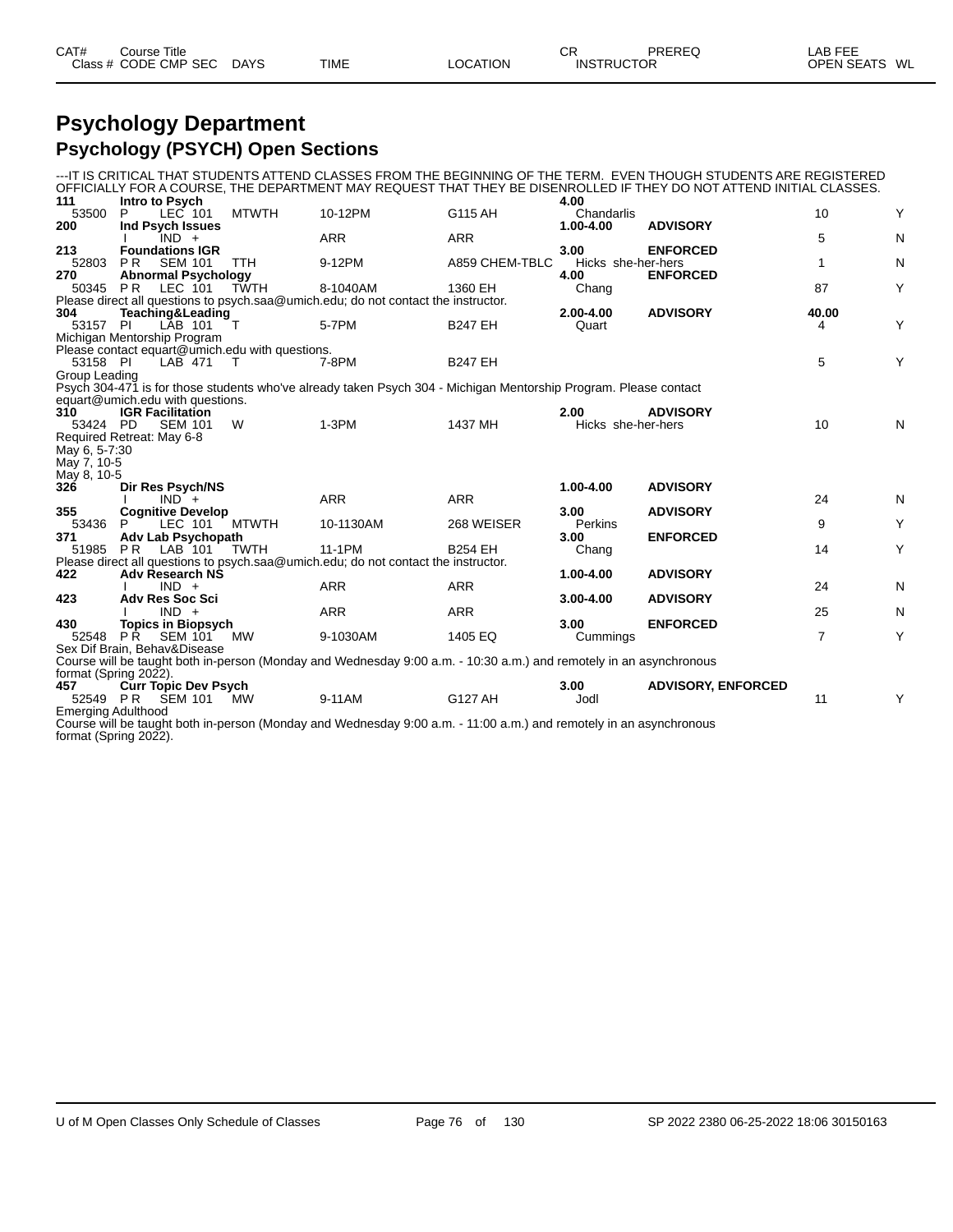| CAT#<br>Class $#$ | ourse Titleٽ<br>CODE CMP SEC | <b>DAYS</b> | <b>TIME</b> | LOCATION | СR<br><b>INSTRUCTOR</b> | PREREQ | LAB FEE<br><b>OPEN SEATS</b><br>WL |
|-------------------|------------------------------|-------------|-------------|----------|-------------------------|--------|------------------------------------|
|                   |                              |             |             |          |                         |        |                                    |

## **Studies In Religion Religion (RELIGION) Open Sections 277 Lnd Israel-Palestine 3.00**

| 211   | Lnu israei-Palestine |           |    |        | J.UU                               |              |  |        |         |
|-------|----------------------|-----------|----|--------|------------------------------------|--------------|--|--------|---------|
| 52842 |                      | 101<br>r. | МW | $-4PM$ | ∩∩∩ח<br>$\sim$ Tr<br>3 I D<br>-927 | $-$<br>∟liav |  | $\sim$ | $\cdot$ |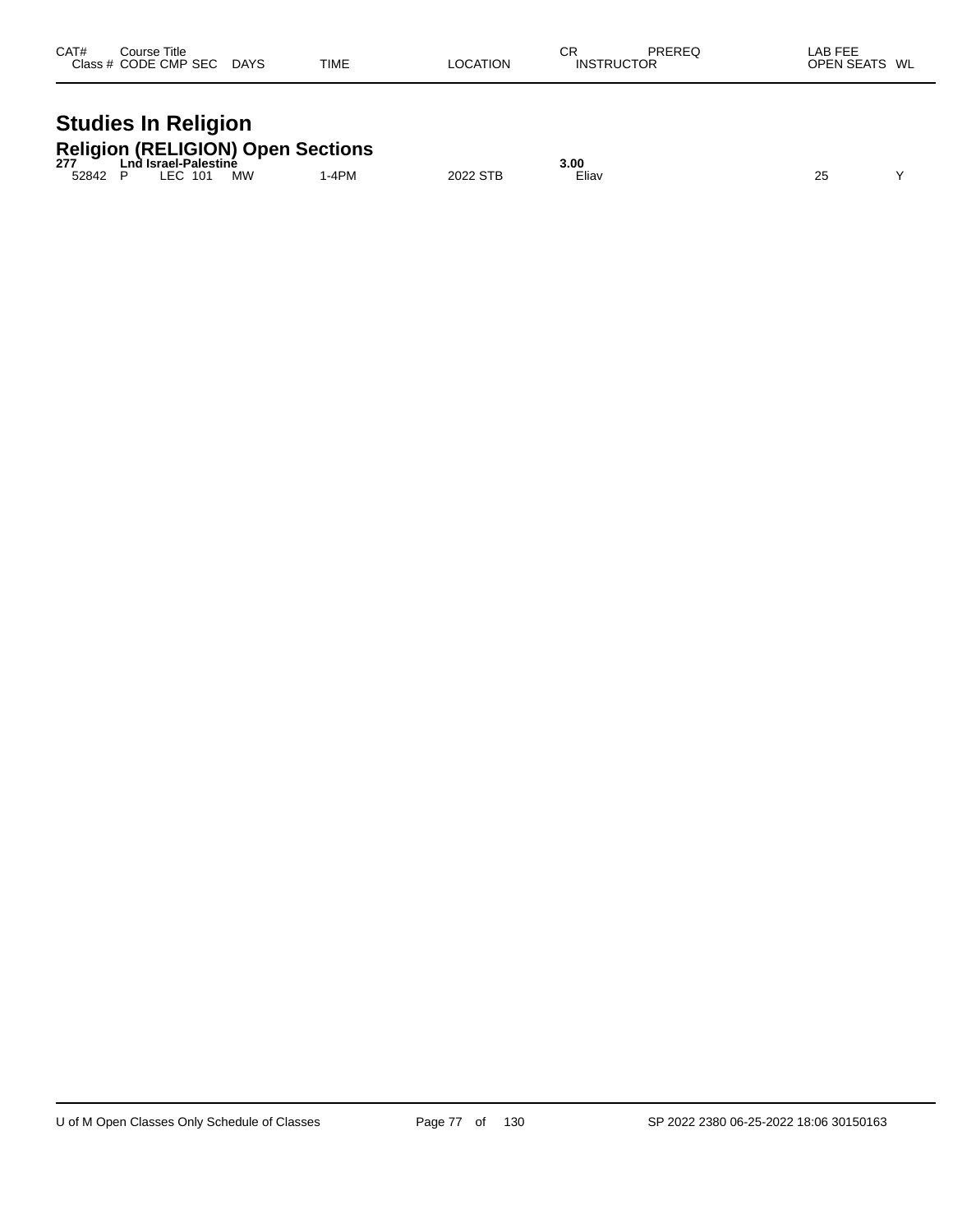### **Romance Languages Department French (FRENCH) Open Sections**

---Each section of the non-intensive classes meets two hours each day. Each section of the intensive classes meets four hours each day. Students must attend all hours and plan to attend periodic cultural presentations during the break between classes.

---A student who misses either of the first two meetings of any course offered by the Department of Romance Languages may be dropped from the course for non-attendance.

---Students with any previous study of French must take the French placement test before enrolling. Placement test dates are online at: www.lsa.umich.edu/rll/undergraduate/languageplacement/languageplacementtests. ---All students must take action through the registration system to make sure that their official schedule of courses matches the courses they are attending. **103 Elementary Review 4.00 ENFORCED** 52485 PIR REC 101 MTTHF 9-11AM B120 MLB Hendrickson 9 Y The textbook can be purchased through the online bookstore or directly from the publisher at http://vistahigherlearning.com/store/ **231 Second Year 4.00 ENFORCED** 50253 PIR REC 101 MTTHF 9-11AM 2106 MLB Gabaron 7 Y **232 Second Year 4.00 ENFORCED** 50254 PIR REC 101 MTTHF 9-11AM B124 MLB Gordon 8 Y 52707 PIR REC 102 MTTHF 11-1PM B124 MLB Beuerlein 6 Y

#### **Italian (ITALIAN) Open Sections**

---Each section of the non-intensive classes meets two hours each day. Each section of the intensive classes meets four hours each day. Students must attend all hours and plan to attend periodic cultural presentations during the break between classes.

-A student who misses either of the first two meetings of any course offered by the Department of Romance Languages may be dropped from the course for non-attendance.

---Students with any previous study of Italian must take the Italian placement test before enrolling. Placement test dates are online at:

www.lsa.umich.edu/rll/undergraduate/languageplacement/languageplacementtests.

---All students must take action through the registration system to make sure that their official schedule of courses matches the courses they are attending.

#### **Spanish (SPANISH) Open Sections**

---Each section of the non-intensive classes meets two hours each day. Each section of the intensive classes meets four hours each day. Students must attend all hours and plan to attend periodic cultural presentations during the break between classes.

---A student who misses either of the first two meetings of any course offered by the Department of Romance Languages may be dropped from the course for non-attendance.

---Students with any previous study of Spanish must take the Spanish placement test before enrolling. Placement test dates are online at:

www.lsa.umich.edu/rll/undergraduate/languageplacement/languageplacementtests.

---All students must take action through the registration system to make sure that their official schedule of

|                                       |     |                            | courses matches the courses they are attending.       |                                                                                                                                                                                                                                             |                 |                        |                              |    |   |
|---------------------------------------|-----|----------------------------|-------------------------------------------------------|---------------------------------------------------------------------------------------------------------------------------------------------------------------------------------------------------------------------------------------------|-----------------|------------------------|------------------------------|----|---|
| 100                                   |     | <b>Intensive Elem Span</b> |                                                       |                                                                                                                                                                                                                                             |                 | 8.00                   | <b>ADVISORY, ENFORCED</b>    |    |   |
| 50367                                 | PIR |                            | REC 101 MTTHF                                         | 9-11AM                                                                                                                                                                                                                                      | <b>B118 MLB</b> |                        | Orecchio, Fernandez-Garcia   | 4  |   |
| 100                                   |     | <b>Intensive Elem Span</b> |                                                       |                                                                                                                                                                                                                                             |                 | 8.00                   | <b>ADVISORY, ENFORCED</b>    |    |   |
|                                       | PR. |                            | REC 101 MTTHF                                         | 1130-130PM                                                                                                                                                                                                                                  | <b>B118 MLB</b> |                        |                              | 4  | Υ |
|                                       |     |                            |                                                       | For students with no previous study or by placement. Students with any previous study of Spanish or prior                                                                                                                                   |                 |                        |                              |    |   |
|                                       |     |                            |                                                       | instruction in Spanish must take the placement test before enrolling.                                                                                                                                                                       |                 |                        |                              |    |   |
|                                       |     |                            |                                                       | Textbook can be purchased through the online bookstore or directly from the publisher at                                                                                                                                                    |                 |                        |                              |    |   |
|                                       |     |                            | https://www.cengage.com/coursepages/University_SPA100 |                                                                                                                                                                                                                                             |                 |                        |                              |    |   |
| 103                                   |     | <b>Review-Elementary</b>   |                                                       |                                                                                                                                                                                                                                             |                 | 4.00                   | <b>ADVISORY, ENFORCED</b>    |    |   |
| 52911                                 |     |                            | PIR REC 101 MTTHE                                     | 9-11AM                                                                                                                                                                                                                                      | 1175 NQ         | Rivas-Murillo          |                              | 12 |   |
|                                       |     |                            |                                                       | Students may choose 5 months or 24 months of SuperSite Access. Textbook can be purchased through the online                                                                                                                                 |                 |                        |                              |    |   |
|                                       |     |                            |                                                       | bookstore; or directly from the publisher at http://vistahigherlearning.com/store/                                                                                                                                                          |                 |                        |                              |    |   |
| 230                                   |     | <b>Intensive 2nd Year</b>  |                                                       |                                                                                                                                                                                                                                             |                 | 8.00                   | <b>ENFORCED</b>              |    |   |
| 50368                                 |     | <b>PIR REC 101</b>         | MTTHF                                                 | 9-11AM                                                                                                                                                                                                                                      | 2402 MLB        |                        | Stiasny Carruthers, Primorac | 6  |   |
| 230                                   |     | <b>Intensive 2nd Year</b>  |                                                       |                                                                                                                                                                                                                                             |                 | 8.00                   | <b>ENFORCED</b>              |    |   |
|                                       | PR. | <b>REC 101</b>             | MTTHF                                                 | 1130-130PM                                                                                                                                                                                                                                  | 2402 MLB        |                        |                              | 6  | Υ |
|                                       |     |                            |                                                       | The textbook can be purchased through the online bookstore or directly from the publisher at                                                                                                                                                |                 |                        |                              |    |   |
| http://vistahigherlearning.com/store/ |     |                            |                                                       |                                                                                                                                                                                                                                             |                 |                        |                              |    |   |
| 230                                   |     | <b>Intensive 2nd Year</b>  |                                                       |                                                                                                                                                                                                                                             |                 | 8.00                   | <b>ENFORCED</b>              |    |   |
| 50369                                 |     | <b>PIR REC 102</b>         | MTTHF                                                 | 9-11AM                                                                                                                                                                                                                                      | 2412 MLB        | Dorantes, Hessenthaler |                              | 8  |   |
| 230                                   |     | <b>Intensive 2nd Year</b>  |                                                       |                                                                                                                                                                                                                                             |                 | 8.00                   | <b>ENFORCED</b>              |    |   |
|                                       | PR. | <b>REC 102</b>             | MTTHF                                                 | 1130-130PM                                                                                                                                                                                                                                  | 2412 MLB        |                        |                              | 8  | Υ |
|                                       |     |                            |                                                       | The textbook can be purchased through the online bookstore or directly from the publisher at                                                                                                                                                |                 |                        |                              |    |   |
| http://vistahigherlearning.com/store/ |     |                            |                                                       |                                                                                                                                                                                                                                             |                 |                        |                              |    |   |
| 231                                   |     | Second Year Span           |                                                       |                                                                                                                                                                                                                                             |                 | 4.00                   | <b>ENFORCED</b>              |    |   |
| 50370 PIR REC 101 MTTHF<br>$ -$       |     |                            |                                                       | 9-11AM<br>$\mathbf{r}$ . The contract of the contract of the contract of the contract of the contract of the contract of the contract of the contract of the contract of the contract of the contract of the contract of the contract of th | 2114 MLB        | Calixto                |                              |    |   |

Textbook can be purchased through the bookstore or at http://vistahigherlearning.com/store/ 51526 PIR REC 103 MTTHF 1-3PM 2114 MLB Rama 9 Y Textbook can be purchased through the bookstore or at http://vistahigherlearning.com/store/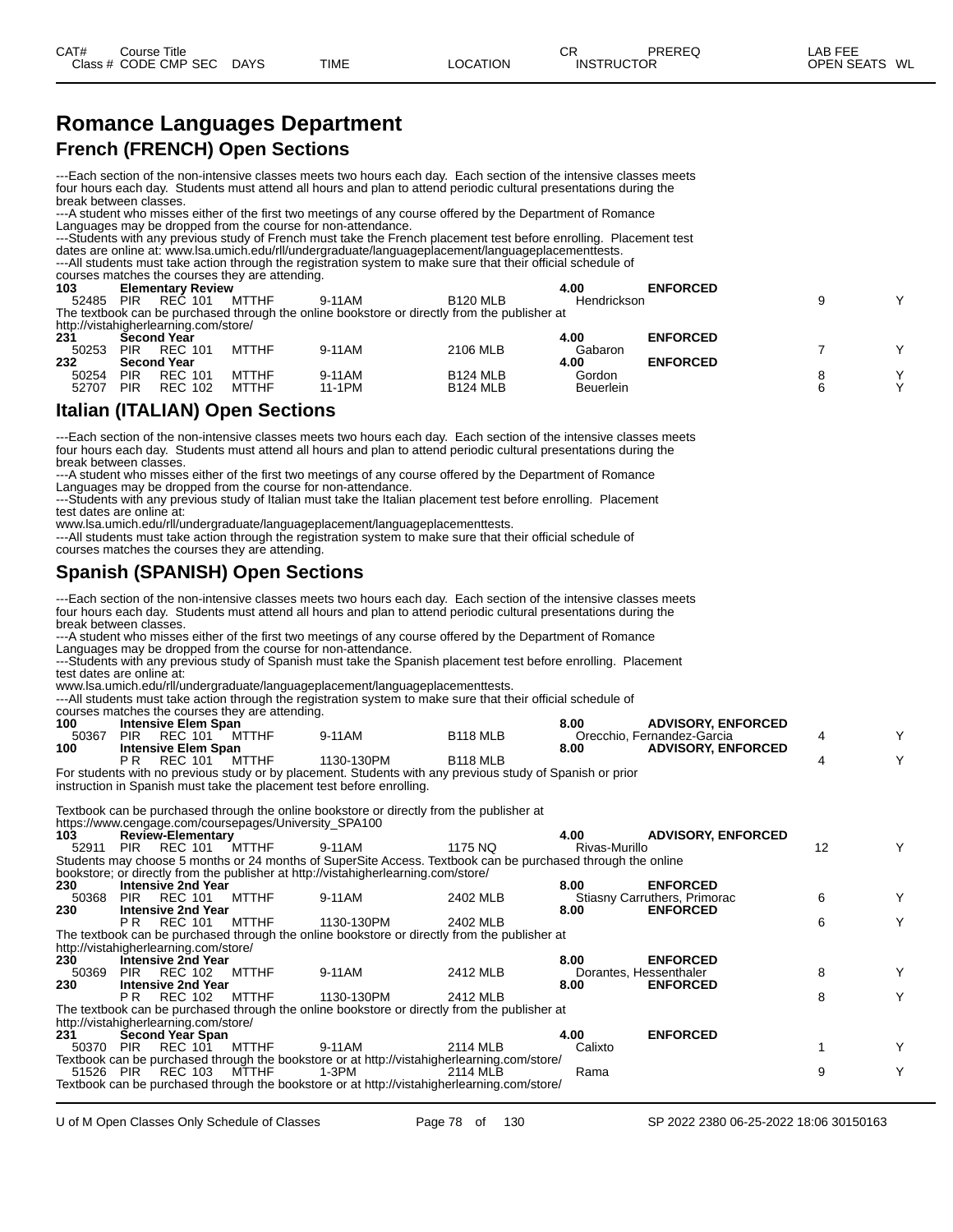| CAT# | Course Title              |      |                 | СR                | PREREQ | ∟AB FEE       |
|------|---------------------------|------|-----------------|-------------------|--------|---------------|
|      | Class # CODE CMP SEC DAYS | TIME | <b>LOCATION</b> | <b>INSTRUCTOR</b> |        | OPEN SEATS WL |
|      |                           |      |                 |                   |        |               |

| 232<br>50371 | Second Year Span<br>REC 101<br>PIR    | MTTHF      | 9-11AM<br>Students can purchase etext access through the online bookstore OR directly from the publisher by registering at | <b>B109 MLB</b> | 4.00<br>Iglesias Garrido | ADVISORY, ENFORCED        |       |  |
|--------------|---------------------------------------|------------|----------------------------------------------------------------------------------------------------------------------------|-----------------|--------------------------|---------------------------|-------|--|
|              | 50372 PIR REC 102 MTTHF               |            | https://www.pearsonmylabandmastering.com/northamerica/ and purchasing MyLab w/eText.<br>9-11AM                             | <b>B111 MLB</b> | Forrester                |                           | 4     |  |
|              |                                       |            | Students can purchase etext access through the online bookstore OR directly from the publisher by registering at           |                 |                          |                           |       |  |
|              |                                       |            | https://www.pearsonmylabandmastering.com/northamerica/ and purchasing MyLab w/eText.                                       |                 |                          |                           |       |  |
|              | 53211 PIR REC 104 MTTHF               |            | 11-1PM                                                                                                                     | <b>B109 MLB</b> | Larrotiz                 |                           | 9     |  |
|              |                                       |            | Students can purchase etext access through the online bookstore OR directly from the publisher by registering at           |                 |                          |                           |       |  |
|              |                                       |            | https://www.pearsonmylabandmastering.com/northamerica/ and purchasing MyLab w/eText.                                       |                 |                          |                           |       |  |
|              | 53217 PIR REC 107 MTTHF               |            | 1-3PM                                                                                                                      | <b>B109 MLB</b> | McAlister                |                           |       |  |
|              |                                       |            | Students can purchase etext access through the online bookstore OR directly from the publisher by registering at           |                 |                          |                           |       |  |
|              |                                       |            | https://www.pearsonmylabandmastering.com/northamerica/ and purchasing MyLab w/eText.                                       |                 |                          |                           |       |  |
| 277          | Sp Grammar & Comp                     |            |                                                                                                                            |                 | 3.00                     | <b>ADVISORY, ENFORCED</b> |       |  |
| 52188        | PIR REC 101                           | MWF        | 10-12PM                                                                                                                    | 1636 CHEM       | Goetz                    |                           | 9     |  |
|              | Spanish Grammar in Context            |            |                                                                                                                            |                 |                          |                           |       |  |
|              |                                       |            | Textbook materials will be provided -- no purchase of textbook necessary.                                                  |                 |                          |                           |       |  |
| 368          | <b>Literature and Arts</b>            |            |                                                                                                                            |                 | 3.00 <sub>1</sub>        | <b>ENFORCED</b>           | 25.00 |  |
| 53307        | REC 101<br>PIR                        | <b>TTH</b> | 10-1PM                                                                                                                     | 1339 MH         | Szpiech                  |                           | 13    |  |
|              | <b>Binge Watching Spanish History</b> |            |                                                                                                                            |                 |                          |                           |       |  |
| 423          | <b>Visual Cult Hisp Wrl</b>           |            |                                                                                                                            |                 | 3.00                     | <b>ENFORCED</b>           |       |  |
| 53050        | REC 101<br><b>PIR</b>                 | <b>TTH</b> | $2-5PM$                                                                                                                    | 2402 MLB        | Ferrari                  |                           | 3     |  |
|              | Capital, Surveill., Nomadism          |            |                                                                                                                            |                 |                          |                           |       |  |
| 467          | <b>Lit&amp;Artistic Mymts</b>         |            |                                                                                                                            |                 | 3.00                     | <b>ENFORCED</b>           |       |  |
| 53041        | <b>REC 101</b><br><b>PIR</b>          | <b>MW</b>  | 9-12PM                                                                                                                     | <b>B103 MLB</b> |                          | De Entrambasaguas-Monsell | 11    |  |
|              | Soc Mov Spain/Chile/Mex/Bolivi        |            |                                                                                                                            |                 |                          |                           |       |  |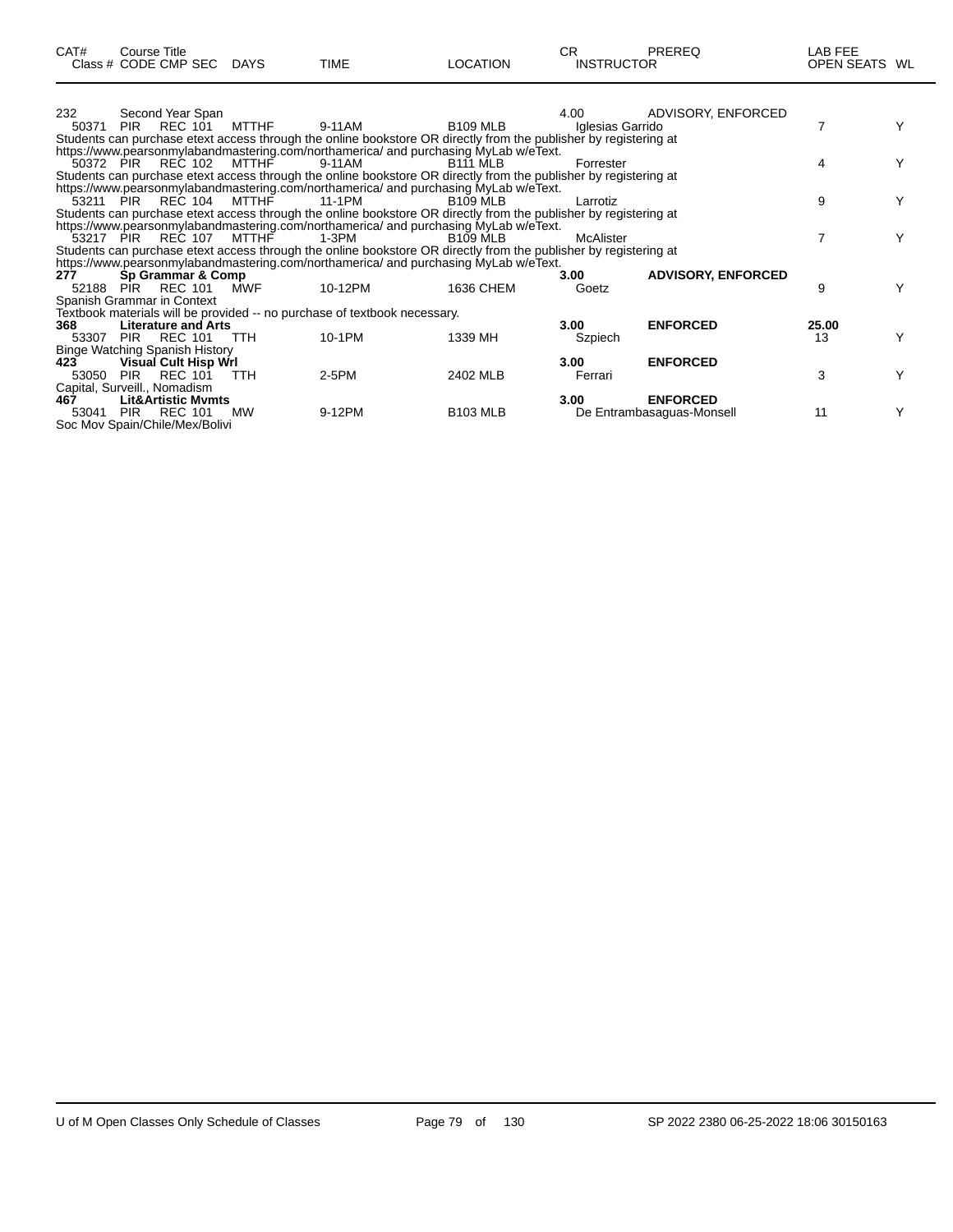| CAT# | Course Title         |             |             |                 | СR                | PREREQ | _AB FEE       |  |
|------|----------------------|-------------|-------------|-----------------|-------------------|--------|---------------|--|
|      | Class # CODE CMP SEC | <b>DAYS</b> | <b>TIME</b> | <b>LOCATION</b> | <b>INSTRUCTOR</b> |        | OPEN SEATS WL |  |
|      |                      |             |             |                 |                   |        |               |  |

## **Sweetland Center for Writing Gayle Morris Sweetland Center for Writing (WRITING) Open Sections 201 Dig Media Wrtg Mini 1.00**

| $201 -$ | Dia Media Wrta Mini        |       |               | .00        |  |
|---------|----------------------------|-------|---------------|------------|--|
| 52486   | <b>SEM 101</b>             | 6-8PM | <b>REMOTE</b> | Karczynski |  |
|         | The Art of the Photo Essay |       |               |            |  |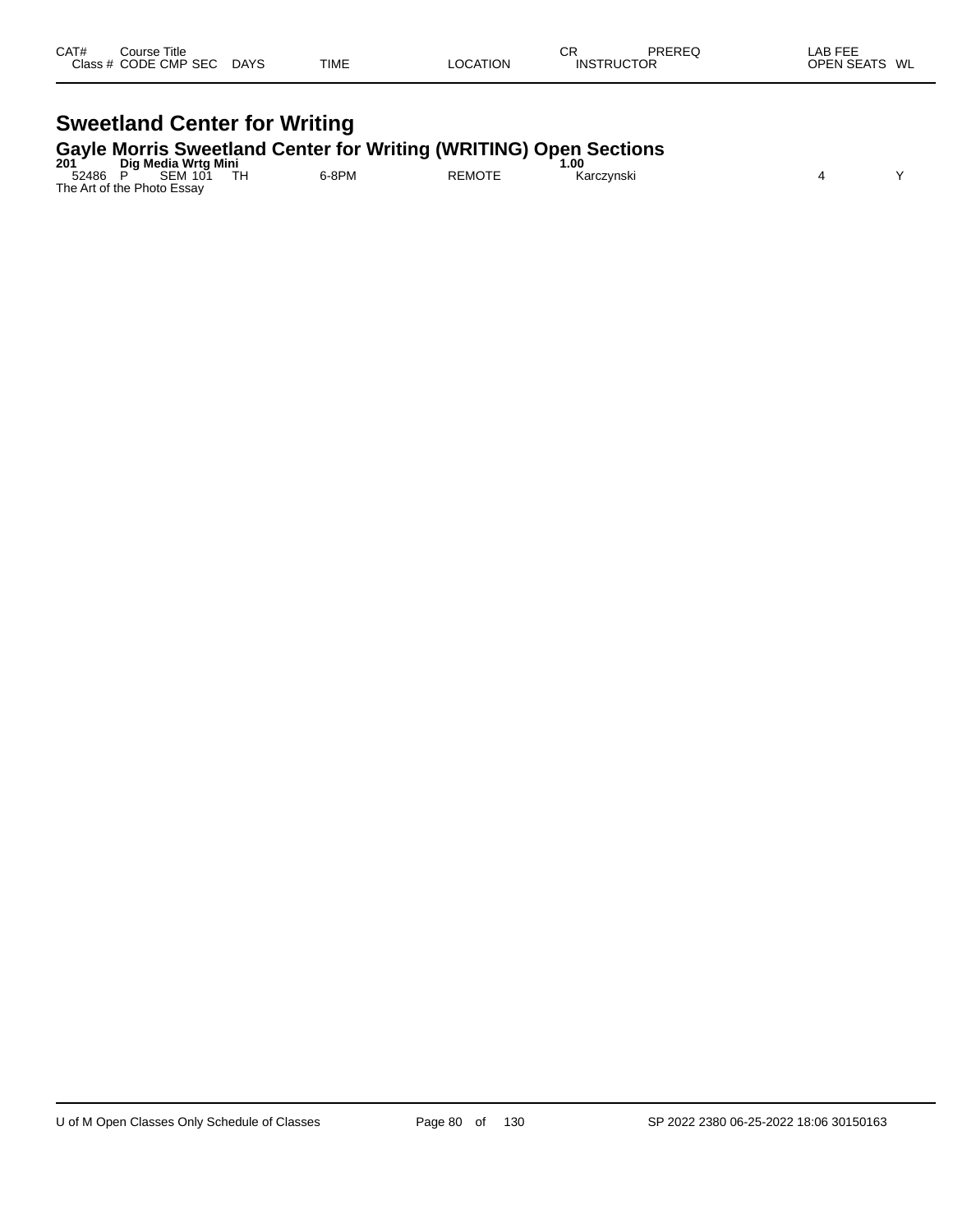### **Slavic Languages & Lit Dept Polish (POLISH) Open Sections**

#### **Russian (RUSSIAN) Open Sections**

| 23<br><b>REC 101</b><br>10-12PM<br>2155 NQ<br>53303<br><b>MTWTHF</b><br>P<br>Martin, Fort<br>123<br>Inten First Yr Russ<br>8.00<br><b>REC 101</b><br>23<br><b>MTWTHF</b><br>1-3PM<br>2155 NQ<br>303<br>8.00<br><b>ENFORCED</b><br>Third Yr Intensive<br><b>REC 101</b><br>10-12PM<br>10<br><b>MTWTHF</b><br>2104 MLB<br>Rogovyk, Shkolnik<br>52189<br>PR.<br><b>ENFORCED</b><br><b>Third Yr Intensive</b><br>8.00<br>303<br><b>REC 101</b><br><b>MTWTHF</b><br>10<br>P R<br>1-3PM<br>2104 MLB<br>Course instruction is remote and synchronous. Enrolled students are expected to be available remotely during all<br>scheduled class times.<br>8.00<br><b>Inten First Yr Russ</b><br>523<br>23<br>Y<br>53305<br><b>REC 101</b><br>10-12PM<br>2155 NQ<br>MTWTHF<br>P<br>Martin, Fort<br>523<br>Inten First Yr Russ<br>8.00<br>Y<br>23<br><b>REC 101</b><br><b>MTWTHF</b><br>$1-3PM$<br>2155 NQ<br>527<br><b>ENFORCED</b><br>Inten Third Yr Russ<br>8.00<br><b>REC 101</b><br>10-12PM<br>Rogovyk, Shkolnik<br>10<br>52395<br>P <sub>R</sub><br>2104 MLB<br>MTWTHF<br>Inten Third Yr Russ<br><b>ENFORCED</b><br>527<br>8.00<br><b>REC 101</b><br><b>MTWTHF</b><br>$1-3PM$<br>2104 MLB<br>10<br>PR.<br><b>Slavic (SLAVIC) Open Sections</b><br><b>Cnt Eur Cinéma</b><br><b>ADVISORY</b><br>50.00<br>312<br>3.00<br>LEC 102<br>10-12PM<br><b>REMOTE</b><br>MWF<br>50965<br>P<br>Marko<br>3<br>Race, Ethnicity & Gender Issues<br>ARR<br><b>REMOTE</b><br>LAB 101<br>Marko, Mahoney<br>50964 A<br><b>Ukrainian (UKR) Open Sections</b><br>Dir Reading UKR Lit<br><b>ADVISORY</b><br>1.00-4.00<br>421<br><b>ARR</b><br>25<br><b>ARR</b><br>$IND +$ | 123 | Inten First Yr Russ |  | 8.00 |  |   |
|---------------------------------------------------------------------------------------------------------------------------------------------------------------------------------------------------------------------------------------------------------------------------------------------------------------------------------------------------------------------------------------------------------------------------------------------------------------------------------------------------------------------------------------------------------------------------------------------------------------------------------------------------------------------------------------------------------------------------------------------------------------------------------------------------------------------------------------------------------------------------------------------------------------------------------------------------------------------------------------------------------------------------------------------------------------------------------------------------------------------------------------------------------------------------------------------------------------------------------------------------------------------------------------------------------------------------------------------------------------------------------------------------------------------------------------------------------------------------------------------------------------------------------------------------------------------------------------------------------------------------------------------|-----|---------------------|--|------|--|---|
|                                                                                                                                                                                                                                                                                                                                                                                                                                                                                                                                                                                                                                                                                                                                                                                                                                                                                                                                                                                                                                                                                                                                                                                                                                                                                                                                                                                                                                                                                                                                                                                                                                             |     |                     |  |      |  | Y |
|                                                                                                                                                                                                                                                                                                                                                                                                                                                                                                                                                                                                                                                                                                                                                                                                                                                                                                                                                                                                                                                                                                                                                                                                                                                                                                                                                                                                                                                                                                                                                                                                                                             |     |                     |  |      |  |   |
|                                                                                                                                                                                                                                                                                                                                                                                                                                                                                                                                                                                                                                                                                                                                                                                                                                                                                                                                                                                                                                                                                                                                                                                                                                                                                                                                                                                                                                                                                                                                                                                                                                             |     |                     |  |      |  | Y |
|                                                                                                                                                                                                                                                                                                                                                                                                                                                                                                                                                                                                                                                                                                                                                                                                                                                                                                                                                                                                                                                                                                                                                                                                                                                                                                                                                                                                                                                                                                                                                                                                                                             |     |                     |  |      |  | Y |
|                                                                                                                                                                                                                                                                                                                                                                                                                                                                                                                                                                                                                                                                                                                                                                                                                                                                                                                                                                                                                                                                                                                                                                                                                                                                                                                                                                                                                                                                                                                                                                                                                                             |     |                     |  |      |  |   |
|                                                                                                                                                                                                                                                                                                                                                                                                                                                                                                                                                                                                                                                                                                                                                                                                                                                                                                                                                                                                                                                                                                                                                                                                                                                                                                                                                                                                                                                                                                                                                                                                                                             |     |                     |  |      |  | Y |
|                                                                                                                                                                                                                                                                                                                                                                                                                                                                                                                                                                                                                                                                                                                                                                                                                                                                                                                                                                                                                                                                                                                                                                                                                                                                                                                                                                                                                                                                                                                                                                                                                                             |     |                     |  |      |  |   |
|                                                                                                                                                                                                                                                                                                                                                                                                                                                                                                                                                                                                                                                                                                                                                                                                                                                                                                                                                                                                                                                                                                                                                                                                                                                                                                                                                                                                                                                                                                                                                                                                                                             |     |                     |  |      |  |   |
|                                                                                                                                                                                                                                                                                                                                                                                                                                                                                                                                                                                                                                                                                                                                                                                                                                                                                                                                                                                                                                                                                                                                                                                                                                                                                                                                                                                                                                                                                                                                                                                                                                             |     |                     |  |      |  |   |
|                                                                                                                                                                                                                                                                                                                                                                                                                                                                                                                                                                                                                                                                                                                                                                                                                                                                                                                                                                                                                                                                                                                                                                                                                                                                                                                                                                                                                                                                                                                                                                                                                                             |     |                     |  |      |  |   |
|                                                                                                                                                                                                                                                                                                                                                                                                                                                                                                                                                                                                                                                                                                                                                                                                                                                                                                                                                                                                                                                                                                                                                                                                                                                                                                                                                                                                                                                                                                                                                                                                                                             |     |                     |  |      |  |   |
|                                                                                                                                                                                                                                                                                                                                                                                                                                                                                                                                                                                                                                                                                                                                                                                                                                                                                                                                                                                                                                                                                                                                                                                                                                                                                                                                                                                                                                                                                                                                                                                                                                             |     |                     |  |      |  |   |
|                                                                                                                                                                                                                                                                                                                                                                                                                                                                                                                                                                                                                                                                                                                                                                                                                                                                                                                                                                                                                                                                                                                                                                                                                                                                                                                                                                                                                                                                                                                                                                                                                                             |     |                     |  |      |  | Y |
|                                                                                                                                                                                                                                                                                                                                                                                                                                                                                                                                                                                                                                                                                                                                                                                                                                                                                                                                                                                                                                                                                                                                                                                                                                                                                                                                                                                                                                                                                                                                                                                                                                             |     |                     |  |      |  |   |
|                                                                                                                                                                                                                                                                                                                                                                                                                                                                                                                                                                                                                                                                                                                                                                                                                                                                                                                                                                                                                                                                                                                                                                                                                                                                                                                                                                                                                                                                                                                                                                                                                                             |     |                     |  |      |  | Y |
|                                                                                                                                                                                                                                                                                                                                                                                                                                                                                                                                                                                                                                                                                                                                                                                                                                                                                                                                                                                                                                                                                                                                                                                                                                                                                                                                                                                                                                                                                                                                                                                                                                             |     |                     |  |      |  |   |
|                                                                                                                                                                                                                                                                                                                                                                                                                                                                                                                                                                                                                                                                                                                                                                                                                                                                                                                                                                                                                                                                                                                                                                                                                                                                                                                                                                                                                                                                                                                                                                                                                                             |     |                     |  |      |  |   |
|                                                                                                                                                                                                                                                                                                                                                                                                                                                                                                                                                                                                                                                                                                                                                                                                                                                                                                                                                                                                                                                                                                                                                                                                                                                                                                                                                                                                                                                                                                                                                                                                                                             |     |                     |  |      |  | Y |
|                                                                                                                                                                                                                                                                                                                                                                                                                                                                                                                                                                                                                                                                                                                                                                                                                                                                                                                                                                                                                                                                                                                                                                                                                                                                                                                                                                                                                                                                                                                                                                                                                                             |     |                     |  |      |  |   |
|                                                                                                                                                                                                                                                                                                                                                                                                                                                                                                                                                                                                                                                                                                                                                                                                                                                                                                                                                                                                                                                                                                                                                                                                                                                                                                                                                                                                                                                                                                                                                                                                                                             |     |                     |  |      |  |   |
|                                                                                                                                                                                                                                                                                                                                                                                                                                                                                                                                                                                                                                                                                                                                                                                                                                                                                                                                                                                                                                                                                                                                                                                                                                                                                                                                                                                                                                                                                                                                                                                                                                             |     |                     |  |      |  |   |
|                                                                                                                                                                                                                                                                                                                                                                                                                                                                                                                                                                                                                                                                                                                                                                                                                                                                                                                                                                                                                                                                                                                                                                                                                                                                                                                                                                                                                                                                                                                                                                                                                                             |     |                     |  |      |  |   |
|                                                                                                                                                                                                                                                                                                                                                                                                                                                                                                                                                                                                                                                                                                                                                                                                                                                                                                                                                                                                                                                                                                                                                                                                                                                                                                                                                                                                                                                                                                                                                                                                                                             |     |                     |  |      |  | N |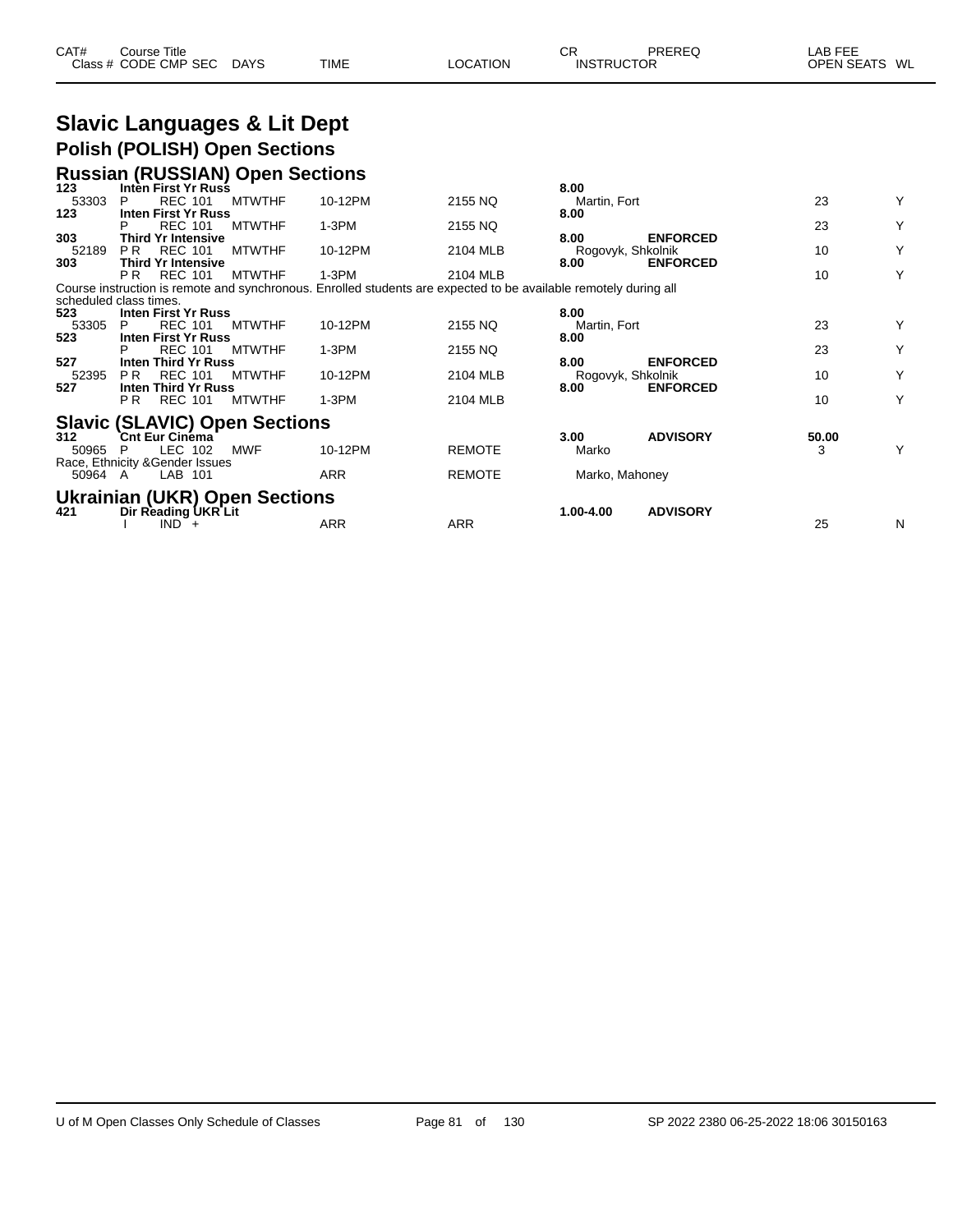| CAT# | Course Title         |             |             |                 | СR                | PREREQ | LAB FEE                 |
|------|----------------------|-------------|-------------|-----------------|-------------------|--------|-------------------------|
|      | Class # CODE CMP SEC | <b>DAYS</b> | <b>TIME</b> | <b>LOCATION</b> | <b>INSTRUCTOR</b> |        | <b>OPEN SEATS</b><br>WL |
|      |                      |             |             |                 |                   |        |                         |

#### **Sociology Department Sociology (SOC) Open Sections**

--IT IS CRITICAL THAT STUDENTS ATTEND CLASSES FROM THE BEGINNING OF THE TERM. EVEN THOUGH STUDENTS MAY BE REGISTERED OFFICIALLY FOR A COURSE, THE DEPARTMENT MAY GIVE AWAY PLACES IN A COURSE IF STUDENTS DO NOT ATTEND THE FIRST TWO COURSE MEETINGS.

--TO ASSIST THE STUDENT IN SELECTING COURSES, PAST COURSE SYLLABI ARE AVAILABLE FOR PERUSAL IN THE SOCIOLOGY MAIN OFFICE.

--STUDENTS WITH SENIOR STANDING ARE NOT GRANTED CREDIT FOR 100-LEVEL COURSES WITH THE EXCEPTION OF SOC 122: INTERGROUP DIALOGUES. SENIORS WITH AN ACADEMIC NEED TO ENROLL IN A 100-LEVEL INTRODUCTORY SOC COURSE SHOULD CONTACT THE DEPARTMENT.

| ────────────── |                                 |            |            |                  |                    |                           |    |   |
|----------------|---------------------------------|------------|------------|------------------|--------------------|---------------------------|----|---|
| 100            | <b>Intro to Sociology</b>       |            |            |                  | 3.00               | <b>ADVISORY, ENFORCED</b> |    |   |
| 52428          | LEC 101<br>PR.                  | MWF        | 9-11AM     | 3242 LSA         | Sullivan           |                           | 17 | Y |
| 210            | <b>SocSci Statistics</b>        |            |            |                  | 3.00               |                           |    |   |
| 51898          | LEC 101<br>P                    | <b>MWF</b> | 9-11AM     | 3254 LSA         | Ybarra             |                           | 18 | Y |
| 218            | <b>Foundations IGR</b>          |            |            |                  | 3.00               | <b>ENFORCED</b>           |    |   |
| 52783          | <b>SEM 101</b><br>PR.           | TTH        | 9-12PM     | A859 CHEM-TBLC   | Hicks she-her-hers |                           |    | N |
| 305            | <b>Intro Soc Theory</b>         |            |            |                  | 3.00               | <b>ADVISORY</b>           |    |   |
| 53143          | <b>PIR</b><br>LEC 101           | <b>MWF</b> | 11-1PM     | 3242 LSA         | McGinn             |                           | 20 | Y |
| 320            | <b>IGR Facilitation</b>         |            |            |                  | 2.00               | <b>ADVISORY</b>           |    |   |
| 53425          | <b>SEM 101</b><br>PD.           | W          | $1-3PM$    | 1437 MH          | Hicks she-her-hers |                           | 10 | N |
|                | Required Retreat: May 6-8       |            |            |                  |                    |                           |    |   |
| May 6, 5-7:30  |                                 |            |            |                  |                    |                           |    |   |
| May 7, 10-5    |                                 |            |            |                  |                    |                           |    |   |
| May 8, 10-5    |                                 |            |            |                  |                    |                           |    |   |
| 326            | <b>Comm Action Soc Chg</b>      |            |            |                  | 3.00               | <b>ADVISORY</b>           |    |   |
| 53089          | LEC 101<br>P.                   | <b>TTH</b> | 1-4PM      | <b>1804 SSWB</b> | Eiler              |                           | 9  | N |
| 335            | Urban Inequality                |            |            |                  | 3.00               | <b>ADVISORY</b>           |    |   |
| 52733          | LEC 101                         | MWF        | $1-3PM$    | 3242 LSA         | <b>Bolton</b>      |                           | 4  | Y |
| 394            | <b>Undergrad Research</b>       |            |            |                  | 1.00-4.00          |                           |    |   |
|                | $\overline{1}ND +$              |            | <b>ARR</b> | ARR              |                    |                           | 24 | N |
| 475            | <b>Hith, Med, &amp; Society</b> |            |            |                  | 3.00               | <b>ADVISORY</b>           |    |   |
| 52951          | LEC 101<br>P.                   | TWTH       | $1-3PM$    | 3254 LSA         | Kelley             |                           | 4  | Y |
| 495            | <b>Topics in Sociology</b>      |            |            |                  | 3.00               | <b>ADVISORY</b>           |    |   |
| 53383          | LEC 101<br>P                    | TTH        | 9-12PM     | 3242 LSA         | Rivera             |                           | 22 | Υ |
|                | Carceral St & Comm Based Chang  |            |            |                  |                    |                           |    |   |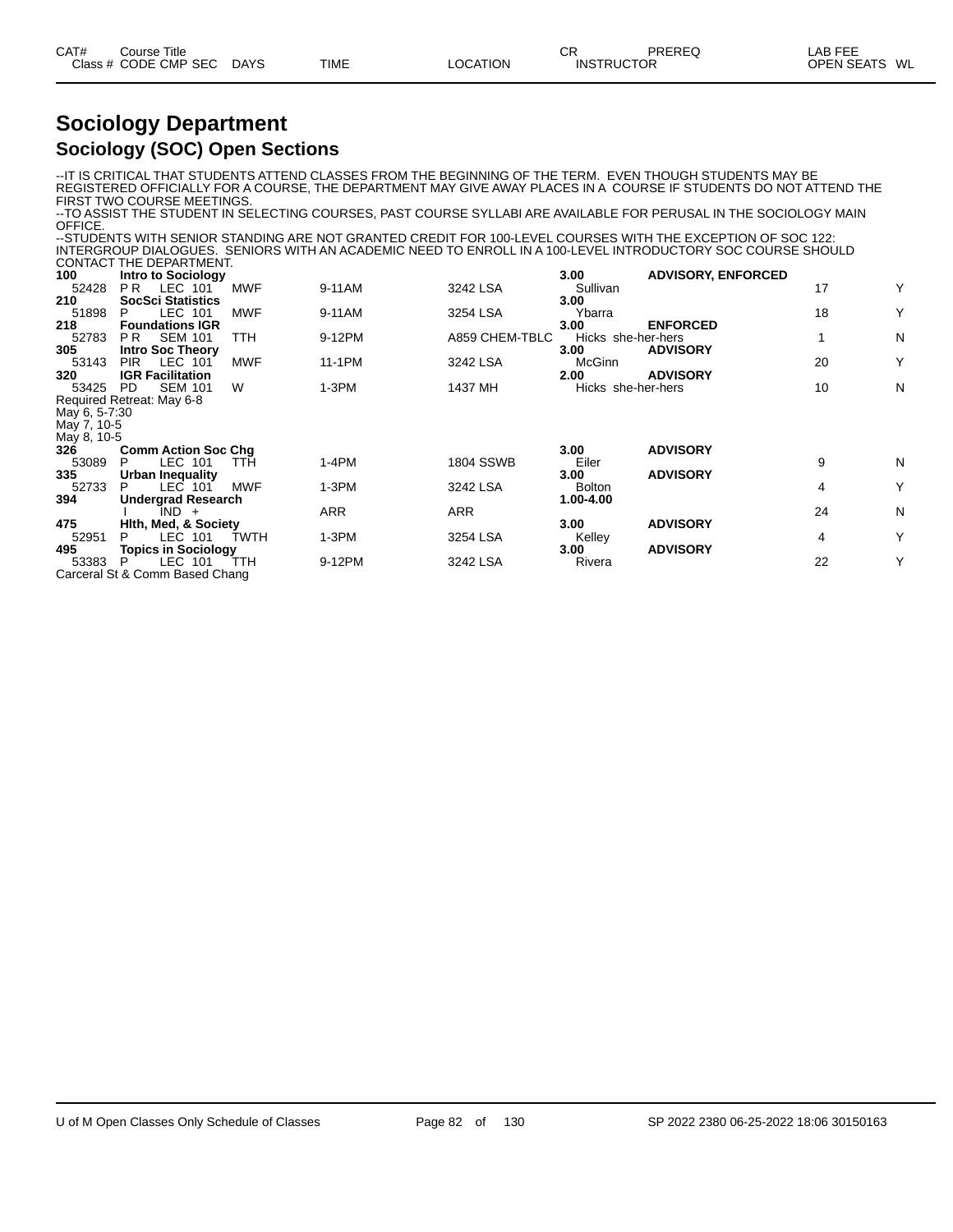| CAT# | ourse Titleٽ         |             |             |                 | Ωn<br>◡◚          | <b>PREREQ</b> | LAB FEE       |  |
|------|----------------------|-------------|-------------|-----------------|-------------------|---------------|---------------|--|
|      | Class # CODE CMP SEC | <b>DAYS</b> | <b>TIME</b> | <b>LOCATION</b> | <b>INSTRUCTOR</b> |               | OPEN SEATS WL |  |
|      |                      |             |             |                 |                   |               |               |  |

#### **Statistics Department Statistics (STATS) Open Sections 250 Intr Stat&Data Anlys 4.00** 50617 P LAB 104 MW 230-4PM B760 EH Hawkins-Day 8 Y Lectures: The recordings of the in-person lecture will be made available soon after the lecture. Labs: If you are unable to attend a lab, a lab recording will be made available every Tuesday and Thursday morning. Weekly assignments: Each week, you must complete two lab assignments and a homework assignment. Remote and in-person office hours will be available throughout the week. Assessments: All assessments will be remote via either Canvas quizzes or Gradescope. All assessments will be for an extended period. Questions: statsugradprogram@umich.edu 50618 P LAB 105 MW 1130-1PM 2244 USB Hawkins-Day 4 Y Lectures: The recordings of the in-person lecture will be made available soon after the lecture. Labs: If you are unable to attend a lab, a lab recording will be made available every Tuesday and Thursday morning. Weekly assignments: Each week, you must complete two lab assignments and a homework assignment. Remote and in-person office hours will be available throughout the week. Assessments: All assessments will be remote via either Canvas quizzes or Gradescope. All assessments will be for an extended period. Questions: statsugradprogram@umich.edu<br>53415 P LAB 202 53415 P LAB 202 ARR REMOTE Elizondo 1 Y Both lecture and lab sections are asynchronous. Lecture recordings will be posted every week on Tuesdays and Fridays. Students should expect to spend 6 hours per week watching lecture recordings. Homework will be assigned each week and due on Mondays. Lab recordings will be posted every week on Mondays and Thursdays. Students should expect to spend 3 hours per week watching lab recordings. Lab assignments will correspond with every lab recording. Lab assignments will be due on Tuesdays and Fridays. Assessment dates: Quiz 1: Tuesday May 17 Exam 1: Thursday May 26 Quiz 2: Tuesday May 7 Exam 2: Thursday June 16 Assessments will be administered through Gradescope and will be available between 8 AM and 10 PM. Quizzes will be 60 minutes in length, and Exams will be 90 minutes in length. Assessment dates: Quiz 1: Tuesday May 17 Exam 1: Thursday May 26 Quiz 2: Tuesday June 7 Exam 2: Thursday June 16 Assessments will be administered through Gradescope and will be available between 8 AM and 10 PM. Quizzes will be 60 minutes in length, and Exams will be 90 minutes in length. Questions: statsugradprogram@umich.edu<br>53416 P LAB 203 53416 P LAB 203 ARR REMOTE Elizondo 6 Y Both lecture and lab sections are asynchronous. Lecture recordings will be posted every week on Tuesdays and Fridays. Students should expect to spend 6 hours per week watching lecture recordings. Homework will be assigned each week and due on Mondays. Lab recordings will be posted every week on Mondays and Thursdays. Students should expect to spend 3 hours per week watching lab recordings. Lab assignments will correspond with every lab recording. Lab assignments will be due on Tuesdays and Fridays. Assessment dates: Quiz 1: Tuesday May 17 Exam 1: Thursday May 26 Quiz 2: Tuesday May 7 Exam 2: Thursday June 16 Assessments will be administered through Gradescope and will be available between 8 AM and 10 PM. Quizzes will be 60 minutes in length, and Exams will be 90 minutes in length. Assessment dates: Quiz 1: Tuesday May 17 Exam 1: Thursday May 26 Quiz 2: Tuesday June 7 Exam 2: Thursday June 16 Assessments will be administered through Gradescope and will be available between 8 AM and 10 PM. Quizzes will be 60 minutes in length, and Exams will be 90 minutes in length. Questions: statsugradprogram@umich.edu<br>53417 P LAB 204 53417 P LAB 204 ARR REMOTE Lund 7 Y Since this is an asynchronous lab, no formal time is scheduled with your lab instructor during the week, but you will be able to interact with them during office hours, and via Canvas and email. Each week you will be given access to a recording for asynchronous lab sections so that you can complete your weekly lab. Weekly lab Both lecture and lab sections are asynchronous. Lecture recordings will be posted every week on Tuesdays and Fridays. Students should expect to spend 6 hours per week watching lecture recordings. Homework will be assigned each week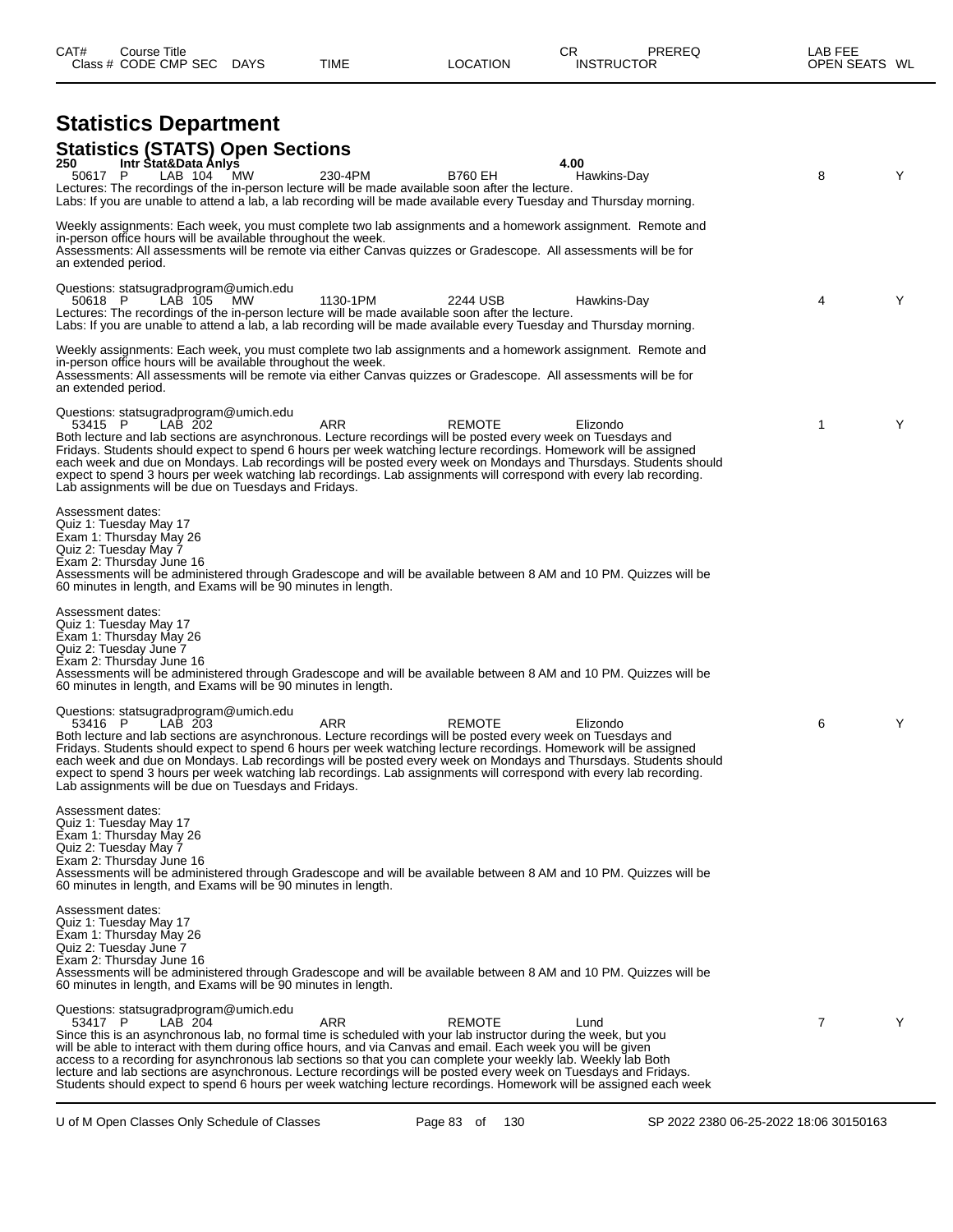| CAT#                                                                                                                         | <b>Course Title</b> | Class # CODE CMP SEC DAYS |                                                  | <b>TIME</b>                                                   | <b>LOCATION</b> | СR<br>PREREQ<br><b>INSTRUCTOR</b>                                                                                                                                                                                                                                                                                                                                                                                                                                                      | LAB FEE<br>OPEN SEATS WL |   |
|------------------------------------------------------------------------------------------------------------------------------|---------------------|---------------------------|--------------------------------------------------|---------------------------------------------------------------|-----------------|----------------------------------------------------------------------------------------------------------------------------------------------------------------------------------------------------------------------------------------------------------------------------------------------------------------------------------------------------------------------------------------------------------------------------------------------------------------------------------------|--------------------------|---|
|                                                                                                                              |                     |                           | assignments will be due on Tuesdays and Fridays. |                                                               |                 | and due on Mondays. Lab recordings will be posted every week on Mondays and Thursdays. Students should expect to<br>spend 3 hours per week watching lab recordings. Lab assignments will correspond with every lab recording. Lab                                                                                                                                                                                                                                                      |                          |   |
| Assessment dates:<br>Quiz 1: Tuesday May 17<br>Exam 1: Thursday May 26<br>Quiz 2: Tuesday May 7<br>Exam 2: Thursday June 16  |                     |                           |                                                  | 60 minutes in length, and Exams will be 90 minutes in length. |                 | Assessments will be administered through Gradescope and will be available between 8 AM and 10 PM. Quizzes will be                                                                                                                                                                                                                                                                                                                                                                      |                          |   |
| Assessment dates:<br>Quiz 1: Tuesday May 17<br>Exam 1: Thursday May 26<br>Quiz 2: Tuesday June 7<br>Exam 2: Thursday June 16 |                     |                           |                                                  | 60 minutes in length, and Exams will be 90 minutes in length. |                 | Assessments will be administered through Gradescope and will be available between 8 AM and 10 PM. Quizzes will be                                                                                                                                                                                                                                                                                                                                                                      |                          |   |
| 53418 P                                                                                                                      |                     | LAB 205                   | Questions: statsugradprogram@umich.edu           | ARR<br>Lab assignments will be due on Tuesdays and Fridays.   | <b>REMOTE</b>   | Lund<br>Both lecture and lab sections are asynchronous. Lecture recordings will be posted every week on Tuesdays and<br>Fridays. Students should expect to spend 6 hours per week watching lecture recordings. Homework will be assigned<br>each week and due on Mondays. Lab recordings will be posted every week on Mondays and Thursdays. Students should<br>expect to spend 3 hours per week watching lab recordings. Lab assignments will correspond with every lab recording.    | 9                        | Υ |
| Assessment dates:<br>Quiz 1: Tuesday May 17<br>Exam 1: Thursday May 26<br>Quiz 2: Tuesday May 7<br>Exam 2: Thursday June 16  |                     |                           |                                                  | 60 minutes in length, and Exams will be 90 minutes in length. |                 | Assessments will be administered through Gradescope and will be available between 8 AM and 10 PM. Quizzes will be                                                                                                                                                                                                                                                                                                                                                                      |                          |   |
| Assessment dates:<br>Quiz 1: Tuesday May 17<br>Exam 1: Thursday May 26<br>Quiz 2: Tuesday June 7<br>Exam 2: Thursday June 16 |                     |                           |                                                  | 60 minutes in length, and Exams will be 90 minutes in length. |                 | Assessments will be administered through Gradescope and will be available between 8 AM and 10 PM. Quizzes will be                                                                                                                                                                                                                                                                                                                                                                      |                          |   |
| 53419 P                                                                                                                      |                     | LAB 206                   | Questions: statsugradprogram@umich.edu           | ARR<br>Lab assignments will be due on Tuesdays and Fridays.   | <b>ARR</b>      | Matthys<br>Both lecture and lab sections are asynchronous. Lecture recordings will be posted every week on Tuesdays and<br>Fridays. Students should expect to spend 6 hours per week watching lecture recordings. Homework will be assigned<br>each week and due on Mondays. Lab recordings will be posted every week on Mondays and Thursdays. Students should<br>expect to spend 3 hours per week watching lab recordings. Lab assignments will correspond with every lab recording. | $\mathbf{1}$             | Υ |
| Assessment dates:<br>Quiz 1: Tuesday May 17<br>Exam 1: Thursday May 26<br>Quiz 2: Tuesday May 7<br>Exam 2: Thursday June 16  |                     |                           |                                                  | 60 minutes in length, and Exams will be 90 minutes in length. |                 | Assessments will be administered through Gradescope and will be available between 8 AM and 10 PM. Quizzes will be                                                                                                                                                                                                                                                                                                                                                                      |                          |   |
| Assessment dates:<br>Quiz 1: Tuesday May 17<br>Exam 1: Thursday May 26<br>Quiz 2: Tuesday June 7<br>Exam 2: Thursday June 16 |                     |                           |                                                  | 60 minutes in length, and Exams will be 90 minutes in length. |                 | Assessments will be administered through Gradescope and will be available between 8 AM and 10 PM. Quizzes will be                                                                                                                                                                                                                                                                                                                                                                      |                          |   |
| 53420 P                                                                                                                      |                     | LAB 207                   | Questions: statsugradprogram@umich.edu           | ARR<br>Lab assignments will be due on Tuesdays and Fridays.   | <b>REMOTE</b>   | Matthys<br>Both lecture and lab sections are asynchronous. Lecture recordings will be posted every week on Tuesdays and<br>Fridays. Students should expect to spend 6 hours per week watching lecture recordings. Homework will be assigned<br>each week and due on Mondays. Lab recordings will be posted every week on Mondays and Thursdays. Students should<br>expect to spend 3 hours per week watching lab recordings. Lab assignments will correspond with every lab recording. | 3                        | Y |
| Assessment dates:<br>Quiz 1: Tuesday May 17<br>Exam 1: Thursday May 26<br>Quiz 2: Tuesday May 7                              |                     |                           |                                                  |                                                               |                 |                                                                                                                                                                                                                                                                                                                                                                                                                                                                                        |                          |   |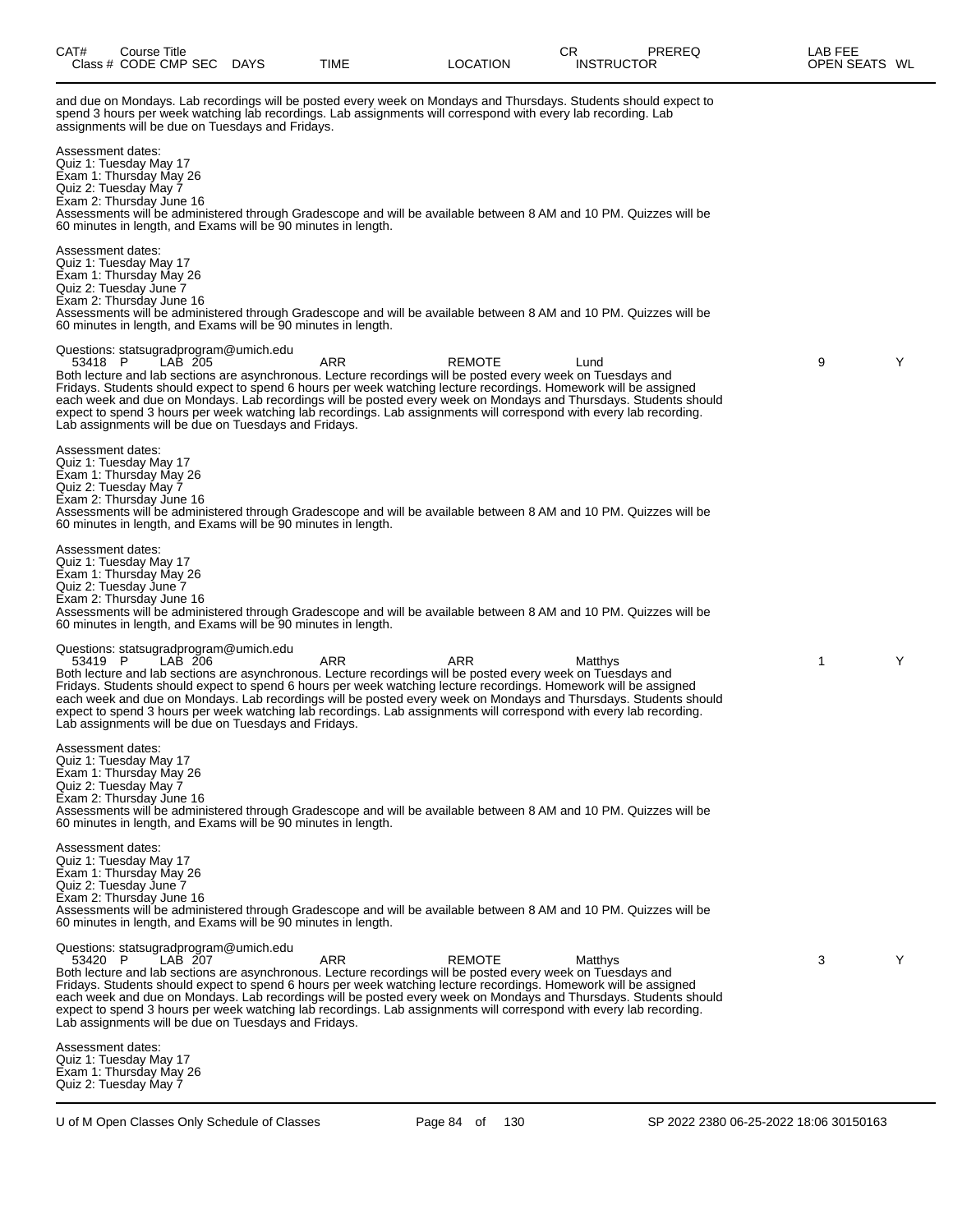| CAT#                  | Course Title<br>Class # CODE CMP SEC DAYS                                                                                                                                                                                                                                                                          |                          | <b>TIME</b>                                                                                                                                                                                                                                                                                                                                                                                                                                                                               | <b>LOCATION</b>  | <b>CR</b><br><b>INSTRUCTOR</b> | <b>PREREQ</b>   | LAB FEE<br>OPEN SEATS WL |        |  |
|-----------------------|--------------------------------------------------------------------------------------------------------------------------------------------------------------------------------------------------------------------------------------------------------------------------------------------------------------------|--------------------------|-------------------------------------------------------------------------------------------------------------------------------------------------------------------------------------------------------------------------------------------------------------------------------------------------------------------------------------------------------------------------------------------------------------------------------------------------------------------------------------------|------------------|--------------------------------|-----------------|--------------------------|--------|--|
|                       | Exam 2: Thursday June 16<br>60 minutes in length, and Exams will be 90 minutes in length.                                                                                                                                                                                                                          |                          | Assessments will be administered through Gradescope and will be available between 8 AM and 10 PM. Quizzes will be                                                                                                                                                                                                                                                                                                                                                                         |                  |                                |                 |                          |        |  |
| Assessment dates:     | Quiz 1: Tuesday May 17<br>Exam 1: Thursday May 26<br>Quiz 2: Tuesday June 7<br>Exam 2: Thursday June 16<br>60 minutes in length, and Exams will be 90 minutes in length.                                                                                                                                           |                          | Assessments will be administered through Gradescope and will be available between 8 AM and 10 PM. Quizzes will be                                                                                                                                                                                                                                                                                                                                                                         |                  |                                |                 |                          |        |  |
| 50614 A               | Questions: statsugradprogram@umich.edu<br>LEC 101                                                                                                                                                                                                                                                                  | MWTH                     | 9-11AM<br>Lectures: The recordings of the in-person lecture will be made available soon after the lecture.<br>Labs: If you are unable to attend a lab, a lab recording will be made available every Tuesday and Thursday morning.                                                                                                                                                                                                                                                         | 2244 USB         | Romero                         |                 |                          |        |  |
| an extended period.   | in-person office hours will be available throughout the week.                                                                                                                                                                                                                                                      |                          | Weekly assignments: Each week, you must complete two lab assignments and a homework assignment. Remote and<br>Assessments: All assessments will be remote via either Canvas quizzes or Gradescope. All assessments will be for                                                                                                                                                                                                                                                            |                  |                                |                 |                          |        |  |
|                       | Questions: statsugradprogram@umich.edu<br>53414 A LEC 201<br>Lab assignments will be due on Tuesdays and Fridays.                                                                                                                                                                                                  |                          | <b>ARR</b><br>Both lecture and lab sections are asynchronous. Lecture recordings will be posted every week on Tuesdays and<br>Fridays. Students should expect to spend 6 hours per week watching lecture recordings. Homework will be assigned<br>each week and due on Mondays. Lab recordings will be posted every week on Mondays and Thursdays. Students should<br>expect to spend 3 hours per week watching lab recordings. Lab assignments will correspond with every lab recording. | <b>REMOTE</b>    | Hembree                        |                 |                          |        |  |
| Assessment dates:     | Quiz 1: Tuesday May 17<br>Exam 1: Thursday May 26<br>Quiz 2: Tuesday May 7<br>Exam 2: Thursday June 16<br>60 minutes in length, and Exams will be 90 minutes in length.                                                                                                                                            |                          | Assessments will be administered through Gradescope and will be available between 8 AM and 10 PM. Quizzes will be                                                                                                                                                                                                                                                                                                                                                                         |                  |                                |                 |                          |        |  |
|                       | Assessment dates:<br>Quiz 1: Tuesday May 17<br>Exam 1: Thursday May 26<br>Quiz 2: Tuesday June 7<br>Exam 2: Thursday June 16<br>Assessments will be administered through Gradescope and will be available between 8 AM and 10 PM. Quizzes will be<br>60 minutes in length, and Exams will be 90 minutes in length. |                          |                                                                                                                                                                                                                                                                                                                                                                                                                                                                                           |                  |                                |                 |                          |        |  |
| 299                   | Questions: statsugradprogram@umich.edu<br><b>Undergrad Internship</b>                                                                                                                                                                                                                                              |                          |                                                                                                                                                                                                                                                                                                                                                                                                                                                                                           |                  | 1.00                           |                 |                          |        |  |
| 425                   | $IND +$<br>D.<br><b>Intro Probabil</b><br>P.                                                                                                                                                                                                                                                                       |                          | ARR                                                                                                                                                                                                                                                                                                                                                                                                                                                                                       | ARR              | 3.00                           | <b>ADVISORY</b> | 23                       | N      |  |
| 50377<br>51851<br>489 | LEC 101<br>P.<br>LEC 102<br>Ind Study in Stat                                                                                                                                                                                                                                                                      | <b>TWF</b><br><b>TWF</b> | 10-12PM<br>$1-3PM$                                                                                                                                                                                                                                                                                                                                                                                                                                                                        | 120 WH<br>120 WH | Fink<br>Kara<br>1.00-4.00      |                 | 2<br>9                   | Y<br>Υ |  |

I IND + ARR ARR ARR 1 N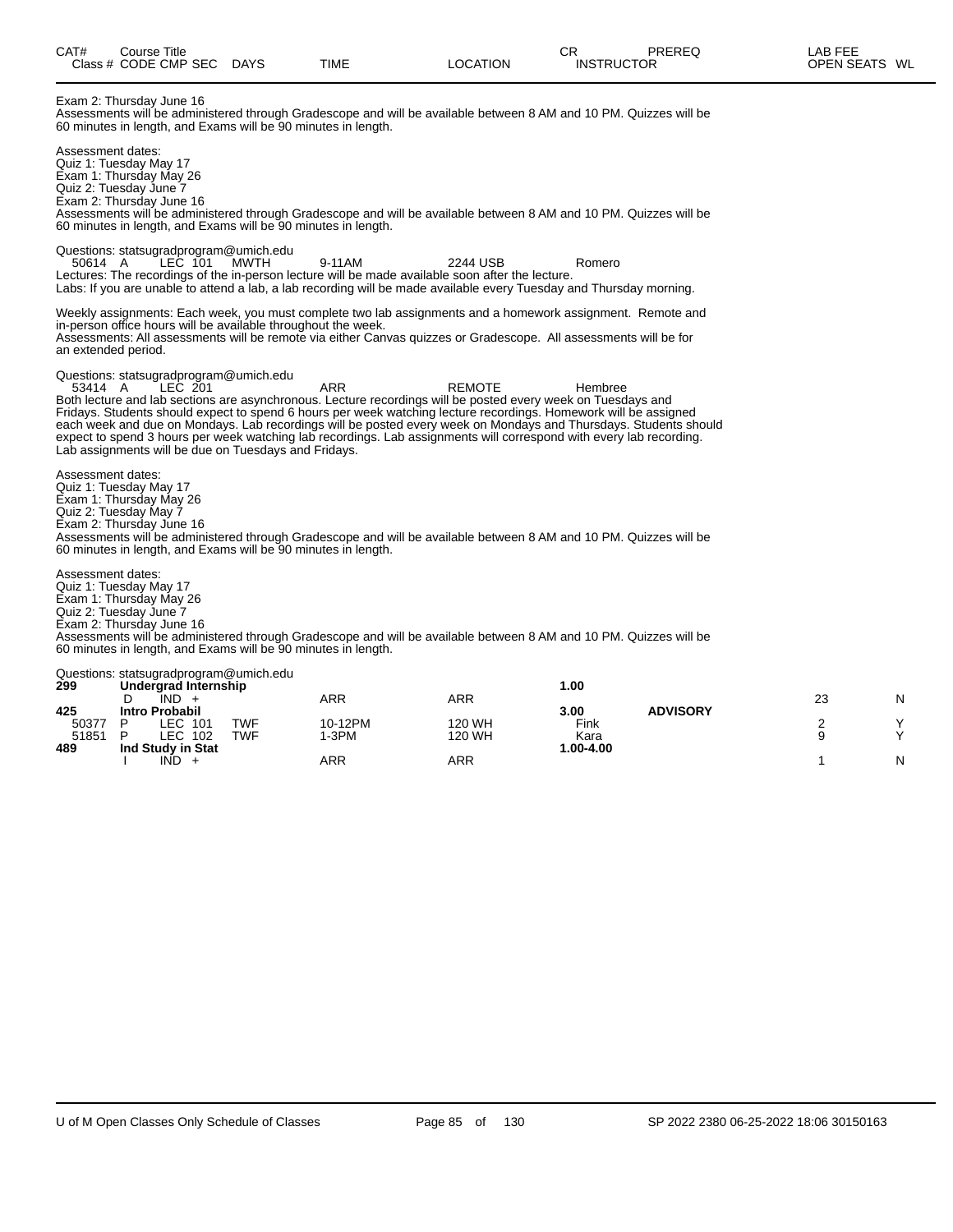| CAT#         | <b>Course Title</b><br>Class # CODE CMP SEC                         | <b>DAYS</b> | <b>TIME</b> | <b>LOCATION</b> | CR<br><b>INSTRUCTOR</b> | PREREQ          | LAB FEE<br>OPEN SEATS WL |   |
|--------------|---------------------------------------------------------------------|-------------|-------------|-----------------|-------------------------|-----------------|--------------------------|---|
|              | <b>Office of International Programs</b>                             |             |             |                 |                         |                 |                          |   |
|              | <b>Study Abroad (STDABRD) Open Sections</b><br>French 232-extnsn FR |             |             |                 | 1.00-10.00              |                 |                          |   |
| 202<br>53457 | LEC 101<br>P                                                        |             | <b>ARR</b>  | <b>ARR</b>      |                         |                 | 11                       | N |
| 233          | <b>AdvSpan-Alicante ES</b>                                          |             |             |                 | 1.00-10.00              | <b>ADVISORY</b> |                          |   |
| 53458        | LEC 101                                                             |             | <b>ARR</b>  | <b>ARR</b>      |                         |                 | 6                        | N |
| 234<br>53459 | <b>Multdscpl Studies ES</b><br>P<br>LEC 101                         |             | <b>ARR</b>  | <b>ARR</b>      | 1.00-10.00              |                 | 2                        | N |
| 242          | <b>STEM Rsch-Grnada ES</b>                                          |             |             |                 | 1.00-15.00              |                 |                          |   |
| 53460        | LEC 101<br>P                                                        |             | <b>ARR</b>  | <b>ARR</b>      |                         |                 | 22                       | N |
| 244          | <b>Neurosci-Salamnc ES</b>                                          |             |             |                 | 1.00-10.00              |                 |                          |   |
| 53461<br>245 | LEC 101<br>P<br><b>AdvSpan-Santiago ES</b>                          |             | <b>ARR</b>  | <b>ARR</b>      | 1.00-10.00              |                 | 16                       | N |
| 53462        | LEC 101<br>P                                                        |             | <b>ARR</b>  | <b>ARR</b>      |                         |                 | 5                        | N |
| 285          | <b>Arts in Paris FR</b>                                             |             |             |                 | 1.00-10.00              |                 |                          |   |
| 53583<br>311 | LEC 101<br>P<br><b>PSY&amp;Resrch-Madrid ES</b>                     |             | <b>ARR</b>  | <b>ARR</b>      | 1.00-10.00              | <b>ADVISORY</b> | 41                       | N |
| 53463        | LEC 101                                                             |             | <b>ARR</b>  | <b>ARR</b>      |                         |                 | 19                       | N |
| 312          | <b>Spanish-Madrid ES</b>                                            |             |             |                 | 1.00-10.00              | <b>ADVISORY</b> |                          |   |
| 53464        | LEC 001<br>P                                                        |             | <b>ARR</b>  | <b>ARR</b>      |                         |                 | 12                       | N |
| 320<br>53475 | <b>Marine Resrc Std TC</b><br>LEC 101<br>P                          |             | <b>ARR</b>  | <b>ARR</b>      | 1.00-15.00              |                 | 21                       | N |
| 332          | <b>UPCES Charles Uni CZ</b>                                         |             |             |                 | 1.00-15.00              |                 |                          |   |
| 53465        | LEC 101                                                             |             | <b>ARR</b>  | <b>ARR</b>      |                         |                 | 25                       | N |
| 334          | Prague-AAU Spr/Su CZ                                                |             |             |                 | 1.00-10.00              |                 |                          |   |
| 53483<br>341 | LEC 101<br>ColgYrAthens-Sum GR                                      |             | <b>ARR</b>  | <b>ARR</b>      | 1.00-10.00              |                 | 22                       | N |
| 53466        | LEC 101                                                             |             | <b>ARR</b>  | <b>ARR</b>      |                         |                 | 10                       | N |
| 348          | <b>EU Freiburg DE</b>                                               |             |             |                 | 1.00-15.00              |                 |                          |   |
| 53467<br>377 | $LEC^-$ 101<br>Languag&Internshp TW                                 |             | ARR         | <b>ARR</b>      | 1.00-15.00              |                 | 20                       | N |
| 53468        | P<br>LEC 101                                                        |             | <b>ARR</b>  | <b>ARR</b>      |                         |                 | 22                       | N |
| 385          | <b>MultdscplStudies IT</b>                                          |             |             |                 | 1.00-10.00              |                 |                          |   |
| 53476        | LEC 101<br>P                                                        |             | <b>ARR</b>  | <b>ARR</b>      |                         |                 | 18                       | N |
| 406          | <b>DIS Summer DK/SE</b><br>P                                        |             |             | <b>ARR</b>      | 1.00-10.00              |                 |                          |   |
| 53215<br>434 | LEC 101<br>IntlStd&MDipl-Sum CH                                     |             | ARR         |                 | 1.00-10.00              |                 | 6                        | N |
| 53469        | LEC 101<br>P                                                        |             | <b>ARR</b>  | <b>ARR</b>      |                         |                 | 20                       | N |
| 441          | <b>STEM Research IE</b>                                             |             |             |                 | 1.00-10.00              |                 |                          |   |
| 53470        | LEC 101<br>P                                                        |             | <b>ARR</b>  | <b>ARR</b>      |                         |                 | 22                       | N |
| 451<br>53471 | <b>Hertford Oxford UK</b><br>LEC 101<br>P                           |             | ARR         | <b>ARR</b>      | 1.00-15.00              |                 | 23                       | N |
| 53671        | P<br><b>LEC 102</b>                                                 |             | <b>ARR</b>  | <b>ARR</b>      |                         |                 | 24                       | N |

P LEC 101 ARR ARR 20 N

P LEC 101 ARR ARR 23 N

P LEC 101 ARR ARR 15 N

Philosophy ? TheSoul of20th C

**Westminster,Sum UK 1.00-10.00**

**Lond Schl Econ UK 1.00-15.00**

**Sciences Po Paris FR 1.00-15.00 ADVISORY**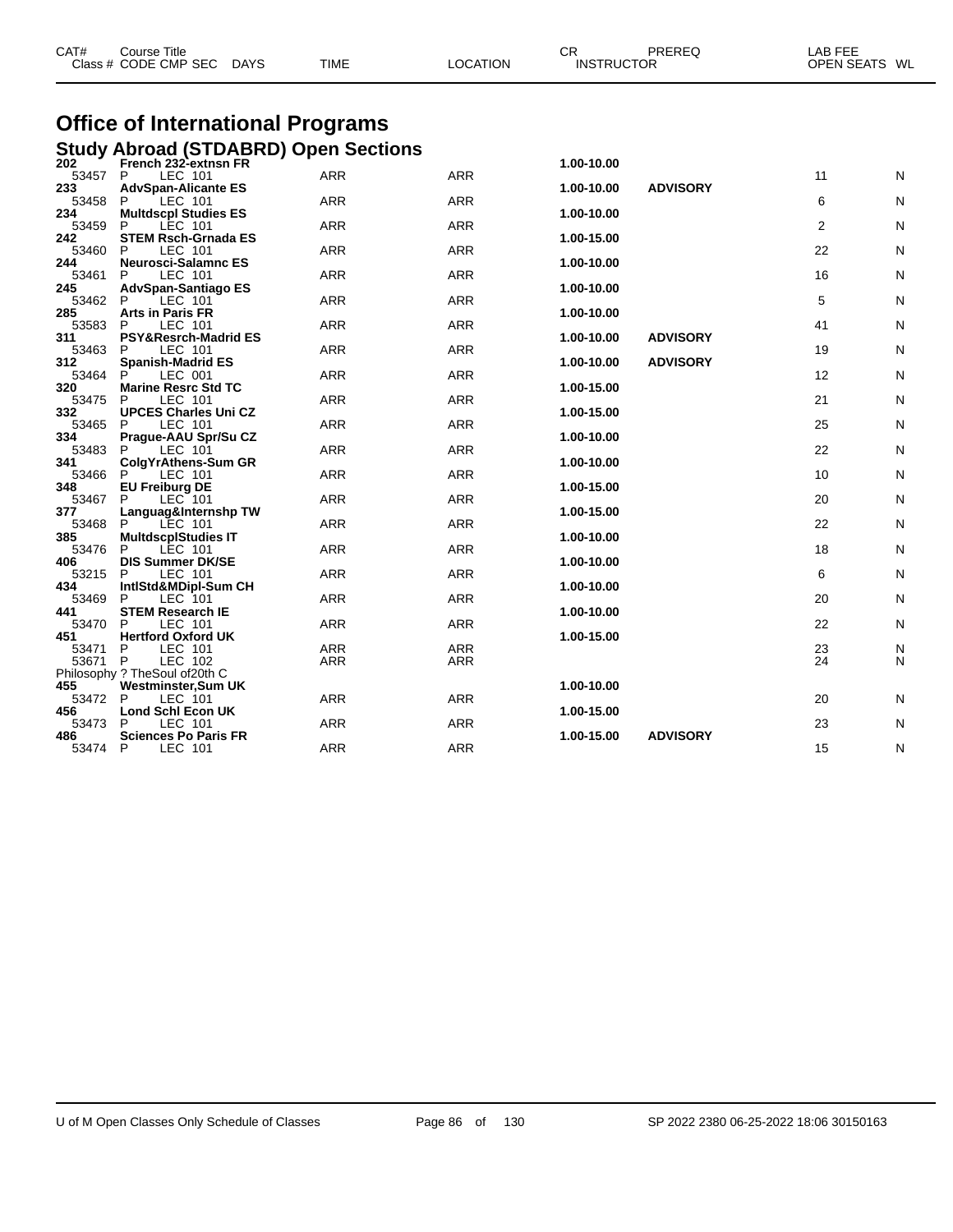| CAT# | ourse Titleٽ         |             |             |          | СR | PREREQ            | _AB FEE       |
|------|----------------------|-------------|-------------|----------|----|-------------------|---------------|
|      | Class # CODE CMP SEC | <b>DAYS</b> | <b>TIME</b> | LOCATION |    | <b>INSTRUCTOR</b> | OPEN SEATS WL |

## **Women's Studies Department Women's and Gender Studies (WGS) Open Sections 220 Women's Hlth 3.00**

| 220   | <b>Women's Hith</b>            |            |                                                                                                                     |         | 3.00      |                 |    |   |
|-------|--------------------------------|------------|---------------------------------------------------------------------------------------------------------------------|---------|-----------|-----------------|----|---|
| 51950 | LEC 101<br>P.                  | TTH.       | 9-12PM                                                                                                              | 2330 MH | Martin    |                 | 17 | Y |
| 240   | Int Womn Gndr Stdv             |            |                                                                                                                     |         | 3.00      |                 |    |   |
| 52392 | LEC 101<br>PL                  | TTH        | 1-4PM                                                                                                               | 1175 NQ | Simmons   |                 | 9  | Y |
| 305   | <b>Interdisc LGBTQ Hith</b>    |            |                                                                                                                     |         | 3.00      |                 |    |   |
| 52976 | LEC 101                        | <b>MW</b>  | 4-7PM                                                                                                               | REMOTE  | Eickmever |                 |    | Y |
|       |                                |            | While there is a meeting time for this course in the course guide, we anticipate that most work will be completed   |         |           |                 |    |   |
|       |                                |            | by students asynchronously (i.e., you make your own schedule) to accommodate for different time zones, family       |         |           |                 |    |   |
|       |                                |            | responsibilities, and/or other circumstances. Any synchronous meetings will be announced during the first day of    |         |           |                 |    |   |
|       |                                |            | class so you can plan accordingly. Please feel free to email the instructor for more information.                   |         |           |                 |    |   |
| 330   | <b>Feminist Thought</b>        |            |                                                                                                                     |         | 3.00      | <b>ENFORCED</b> |    |   |
| 51901 | SEM 101<br>PR                  | <b>TTH</b> | 10-1PM                                                                                                              | 1185 NQ | Mendoza   |                 | 15 |   |
|       |                                |            | If you have taken a Women's and Gender Studies course, but not one of the enforced prereg (WGS 220, 240 or 250) and |         |           |                 |    |   |
|       |                                |            | want to take this course please e-mail wgs.advising@umich.edu. In the email please include the name of the WGS      |         |           |                 |    |   |
|       | classes you have taken.        |            |                                                                                                                     |         |           |                 |    |   |
| 374   | <b>Gender &amp; the Prison</b> |            |                                                                                                                     |         | 3.00      | <b>ADVISORY</b> |    |   |
| 52741 | <b>SEM 101</b><br>PI           | <b>TTH</b> | 1-4PM                                                                                                               | 3437 MH | Tapia     |                 | 10 | Y |
| 385   | <b>Directed Reading</b>        |            |                                                                                                                     |         | 1.00-3.00 | <b>ADVISORY</b> |    |   |
|       | $IND +$                        |            | <b>ARR</b>                                                                                                          | ARR     |           |                 | 24 | N |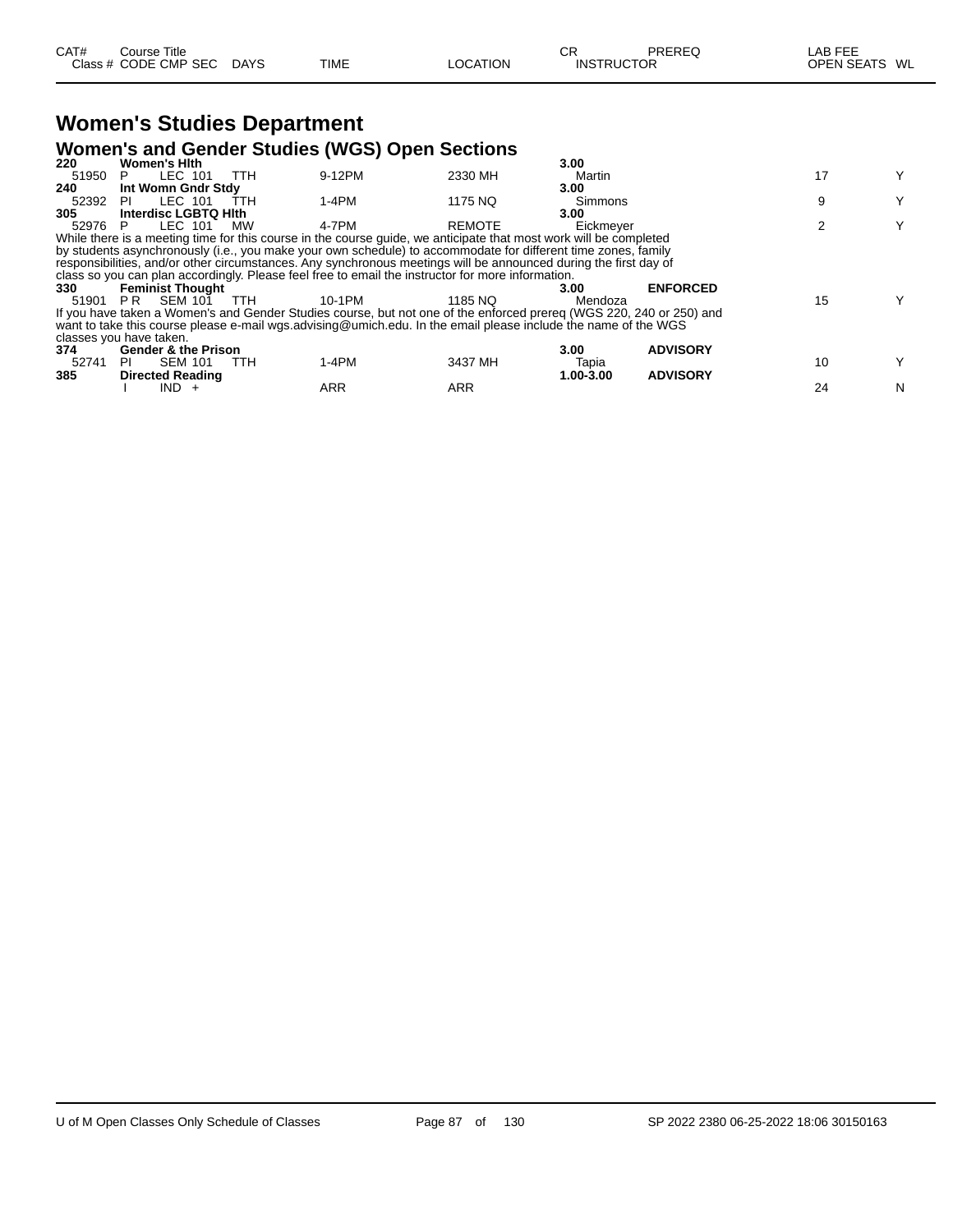### **Medicine Division of Anatomical Science Anatomy (ANATOMY) Open Sections**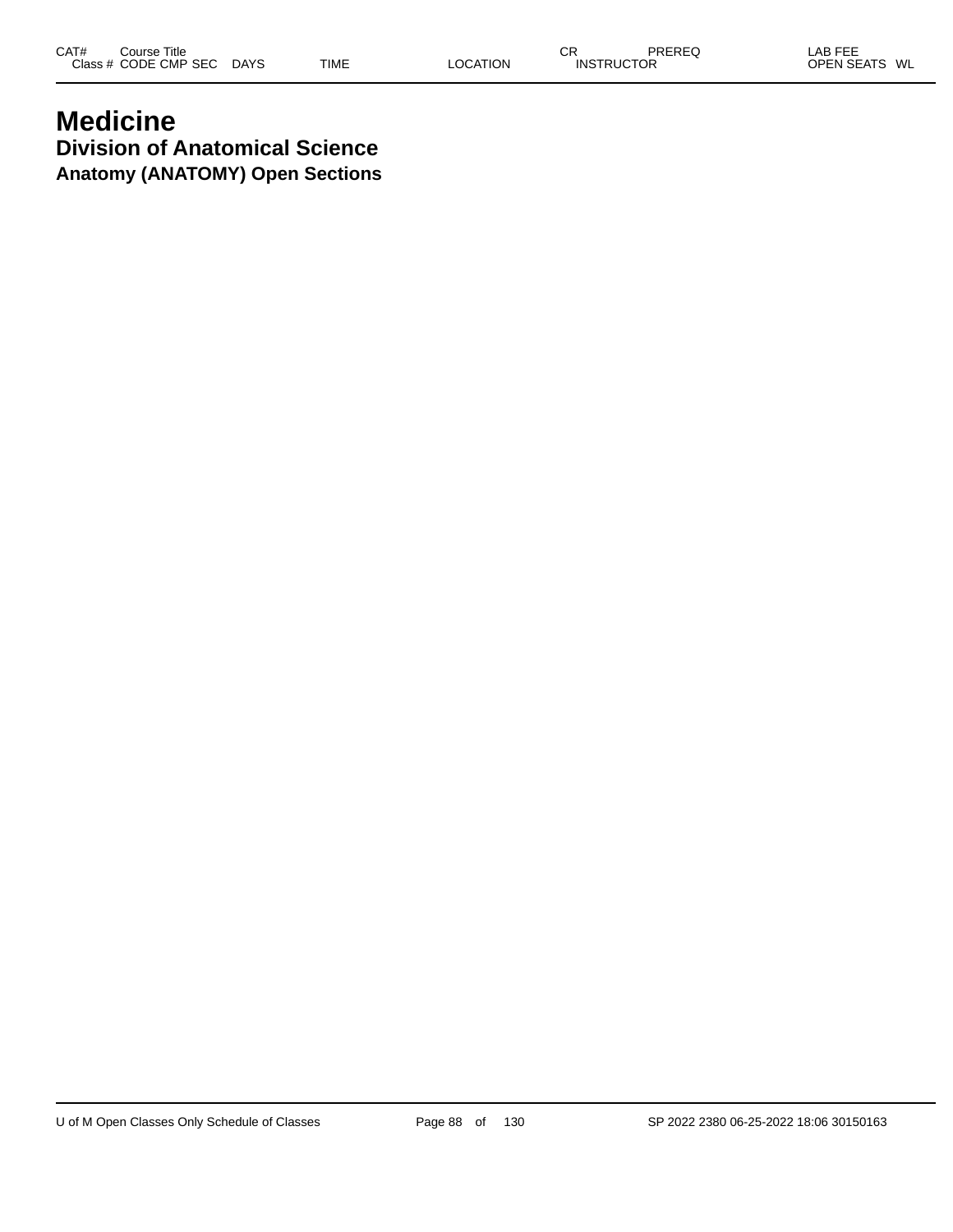| CAT# | Course Title<br>Class # CODE CMP SEC | <b>DAYS</b> | TIME | LOCATION | СR<br><b>INSTRUCTOR</b> | PREREQ | _AB FEE<br><b>OPEN SEATS</b><br>WL |
|------|--------------------------------------|-------------|------|----------|-------------------------|--------|------------------------------------|
|      |                                      |             |      |          |                         |        |                                    |

### **Anesthesiology Department**

|         |                | <b>Anesthesia (ANESTH) Open Sections</b> |     |           |                 |  |
|---------|----------------|------------------------------------------|-----|-----------|-----------------|--|
| 599     | Pd Anes Rotatn |                                          |     | 1.00-3.00 | <b>ADVISORY</b> |  |
| 50394 P | I AB 101       | ARR                                      | ARR | Vergotine |                 |  |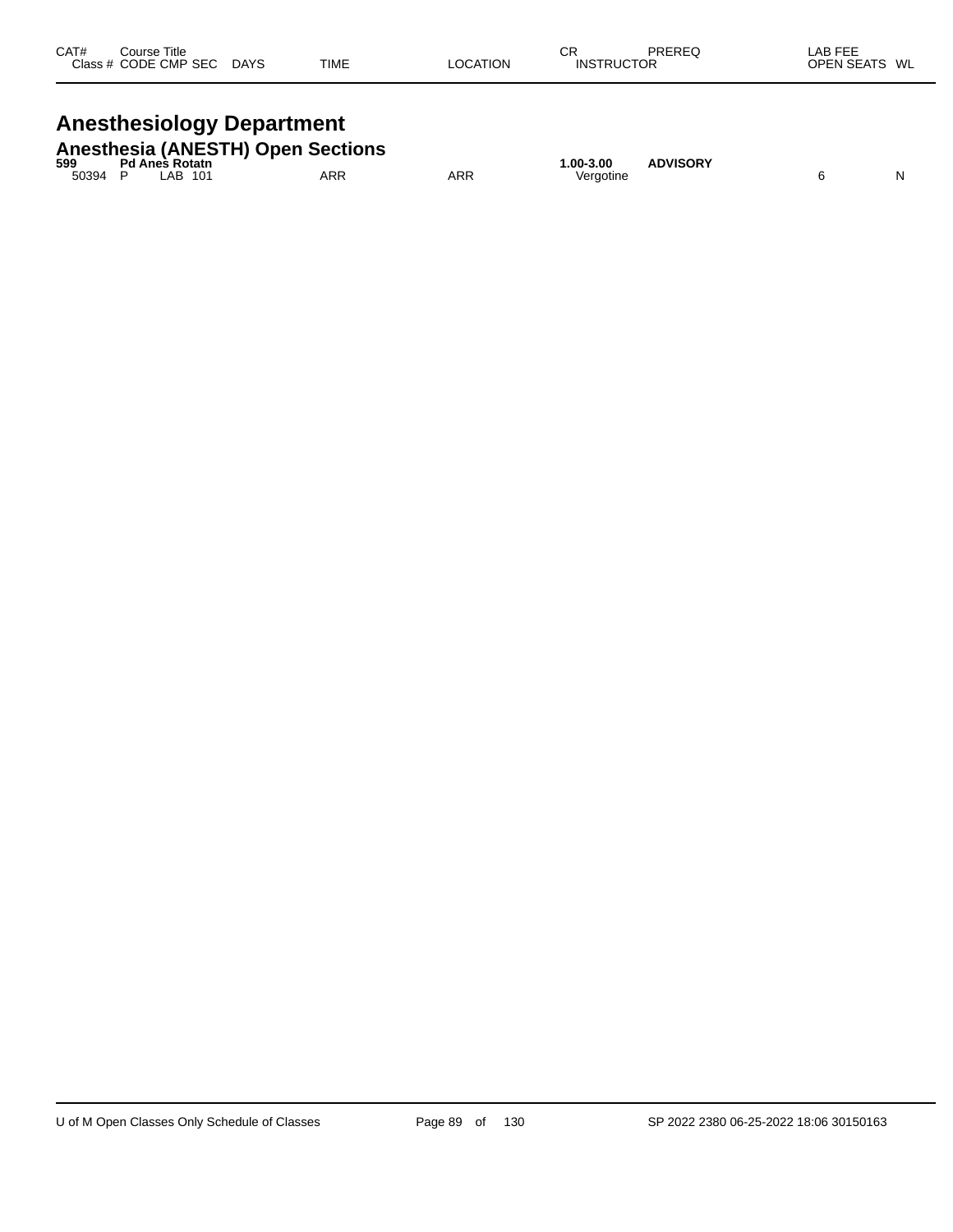| CAT# | Course Title<br>Class # CODE CMP SEC | <b>DAYS</b> | <b>TIME</b> | <b>LOCATION</b> | СR<br><b>INSTRUCTOR</b> | PREREQ | _AB FEE<br><b>OPEN SEATS</b> | WL |
|------|--------------------------------------|-------------|-------------|-----------------|-------------------------|--------|------------------------------|----|
|      |                                      |             |             |                 |                         |        |                              |    |

### **Bioinformatics**

#### **Bioinformatics (BIOINF) Open Sections**

| 990 | Diss Research / Prec |     |            | $.00 - 8.00$ | <b>ADVISORY</b> |    |   |
|-----|----------------------|-----|------------|--------------|-----------------|----|---|
|     | <b>IND</b>           | ARR | <b>ARR</b> |              |                 |    | N |
| 995 | <b>Diss-Cand Res</b> |     |            | 4.00         | <b>ENFORCED</b> |    |   |
|     | <b>IND</b><br>DR     | ARR | <b>ARR</b> |              |                 | 2J | N |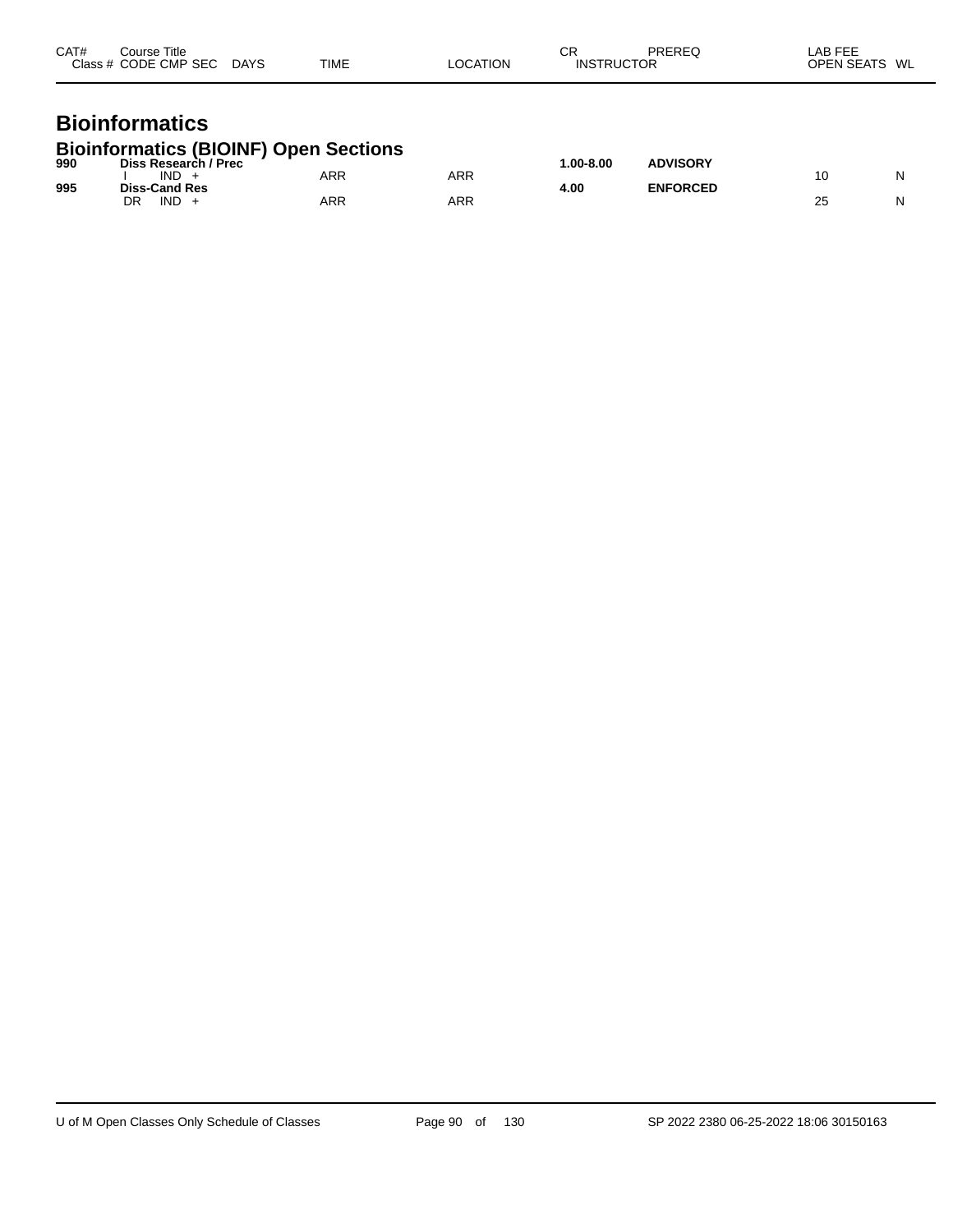| CAT# | Course Title<br>Class # CODE CMP SEC DAYS                                                  | <b>TIME</b> | LOCATION   | СR<br><b>INSTRUCTOR</b> | PREREQ          | LAB FEE<br>OPEN SEATS WL |   |
|------|--------------------------------------------------------------------------------------------|-------------|------------|-------------------------|-----------------|--------------------------|---|
|      | <b>Biological Chemistry Departmen</b>                                                      |             |            |                         |                 |                          |   |
|      |                                                                                            |             |            |                         |                 |                          |   |
|      |                                                                                            |             |            |                         |                 |                          |   |
|      | <b>Biological Chemistry (BIOLCHEM) Open Sections</b><br>298 UG Research Biochem<br>$IND +$ | ARR         | <b>ARR</b> | 1.00-4.00               | <b>ADVISORY</b> | 25                       | N |

 $\overline{\phantom{0}}$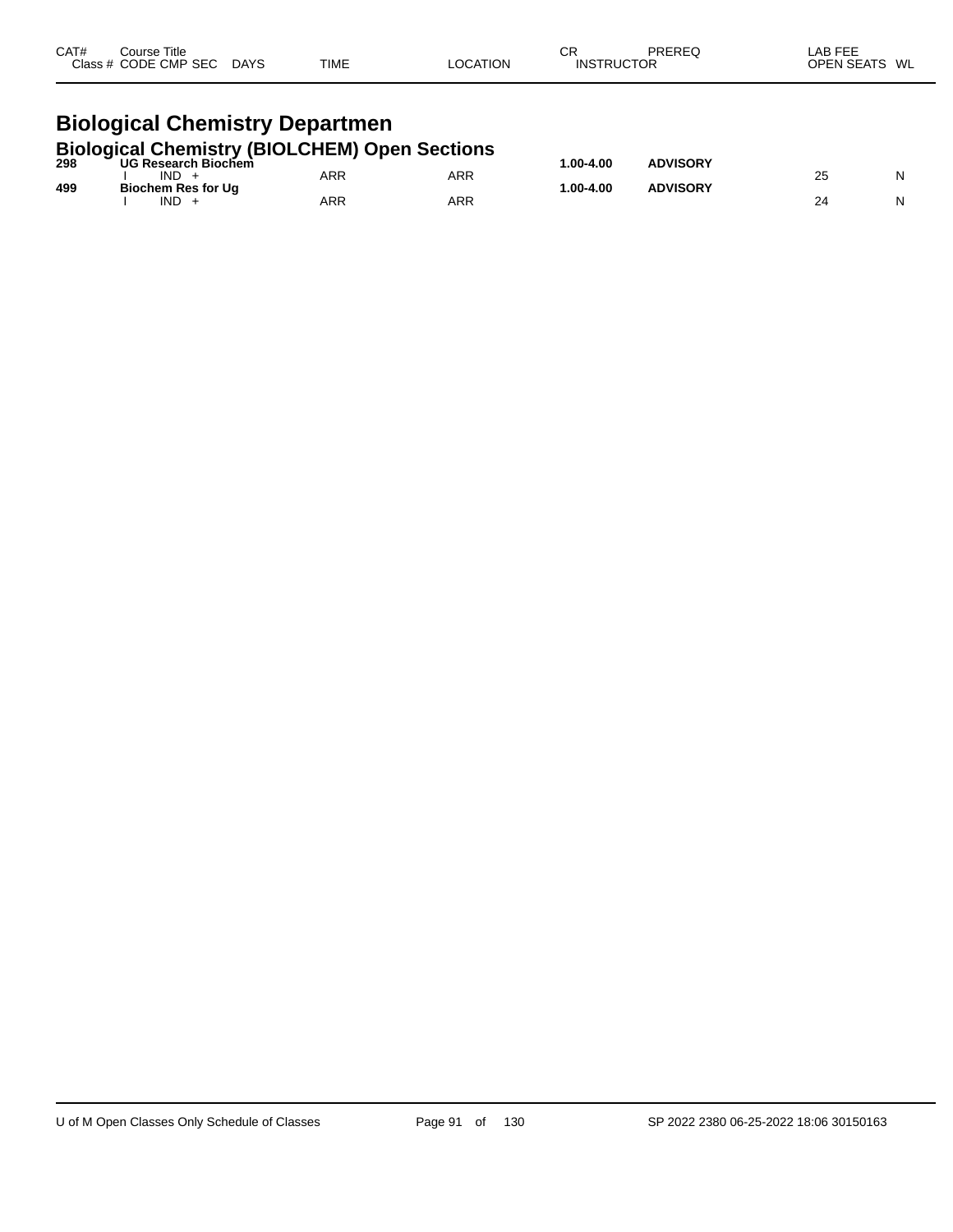| CAT# | Course Title<br>Class # CODE CMP SEC | <b>DAYS</b> | TIME | LOCATION | СR<br><b>INSTRUCTOR</b> | PREREQ | LAB FEE<br><b>OPEN SEATS</b><br>WL |
|------|--------------------------------------|-------------|------|----------|-------------------------|--------|------------------------------------|
|      |                                      |             |      |          |                         |        |                                    |

## **Cancer Biology Graduate Program**

|  | Cancer Biology (CANCBIO) Open Sections<br>599   Grad Independ Res |  |
|--|-------------------------------------------------------------------|--|
|  |                                                                   |  |

| 599 | <b>Grad Independ</b><br>ੇ Res |          |                 | $0.00 - 8.00$<br>$  -$ |               |   |
|-----|-------------------------------|----------|-----------------|------------------------|---------------|---|
|     | <b>IND</b>                    | ARR<br>. | <b>ARR</b><br>. |                        | ጎር<br>∼<br>__ | N |
|     |                               |          |                 |                        |               |   |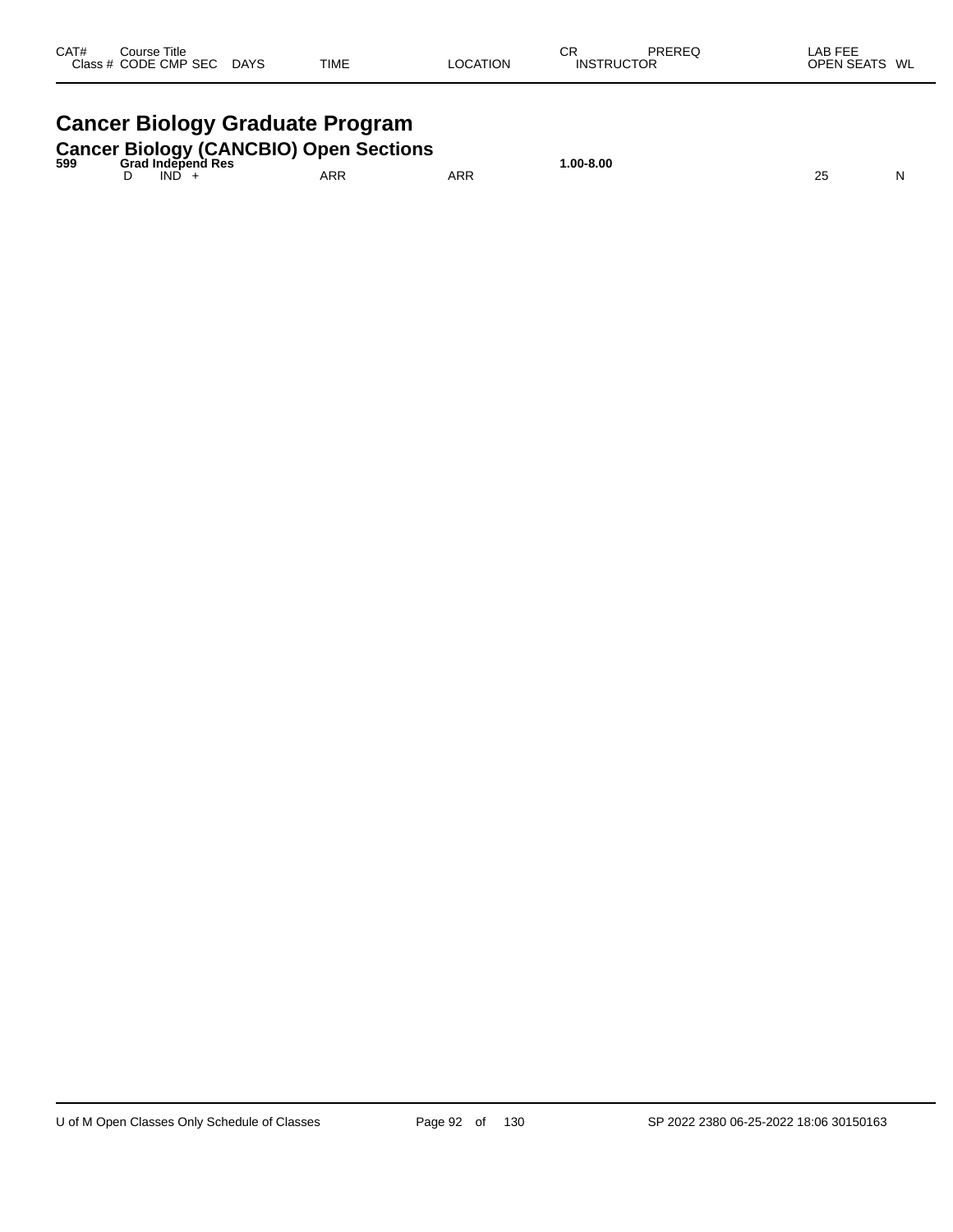### **Cell and Developmental Biology Cell and Developmental Biology (CDB) Open Sections**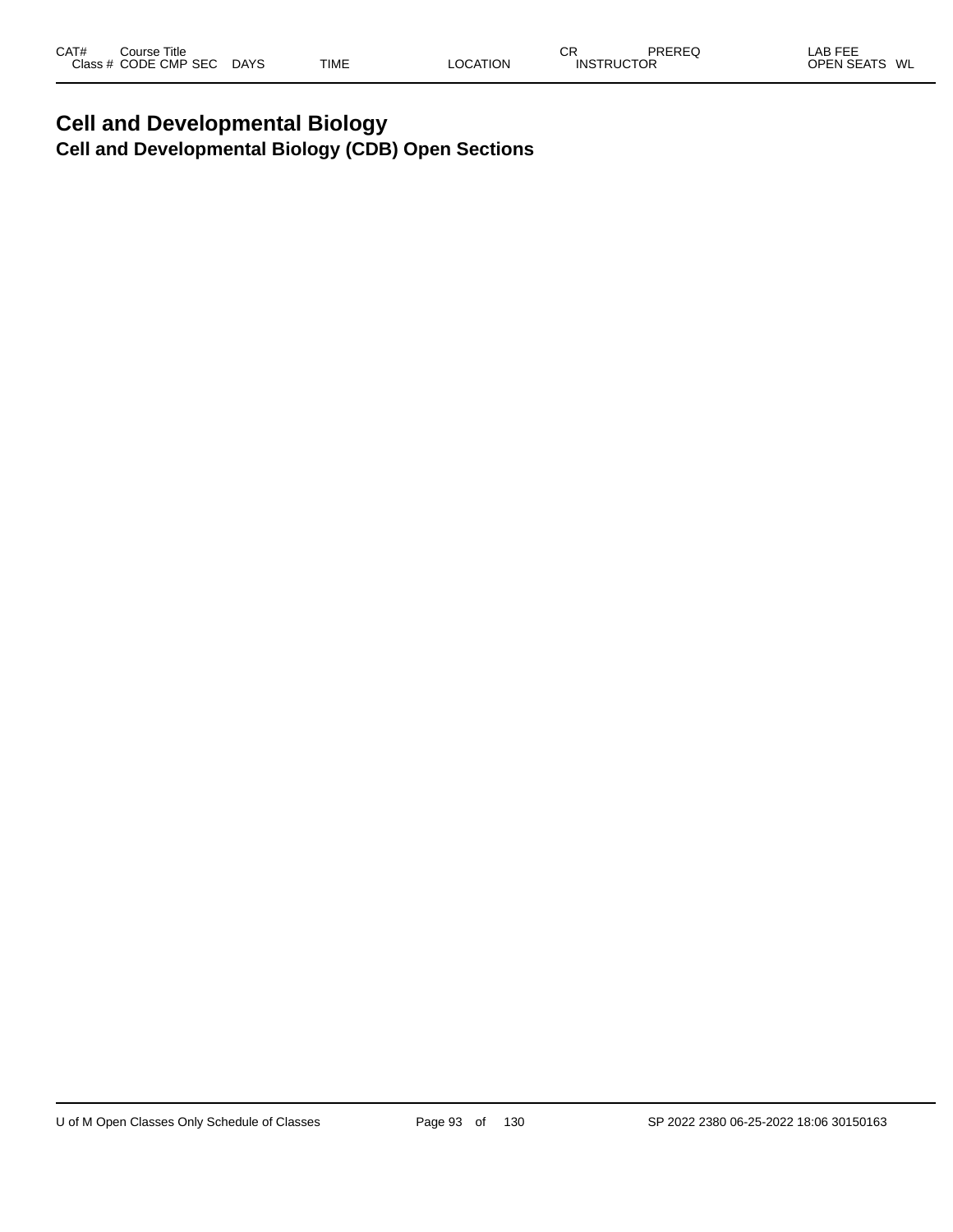### **Cellular and Molecular Biology Cellular And Molecular Biology (CMBIOL) Open Sections**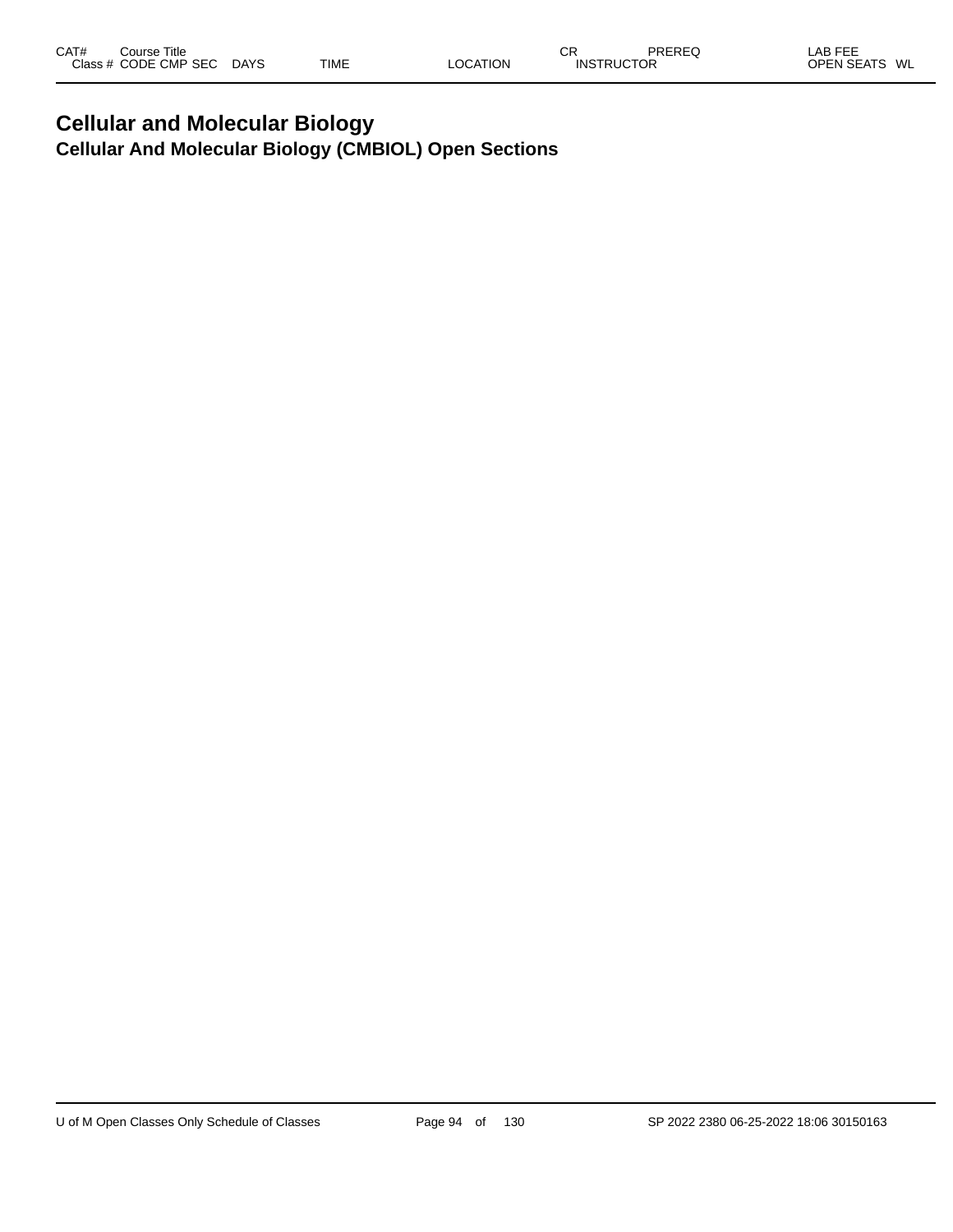### **Dermatology Department Dermatology (DERM) Open Sections**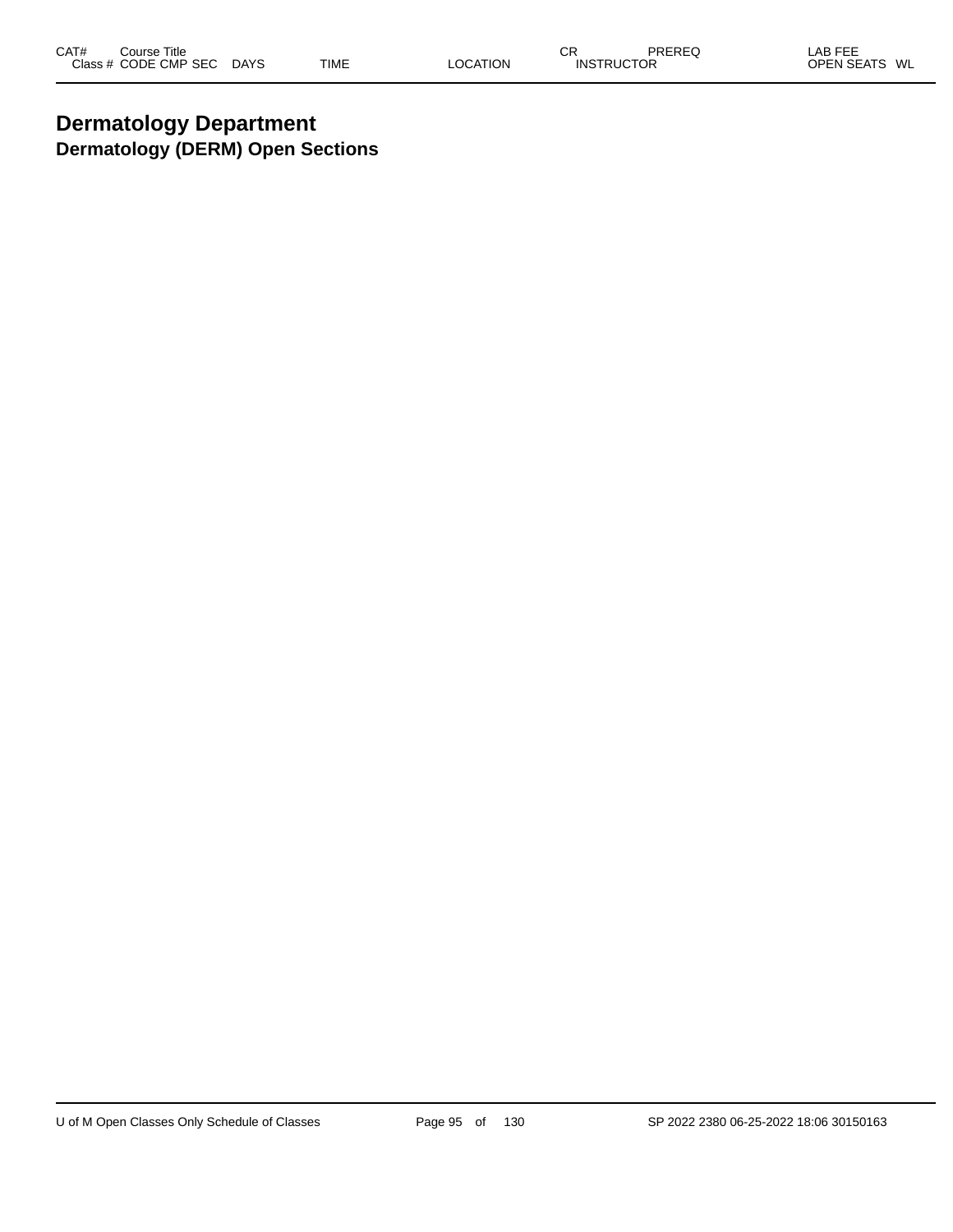### **Human Genetics Department Human Genetics (HUMGEN) Open Sections**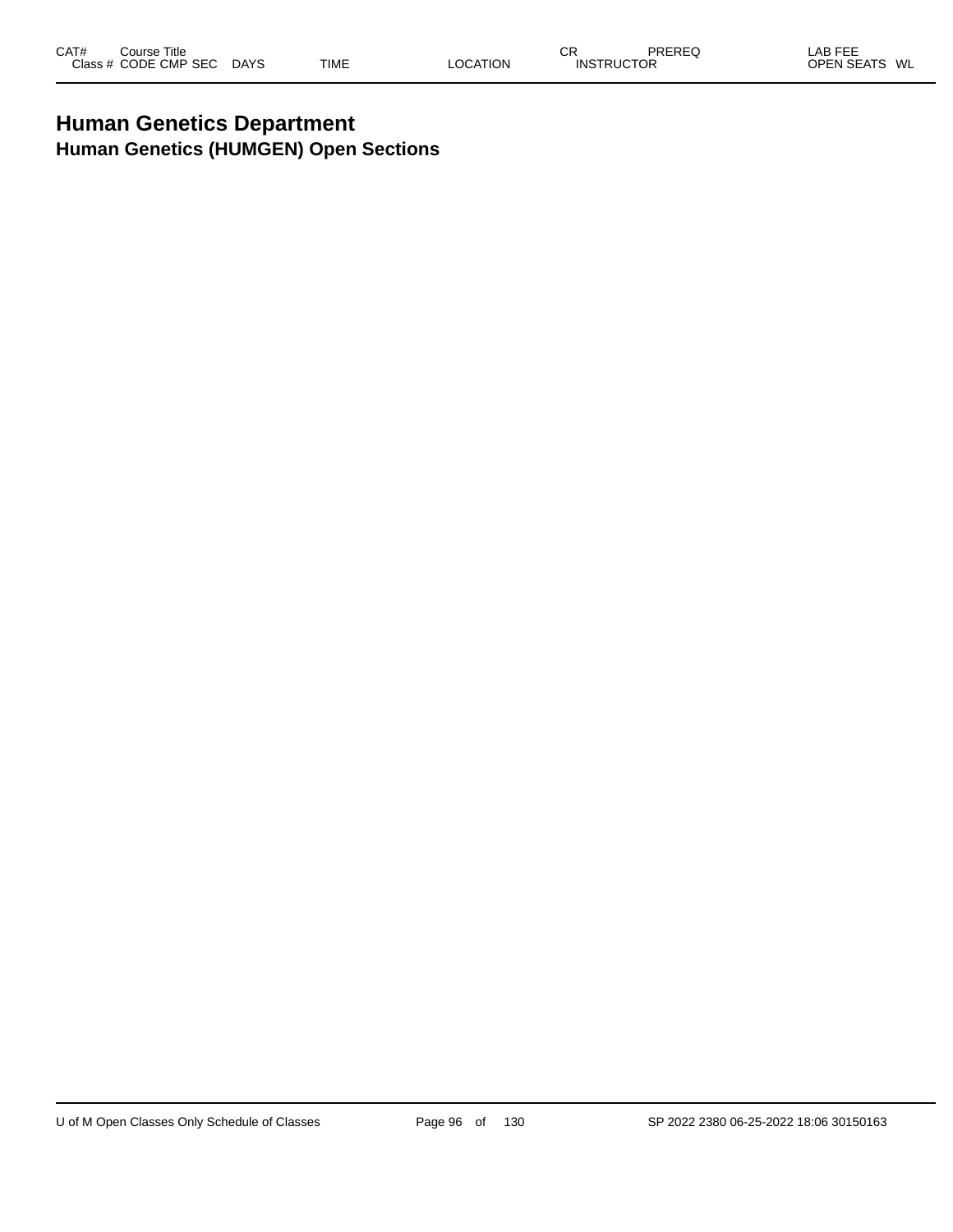| CAT#<br>Course Title<br>Class # CODE CMP SEC DAYS | TIME | <b>LOCATION</b> | СR<br>PRFRFQ<br><b>INSTRUCTOR</b> | LAB FEE<br>OPEN SEATS WL |  |  |  |  |  |  |
|---------------------------------------------------|------|-----------------|-----------------------------------|--------------------------|--|--|--|--|--|--|
| <b>Internal Medicine Department</b>               |      |                 |                                   |                          |  |  |  |  |  |  |
| Internal Medicine (INTMED) Onen Sections          |      |                 |                                   |                          |  |  |  |  |  |  |

| 300 | <u>INGINAL MEMICINE (IN HILLD) ODEN JECHUN </u><br><b>UG Micrbiol Research</b> |     | 2.00-4.00 | <b>ENFORCED</b> |  |    |   |
|-----|--------------------------------------------------------------------------------|-----|-----------|-----------------|--|----|---|
| 499 | IND.<br>IR<br>Ug Int Med Res                                                   | ARR | ARR       | $.00-16.00$     |  |    | N |
|     | <b>IND</b>                                                                     | ARR | ARR       |                 |  | 25 | N |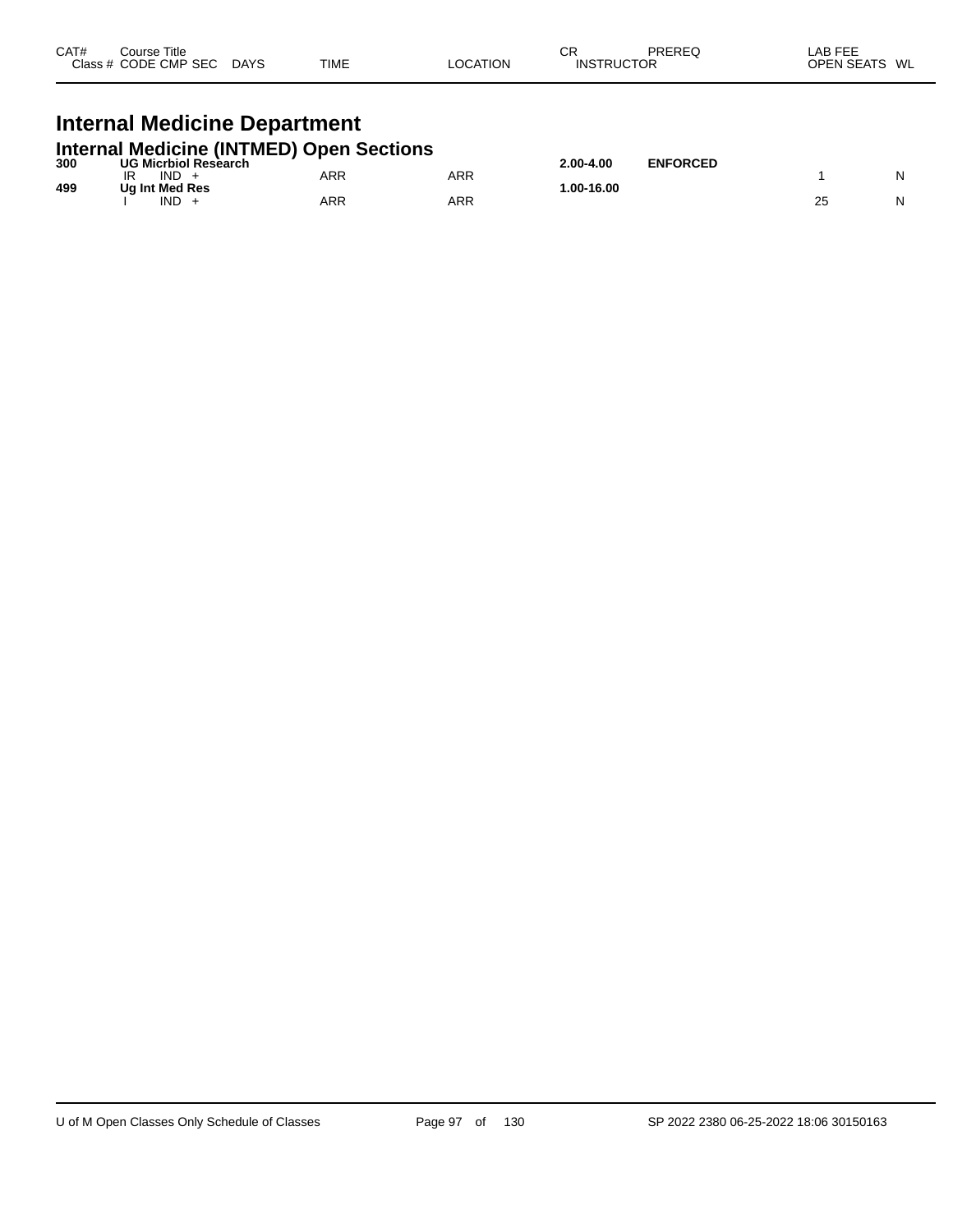### **Medical School Administration Immunology (IMMUNO) Open Sections**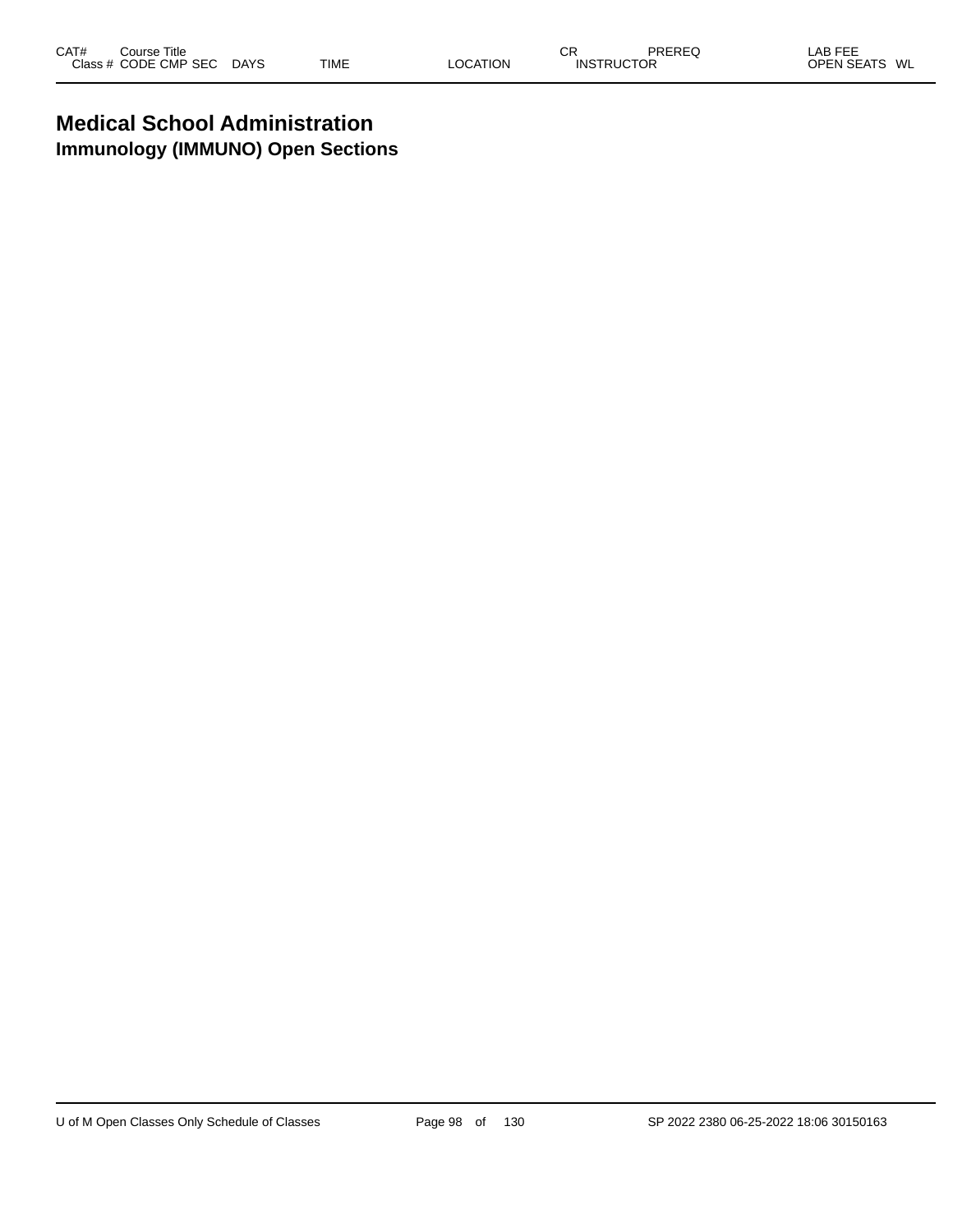### **Microbiology And Immunology Microbiology (MICRBIOL) Open Sections**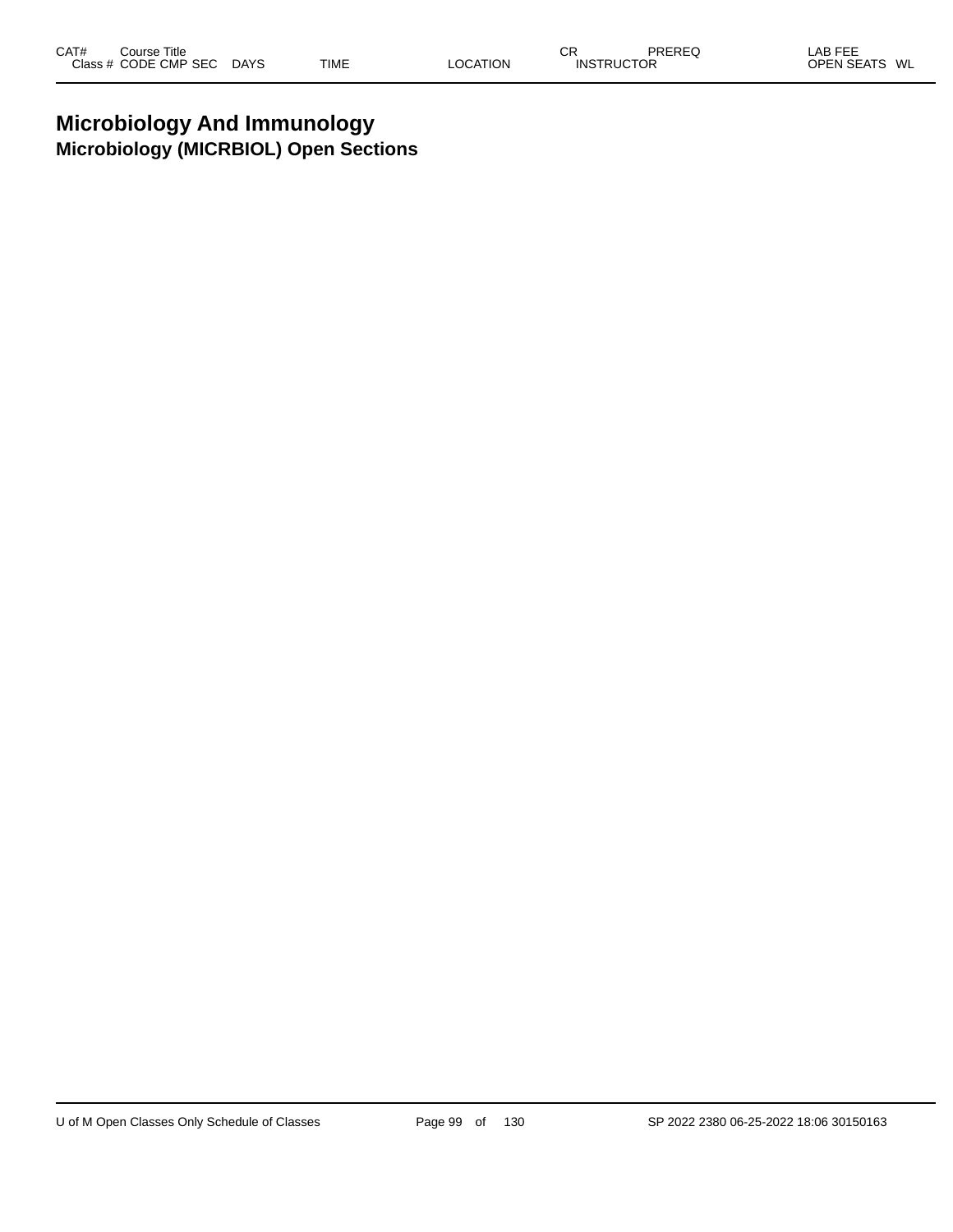### **Neurology Department Neurology (NEUROL) Open Sections**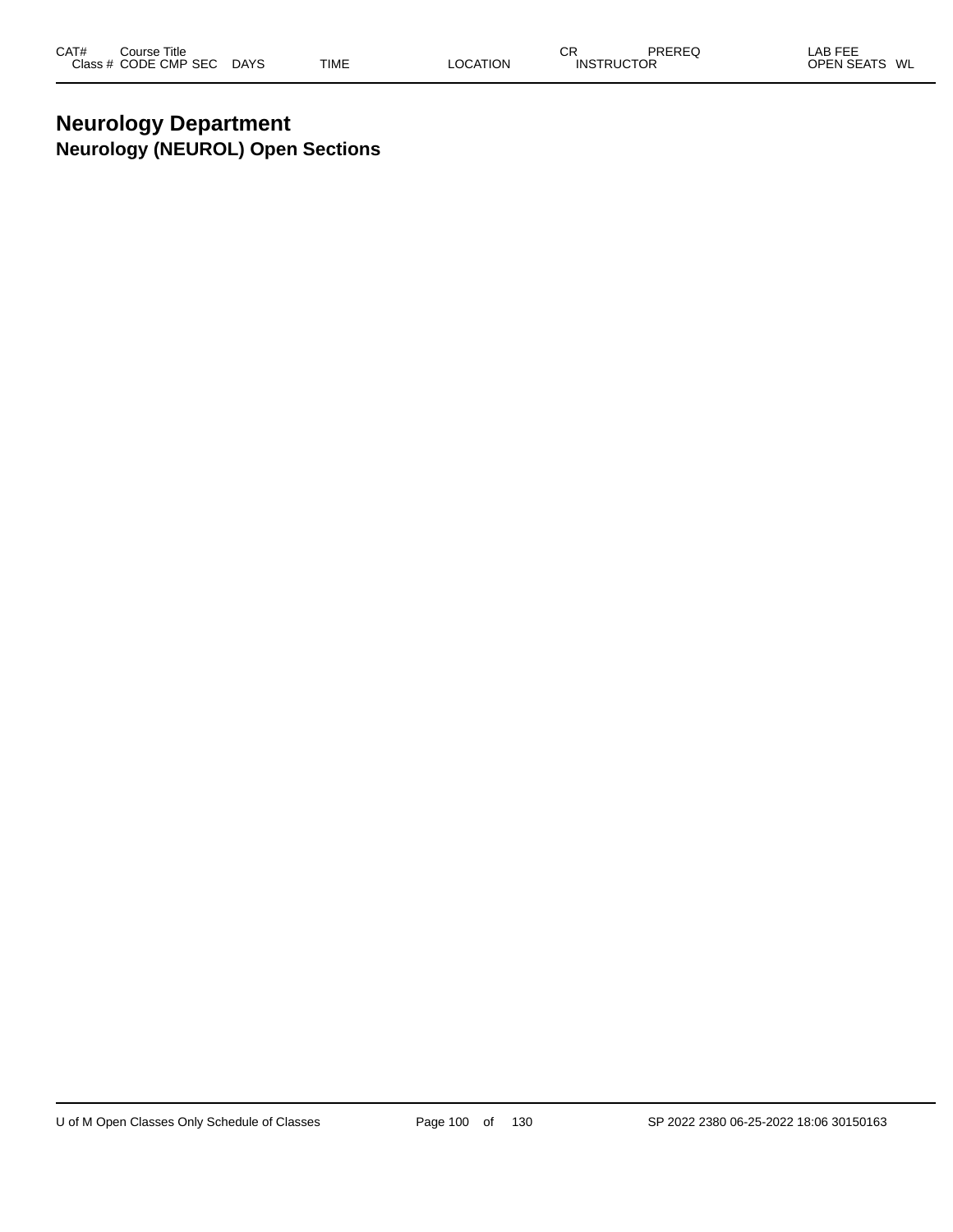#### **Center For Neuroscience Neuroscience (NEUROSCI) Open Sections**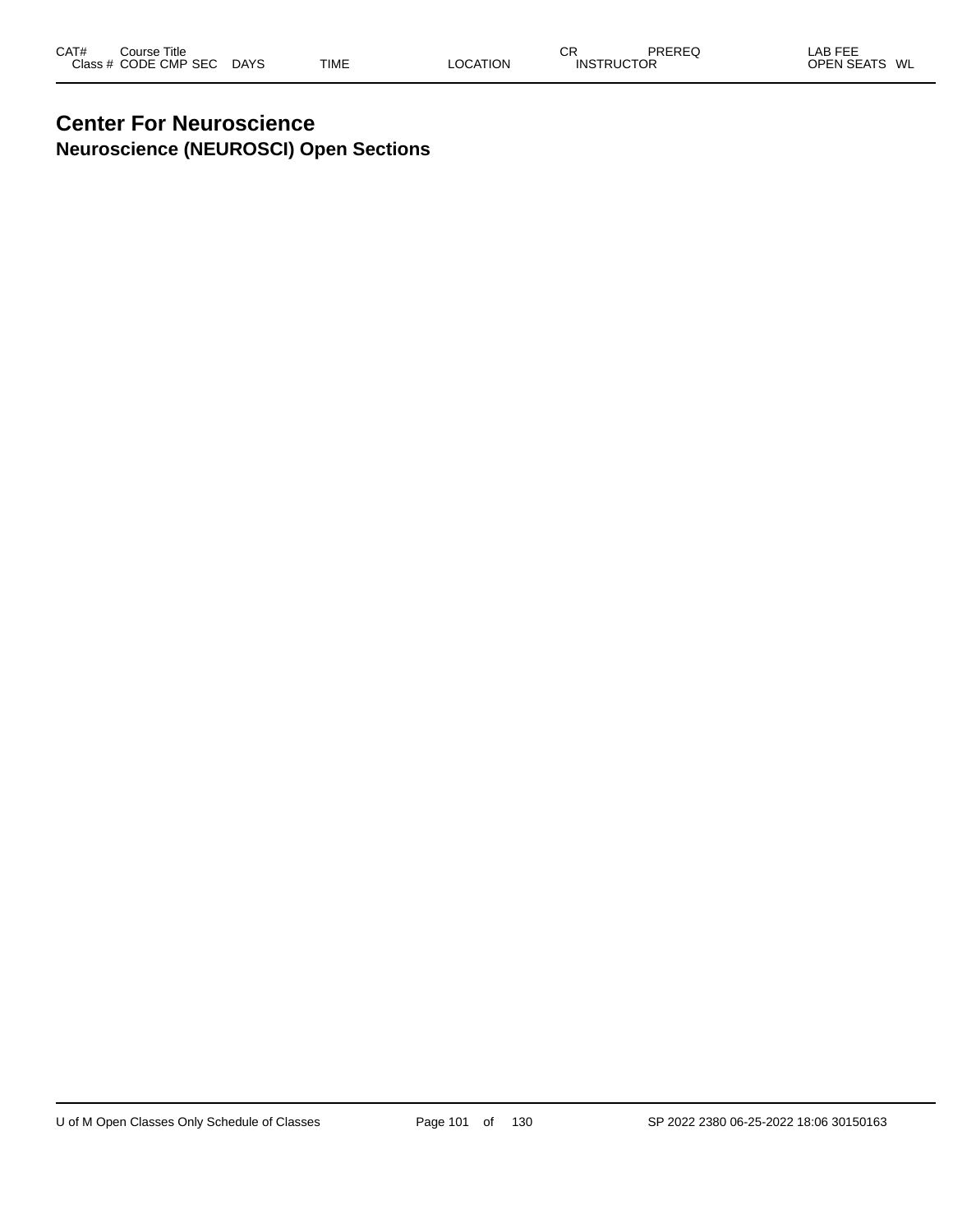### **Obstetrics And Gynecology Dept Obstetrics and Gynecology (OBSTGYN) Open Sections**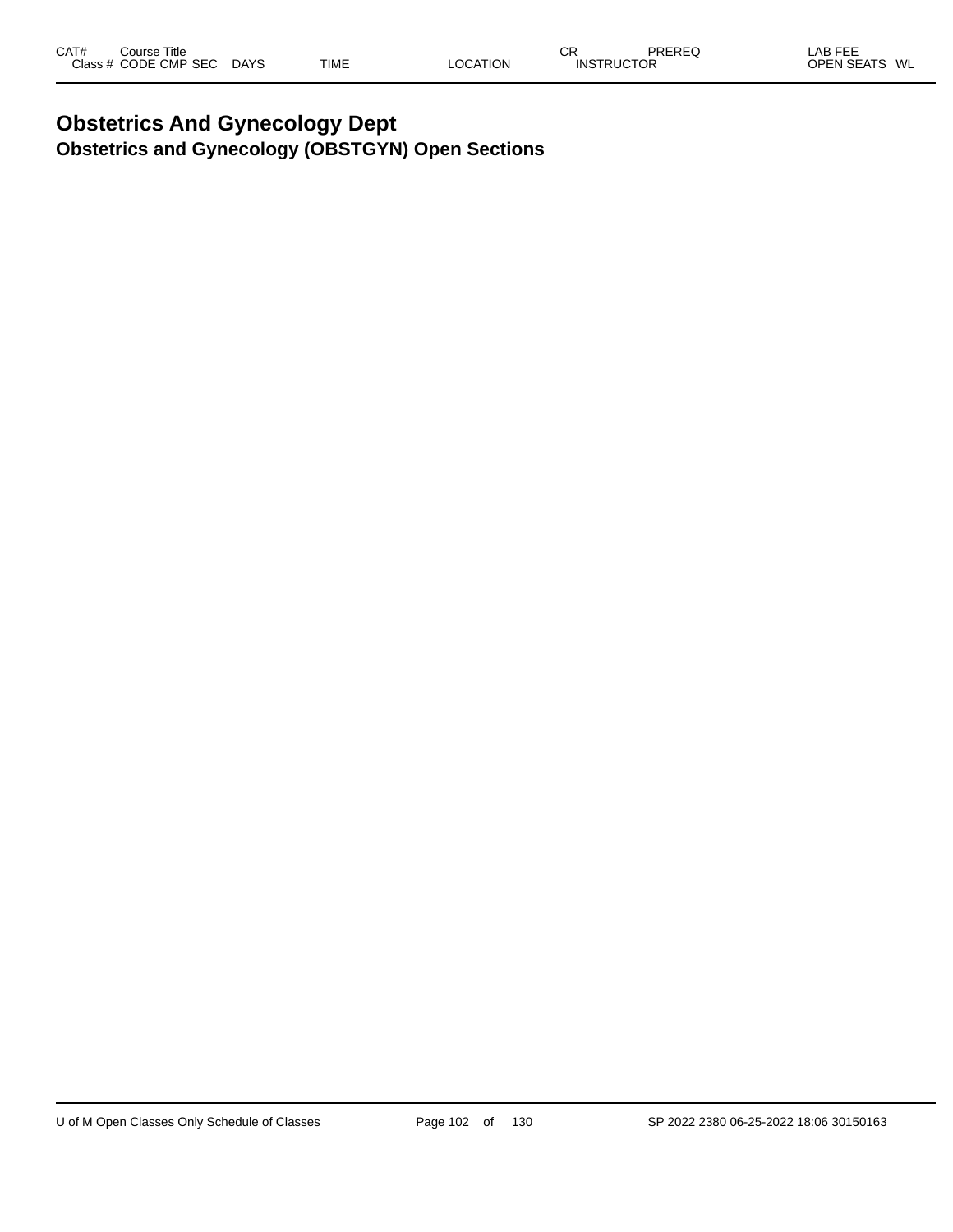### **Ophthalmology Department Ophthalmology (OPHTH) Open Sections**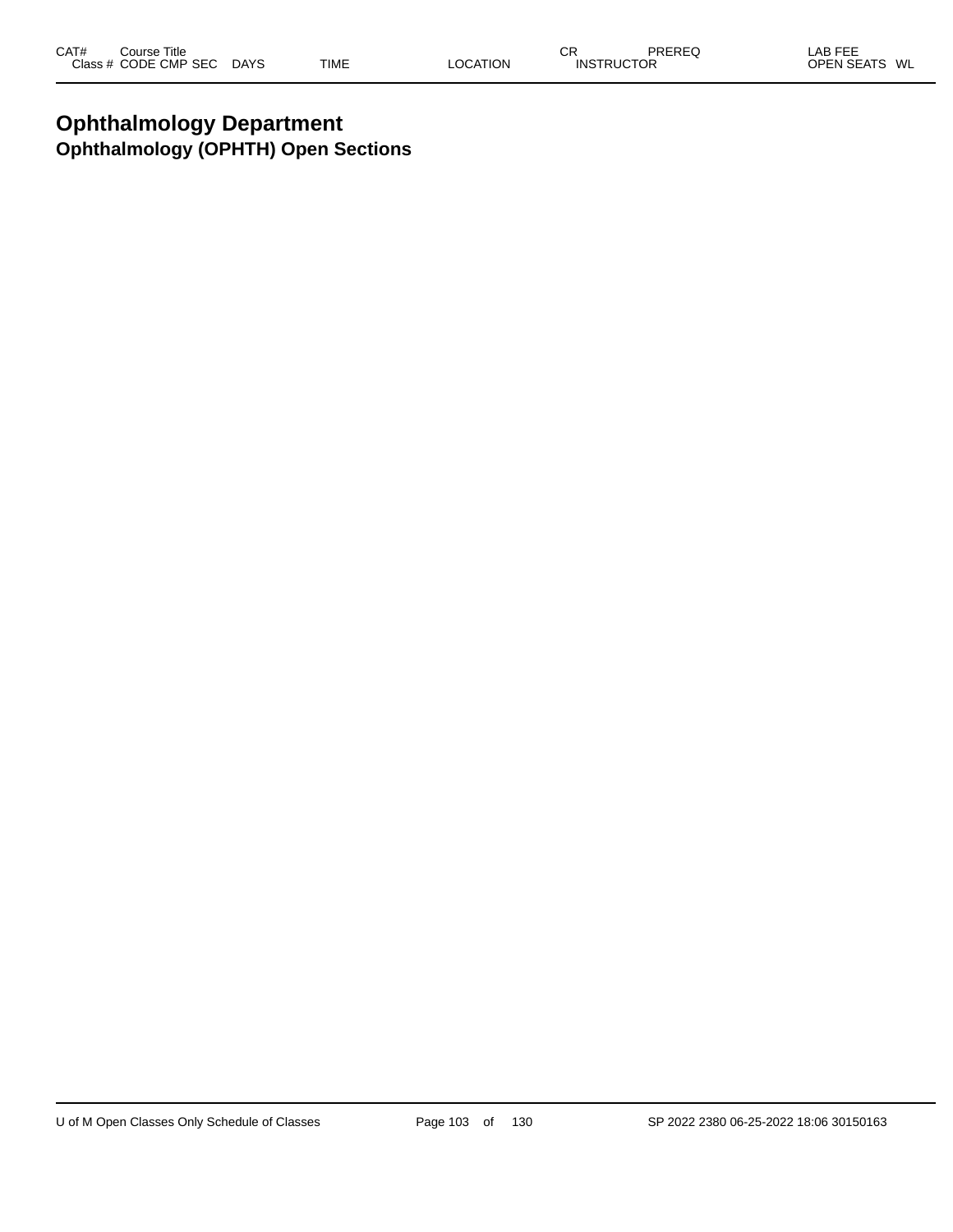### **Otorhinolaryngology Department Otorhinolaryngology (OTO) Open Sections**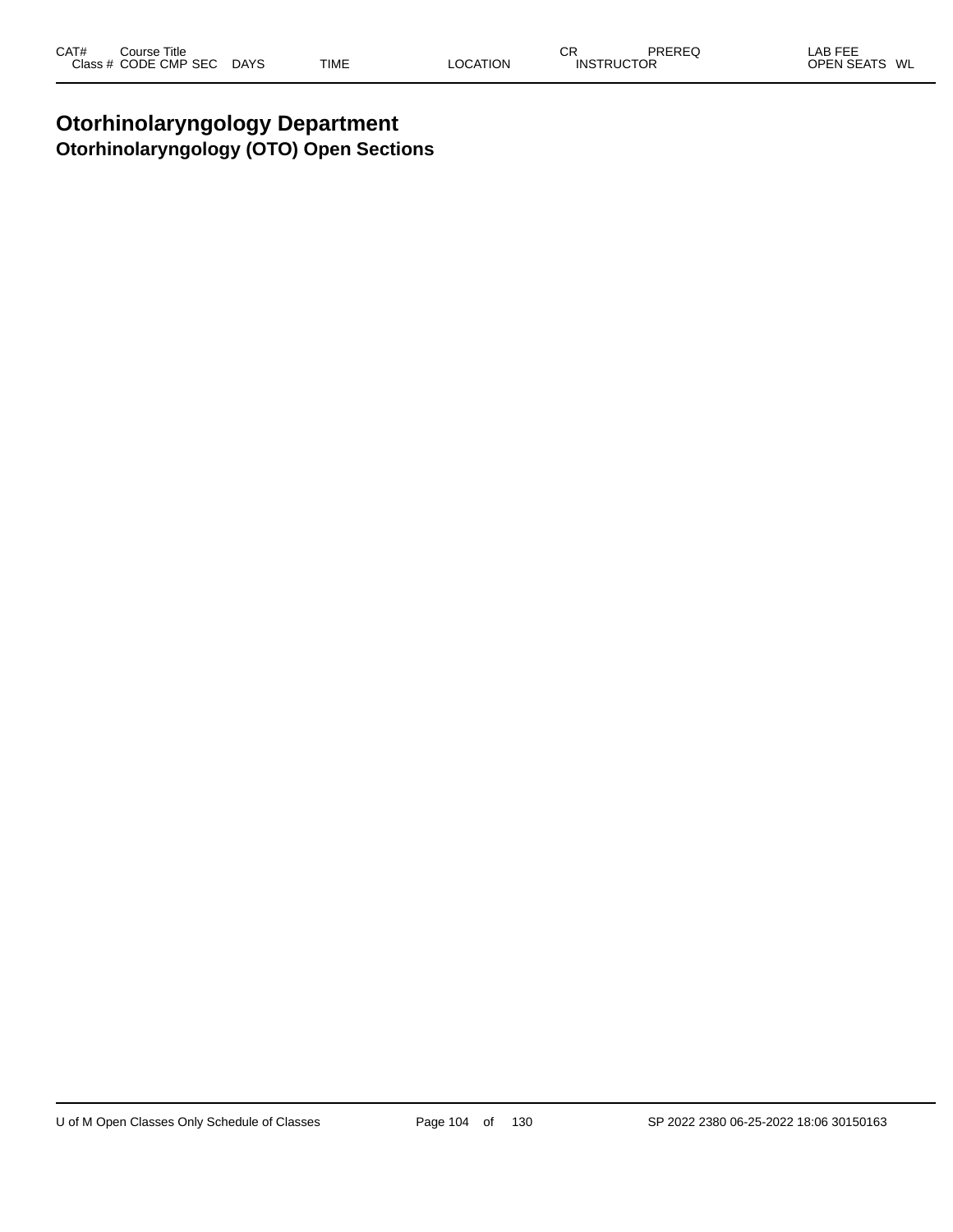### **Pathology Department Pathology (PATH) Open Sections**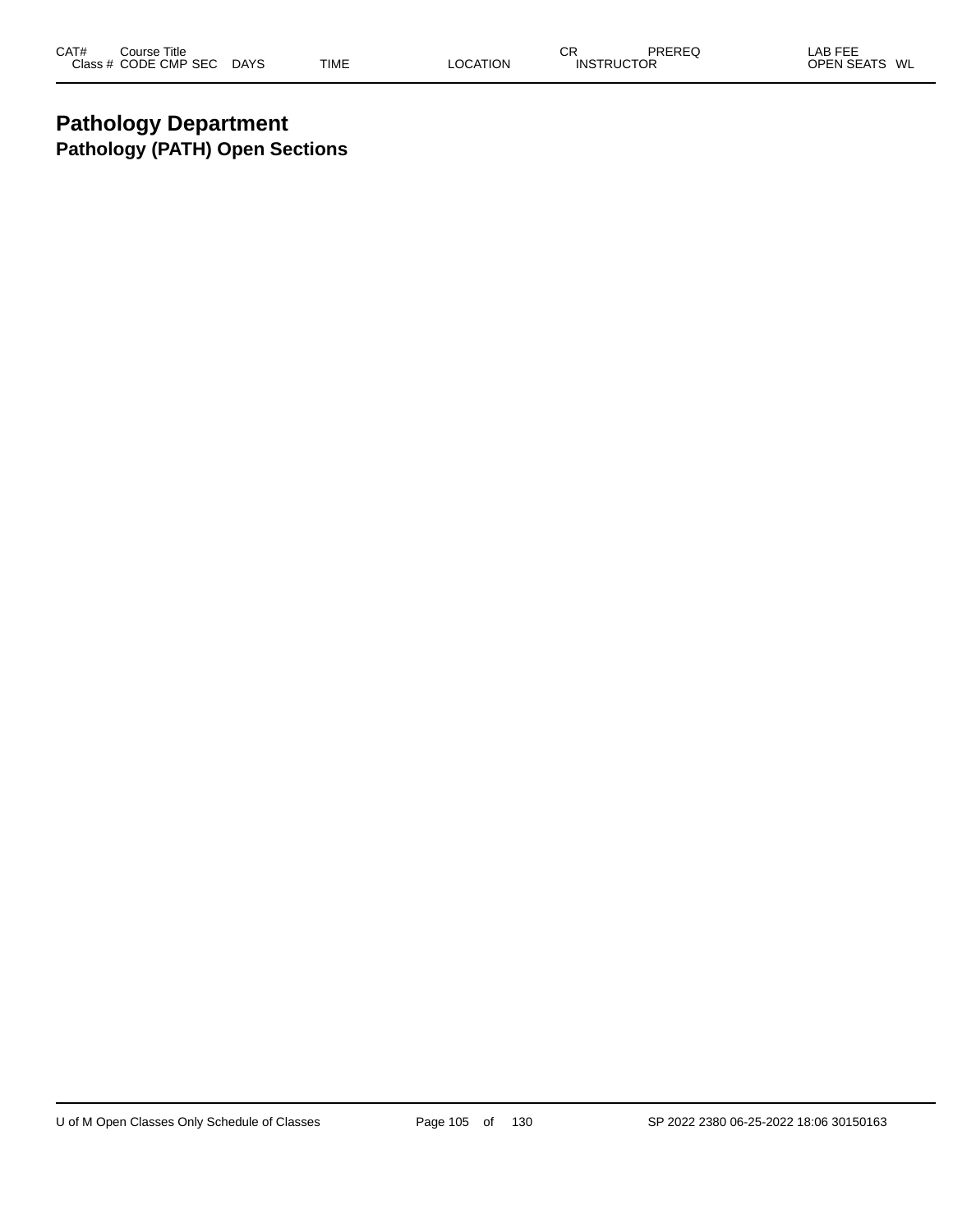### **Pediatrics & Comm Diseases Dep Pediatrics (PEDIAT) Open Sections**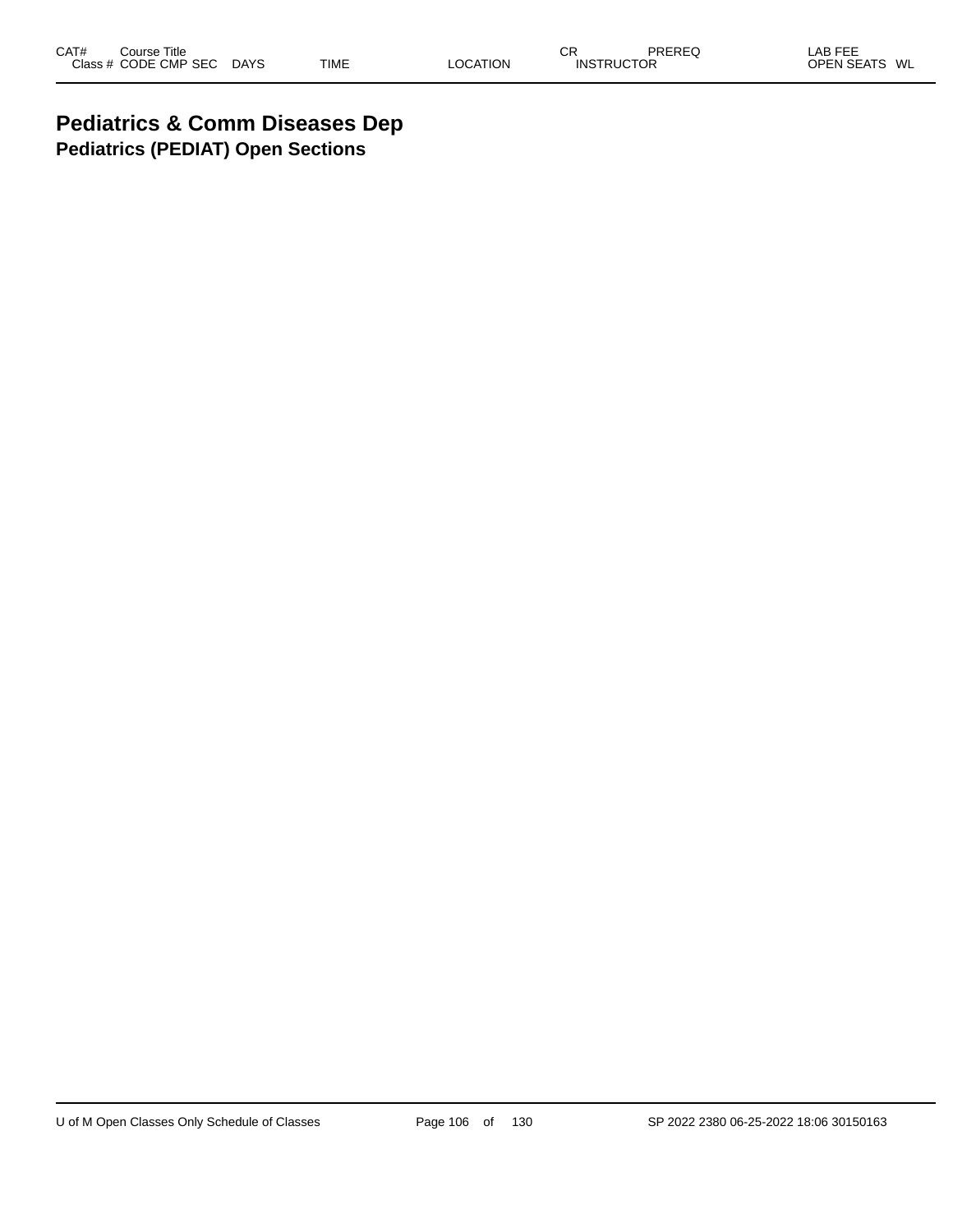### **Pharmacology Department Pharmacology (PHRMACOL) Open Sections**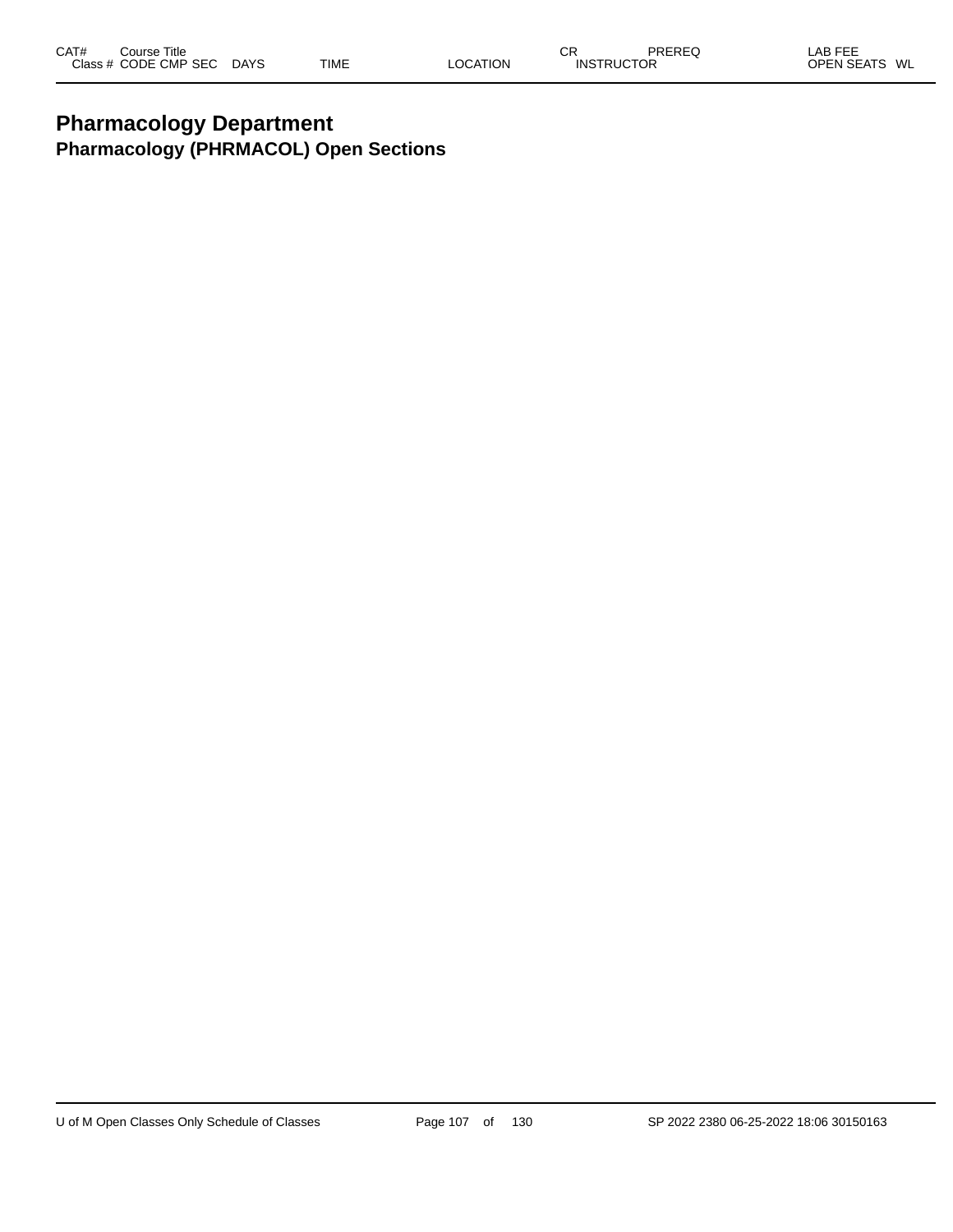| CAT#<br>Close : | Title<br>∴ourse<br><b>CMP</b><br>S <sub>F</sub><br>ODE | DAYS | TIME | .UN | СF<br>או∩<br>и | <b>DDEDE</b> C<br>ОF | $- - -$<br>ΑF<br>$\overline{f}$<br>WL<br>⊐סר<br>вv. |
|-----------------|--------------------------------------------------------|------|------|-----|----------------|----------------------|-----------------------------------------------------|
|-----------------|--------------------------------------------------------|------|------|-----|----------------|----------------------|-----------------------------------------------------|

### **Physical Medicine & Rehab Dept Physical Medicine & Rehabilitation (PMR) Open Sections**

| 499   | <b>Underarad Research</b>       |            |     | $.00 - 6.00$ |                 |    |  |
|-------|---------------------------------|------------|-----|--------------|-----------------|----|--|
|       | IND                             | <b>ARR</b> | ARR |              |                 | 25 |  |
| 510   | Disab&Rehab Methods             |            |     | 2.00-4.00    | <b>ADVISORY</b> |    |  |
| 50438 | <b>MWF</b><br>LEC.<br>101<br>ΡI | 11-1PM     | ARR |              |                 | 35 |  |
| 599   | <b>Clinical Research</b>        |            |     | $.00 - 8.00$ |                 |    |  |
|       | IND                             | ARR        | ARR |              |                 |    |  |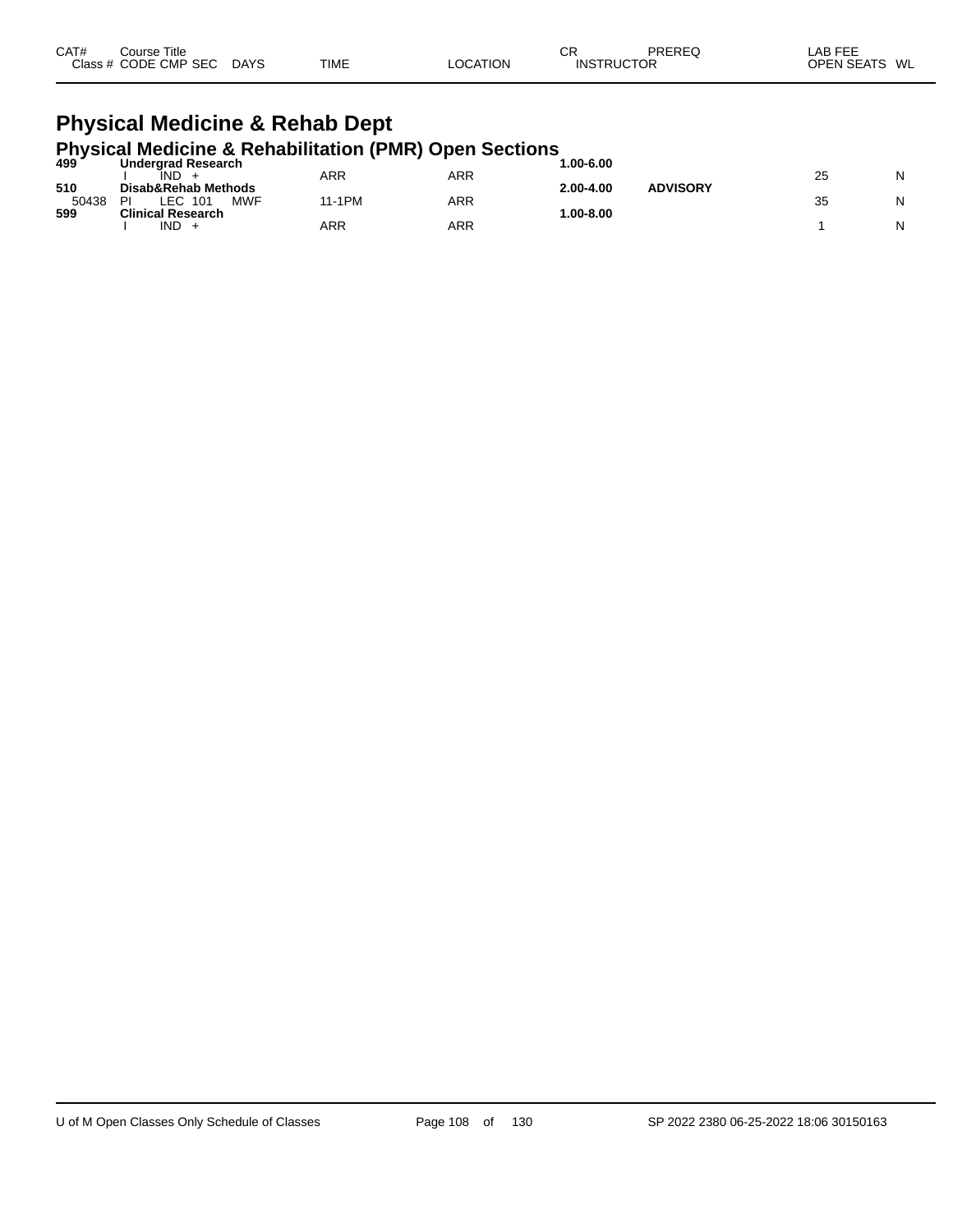| CAT# | Course Title         |        |             |          | СR                | PREREQ | LAB FEE       |  |
|------|----------------------|--------|-------------|----------|-------------------|--------|---------------|--|
|      | Class # CODE CMP SEC | : DAYS | <b>TIME</b> | LOCATION | <b>INSTRUCTOR</b> |        | OPEN SEATS WL |  |

#### **Physiology Department Physiology (PHYSIOL) Open Sections**

| 404   | Hum Physiol Lab                                                                                                     |        |            | 2.00          | <b>ENFORCED</b>           | 110.00 |   |
|-------|---------------------------------------------------------------------------------------------------------------------|--------|------------|---------------|---------------------------|--------|---|
| 52396 | LAB<br>102<br>P R<br>TTH                                                                                            | 11-1PM | <b>ARR</b> | Houchin       |                           | 20     | N |
|       | If they have not completed the pre-requisites, students MUST be concurrently enrolled in Physiology 201 or          |        |            |               |                           |        |   |
|       | Physiology 502. Concurrently enrolled students must contact Folake Graves (fograves@umich.edu) with their preferred |        |            |               |                           |        |   |
|       | section number and UMID number.                                                                                     |        |            |               |                           |        |   |
|       | **Class will meet in 3797 Med Sci II.**                                                                             |        |            |               |                           |        |   |
| 700   | <b>Physiol MS Capstone</b>                                                                                          |        |            | 3.00          |                           |        |   |
|       | $IND +$                                                                                                             | ARR    | ARR        |               |                           | 30     | N |
| 702   | <b>Physio MS Res Proj</b>                                                                                           |        |            | $3.00 - 8.00$ |                           |        |   |
|       | $IND +$                                                                                                             | ARR    | ARR        |               |                           | 25     | N |
| 703   | <b>Physio MS Res Caps</b>                                                                                           |        |            | 3.00          | <b>ENFORCED</b>           |        |   |
|       | $IND +$<br>ΙR                                                                                                       | ARR    | <b>ARR</b> |               |                           | 25     | N |
| 704   | <b>Peer Capstone Devel</b>                                                                                          |        |            | 1.00          | <b>ADVISORY, ENFORCED</b> |        |   |
| 52972 | PIR<br>DIS<br>101                                                                                                   | ARR    | ARR        | Oakley        |                           | 13     | N |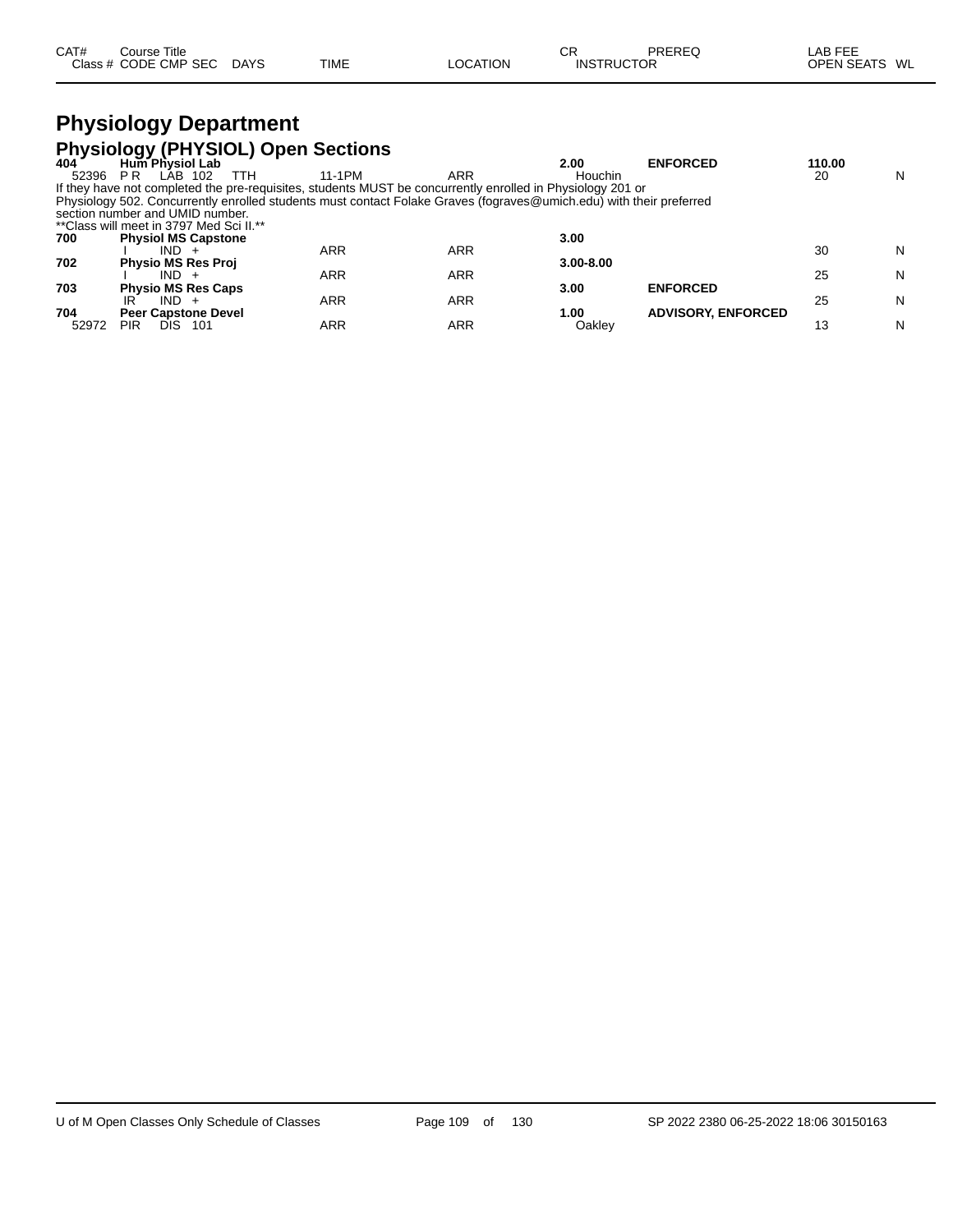| CAT#<br>Title<br>Course |                       |             |                | СR | PREREC            | $\lambda$ $\sim$ $\sim$ $\sim$ $\sim$<br>AB.<br>--- |
|-------------------------|-----------------------|-------------|----------------|----|-------------------|-----------------------------------------------------|
| Class # CODE CMP SEC    | <b>DAYS</b><br>$\sim$ | <b>TIME</b> | <b>OCATION</b> |    | <b>INSTRUCTOR</b> | <b>OPEN SEATS</b><br>WL                             |

# **PreMedical PostBaccalaureate Program**

# **Post-Baccalaureate Premedical Program (MEDPREP) Open Sections 401 Fnds Physicians - 1 1.00 ADVISORY \*\*\*.\*\***

| 401   | <b>Fnds Physicians -</b>            |   |       |     | 1.00    | <b>ADVISORY</b> | *** **  |   |
|-------|-------------------------------------|---|-------|-----|---------|-----------------|---------|---|
| 52518 | P R<br>DIS<br>101                   | W | 5-7PM | ARR | Wishart |                 | 24<br>ັ | N |
|       | <b>Fnds for Aspiring Physicians</b> |   |       |     |         |                 |         |   |
| 405   | <b>Fnds Physicians - V</b>          |   |       |     | l.OO    | <b>ADVISORY</b> |         |   |
| 52563 | P R<br>DIS<br>101                   | W | 5-7PM | ARR | Wishart |                 |         | N |
|       | <b>Fdns for Aspiring Physicians</b> |   |       |     |         |                 |         |   |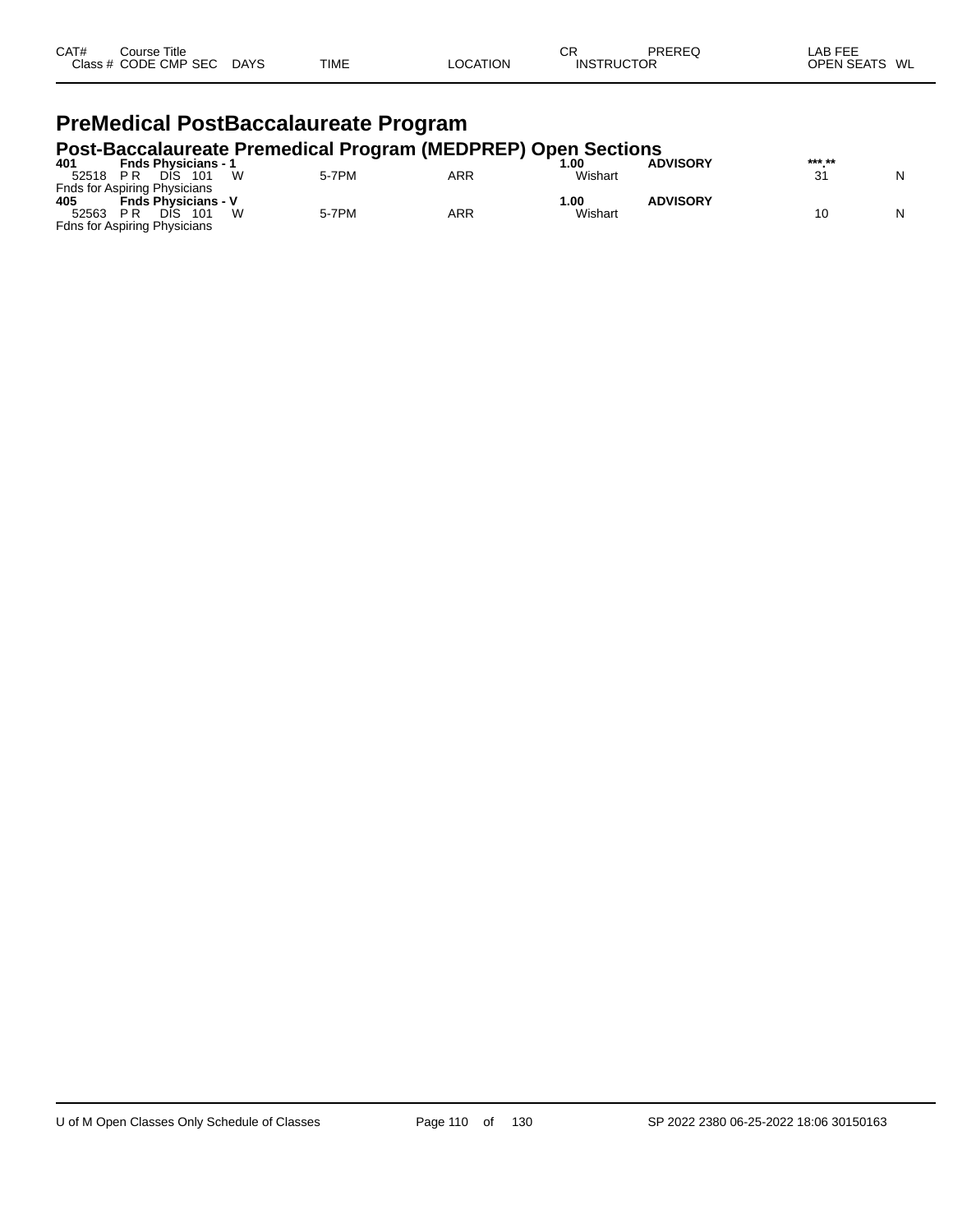#### **Psychiatry Department Psychiatry (PSYCHIAT) Open Sections**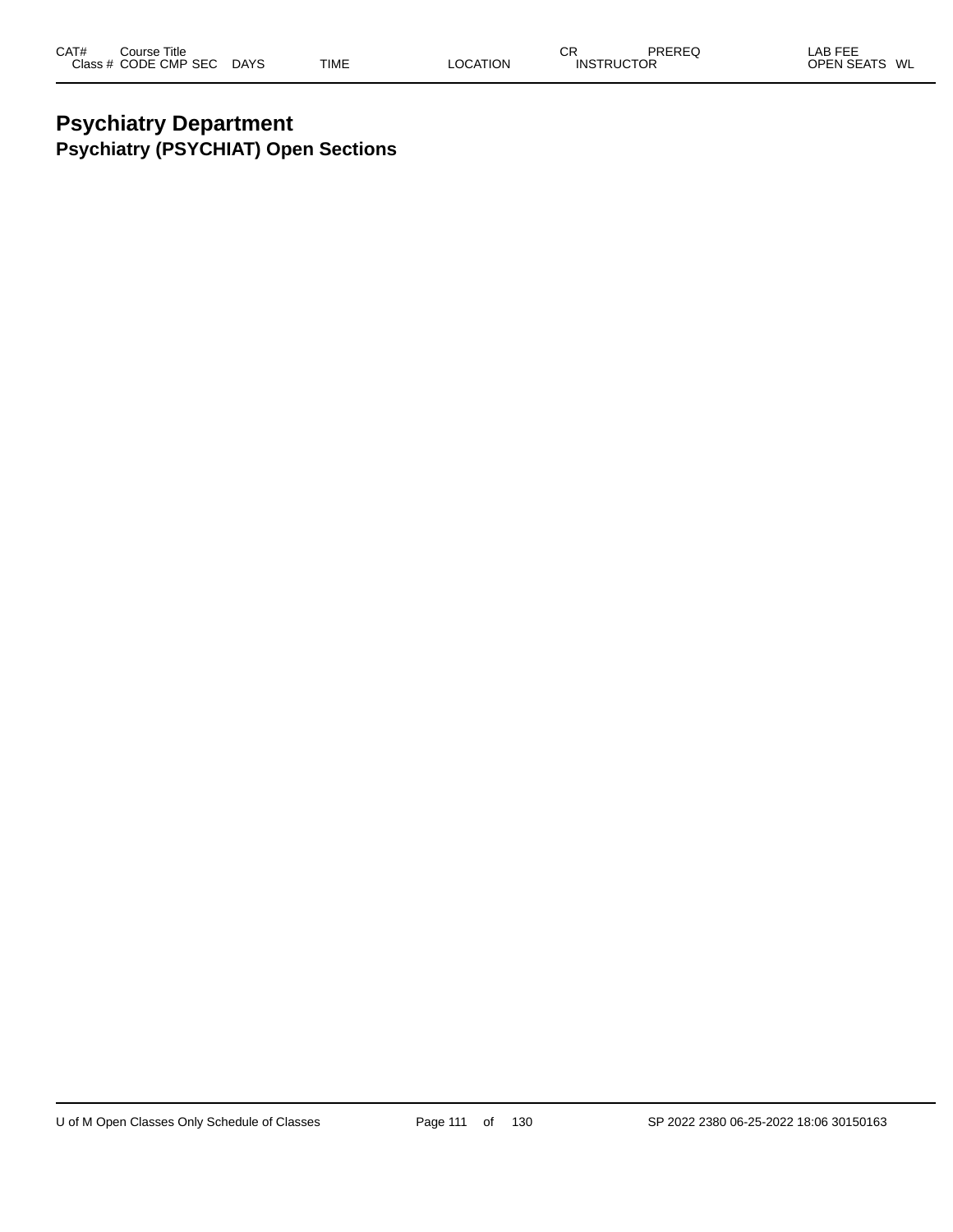#### **Surgery Department Surgery (SURGERY) Open Sections**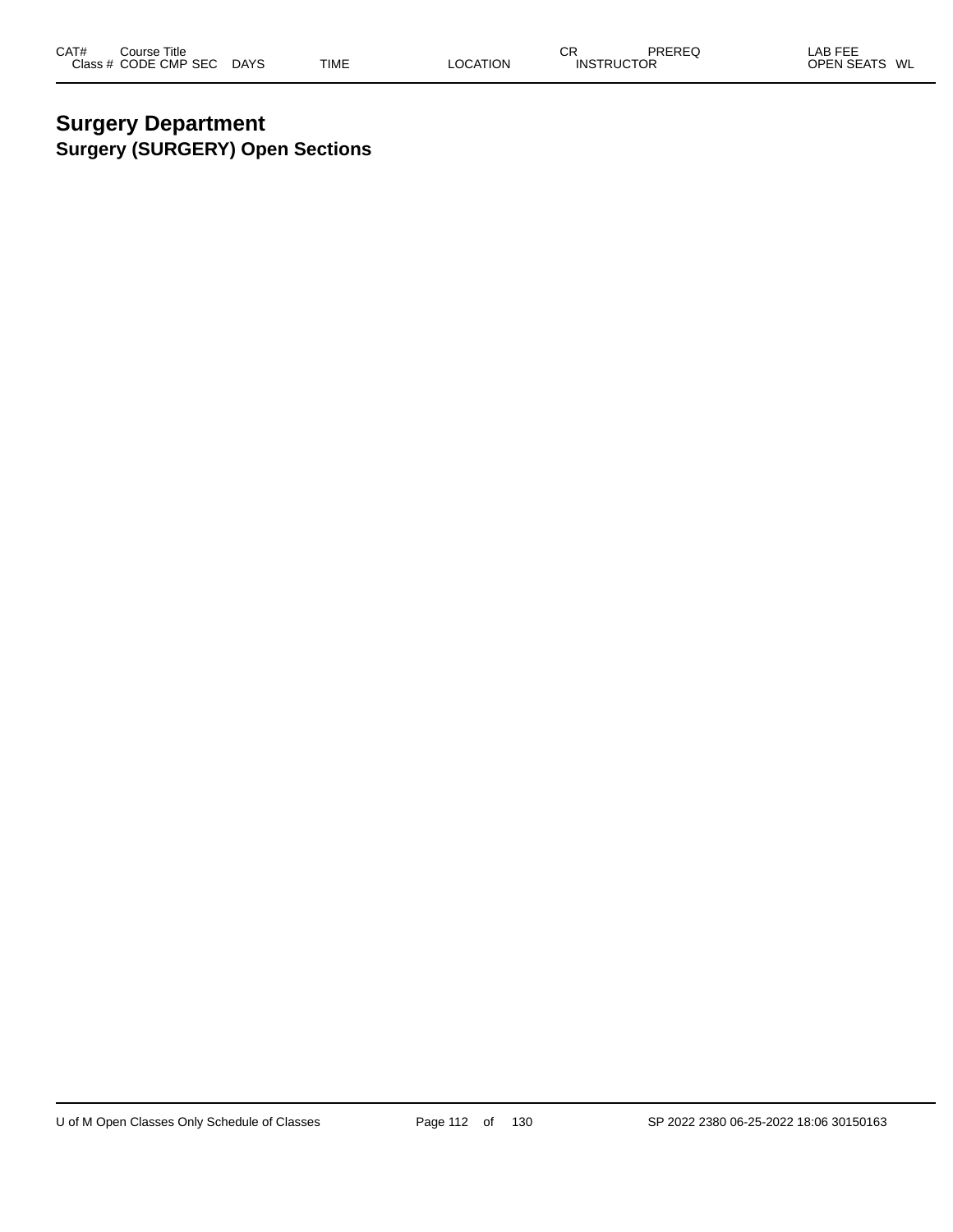## **Music, Theatre & Dance Department Of Dance**

|  | <b>Dance (DANCE) Open Sections</b> |
|--|------------------------------------|
|  |                                    |

| 497   | Independent Study          |     |     | 1.00-3.00 | <b>ADVISORY</b> |   |
|-------|----------------------------|-----|-----|-----------|-----------------|---|
|       | IND<br>D<br>$\div$         | ARR | ARR |           | 25              | N |
| 519   | <b>IS: Dance Technique</b> |     |     | 1.00-3.00 |                 |   |
|       | IND.<br>D<br>$+$           | ARR | ARR |           | 25              | N |
| 618   | <b>FE: Dance Technique</b> |     |     | 1.00-3.00 |                 |   |
| 53669 | <b>PD</b><br>_AB_<br>-001  | ARR | ARR | Wilson    |                 | N |
| 639   | <b>IS: Choreography</b>    |     |     | 1.00-3.00 |                 |   |
|       | IND<br>D                   | ARR | ARR |           | 25              | N |
|       |                            |     |     |           |                 |   |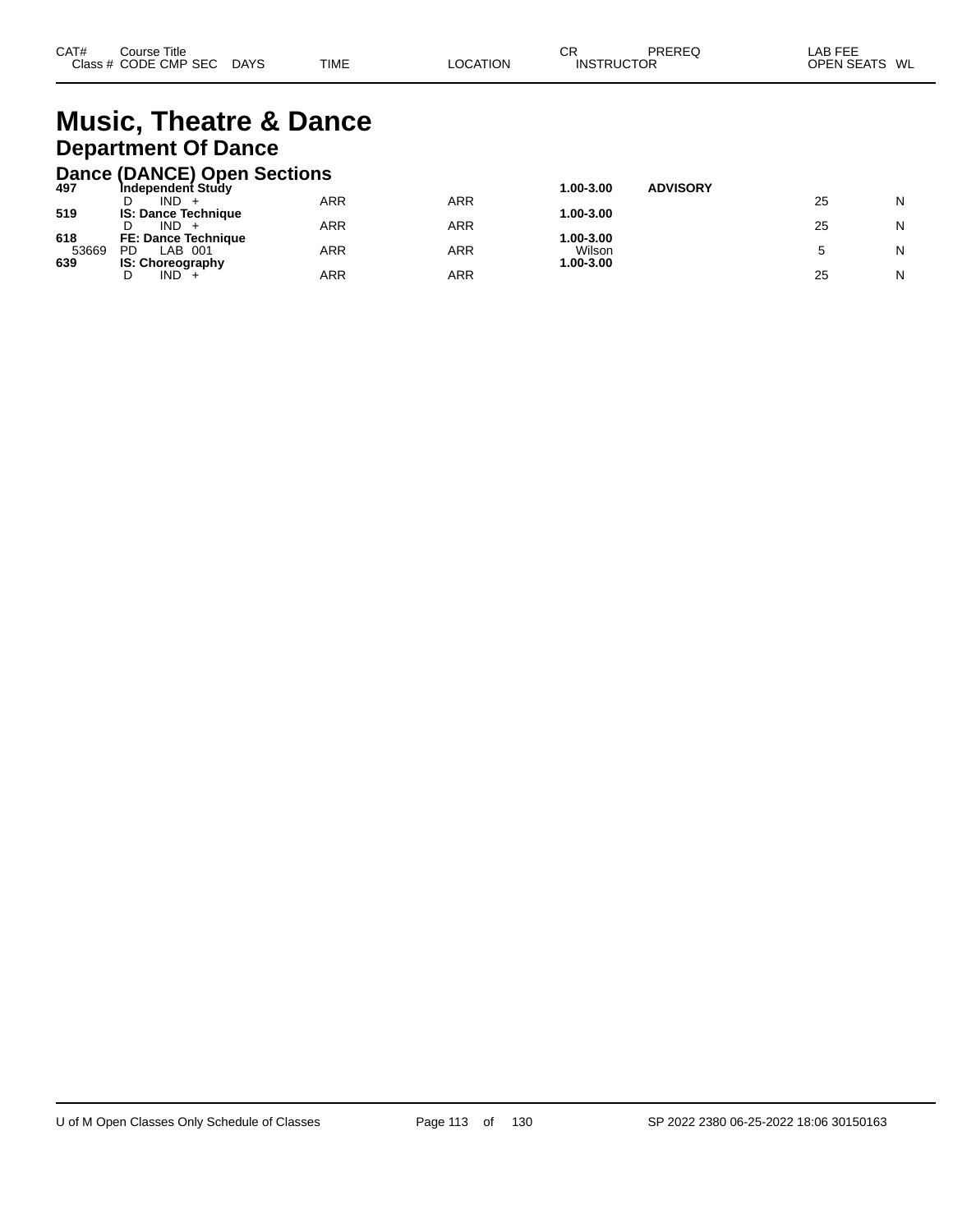| CAT# | Course Title<br>Class # CODE CMP SEC | <b>DAYS</b> | <b>TIME</b> | LOCATION | СR<br><b>INSTRUCTOR</b> | PREREQ | LAB FEE<br><b>OPEN SEATS</b><br>WL |
|------|--------------------------------------|-------------|-------------|----------|-------------------------|--------|------------------------------------|
|      |                                      |             |             |          |                         |        |                                    |

| 491                          | <b>School of Music, Theatre and Dance</b><br><b>Arts Administration (ARTSADMN) Open Sections</b><br>Internship                                                                                                                                                                                                                                                                                                                                                                                                                                                                                                                                                                                                                                                                |            |               | 1.00-2.00            |                 |              |   |
|------------------------------|-------------------------------------------------------------------------------------------------------------------------------------------------------------------------------------------------------------------------------------------------------------------------------------------------------------------------------------------------------------------------------------------------------------------------------------------------------------------------------------------------------------------------------------------------------------------------------------------------------------------------------------------------------------------------------------------------------------------------------------------------------------------------------|------------|---------------|----------------------|-----------------|--------------|---|
|                              | $IND +$                                                                                                                                                                                                                                                                                                                                                                                                                                                                                                                                                                                                                                                                                                                                                                       | ARR        | <b>ARR</b>    |                      |                 | 25           | N |
| 593                          | <b>Special Projects</b><br>$IND +$                                                                                                                                                                                                                                                                                                                                                                                                                                                                                                                                                                                                                                                                                                                                            | ARR        | <b>ARR</b>    | 1.00-3.00            |                 | 25           | N |
|                              | <b>Composition (COMP) Open Sections</b>                                                                                                                                                                                                                                                                                                                                                                                                                                                                                                                                                                                                                                                                                                                                       |            |               |                      |                 |              |   |
| 995                          | Diss-Cand<br>R<br>$IND +$                                                                                                                                                                                                                                                                                                                                                                                                                                                                                                                                                                                                                                                                                                                                                     | ARR        | <b>ARR</b>    | 4.00                 | <b>ENFORCED</b> | 25           | N |
|                              | <b>Conducting (CONDUCT) Open Sections</b>                                                                                                                                                                                                                                                                                                                                                                                                                                                                                                                                                                                                                                                                                                                                     |            |               |                      |                 |              |   |
| 990                          | Diss-Precand<br>$IND +$                                                                                                                                                                                                                                                                                                                                                                                                                                                                                                                                                                                                                                                                                                                                                       | ARR        | <b>ARR</b>    | 1.00-4.00            | <b>ADVISORY</b> | 25           | N |
| 995                          | Diss-Cand                                                                                                                                                                                                                                                                                                                                                                                                                                                                                                                                                                                                                                                                                                                                                                     |            |               | 4.00                 | <b>ENFORCED</b> |              |   |
|                              | R<br>$IND +$                                                                                                                                                                                                                                                                                                                                                                                                                                                                                                                                                                                                                                                                                                                                                                  | <b>ARR</b> | <b>ARR</b>    |                      |                 | 25           | N |
| 111                          | <b>Guitar (GUITAR) Open Sections</b><br><b>Intro Guitar</b>                                                                                                                                                                                                                                                                                                                                                                                                                                                                                                                                                                                                                                                                                                                   |            |               | 2.00                 | <b>ADVISORY</b> |              |   |
| 53111                        | P<br>REC 202<br>TTH<br>***No Instructor Approval Needed To Enroll***                                                                                                                                                                                                                                                                                                                                                                                                                                                                                                                                                                                                                                                                                                          | 1-3PM      | <b>REMOTE</b> | Edwards              |                 | 7            | N |
|                              | Designed for both music majors and non-music majors, this introductory course in popular guitar style will teach<br>students essential performance skills as well as a deeper understanding of the cultural importance of the guitar in<br>popular music. Students will learn to read standard music notation, develop a knowledge of common chords and<br>rhythmic strumming patterns on the instrument, and perform a variety of popular songs utilizing techniques<br>discussed throughout the semester. Optimized for online learning, web based video lessons and individual<br>instruction will be available throughout the semester to ensure that all students are able to receive the specific<br>help needed for a successful and positive experience in the class. |            |               |                      |                 |              |   |
|                              | Jazz & Improvisational Studies (JAZZ) Open Sections                                                                                                                                                                                                                                                                                                                                                                                                                                                                                                                                                                                                                                                                                                                           |            |               |                      |                 |              |   |
| 450<br>52155 PI              | <b>Contmplaty Prac Sem</b><br><b>SEM 101</b>                                                                                                                                                                                                                                                                                                                                                                                                                                                                                                                                                                                                                                                                                                                                  | ARR        | <b>REMOTE</b> | 2.00<br>Travers      | <b>ADVISORY</b> | 11           | N |
| 454<br>52981                 | <b>Special Topics</b><br>PL<br>LEC 201                                                                                                                                                                                                                                                                                                                                                                                                                                                                                                                                                                                                                                                                                                                                        | ARR        | <b>REMOTE</b> | 2.00<br>Travers      |                 | 18           | N |
| 455<br>52746                 | <b>Creat&amp;Consciousness</b><br>PL<br>LEC 101                                                                                                                                                                                                                                                                                                                                                                                                                                                                                                                                                                                                                                                                                                                               | ARR        | <b>REMOTE</b> | 2.00<br>Travers      | <b>ADVISORY</b> | 18           | N |
| 465                          | Ind Study<br>$IND +$                                                                                                                                                                                                                                                                                                                                                                                                                                                                                                                                                                                                                                                                                                                                                          | ARR        | ARR           | 1.00-3.00            |                 | 25           | N |
| 550<br>52503                 | <b>Contemplaty Prac Sem</b><br>PI.<br><b>SEM 101</b>                                                                                                                                                                                                                                                                                                                                                                                                                                                                                                                                                                                                                                                                                                                          | ARR        | <b>REMOTE</b> | 2.00<br>Travers      |                 | 11           | N |
| 554<br>52982                 | <b>Jazz Special Topics</b><br><b>SEM 201</b><br>- PI                                                                                                                                                                                                                                                                                                                                                                                                                                                                                                                                                                                                                                                                                                                          | ARR        | <b>REMOTE</b> | 2.00<br>Travers      |                 | 18           | N |
| 555                          | <b>Creat&amp;Consciousness</b>                                                                                                                                                                                                                                                                                                                                                                                                                                                                                                                                                                                                                                                                                                                                                |            |               | 2.00                 |                 |              |   |
| 52747                        | LEC 101<br>-PI                                                                                                                                                                                                                                                                                                                                                                                                                                                                                                                                                                                                                                                                                                                                                                | ARR        | <b>REMOTE</b> | Travers              |                 | 18           | N |
| 490                          | <b>Music Education (MUSED) Open Sections</b><br><b>Spec Proj&amp;Readings</b>                                                                                                                                                                                                                                                                                                                                                                                                                                                                                                                                                                                                                                                                                                 |            |               | 1.00-4.00            | <b>ADVISORY</b> |              |   |
|                              | $IND +$                                                                                                                                                                                                                                                                                                                                                                                                                                                                                                                                                                                                                                                                                                                                                                       | ARR        | <b>ARR</b>    |                      |                 | 1            | N |
| 122                          | <b>Musicology (MUSICOL) Open Sections</b><br>Intro World Music                                                                                                                                                                                                                                                                                                                                                                                                                                                                                                                                                                                                                                                                                                                |            |               | 3.00                 | <b>ADVISORY</b> |              |   |
| 53559 P<br>346               | LEC 201<br>МW<br><b>History of Music</b>                                                                                                                                                                                                                                                                                                                                                                                                                                                                                                                                                                                                                                                                                                                                      | 4-7PM      | <b>REMOTE</b> | Batiuk<br>3.00       | <b>ADVISORY</b> | 1            | N |
| 52962 P<br>Music and Society | LEC 201<br>TTH                                                                                                                                                                                                                                                                                                                                                                                                                                                                                                                                                                                                                                                                                                                                                                | 2-5PM      | 506 BMT       | <b>Bodiford</b>      |                 | 14           | Y |
| 481                          | <b>Special Projects</b>                                                                                                                                                                                                                                                                                                                                                                                                                                                                                                                                                                                                                                                                                                                                                       |            |               | 1.00-4.00            | <b>ADVISORY</b> |              |   |
| 581                          | IND +<br><b>Special Projects</b>                                                                                                                                                                                                                                                                                                                                                                                                                                                                                                                                                                                                                                                                                                                                              | ARR        | ARR           | 1.00-4.00            | <b>ADVISORY</b> | 24           | N |
| 995                          | $IND +$<br>Diss-Cand                                                                                                                                                                                                                                                                                                                                                                                                                                                                                                                                                                                                                                                                                                                                                          | ARR        | ARR           | 4.00                 | <b>ENFORCED</b> | 25           | N |
|                              | IR.<br>$IND +$                                                                                                                                                                                                                                                                                                                                                                                                                                                                                                                                                                                                                                                                                                                                                                | ARR        | ARR           |                      |                 | 35           | N |
| 401                          | <b>Music Performance (MUSPERF) Open Sections</b><br><b>Curr Practical Exp</b>                                                                                                                                                                                                                                                                                                                                                                                                                                                                                                                                                                                                                                                                                                 |            |               | 1.00                 |                 |              |   |
| 52882<br>491                 | LEC 003<br>PL<br><b>Independent Study</b>                                                                                                                                                                                                                                                                                                                                                                                                                                                                                                                                                                                                                                                                                                                                     | ARR        | ARR           | Lusmann<br>1.00-4.00 |                 | 25           | N |
|                              | $IND +$                                                                                                                                                                                                                                                                                                                                                                                                                                                                                                                                                                                                                                                                                                                                                                       | ARR        | ARR           |                      |                 | $\mathbf{1}$ | N |
| 891                          | <b>Directed Perform</b><br>$IND +$                                                                                                                                                                                                                                                                                                                                                                                                                                                                                                                                                                                                                                                                                                                                            | ARR        | ARR           | 2.00-6.00            | <b>ADVISORY</b> | 25           | N |
| 990                          | Diss-Precand<br>$IND +$                                                                                                                                                                                                                                                                                                                                                                                                                                                                                                                                                                                                                                                                                                                                                       | ARR        | ARR           | 1.00-4.00            | <b>ADVISORY</b> | 25           | N |
| 995                          | Diss-Cand<br>$IND +$<br>R                                                                                                                                                                                                                                                                                                                                                                                                                                                                                                                                                                                                                                                                                                                                                     | ARR        | ARR           | 4.00                 | <b>ENFORCED</b> | 25           | N |
| 407                          | <b>Performing Arts &amp; Technology (PAT) Open Sections</b><br>Direct Indiv Stdy                                                                                                                                                                                                                                                                                                                                                                                                                                                                                                                                                                                                                                                                                              |            |               | 1.00-3.00            | <b>ADVISORY</b> |              |   |

U of M Open Classes Only Schedule of Classes Page 114 of 130 SP 2022 2380 06-25-2022 18:06 30150163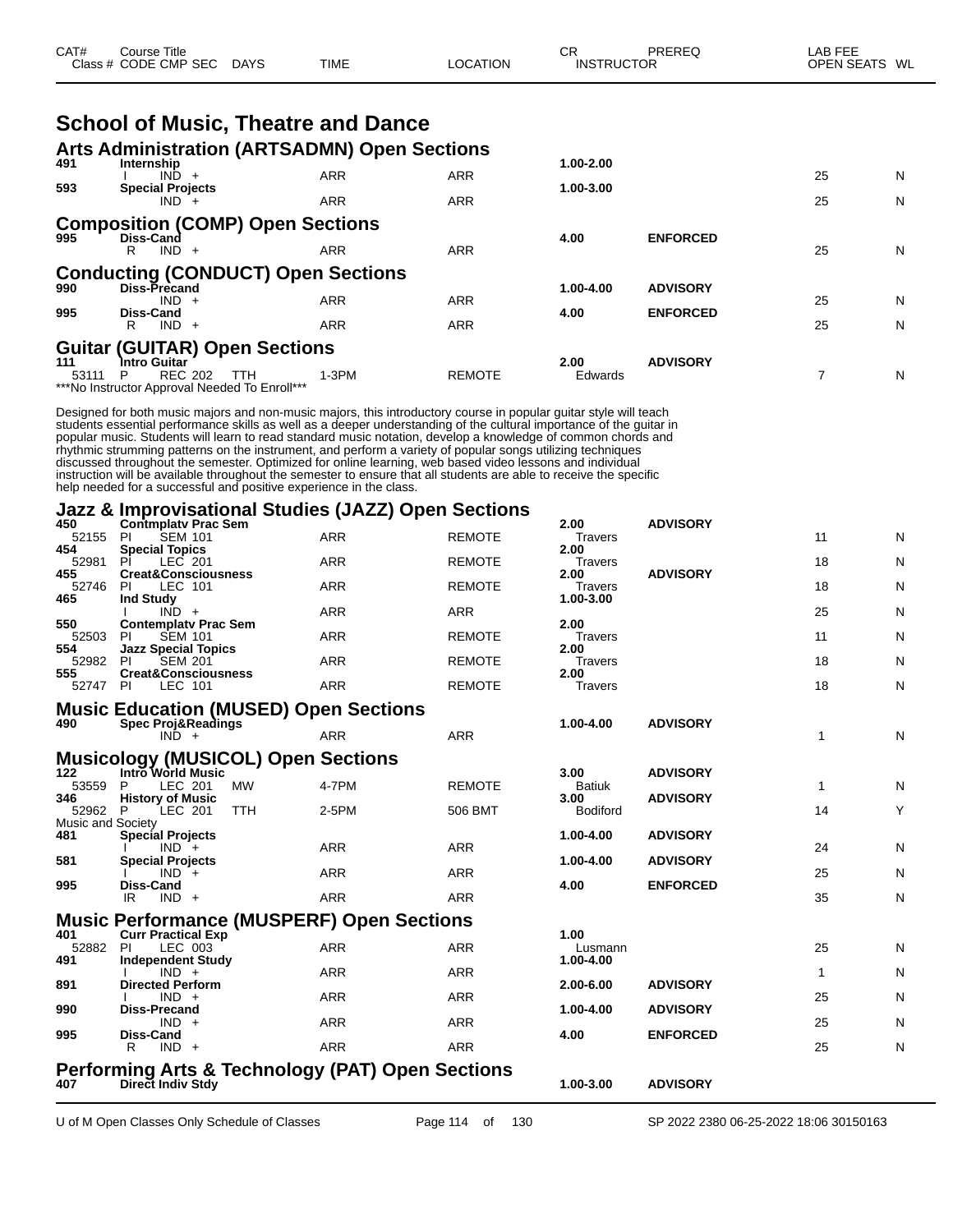| CAT#       | Course Title<br>Class # CODE CMP SEC DAYS                                                                  | <b>TIME</b>                                             | <b>LOCATION</b>          | CR<br><b>INSTRUCTOR</b> | <b>PREREQ</b>                      | LAB FEE<br>OPEN SEATS WL |        |
|------------|------------------------------------------------------------------------------------------------------------|---------------------------------------------------------|--------------------------|-------------------------|------------------------------------|--------------------------|--------|
| 481        | $IND +$<br><b>Independent Stds</b><br>$IND +$                                                              | <b>ARR</b><br>ARR                                       | <b>ARR</b><br><b>ARR</b> | 1.00-4.00               | <b>ADVISORY</b>                    | 25<br>25                 | N<br>N |
| 407<br>995 | <b>Theory (THEORY) Open Sections</b><br>Directed Indiv Stdy<br>$IND +$<br><b>Diss-Cand</b><br>$IND +$<br>R | <b>ARR</b><br>ARR                                       | <b>ARR</b><br><b>ARR</b> | 2.00-4.00<br>4.00       | <b>ADVISORY</b><br><b>ENFORCED</b> | 25<br>25                 | N<br>N |
| 568        | <b>Independent Study</b><br>$IND +$<br>Italian Language for Singers<br>Florence Study Abroad ONLY          | <b>Voice Literature (VOICELIT) Open Sections</b><br>ARR | <b>ARR</b>               | 1.00-3.00               |                                    | 25                       | N      |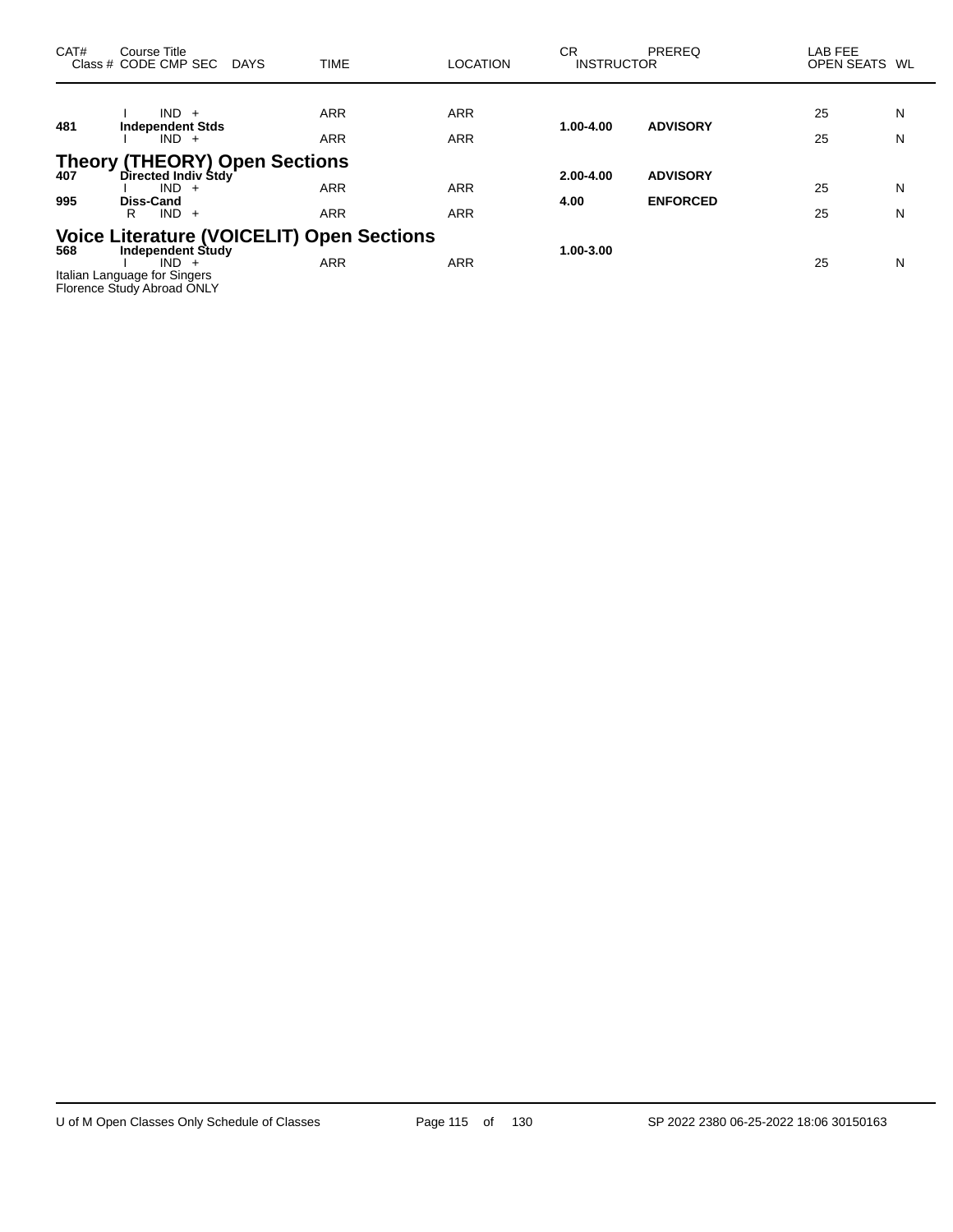| CAT# | Course Title<br>Class # CODE CMP SEC | DAYS | TIME | LOCATION | СF<br><b>INSTRUCTOR</b> | PREREQ | LAB FEE<br>OPEN SEATS WL |  |
|------|--------------------------------------|------|------|----------|-------------------------|--------|--------------------------|--|
|      |                                      |      |      |          |                         |        |                          |  |

# **Theatre And Drama Theatre & Drama (THTREMUS) Open Sections 387 Studio I 2.00 ADVISORY**

| 387   | Studio I                            |       |     | 2.UU          | <b>ADVISORY</b>        |    |   |
|-------|-------------------------------------|-------|-----|---------------|------------------------|----|---|
| 52401 | _AB<br>PI<br>101                    | ARR   | ARR | Traister      |                        | 16 | N |
| 52402 | -PI<br>102<br>LAB                   | ARR   | ARR | Tulip         |                        | 16 | N |
| 399   | Topics in Drama                     |       |     | $2.00 - 4.00$ |                        |    |   |
| 52344 | <b>MWF</b><br><b>REC 101</b><br>-PI | 5-9PM | ARR |               | Gray, Atkin, Mendeloff |    | N |
|       | Shakespeare in the Arb              |       |     |               |                        |    |   |
| 401   | <b>Independent Study</b>            |       |     | 1.00-3.00     | <b>ADVISORY</b>        |    |   |
|       | $IND +$                             | ARR   | ARR |               |                        | 25 | N |
| 505   | Sp Wk Th Prod&Perf                  |       |     | 4.00          | <b>ADVISORY</b>        |    |   |
|       | $IND +$                             | ARR   | ARR |               |                        |    | N |
|       |                                     |       |     |               |                        |    |   |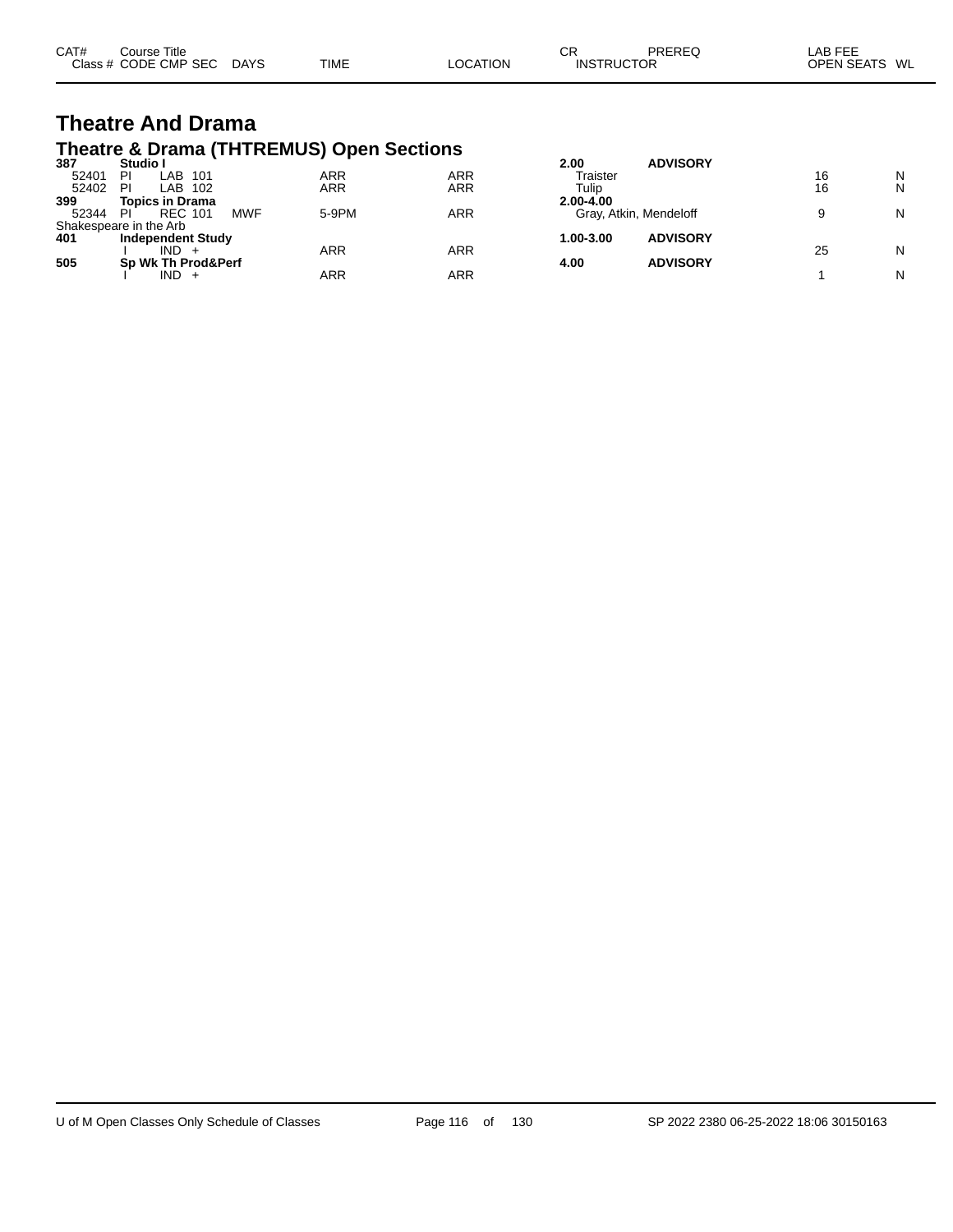# **Natural Resources&Environment School for Environment and Sustainability**

**Environment and Sustainability (EAS) Open Sections**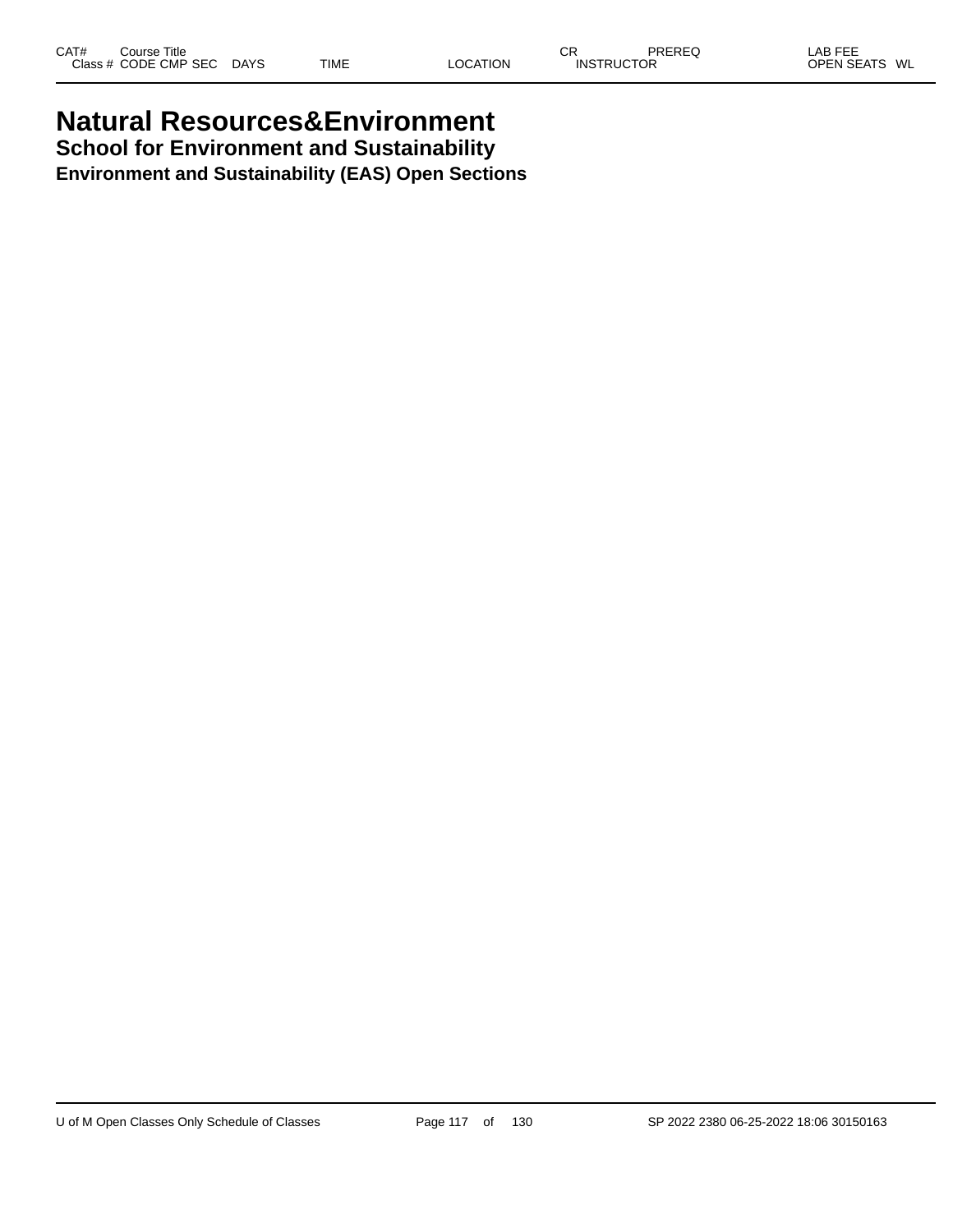# **Nursing School Of Nursing**

#### **Health Sciences (HS) Open Sections**

| 530   | Gibi Hith Sem I                                                                  |            |            | 1.00         |                           |    |   |
|-------|----------------------------------------------------------------------------------|------------|------------|--------------|---------------------------|----|---|
| 53386 | <b>SEM 101</b><br>Р                                                              | <b>ARR</b> | ARR        | Munro-Kramer |                           | 36 | N |
|       | HS 530 will have three synchronous meetings arranged based on student schedules. |            |            |              |                           |    |   |
| 630   | <b>GIbl Hith Sem II</b>                                                          |            |            | 2.00         | <b>ADVISORY, ENFORCED</b> |    |   |
| 53387 | <b>SEM 101</b><br>PR.                                                            | ARR        | ARR        | Munro-Kramer |                           | 36 | N |
|       | HS 630 will have three synchronous meetings arranged based on student schedules. |            |            |              |                           |    |   |
|       | <b>Nursing (NURS) Open Sections</b>                                              |            |            |              |                           |    |   |
| 220   | Women's Hith                                                                     |            |            | 3.00         |                           |    |   |
| 53264 | LEC 101<br>TTH<br>P                                                              | 9-12PM     | 2330 MH    | Martin       |                           | 17 | Y |
| 499   | <b>Independent Study</b>                                                         |            |            | 1.00-5.00    | <b>ADVISORY</b>           |    |   |
|       | $IND +$                                                                          | ARR        | <b>ARR</b> |              |                           | 25 | N |
| 697   | <b>Independent Studies</b>                                                       |            |            | 1.00-4.00    |                           |    |   |
|       | $IND +$                                                                          | ARR        | <b>ARR</b> |              |                           | 25 | N |
| 995   | Diss-Cand                                                                        |            |            | 4.00         | <b>ENFORCED</b>           |    |   |
|       | IND.<br>R<br>$\ddot{}$                                                           | ARR        | <b>ARR</b> |              |                           |    | N |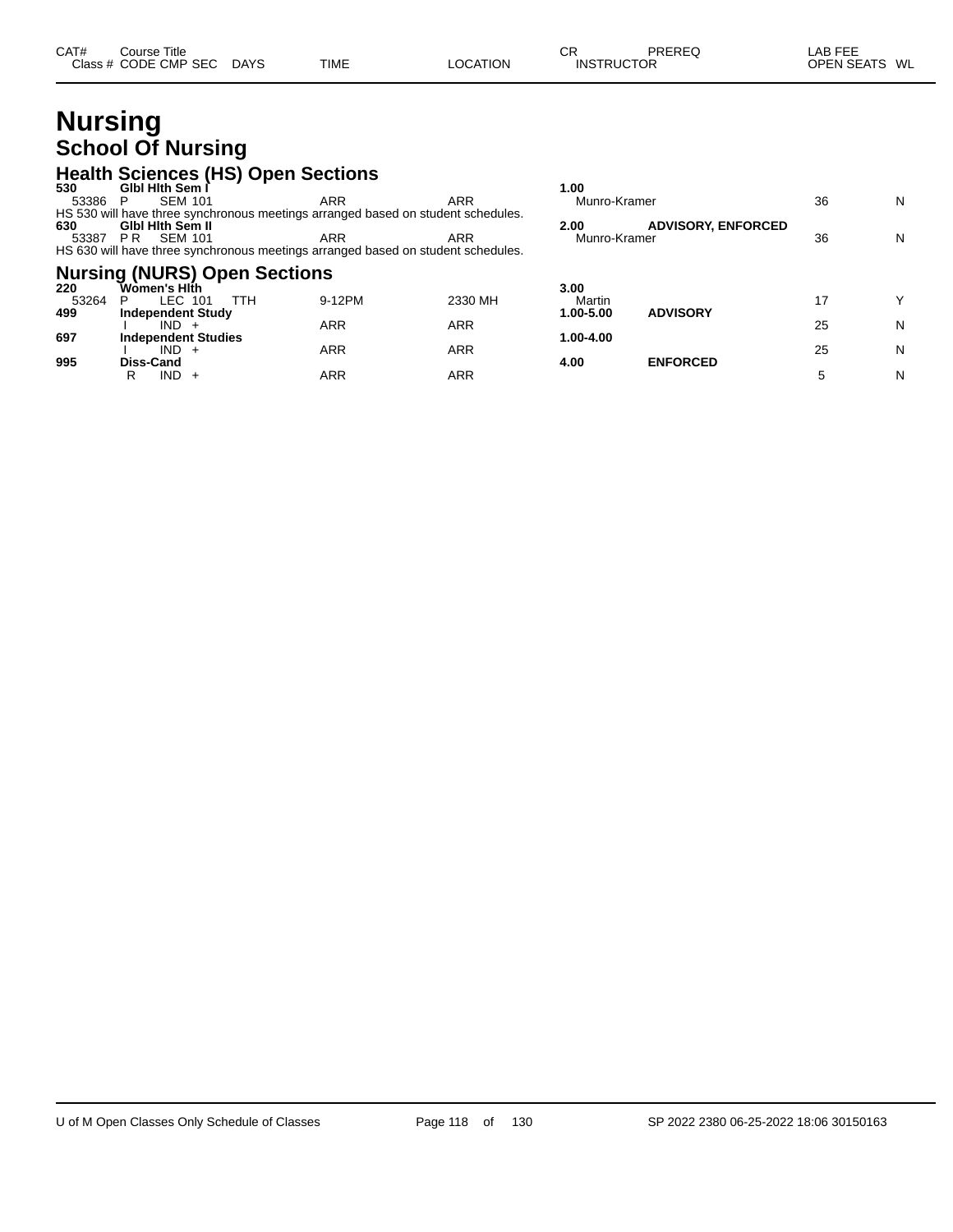| CAT#<br>СR<br>Title<br>Course<br>: CMP<br>SE <sub>C</sub><br><b>TIME</b><br>Class<br>DAYS<br>TION<br>INS <sup>-</sup><br>$\sim$<br>FRI IC<br>,,,,,<br>. .<br>$\sim$ $\sim$ $\sim$ $\sim$ $\sim$ $\sim$ $\sim$ $\sim$ | DDEDEC<br>---<br>neres.<br>WL |
|----------------------------------------------------------------------------------------------------------------------------------------------------------------------------------------------------------------------|-------------------------------|
|----------------------------------------------------------------------------------------------------------------------------------------------------------------------------------------------------------------------|-------------------------------|

## **Pharmacy College Of Pharmacy**

#### **Clinical Pharmacy Translational Science (CPTS) Open Sections**

|              | <u>UMMU HUMMU HUMMUHUM UVIVIIVU (UT TUJ UPUN UUUNUU</u>                           |            |            |               |                 |    |   |
|--------------|-----------------------------------------------------------------------------------|------------|------------|---------------|-----------------|----|---|
| 470          | <b>Medicinal Chemistry (MEDCHEM) Open Sections</b><br><b>UG Research Med Chem</b> |            |            | 1.00-6.00     |                 |    |   |
|              | $IND +$                                                                           | <b>ARR</b> | <b>ARR</b> |               |                 |    | N |
| 510          | <b>Princ of Drug Act II</b>                                                       |            |            | 4.00          | <b>ADVISORY</b> |    |   |
| 53225        | LEC 101<br>PD.                                                                    | <b>ARR</b> | <b>ARR</b> | Beleh         |                 | 24 | N |
|              | <b>Pharmacy (PHARMACY) Open Sections</b>                                          |            |            |               |                 |    |   |
| 470          | UG Rèsearch Pharmacy                                                              |            |            | $1.00 - 6.00$ |                 |    |   |
|              | $IND +$                                                                           | <b>ARR</b> | <b>ARR</b> |               |                 | 10 | N |
| 602<br>53366 | <b>Therap Prob Solv I</b><br><b>REC 101</b><br>PD.                                | <b>ARR</b> | <b>ARR</b> | 4.00<br>Wells | <b>ADVISORY</b> | 3  | N |
| 702          | <b>Therap Prob Solv III</b>                                                       |            |            | 4.00          | <b>ADVISORY</b> |    |   |
| 53367        | <b>REC 101</b><br>PD.                                                             | <b>ARR</b> | <b>ARR</b> | Kenes         |                 | 4  | N |
| 712          | <b>Therap Prob Solv IV</b>                                                        |            |            | 4.00          | <b>ADVISORY</b> |    |   |
| 53231        | <b>REC 101</b><br>PD.                                                             | <b>ARR</b> | ARR        | Park          |                 | 6  | N |
|              | <b>Pharmaceutical Chemistry (PHARMCHM) Open Sections</b>                          |            |            |               |                 |    |   |
|              | <b>Dharmacoutical Coicpace (DUADMCCI) Open Cootions</b>                           |            |            |               |                 |    |   |

# **Pharmaceutical Sciences (PHARMSCI) Open Sections 470 UG Research PharmSci 1.00-6.00**

| 47 V | <u>UG Research Fharmocl</u> |            | טט.ס-טט.ו  |  |  |    |
|------|-----------------------------|------------|------------|--|--|----|
|      | <b>IND</b>                  | <b>ARR</b> | <b>ARR</b> |  |  | NL |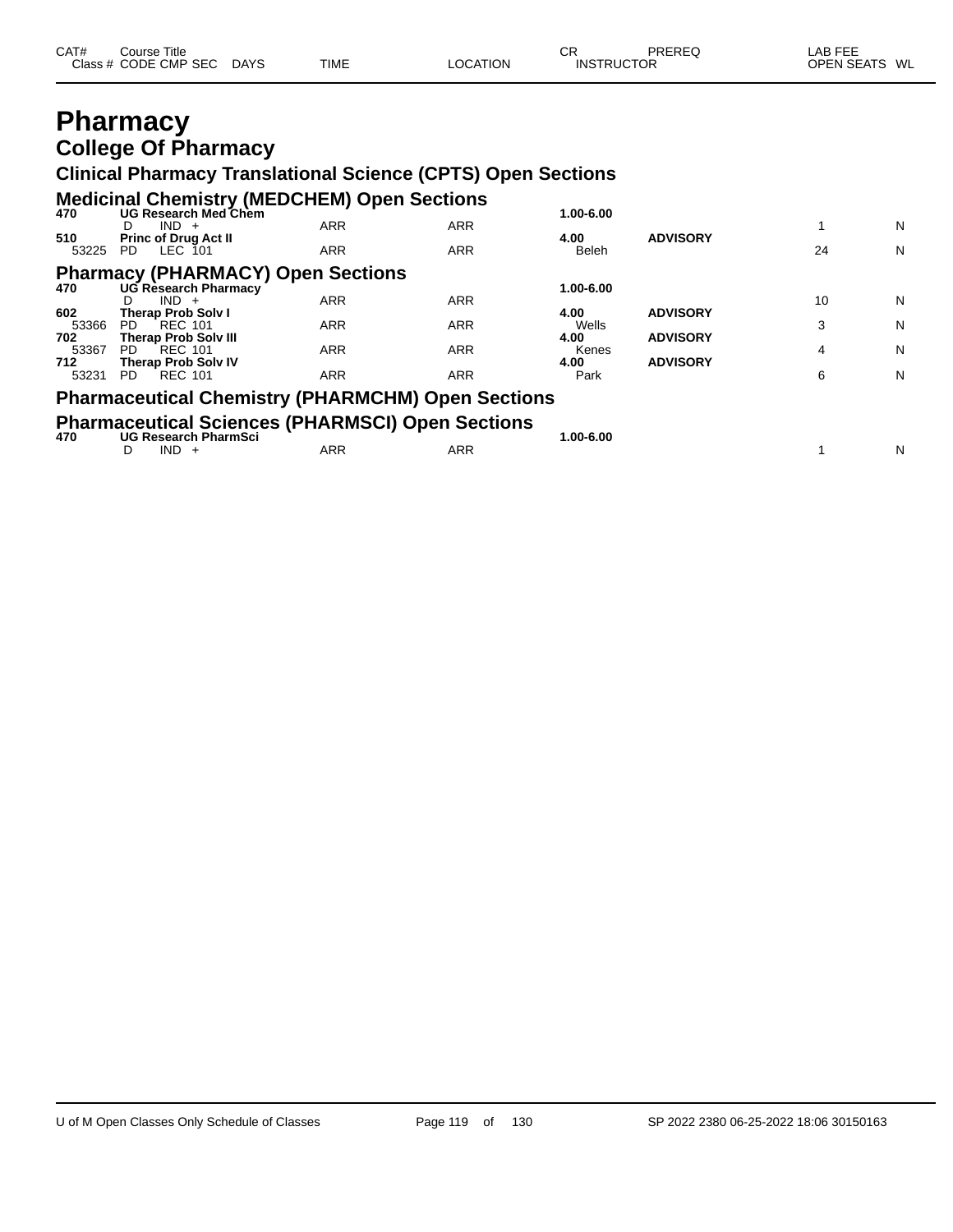| CAT# | Course Title         |             |             |          | ◠⊏<br>◡┍          | PREREQ | LAB FEE          |
|------|----------------------|-------------|-------------|----------|-------------------|--------|------------------|
|      | Class # CODE CMP SEC | <b>DAYS</b> | <b>TIME</b> | LOCATION | <b>INSTRUCTOR</b> |        | OPEN SEATS<br>WL |
|      |                      |             |             |          |                   |        |                  |

# **Public Health Biostatistics Department**

|     | <b>Biostatistics (BIOSTAT) Open Sections</b> |     |     |      |                 |  |
|-----|----------------------------------------------|-----|-----|------|-----------------|--|
| 995 | Diss-Cand                                    |     |     | 4.00 | <b>ENFORCED</b> |  |
|     | IND                                          | ARR | ARR |      |                 |  |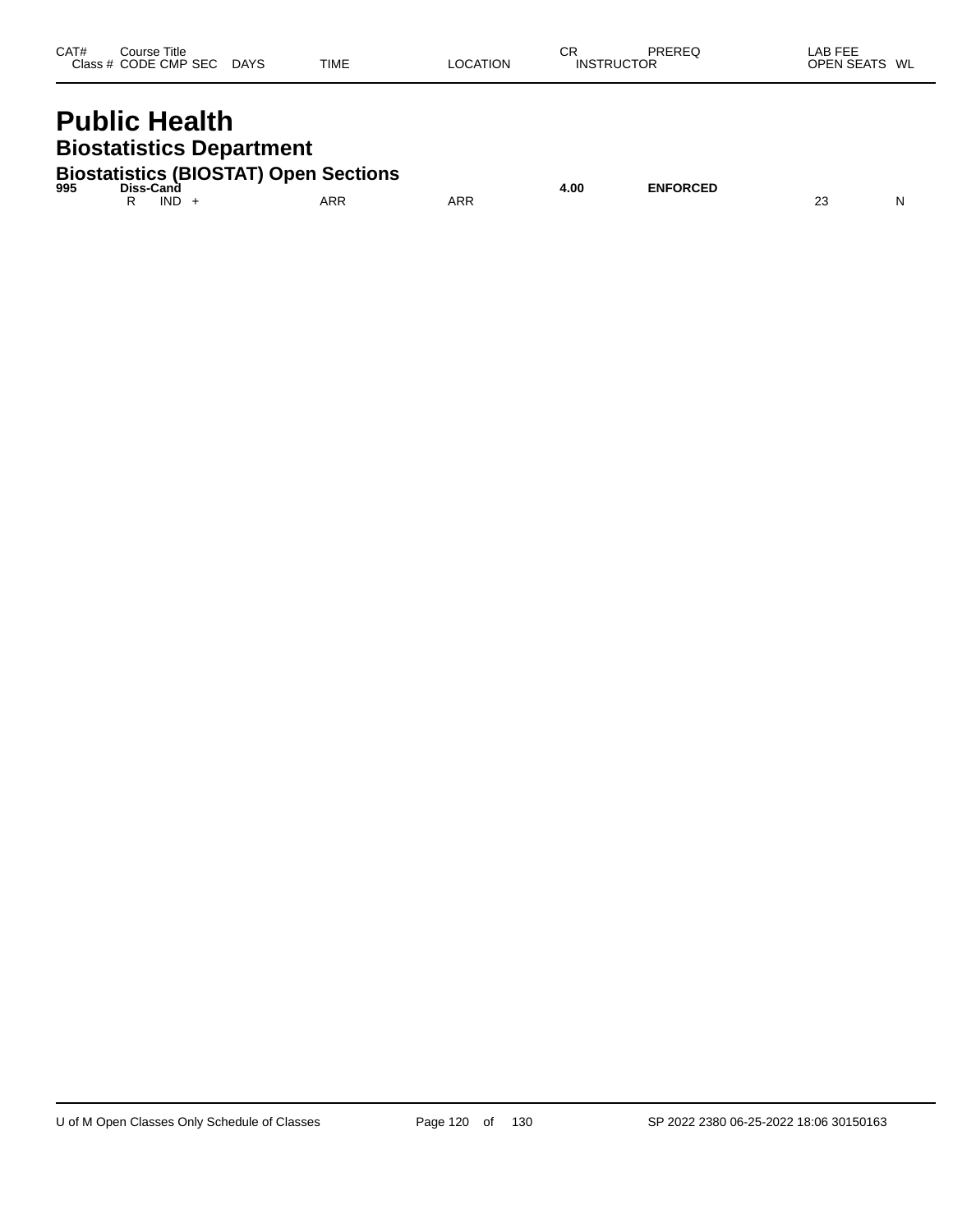#### **Environmental Health Sciences Environmental Health Sciences (EHS) Open Sections**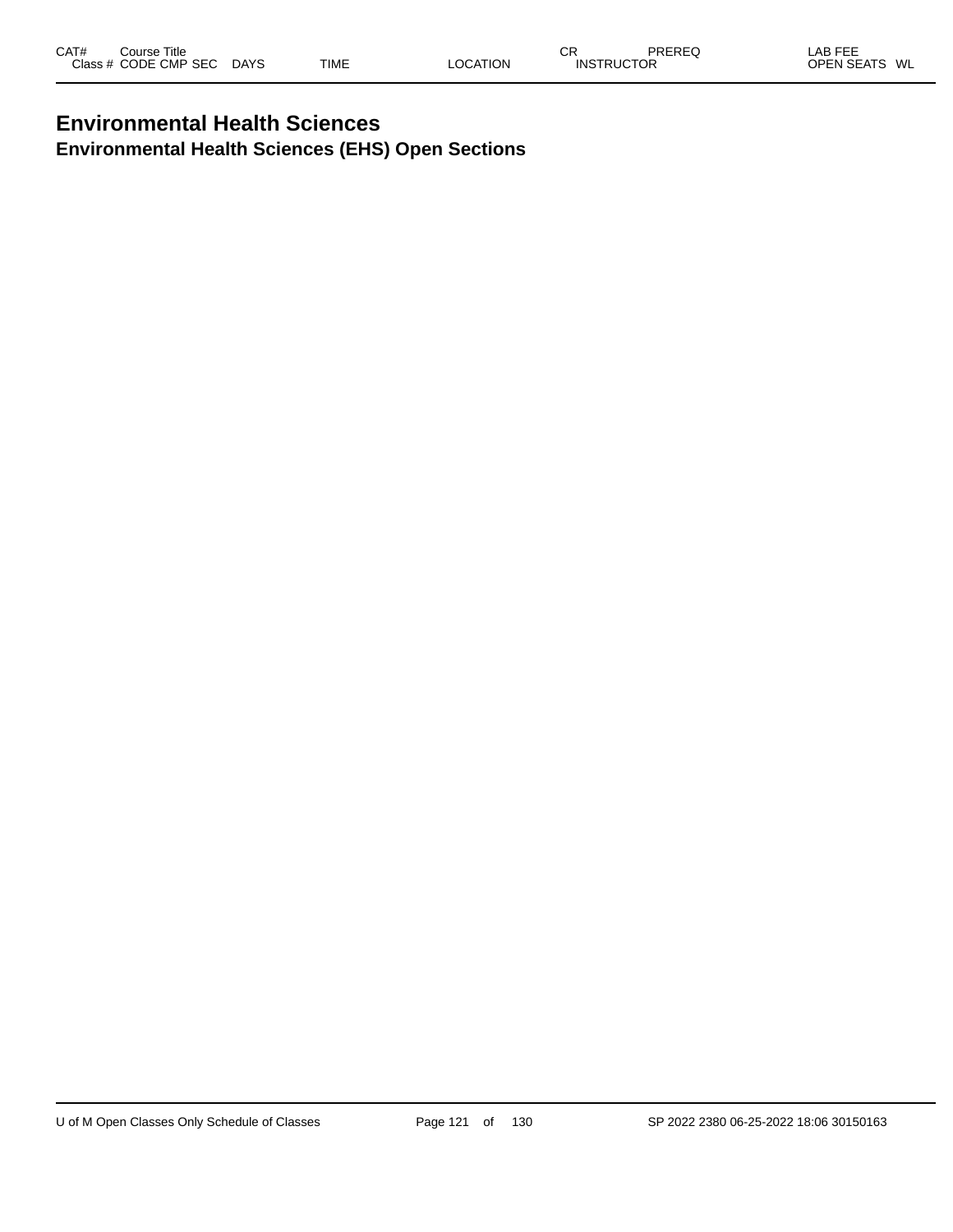#### **Epidemiology Department Epidemiology (EPID) Open Sections**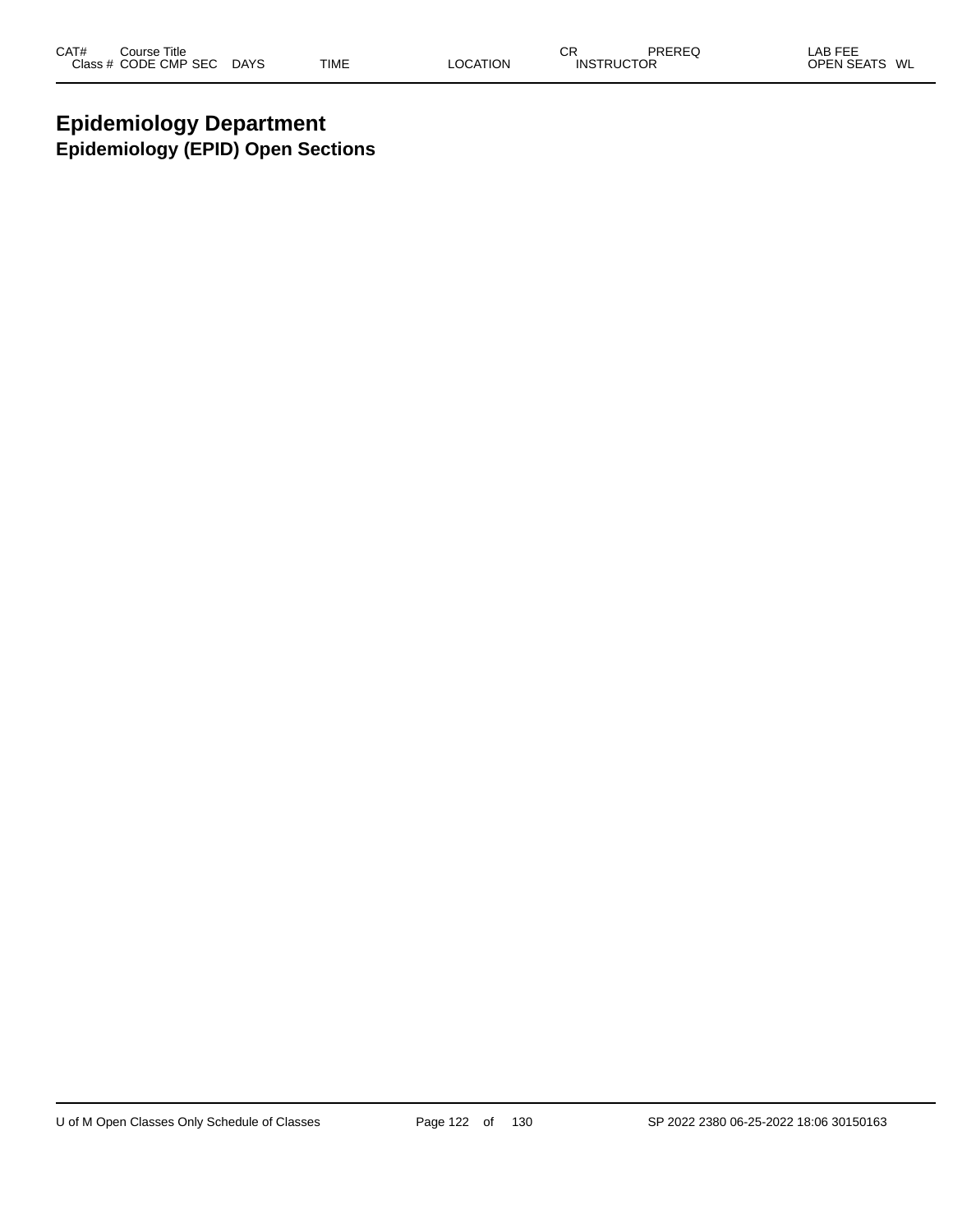#### **Health Management And Policy Health Management And Policy (HMP) Open Sections**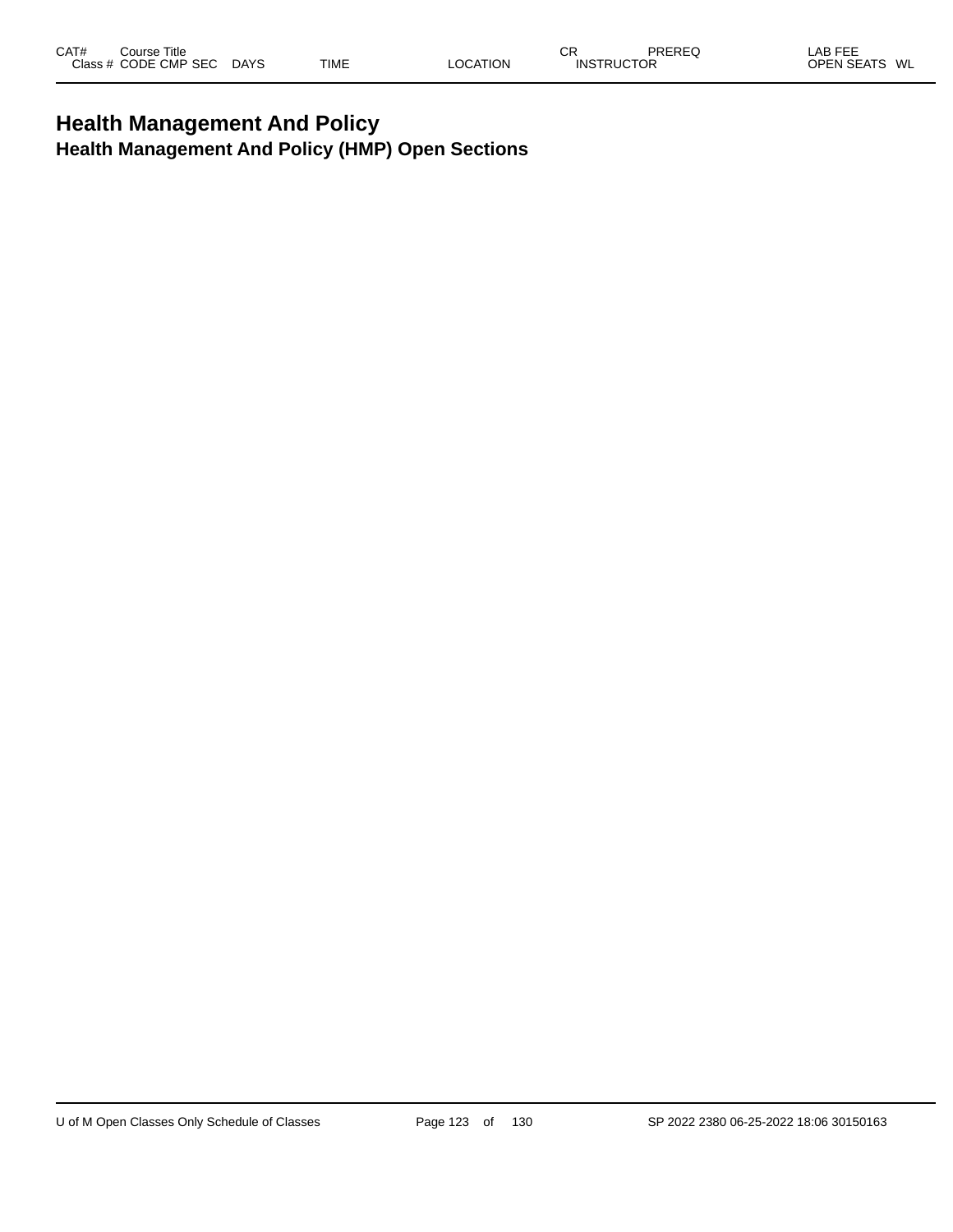#### **Health Behavior & Health Education Department Health Behavior And Health Education (HBEHED) Open Sections**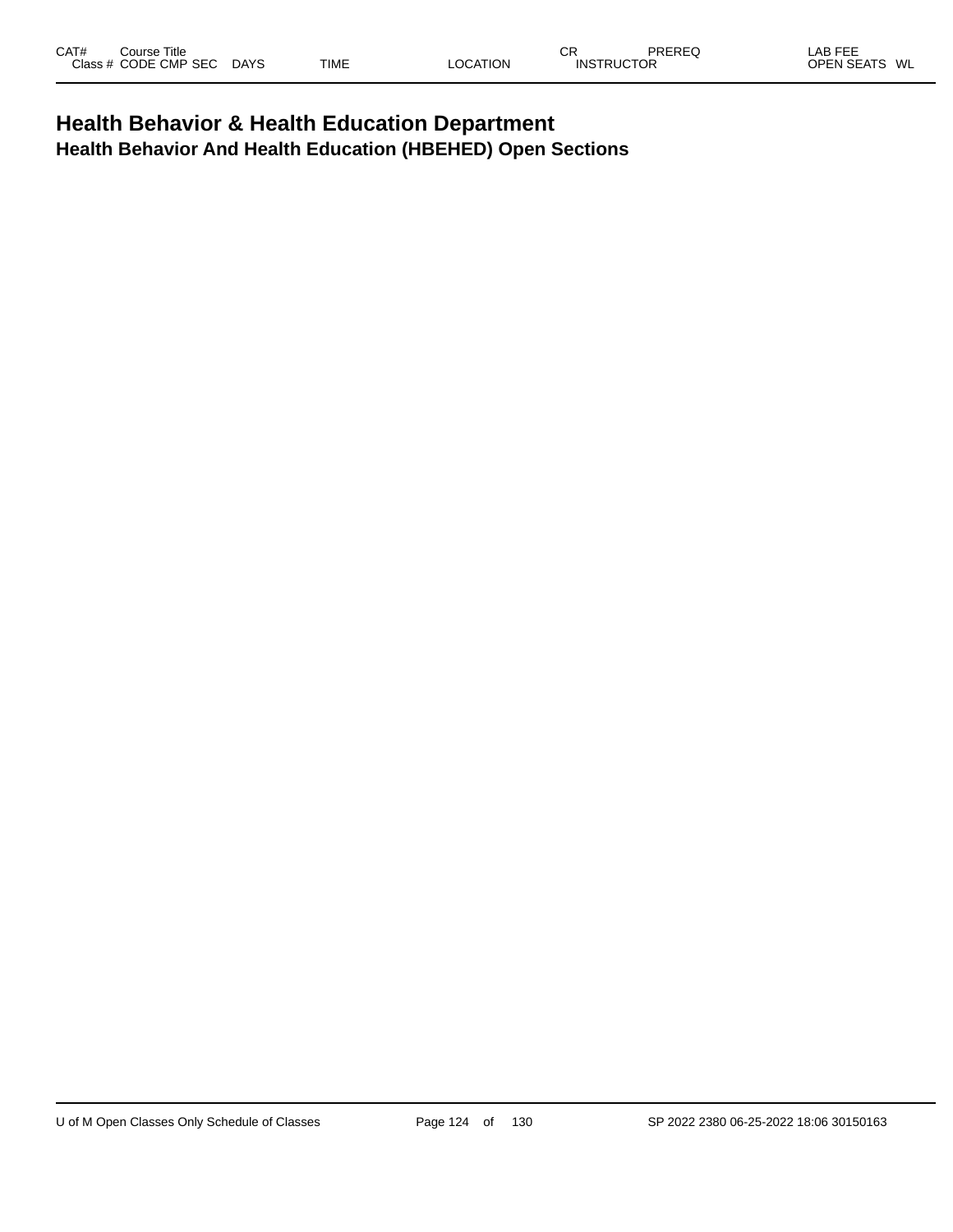| CAT# | Course Title<br>Class # CODE CMP SEC | <b>DAYS</b> | <b>TIME</b> | LOCATION | СR<br><b>INSTRUCTOR</b> | PREREQ | LAB FEE<br>OPEN SEATS | WL |
|------|--------------------------------------|-------------|-------------|----------|-------------------------|--------|-----------------------|----|
|      |                                      |             |             |          |                         |        |                       |    |

# **School Of Public Health**

| 479 | <b>Public Health (PUBHLTH) Open Sections</b><br>Indepen Rèsearch PH |     | $.00 - 3.00$ |  |  |
|-----|---------------------------------------------------------------------|-----|--------------|--|--|
|     | IND                                                                 | ARR | ARR          |  |  |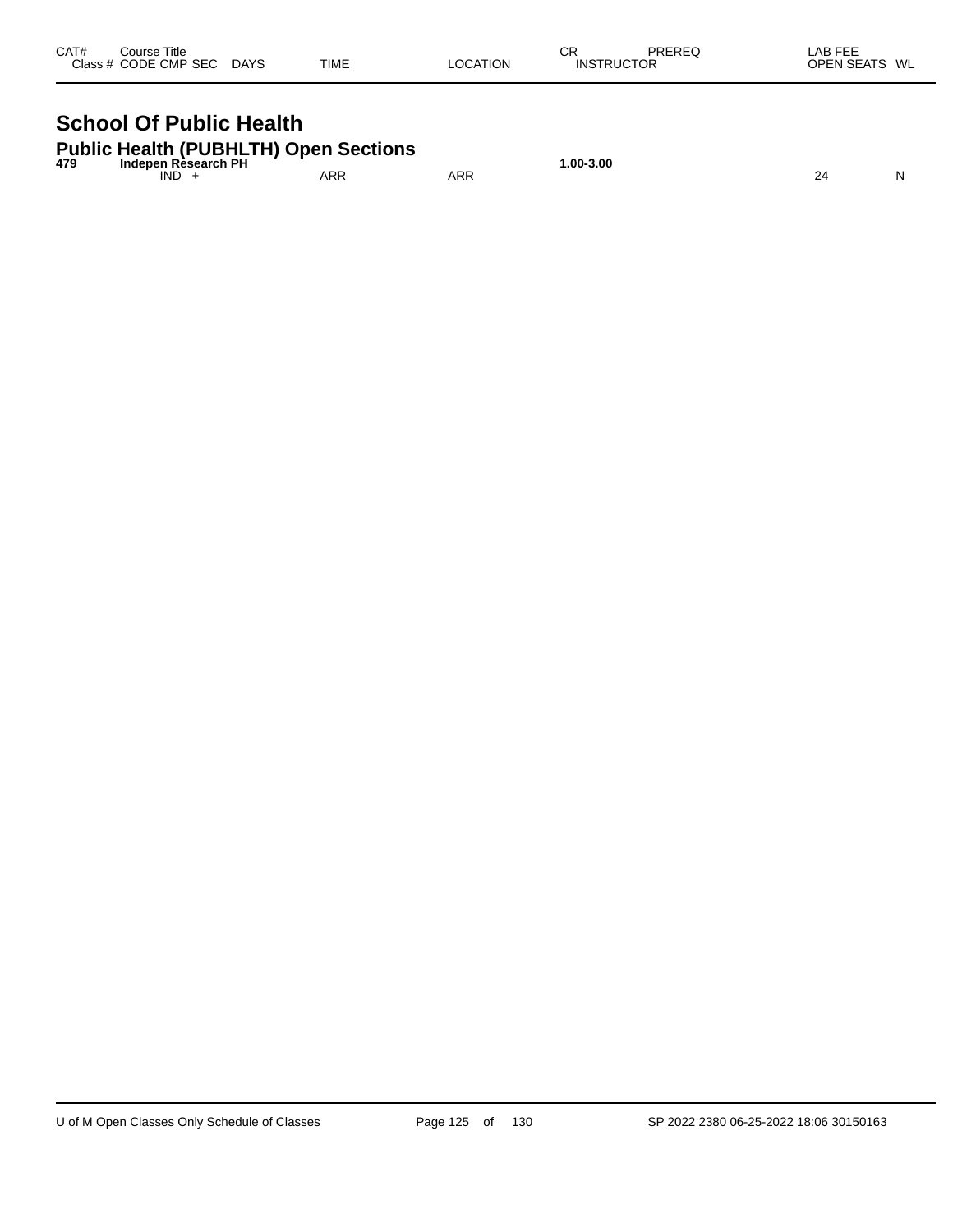### **Public Policy School Of Public Policy Public Policy (PUBPOL) Open Sections**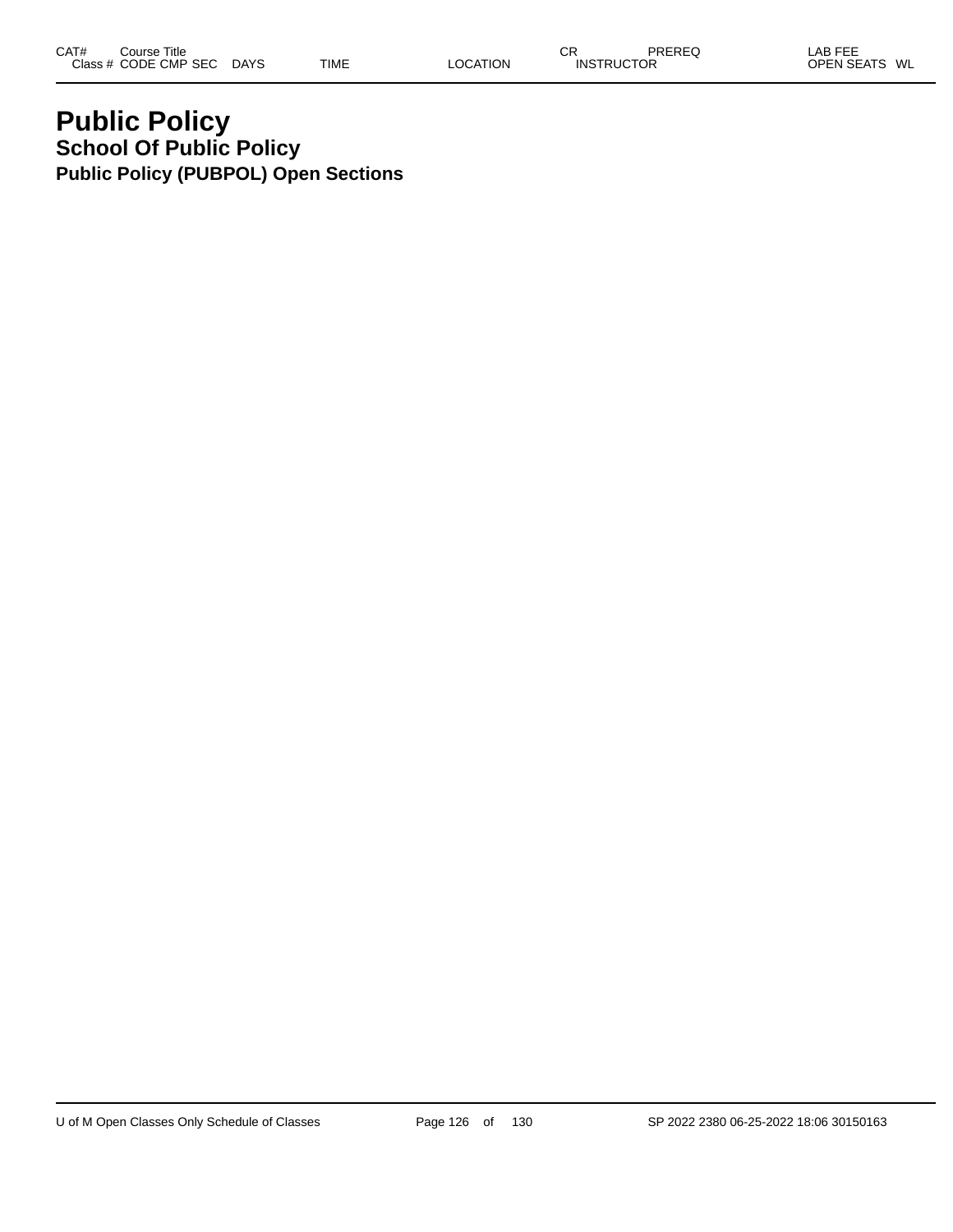| CAT#<br>Class $#$ | Title<br>Course<br><b>SEC</b><br>CODE CMP | <b>DAYS</b> | <b>TIME</b> | LOCATION | $\sim$<br>◡<br>TRUCTOR<br>INS <sup>-</sup> | PREREQ | _AB FEF<br>--<br><b>EN SEA</b><br>ЭPГ | WL |
|-------------------|-------------------------------------------|-------------|-------------|----------|--------------------------------------------|--------|---------------------------------------|----|
|                   |                                           |             |             |          |                                            |        |                                       |    |

## **Rackham Graduate School**

# **Chemical Biology (CHEMBIO) Open Sections 599 Research Rotation 1.00-6.00**

52806 PD LAB 101 ARR ARR Xu 5 N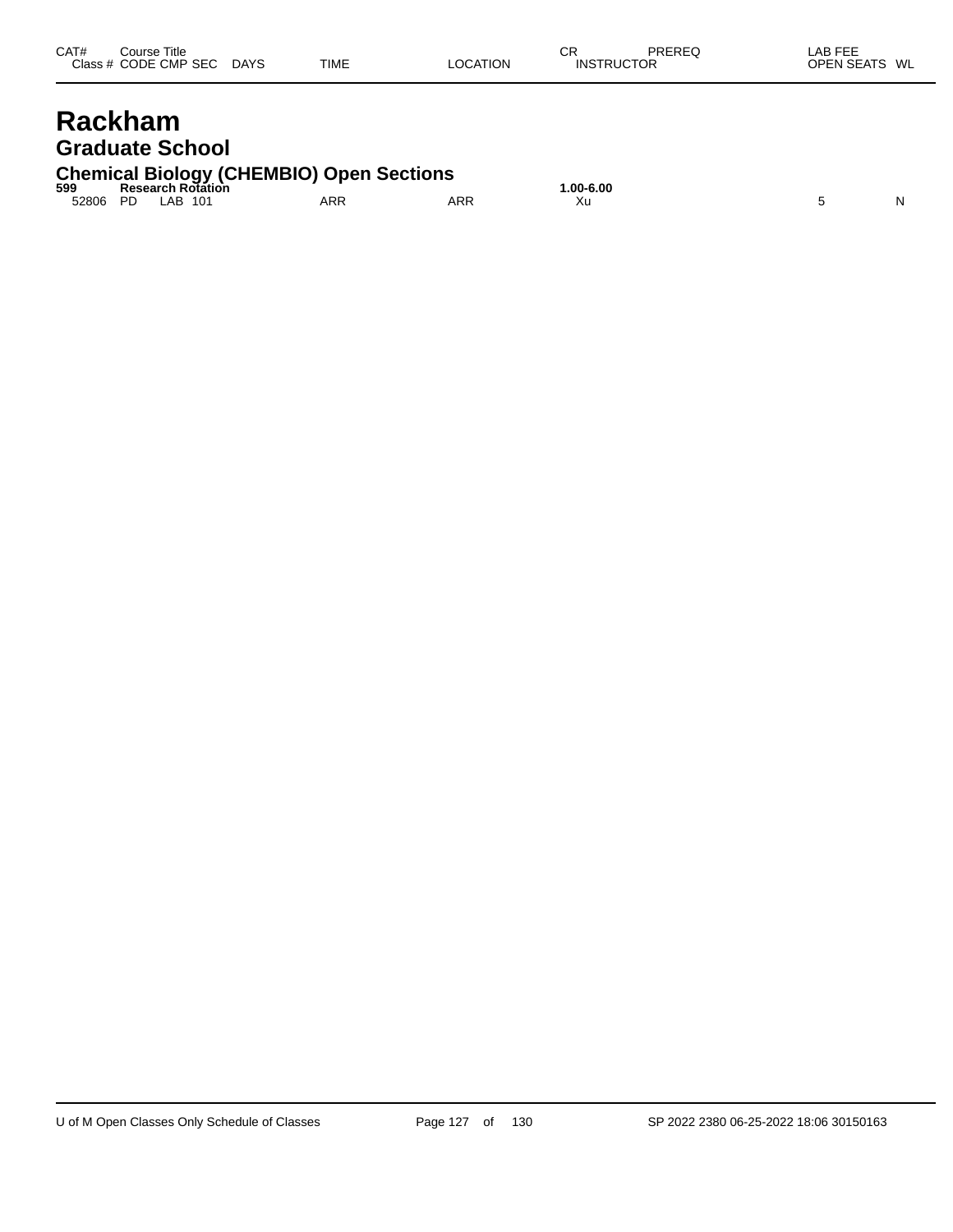# **Ross School of Business**

FRESHMEN MAY NOT ELECT ANY BUSINESS COURSES. 500 LEVEL COURSES OR ABOVE REQUIRE GRADUATE STANDING.

#### **School of Business Administration**

|                 |                |                                               | <b>Accounting (ACC) Open Sections</b>  |                                                                |                                |                       |                           |             |        |
|-----------------|----------------|-----------------------------------------------|----------------------------------------|----------------------------------------------------------------|--------------------------------|-----------------------|---------------------------|-------------|--------|
| 534<br>53062 PR |                | <b>Management Acctg</b><br><b>REC 802</b>     | ΤH                                     | 8-930PM                                                        | <b>REMOTE</b>                  | 2.25                  | <b>ENFORCED</b>           | 46.00<br>6  |        |
| 534             |                | <b>Management Acctg</b>                       |                                        |                                                                |                                | 2.25                  | <b>ENFORCED</b>           | 46.00       |        |
|                 | P R<br>ΡR      | <b>REC 802</b><br><b>REC 802</b>              | TН<br>TН                               | 8-930PM<br>8-930PM                                             | <b>REMOTE</b>                  | Nagar                 |                           | 6<br>6      | Y      |
|                 | P R            | <b>REC 802</b>                                | TН                                     | 8-930PM                                                        | <b>REMOTE</b><br><b>REMOTE</b> |                       |                           | 6           |        |
| 899             |                | <b>Sem Acctg Issues</b>                       |                                        |                                                                |                                | 1.50                  | <b>ADVISORY</b>           |             |        |
| 52930 PR        |                | <b>SEM 101</b>                                | W                                      | 1-5PM                                                          | <b>R0420 BUS</b>               | Nagar                 |                           | 16          |        |
|                 |                |                                               |                                        | <b>Business Administration (BA) Open Sections</b>              |                                |                       |                           |             |        |
| 535             |                | <b>Innovation Residency</b>                   |                                        |                                                                |                                | 3.00                  | <b>ENFORCED</b>           | 36.00       |        |
| 53504 PR        |                | <b>REC 802</b>                                |                                        | <b>ARR</b>                                                     | <b>ARR</b>                     | Johnson, Menon        |                           | Δ           |        |
|                 |                |                                               |                                        | <b>Business Communication (BCOM) Open Sections</b>             |                                |                       |                           |             |        |
|                 |                |                                               |                                        | <b>Business Economics And Public Policy (BE) Open Sections</b> |                                |                       |                           |             |        |
| 300             |                | 0 Applied Economics<br>52952 PR REC 101 T     | <b>TTH</b>                             | 1030-12PM                                                      | <b>R2210 BUS</b>               | 3.00<br>Shwayder, Rao | <b>ADVISORY, ENFORCED</b> | 48.00       |        |
| 300             |                | <b>Applied Economics</b>                      |                                        |                                                                |                                | 3.00                  | <b>ADVISORY, ENFORCED</b> | 56<br>48.00 |        |
|                 | P <sup>R</sup> | <b>REC 101</b>                                | МW                                     | 130-3PM                                                        | <b>R2210 BUS</b>               |                       |                           | 56          |        |
|                 | P <sub>R</sub> | <b>REC 101</b>                                | <b>MWF</b>                             | 9-1030AM                                                       | R2210 BUS                      |                       |                           | 56          |        |
|                 |                |                                               | <b>Business Law (BL) Open Sections</b> |                                                                |                                |                       |                           |             |        |
| 533             |                | <b>Bus Law &amp; Ethics</b>                   |                                        |                                                                |                                | 2.25                  | <b>ENFORCED</b>           | 66.00       |        |
| 53405<br>533    | PR             | <b>REC 802</b><br><b>Bus Law &amp; Ethics</b> | M                                      | 8-930PM                                                        | <b>REMOTE</b>                  | 2.25                  | <b>ENFORCED</b>           | 24<br>66.00 |        |
|                 | P <sub>R</sub> | <b>REC 802</b>                                | м                                      | 8-930PM                                                        | <b>REMOTE</b>                  |                       |                           | 24          |        |
|                 | ΡR             | <b>REC 802</b>                                | М                                      | 8-930PM                                                        | <b>REMOTE</b>                  | Hess, Oswald, Thomas  |                           | 24          |        |
|                 | P <sub>R</sub> | <b>REC 802</b>                                | M                                      | 8-930PM                                                        | <b>REMOTE</b>                  |                       |                           | 24          |        |
|                 |                |                                               |                                        | <b>Entrepreneurial Studies (ES) Open Sections</b>              |                                |                       |                           |             |        |
|                 |                |                                               |                                        |                                                                |                                |                       |                           |             |        |
|                 |                |                                               |                                        |                                                                |                                |                       |                           |             |        |
| 302             |                | <b>Making Fin Decisions</b>                   | <b>Finance (FIN) Open Sections</b>     |                                                                |                                | 3.00                  | <b>ENFORCED</b>           | 63.00       |        |
| 53493 PR        |                | LEC 101                                       | TTH                                    | 3-6PM                                                          | <b>R1220 BUS</b>               | Carmel                |                           | 55          |        |
|                 |                |                                               |                                        |                                                                |                                |                       |                           |             |        |
| 302             |                | <b>Marketing Management</b>                   | <b>Marketing (MKT) Open Sections</b>   |                                                                |                                | 3.00                  | <b>ENFORCED</b>           | 130.00      |        |
| 52701           | <b>PR</b>      | REC 101                                       | MW                                     | 3-6PM                                                          | <b>R2310 BUS</b>               | Li                    |                           | 59          |        |
| 310<br>52953    | P <sub>R</sub> | <b>Fundmntls Sales Mgt</b><br><b>REC 101</b>  | TTH                                    | 9-1030AM                                                       |                                | 3.00<br>Carter        | <b>ENFORCED</b>           | 38          |        |
| 310             |                | <b>Fundmntls Sales Mgt</b>                    |                                        |                                                                | <b>R2210 BUS</b>               | 3.00                  | <b>ENFORCED</b>           |             |        |
|                 | РR             | <b>REC 101</b>                                | TTH                                    | 130-3PM                                                        | <b>R2210 BUS</b>               |                       |                           | 38          | Y      |
| 533             | P R            | <b>REC 101</b><br><b>Marketing Management</b> | <b>MWF</b>                             | 1030-12PM                                                      | <b>R2210 BUS</b>               | 2.25                  | <b>ENFORCED</b>           | 38          |        |
| 53402           | P <sub>R</sub> | <b>REC 802</b>                                | W                                      | 8-930PM                                                        | <b>REMOTE</b>                  |                       |                           | 62.00<br>22 | Y      |
| 533             |                | <b>Marketing Management</b>                   |                                        |                                                                |                                | 2.25                  | <b>ENFORCED</b>           | 62.00       |        |
|                 | P R<br>ΡR      | <b>REC 802</b><br><b>REC 802</b>              | W<br>W                                 | 8-930PM<br>8-930PM                                             | <b>REMOTE</b><br><b>REMOTE</b> |                       |                           | 22<br>22    | Y<br>Υ |
|                 | P R            | <b>REC 802</b>                                | W                                      | 8-930PM                                                        | <b>REMOTE</b>                  | Sriram                |                           | 22          | Y      |
|                 |                |                                               |                                        |                                                                |                                |                       |                           |             |        |
| 711             |                | High Stakes LDRSHP                            |                                        | <b>Management and Organizations (MO) Open Sections</b>         |                                | 2.25                  | <b>ENFORCED</b>           | 37.00       |        |
| 53403           | PŘ             | <b>REC 801</b>                                | W                                      | 6-730PM                                                        | <b>REMOTE</b>                  | Barger                |                           | 26          | Y      |
| 711             | P R            | <b>High Stakes LDRSHP</b><br><b>REC 801</b>   | W                                      | 6-730PM                                                        | <b>REMOTE</b>                  | 2.25                  | <b>ENFORCED</b>           | 37.00<br>26 |        |
|                 | P <sub>R</sub> | <b>REC 801</b>                                | W                                      | 6-730PM                                                        | <b>REMOTE</b>                  |                       |                           | 26          | Υ      |
|                 | P R            | <b>REC 801</b>                                | W                                      | 6-730PM                                                        | <b>REMOTE</b>                  |                       |                           | 26          |        |
| 711<br>53404    | P R            | <b>High Stakes LDRSHP</b><br><b>REC 802</b>   | w                                      | 8-930PM                                                        | <b>REMOTE</b>                  | 2.25<br>Barger        | <b>ENFORCED</b>           | 37.00<br>22 | Y      |
| 711             |                | <b>High Stakes LDRSHP</b>                     |                                        |                                                                |                                | 2.25                  | <b>ENFORCED</b>           | 37.00       |        |
|                 | РR<br>РR       | <b>REC 802</b><br><b>REC 802</b>              | W<br>W                                 | 8-930PM<br>8-930PM                                             | <b>REMOTE</b><br><b>REMOTE</b> |                       |                           | 22<br>22    | Υ<br>Υ |

#### **Strategy (STRATEGY) Open Sections Technology and Operations (TO) Open Sections**

U of M Open Classes Only Schedule of Classes Page 128 of 130 SP 2022 2380 06-25-2022 18:06 30150163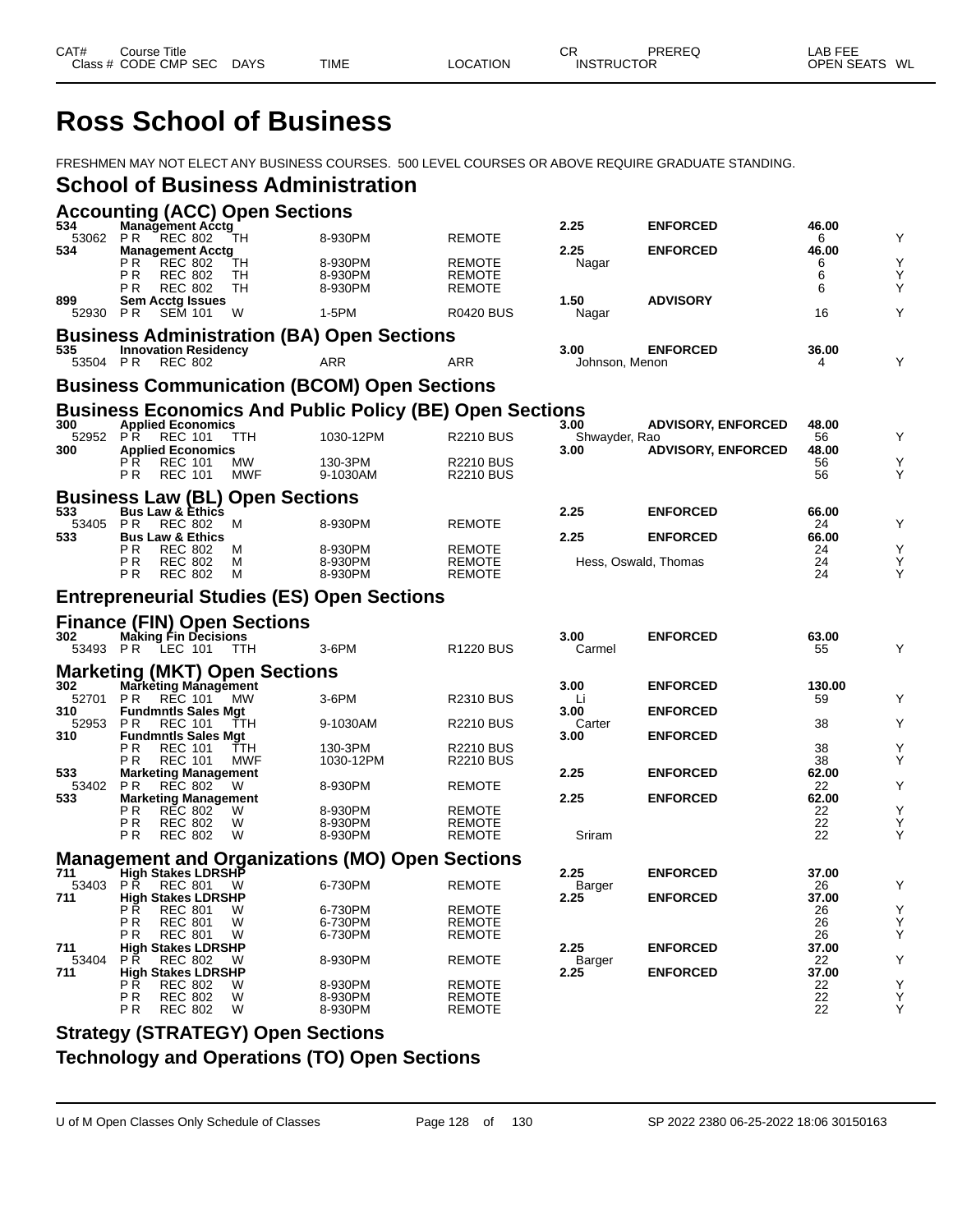| CAT# | ourse Titleٽ         |             |             |          | СR                | PREREQ | _AB FEE       |  |
|------|----------------------|-------------|-------------|----------|-------------------|--------|---------------|--|
|      | Class # CODE CMP SEC | <b>DAYS</b> | <b>TIME</b> | LOCATION | <b>INSTRUCTOR</b> |        | OPEN SEATS WL |  |

#### **Social Work School Of Social Work**

#### **Social Work (SW) Open Sections**

| 305   | <b>Comm Action Soc Cha</b>  |           |        |                  | 3.00   | <b>ADVISORY</b> |   |
|-------|-----------------------------|-----------|--------|------------------|--------|-----------------|---|
| 52926 | LEC.<br>101                 | TTH.      | -4PM   | <b>1804 SSWB</b> | Eiler  |                 | N |
| 312   | <b>EnvirJus Org in Detr</b> |           |        |                  | 3.00   |                 |   |
| 53198 | ∟EC<br>101                  | <b>MW</b> | 10-1PM | 142 LORCH        | Seales |                 | N |